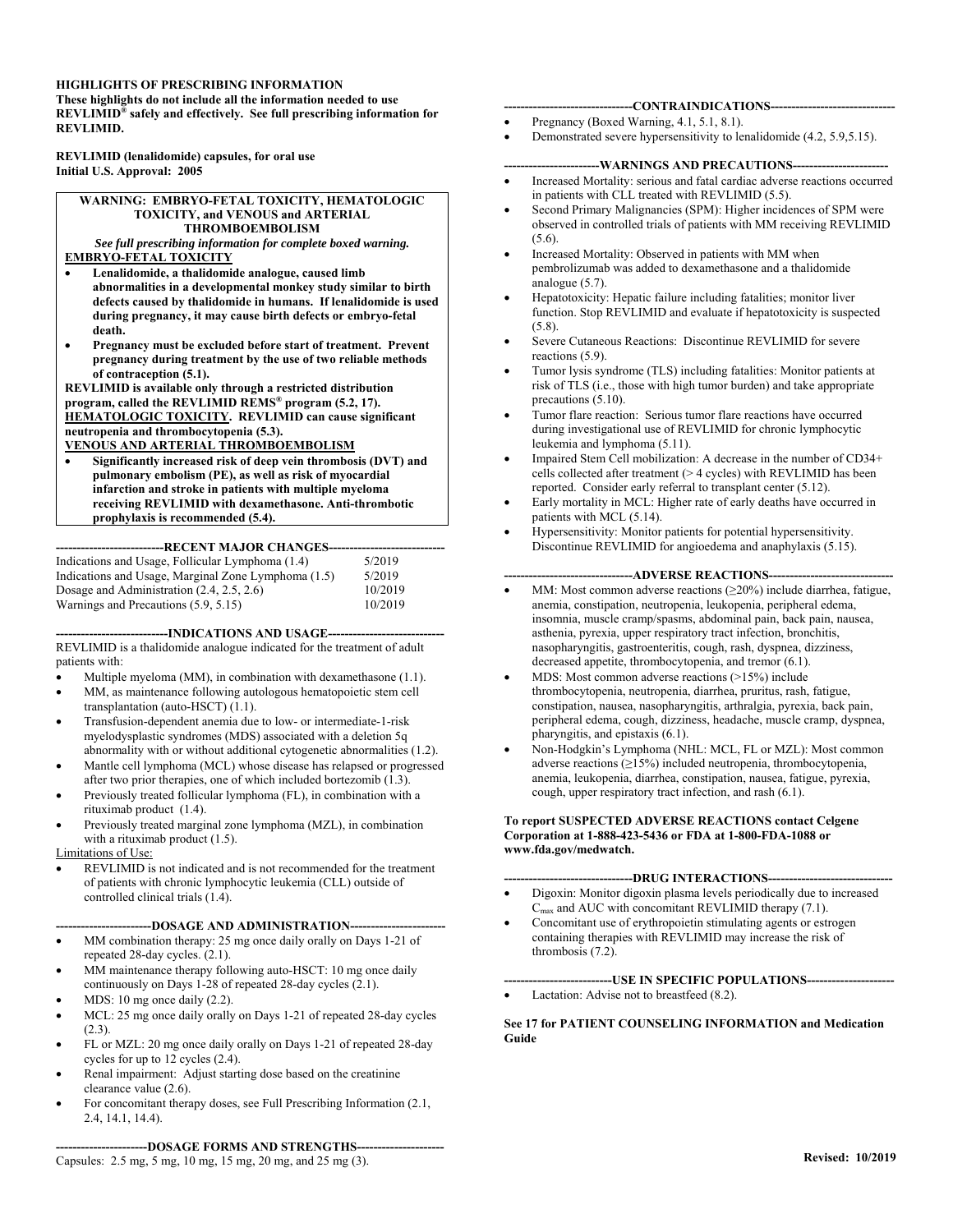## **FULL PRESCRIBING INFORMATION: CONTENTS\* WARNING: EMBRYO-FETAL TOXICITY, HEMATOLOGIC TOXICITY, and VENOUS and ARTERIAL THROMBOEMBOLISM**

- **1 INDICATIONS AND USAGE** 
	- 1.1 Multiple Myeloma
	- 1.2 Myelodysplastic Syndromes
	- 1.3 Mantle Cell Lymphoma
	- 1.4 Follicular Lymphoma
	- 1.5 Marginal Zone Lymphoma
	- 1.6 Limitations of Use

# **2 DOSAGE AND ADMINISTRATION**

- 2.1 Recommended Dosage for Multiple Myeloma
- 2.2 Recommended Dosage for Myelodysplastic Syndromes
- 2.3 Recommended Dosage for Mantle Cell Lymphoma
- 2.4 Recommended Dosage for Follicular Lymphoma or Marginal Zone Lymphoma
- 2.5 Dosage Modifications for Non-Hematologic Adverse Reactions
- 2.6 Recommended Dosage for Patients with Renal Impairment
- 2.7 Administration

## **3 DOSAGE FORMS AND STRENGTHS**

## **4 CONTRAINDICATIONS**

- 4.1 Pregnancy
- 4.2 Severe Hypersensitivity Reactions
- **5 WARNINGS AND PRECAUTIONS** 
	- 5.1 Embryo-Fetal Toxicity
	- 5.2 REVLIMID REMS Program
	- 5.3 Hematologic Toxicity
	- 5.4 Venous and Arterial Thromboembolism
	- 5.5 Increased Mortality in Patients with CLL
	- 5.6 Second Primary Malignancies
	- 5.7 Increased Mortality in Patients with MM When Pembrolizumab Is Added to a Thalidomide Analogue and Dexamethasone
	- 5.8 Hepatotoxicity
	- 5.9 Severe Cutaneous Reactions
	- 5.10 Tumor Lysis Syndrome
	- 5.11 Tumor Flare Reaction
	- 5.12 Impaired Stem Cell Mobilization
	- 5.13 Thyroid Disorders
	- 5.14 Early Mortality in Patients with MCL
	- 5.15 Hypersensitivity

## **6 ADVERSE REACTIONS**

- 6.1 Clinical Trials Experience
- 6.2 Postmarketing Experience
- **7 DRUG INTERACTIONS** 
	- 7.1 Digoxin
	- 7.2 Concomitant Therapies That May Increase the Risk of Thrombosis
	- 7.3 Warfarin
- **8 USE IN SPECIFIC POPULATIONS** 
	- 8.1 Pregnancy
	- 8.2 Lactation
	- 8.3 Females and Males of Reproductive Potential
	- 8.4 Pediatric Use
	- 8.5 Geriatric Use
	- 8.6 Renal Impairment
- **10 OVERDOSAGE**
- **11 DESCRIPTION**
- **12 CLINICAL PHARMACOLOGY** 
	- 12.1 Mechanism of Action
	- 12.2 Pharmacodynamics
	- 12.3 Pharmacokinetics
- **13 NONCLINICAL TOXICOLOGY** 
	- 13.1 Carcinogenesis, Mutagenesis, Impairment of Fertility

## **14 CLINICAL STUDIES**

- 14.1 Multiple Myeloma
	- 14.2 Myelodysplastic Syndromes (MDS) with a Deletion 5q
	- Cytogenetic Abnormality
	- 14.3 Mantle Cell Lymphoma
	- 14.4 Follicular and Marginal Zone Lymphoma

# **15 REFERENCES**

- **16 HOW SUPPLIED/STORAGE AND HANDLING** 
	- 16.1 How Supplied
	- 16.2 Storage
	- 16.3 Handling and Disposal
- **17 PATIENT COUNSELING INFORMATION**

\*Sections or subsections omitted from the full prescribing information are not listed.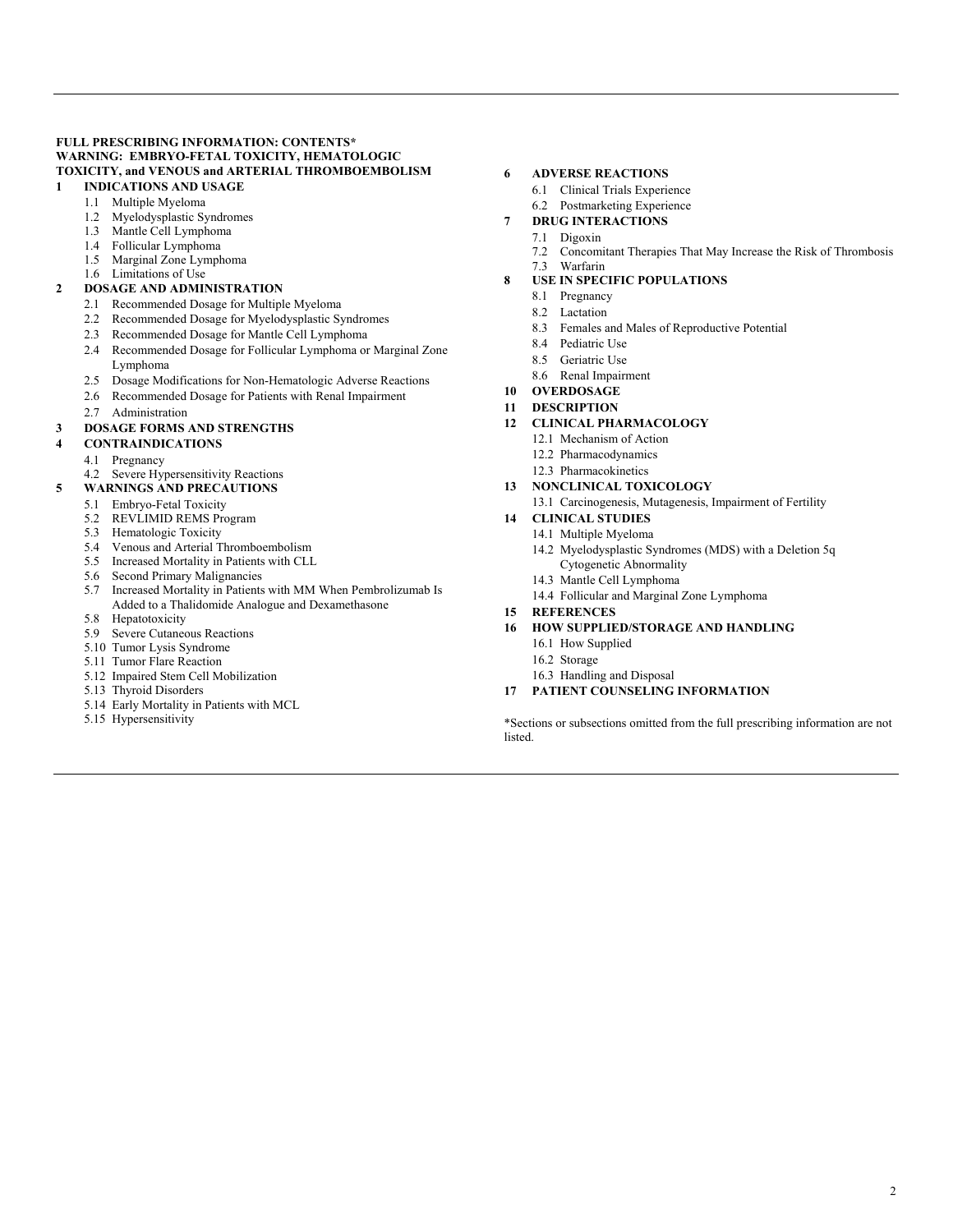#### **FULL PRESCRIBING INFORMATION**

#### **WARNING: EMBRYO-FETAL TOXICITY, HEMATOLOGIC TOXICITY, and VENOUS and ARTERIAL THROMBOEMBOLISM**

## **Embryo-Fetal Toxicity**

**Do not use REVLIMID during pregnancy. Lenalidomide, a thalidomide analogue, caused limb abnormalities in a developmental monkey study. Thalidomide is a known human teratogen that causes severe life-threatening human birth defects. If lenalidomide is used during pregnancy, it may cause birth defects or embryo-fetal death. In females of reproductive potential, obtain 2 negative pregnancy tests before starting REVLIMID® treatment. Females of reproductive potential must use 2 forms of contraception or continuously abstain from heterosexual sex during and for 4 weeks after REVLIMID treatment** *[see Warnings and Precautions (5.1), and Medication Guide (17)].* **To avoid embryo-fetal exposure to lenalidomide, REVLIMID is only available through a restricted distribution program, the REVLIMID REMS® program (5.2).**

**Information about the REVLIMID REMS program is available at www.celgeneriskmanagement.com or by calling the manufacturer's toll-free number 1-888-423-5436.**

#### **Hematologic Toxicity (Neutropenia and Thrombocytopenia)**

**REVLIMID can cause significant neutropenia and thrombocytopenia. Eighty percent of patients with del 5q myelodysplastic syndromes had to have a dose delay/reduction during the major study. Thirty-four percent of patients had to have a second dose delay/reduction. Grade 3 or 4 hematologic toxicity was seen in 80% of patients enrolled in the study. Patients on therapy for del 5q myelodysplastic syndromes should have their complete blood counts monitored weekly for the first 8 weeks of therapy and at least monthly thereafter. Patients may require dose interruption and/or reduction. Patients may require use of blood product support and/or growth factors** *[see Dosage and Administration (2.2)]***.**

## **Venous and Arterial Thromboembolism**

**REVLIMID has demonstrated a significantly increased risk of deep vein thrombosis (DVT) and pulmonary embolism (PE), as well as risk of myocardial infarction and stroke in patients with multiple myeloma who were treated with REVLIMID and dexamethasone therapy. Monitor for and advise patients about signs and symptoms of thromboembolism. Advise patients to seek immediate medical care if they develop symptoms such as shortness of breath, chest pain, or arm or leg swelling. Thromboprophylaxis is recommended and the choice of regimen should be based on an assessment of the patient's underlying risks** *[see Warnings and Precautions (5.4)].*

## **1 INDICATIONS AND USAGE**

#### **1.1 Multiple Myeloma**

REVLIMID in combination with dexamethasone is indicated for the treatment of adult patients with multiple myeloma (MM).

REVLIMID is indicated as maintenance therapy in adult patients with MM following autologous hematopoietic stem cell transplantation (auto-HSCT).

#### **1.2 Myelodysplastic Syndromes**

REVLIMID is indicated for the treatment of adult patients with transfusion-dependent anemia due to low- or intermediate-1-risk myelodysplastic syndromes (MDS) associated with a deletion 5q cytogenetic abnormality with or without additional cytogenetic abnormalities.

#### **1.3 Mantle Cell Lymphoma**

REVLIMID is indicated for the treatment of adult patients with mantle cell lymphoma (MCL) whose disease has relapsed or progressed after two prior therapies, one of which included bortezomib.

#### **1.4 Follicular Lymphoma**

REVLIMID in combination with a rituximab product, is indicated for the treatment of adult patients with previously treated follicular lymphoma (FL).

#### **1.5 Marginal Zone Lymphoma**

REVLIMID in combination with a rituximab product, is indicated for the treatment of adult patients with previously treated marginal zone lymphoma (MZL).

## **1.6 Limitations of Use**

REVLIMID is not indicated and is not recommended for the treatment of patients with CLL outside of controlled clinical trials *[see Warnings and Precautions (5.5)]*.

## **2 DOSAGE AND ADMINISTRATION**

## **2.1 Recommended Dosage for Multiple Myeloma**

## REVLIMID Combination Therapy

The recommended starting dose of REVLIMID is 25 mg orally once daily on Days 1-21 of repeated 28-day cycles in combination with dexamethasone. Refer to Section 14.1 for specific dexamethasone dosing. For patients greater than 75 years old, the starting dose of dexamethasone may be reduced *[see Clinical Studies (14.1)]*. Treatment should be continued until disease progression or unacceptable toxicity.

In patients who are not eligible for auto-HSCT, treatment should continue until disease progression or unacceptable toxicity. For patients who are auto-HSCT-eligible, hematopoietic stem cell mobilization should occur within 4 cycles of a REVLIMID-containing therapy *[see Warnings and Precautions (5.12)].* 

#### *Dose Adjustments for Hematologic Toxicities During MM Treatment*

Dose modification guidelines, as summarized in Table 1 below, are recommended to manage Grade 3 or 4 neutropenia or thrombocytopenia or other Grade 3 or 4 toxicity judged to be related to REVLIMID.

#### **Table 1: Dose Adjustments for Hematologic Toxicities for MM**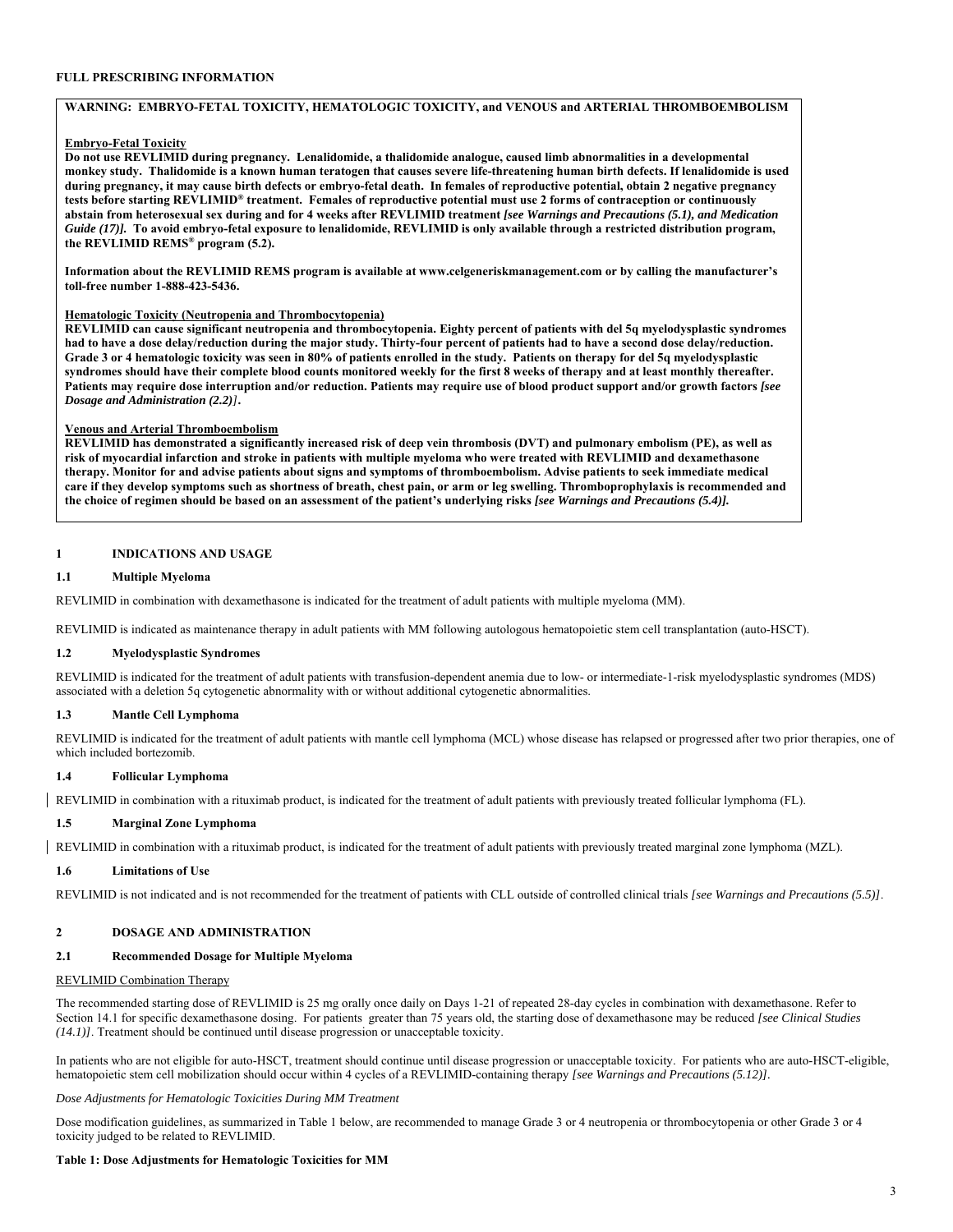## **Thrombocytopenia in MM**

| <b>When Platelets</b>                     | <b>Recommended Course</b>                       |
|-------------------------------------------|-------------------------------------------------|
|                                           | Days 1-21 of repeated 28-day cycle              |
| Fall below 30,000/mcL                     | Interrupt REVLIMID treatment, follow CBC weekly |
| Return to at least 30,000/mcL             | Resume REVLIMID at next lower dose. Do not dose |
|                                           | below 2.5 mg daily                              |
| For each subsequent drop below 30,000/mcL | Interrupt REVLIMID treatment                    |
| Return to at least 30,000/mcL             | Resume REVLIMID at next lower dose. Do not dose |
|                                           | below 2.5 mg daily                              |
| <b>Absolute Neutrophil counts (ANC)</b>   |                                                 |

## **Neutropenia in MM**

| <b>When Neutrophils</b>                                           | <b>Recommended Course</b>                  |
|-------------------------------------------------------------------|--------------------------------------------|
|                                                                   | Days 1-21 of repeated 28-day cycle         |
| Fall below 1000/mcL                                               | Interrupt REVLIMID treatment, follow CBC   |
|                                                                   | weekly                                     |
| Return to at least 1,000/mcL and neutropenia is the only toxicity | Resume REVLIMID at 25 mg daily or initial  |
|                                                                   | starting dose                              |
| Return to at least 1,000/mcL and if other toxicity                | Resume REVLIMID at next lower dose. Do not |
|                                                                   | dose below 2.5 mg daily                    |
| For each subsequent drop below 1,000/mcL                          | Interrupt REVLIMID treatment               |
| Return to at least 1,000/mcL                                      | Resume REVLIMID at next lower dose. Do not |
|                                                                   | dose below 2.5 mg daily                    |

## REVLIMID Maintenance Therapy Following Auto-HSCT

Following auto-HSCT, initiate REVLIMID maintenance therapy after adequate hematologic recovery (ANC at least 1000/mcL and/or platelet counts at least 75,000/mcL). The recommended starting dose of REVLIMID is 10 mg once daily continuously (Days 1-28 of repeated 28-day cycles) until disease progression or unacceptable toxicity. After 3 cycles of maintenance therapy, the dose can be increased to 15 mg once daily if tolerated.

#### *Dose Adjustments for Hematologic Toxicities During MM Treatment*

Dose modification guidelines, as summarized in Table 2 below, are recommended to manage Grade 3 or 4 neutropenia or thrombocytopenia or other Grade 3 or 4 toxicity judged to be related to REVLIMID.

#### **Table 2: Dose Adjustments for Hematologic Toxicities for MM**

## **Platelet counts**

## **Thrombocytopenia in MM**

| <b>When Platelets</b>                   | <b>Recommended Course</b>                                                                                                          |
|-----------------------------------------|------------------------------------------------------------------------------------------------------------------------------------|
| Fall below 30,000/mcL                   | Interrupt REVLIMID treatment, follow CBC weekly                                                                                    |
|                                         |                                                                                                                                    |
| Return to at least 30,000/mcL           | Resume REVLIMID at next lower dose, continuously                                                                                   |
|                                         | for Days 1-28 of repeated 28-day cycle                                                                                             |
| If at the 5 mg daily dose,              | Interrupt REVLIMID treatment. Do not dose below 5                                                                                  |
| For a subsequent drop below 30,000/mcL  | mg daily for Day 1 to 21 of 28 day cycle                                                                                           |
| Return to at least 30,000/mcL           | Resume REVLIMID at 5 mg daily for Days 1 to 21 of<br>28-day cycle. Do not dose below 5 mg daily for Day 1<br>to 21 of 28 day cycle |
| <b>Absolute Neutrophil counts (ANC)</b> |                                                                                                                                    |
| Neutropenia in MM                       |                                                                                                                                    |

| <b>Recommended Course</b>                                                                                                           |
|-------------------------------------------------------------------------------------------------------------------------------------|
| Interrupt REVLIMID treatment, follow CBC weekly                                                                                     |
| Resume REVLIMID at next lower dose,                                                                                                 |
| continuously for Days 1-28 of repeated 28-day cycle                                                                                 |
| Interrupt REVLIMID treatment. Do not dose below 5                                                                                   |
| mg daily for Days 1 to 21 of 28-day cycle                                                                                           |
| Resume REVLIMID at 5 mg daily for Days 1 to 21 of<br>28-day cycle. Do not dose below 5 mg daily for Days<br>1 to 21 of 28-day cycle |
|                                                                                                                                     |

## **2.2 Recommended Dosage for Myelodysplastic Syndromes**

The recommended starting dose of REVLIMID is 10 mg daily. Treatment is continued or modified based upon clinical and laboratory findings. Continue treatment until disease progression or unacceptable toxicity.

Dose Adjustments for Hematologic Toxicities During MDS Treatment

Patients who are dosed initially at 10 mg and who experience thrombocytopenia should have their dosage adjusted as follows:

*Platelet counts*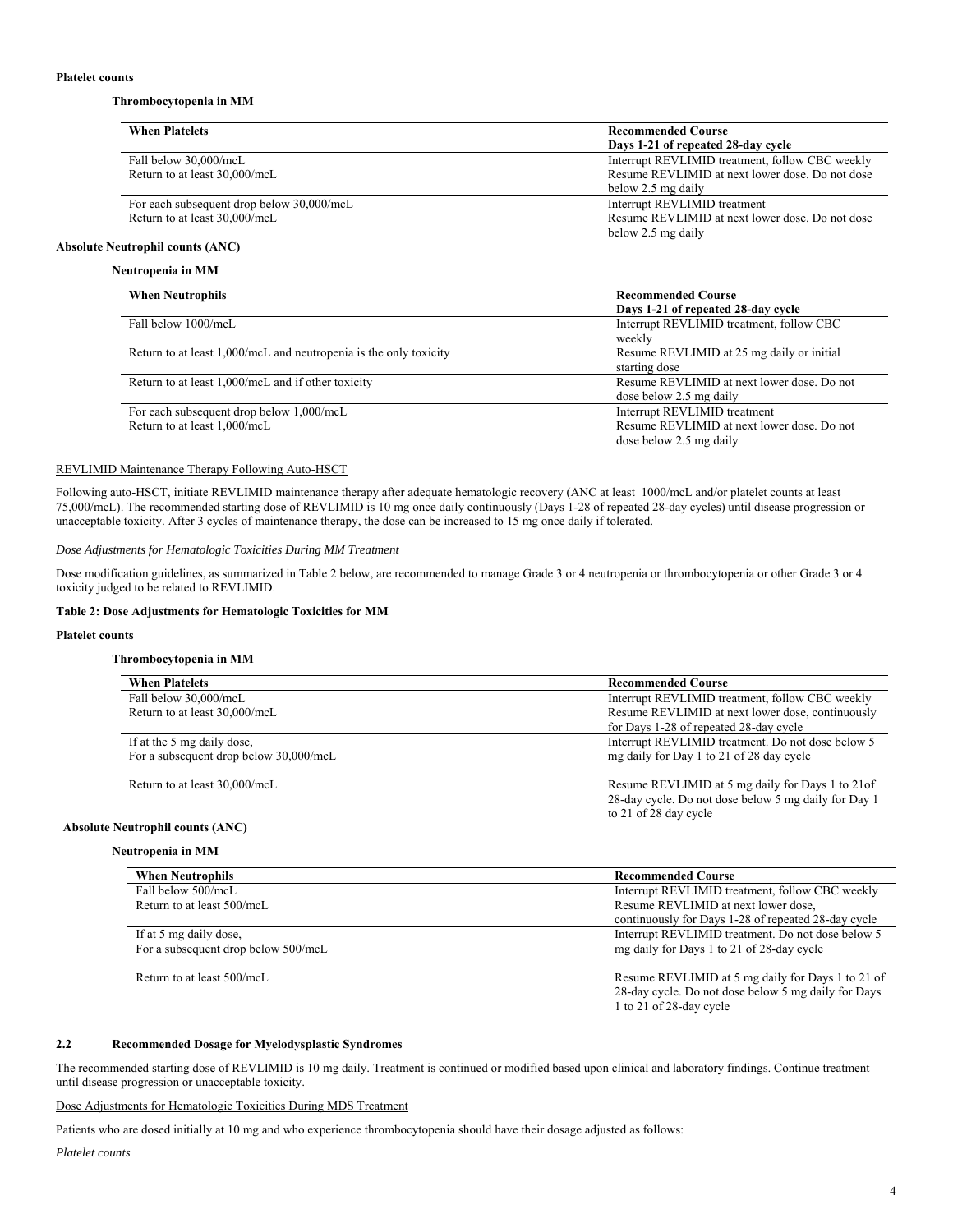If thrombocytopenia develops WITHIN 4 weeks of starting treatment at 10 mg daily in MDS

| If baseline is at least 100,000/mcL    |                               |
|----------------------------------------|-------------------------------|
| <b>When Platelets</b>                  | <b>Recommended Course</b>     |
| Fall below 50,000/mcL                  | Interrupt REVLIMID treatment  |
| Return to at least 50,000/mcL          | Resume REVLIMID at 5 mg daily |
| If baseline is below 100,000/mcL       |                               |
| <b>When Platelets</b>                  | <b>Recommended Course</b>     |
| Fall to 50% of the baseline value      | Interrupt REVLIMID treatment  |
| If baseline is at least 60,000/mcL and | Resume REVLIMID at 5 mg daily |
| returns to at least 50,000/mcL         |                               |
| If baseline is below 60,000/mcL and    | Resume REVLIMID at 5 mg daily |
| returns to at least 30,000/mcL         |                               |

If thrombocytopenia develops AFTER 4 weeks of starting treatment at 10 mg daily in MDS

| <b>When Platelets</b>                     | <b>Recommended Course</b>     |  |
|-------------------------------------------|-------------------------------|--|
| Fall below 30,000/mcL or below 50,000/mcL | Interrupt REVLIMID treatment  |  |
| with platelet transfusions                |                               |  |
| Return to at least 30,000/mcL             | Resume REVLIMID at 5 mg daily |  |
| (without hemostatic failure)              |                               |  |

Patients who experience thrombocytopenia at 5 mg daily should have their dosage adjusted as follows:

If thrombocytopenia develops during treatment at 5 mg daily in MDS

| <b>When Platelets</b>                     | <b>Recommended Course</b>       |  |
|-------------------------------------------|---------------------------------|--|
| Fall below 30,000/mcL or below 50,000/mcL | Interrupt REVLIMID treatment    |  |
| with platelet transfusions                |                                 |  |
| Return to at least 30,000/mcL             | Resume REVLIMID at 2.5 mg daily |  |
| (without hemostatic failure)              |                                 |  |

Patients who are dosed initially at 10 mg and experience neutropenia should have their dosage adjusted as follows:

*Absolute Neutrophil counts (ANC)* 

If neutropenia develops WITHIN 4 weeks of starting treatment at 10 mg daily in MDS

| If baseline ANC is at least 1,000/mcL |                               |
|---------------------------------------|-------------------------------|
| <b>When Neutrophils</b>               | <b>Recommended Course</b>     |
| Fall below 750/mcL                    | Interrupt REVLIMID treatment  |
| Return to at least 1,000/mcL          | Resume REVLIMID at 5 mg daily |
| If baseline ANC is below 1,000/mcL    |                               |
| <b>When Neutrophils</b>               | <b>Recommended Course</b>     |
| Fall below 500/mcL                    | Interrupt REVLIMID treatment  |
| Return to at least 500/mcL            | Resume REVLIMID at 5 mg daily |

If neutropenia develops AFTER 4 weeks of starting treatment at 10 mg daily in MDS

| <b>When Neutrophils</b>                                 | <b>Recommended Course</b>     |
|---------------------------------------------------------|-------------------------------|
| Fall below 500/mcL for at least 7 days or below 500/mcL | Interrupt REVLIMID treatment  |
| associated with fever (at least $38.5^{\circ}$ C)       |                               |
| Return to at least 500/mcL                              | Resume REVLIMID at 5 mg daily |

Patients who experience neutropenia at 5 mg daily should have their dosage adjusted as follows:

If neutropenia develops during treatment at 5 mg daily in MDS

| <b>When Neutrophils</b>                                 | <b>Recommended Course</b>       |
|---------------------------------------------------------|---------------------------------|
| Fall below 500/mcL for at least 7 days or below 500/mcL | Interrupt REVLIMID treatment    |
| associated with fever (at least $38.5^{\circ}$ C)       |                                 |
| Return to at least 500/mcL                              | Resume REVLIMID at 2.5 mg daily |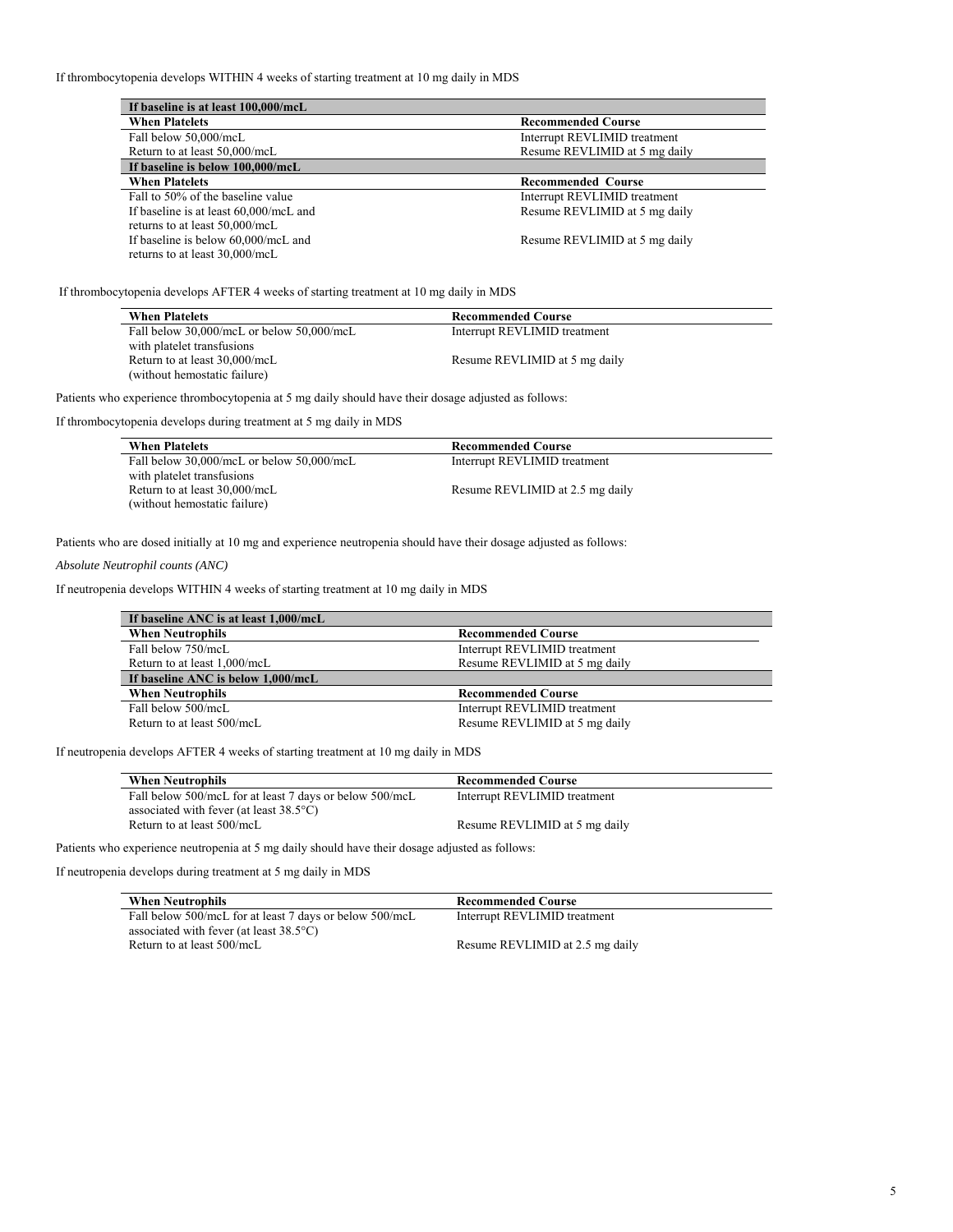## **2.3 Recommended Dosage for Mantle Cell Lymphoma**

The recommended starting dose of REVLIMID is 25 mg/day orally on Days 1-21 of repeated 28-day cycles for relapsed or refractory mantle cell lymphoma. Treatment should be continued until disease progression or unacceptable toxicity.

Treatment is continued, modified or discontinued based upon clinical and laboratory findings.

#### Dose Adjustments for Hematologic Toxicities During MCL Treatment

Dose modification guidelines as summarized below are recommended to manage Grade 3 or 4 neutropenia or thrombocytopenia or other Grade 3 or 4 toxicities considered to be related to REVLIMID.

## *Platelet counts*

Thrombocytopenia during treatment in MCL

| <b>When Platelets</b>         | <b>Recommended Course</b>                                                            |
|-------------------------------|--------------------------------------------------------------------------------------|
| Fall below 50,000/mcL         | Interrupt REVLIMID treatment and follow CBC weekly                                   |
| Return to at least 50,000/mcL | Resume REVLIMID at 5 mg less than the previous dose. Do<br>not dose below 5 mg daily |

#### *Absolute Neutrophil counts (ANC)*

Neutropenia during treatment in MCL

| <b>When Neutrophils</b>                                       | <b>Recommended Course</b>                                                            |
|---------------------------------------------------------------|--------------------------------------------------------------------------------------|
| Fall below 1000/mcL for at least 7 days                       | Interrupt REVLIMID treatment and follow CBC weekly                                   |
| OR.                                                           |                                                                                      |
| Falls below 1,000/mcL with an associated temperature at least |                                                                                      |
| $38.5$ °C                                                     |                                                                                      |
| OR.                                                           |                                                                                      |
| Falls below 500/mcL                                           |                                                                                      |
| Return to at least 1,000/mcL                                  | Resume REVLIMID at 5 mg less than the previous dose. Do<br>not dose below 5 mg daily |

#### **2.4 Recommended Dosage for Follicular Lymphoma or Marginal Zone Lymphoma**

The recommended starting dose of REVLIMID is 20 mg orally once daily on Days 1-21 of repeated 28-day cycles for up to 12 cycles of treatment in combination with a rituximab-product. Refer to Section 14.4 for specific rituximab dosing from the AUGMENT trial. For dose adjustments due to toxicity with rituximab, refer to the product prescribing information.

## Dose Adjustments for Hematologic Toxicities during FL or MZL Treatment

Dose modification guidelines, as summarized below, are recommended to manage Grade 3 or 4 neutropenia or thrombocytopenia or other Grade 3 or 4 toxicity judged to be related to REVLIMID.

#### *Platelet counts*

Thrombocytopenia during treatment in FL or MZL

| <b>When Platelets</b>         | <b>Recommended Course</b>                                                                                                          |
|-------------------------------|------------------------------------------------------------------------------------------------------------------------------------|
| Fall below 50,000/mcL         | Interrupt REVLIMID treatment and follow CBC weekly.                                                                                |
| Return to at least 50,000/mcL | If patient starting dose was 20 mg daily, resume REVLIMID<br>at 5 mg less than the previous dose. Do not dose below 5 mg<br>daily. |
|                               | If patient starting dose was 10 mg daily, resume at 5 mg less<br>than previous dose. Do not dose below 2.5 mg daily.               |

*Absolute Neutrophil counts (ANC)* 

Neutropenia during treatment in FL or MZL

| <b>When Neutrophils</b>                                       | <b>Recommended Course</b>                                   |
|---------------------------------------------------------------|-------------------------------------------------------------|
| Fall below 1,000/mcL for at least 7 days                      | Interrupt REVLIMID treatment and follow CBC weekly.         |
| OR.                                                           |                                                             |
| Falls below 1,000/mcL with an associated temperature at least |                                                             |
| $38.5^{\circ}$ C                                              |                                                             |
| OR.                                                           |                                                             |
| Falls below 500 /mcL                                          |                                                             |
|                                                               |                                                             |
| Return to at least 1,000/mcL                                  | If patient starting dose was 20 mg daily, resume REVLIMID   |
|                                                               | at 5 mg less than the previous dose. Do not dose below 5 mg |
|                                                               | daily.                                                      |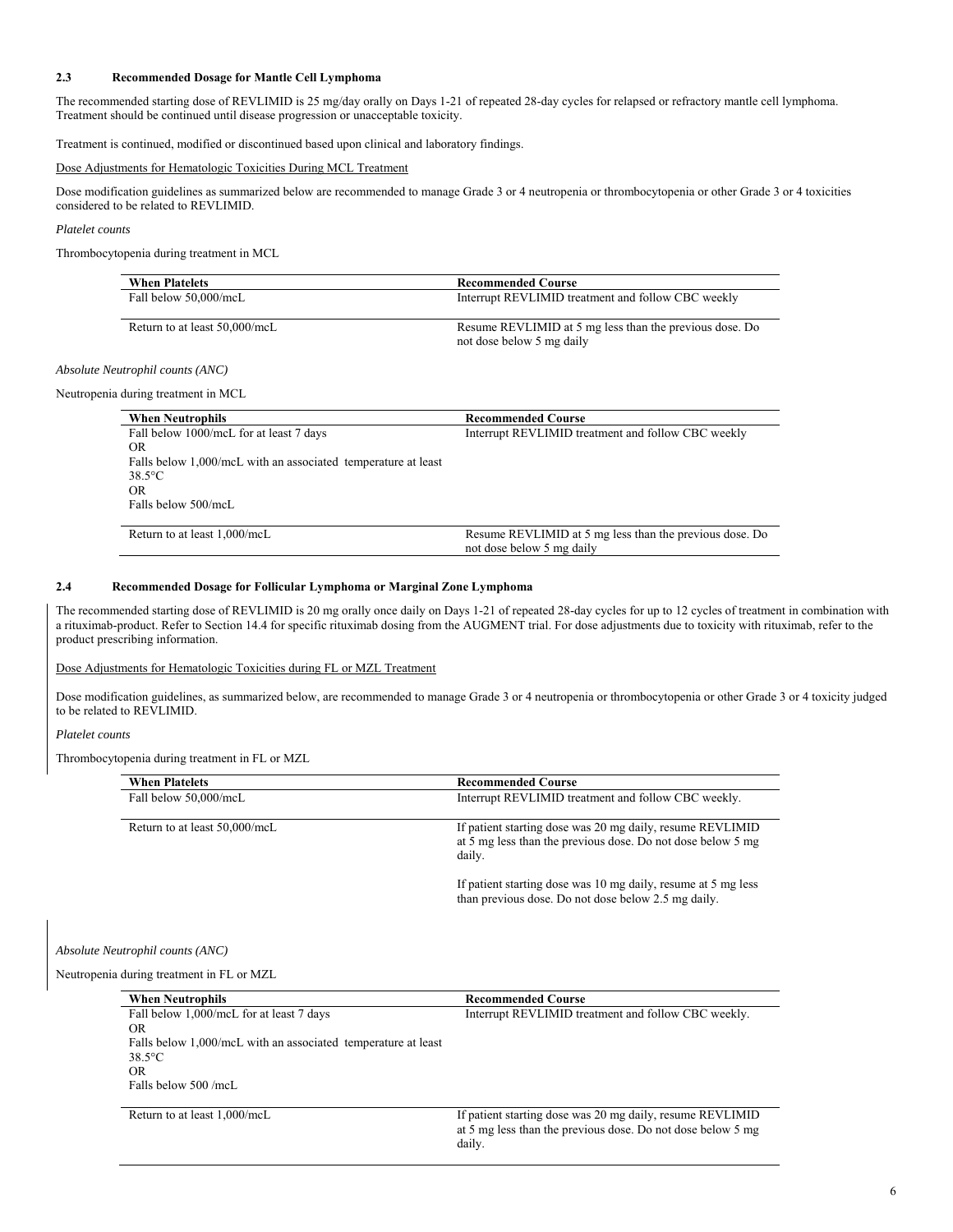If patient starting dose was 10 mg daily, resume at 5 mg less than previous dose. Do not dose below 2.5 mg daily.

## **2.5 Dosage Modifications for Non-Hematologic Adverse Reactions**

For non-hematologic Grade 3/4 toxicities judged to be related to REVLIMID, hold treatment and restart at the physician's discretion at next lower dose level when toxicity has resolved to Grade 2 or below.

Permanently discontinue REVLIMID for angioedema, anaphylaxis, Grade 4 rash, skin exfoliation, bullae, or any other severe dermatologic reactions *[see Warnings and Precautions (5.9, 5.15)]*.

#### **2.6 Recommended Dosage for Patients with Renal Impairment**

The recommendations for dosing patients with renal impairment are shown in the following table *[see Clinical Pharmacology (12.3)]*.

#### **Table 3: Dose Adjustments for Patients with Renal Impairment**

| <b>Renal Function</b><br>(Cockcroft-Gault)                 | Dose in REVLIMID Combination<br>Therapy for MM and MCL                           | Dose in REVLIMID Combination<br>Therapy for FL and MZL                           | Dose in REVLIMID Maintenance<br><b>Therapy Following Auto-HSCT for</b><br><b>MM</b> and for MDS |
|------------------------------------------------------------|----------------------------------------------------------------------------------|----------------------------------------------------------------------------------|-------------------------------------------------------------------------------------------------|
| CLcr 30 to 60 mL/min                                       | 10 mg once daily                                                                 | 10 mg once daily                                                                 | 5 mg once daily                                                                                 |
| CLcr below $30 \text{ mL/min}$ (not requiring<br>dialysis) | 15 mg every other day                                                            | 5 mg once daily                                                                  | 2.5 mg once daily                                                                               |
| CLcr below $30 \text{ mL/min}$ (requiring<br>dialysis)     | 5 mg once daily. On dialysis days,<br>administer the dose following<br>dialysis. | 5 mg once daily. On dialysis days,<br>administer the dose following<br>dialysis. | 2.5 mg once daily. On dialysis days,<br>administer the dose following<br>dialysis.              |

REVLIMID Combination Therapy for MM: For CLcr of 30 to 60 mL/min, consider escalating the dose to 15 mg after 2 cycles if the patient tolerates the 10 mg dose of lenalidomide without dose-limiting toxicity.

REVLIMID Maintenance Therapy Following Auto-HSCT for MM and for MCL and MDS: Base subsequent REVLIMID dose increase or decrease on individual patient treatment tolerance *[see Dosage and Administration (2.1- 2.3)]*.

REVLIMID Combination Therapy for FL or for MZL: For patients with CLcr of 30 to 60 mL/min, after 2 cycles, the REVLIMID dose may be increased to 15 mg orally if the patient has tolerated therapy.

#### **2.7 Administration**

Advise patients to take REVLIMID orally at about the same time each day, either with or without food. Advise patients to swallow REVLIMID capsules whole with water and not to open, break, or chew them.

#### **3 DOSAGE FORMS AND STRENGTHS**

Capsules:

- 2.5 mg, white and blue-green opaque hard capsules imprinted "REV" on one half and "2.5 mg" on the other half in black ink
- 5 mg, white opaque capsules imprinted "REV" on one half and "5 mg" on the other half in black ink
- 10 mg, blue/green and pale yellow opaque capsules imprinted "REV" on one half and "10 mg" on the other half in black ink
- 15 mg, powder blue and white opaque capsules imprinted "REV" on one half and "15 mg" on the other half in black ink
- 20 mg, powder blue and blue-green opaque hard capsules imprinted "REV" on one half and "20 mg" on the other half in black ink
- 25 mg, white opaque capsules imprinted "REV" on one half and "25 mg" on the other half in black ink

## **4 CONTRAINDICATIONS**

#### **4.1 Pregnancy**

REVLIMID can cause fetal harm when administered to a pregnant female. Limb abnormalities were seen in the offspring of monkeys that were dosed with lenalidomide during organogenesis. This effect was seen at all doses tested. Due to the results of this developmental monkey study, and lenalidomide's structural similarities to thalidomide, a known human teratogen, lenalidomide is contraindicated in females who are pregnant *[see Boxed Warning].* If this drug is used during pregnancy or if the patient becomes pregnant while taking this drug, the patient should be apprised of the potential risk to a fetus *[see Warnings and Precautions (5.1, 5.2), Use in Special Populations (8.1, 8.3)]*.

#### **4.2 Severe Hypersensitivity Reactions**

REVLIMID is contraindicated in patients who have demonstrated severe hypersensitivity (e.g., angioedema, Stevens-Johnson syndrome, toxic epidermal necrolysis) to lenalidomide *[see Warnings and Precautions (5.9, 5.15)].* 

## **5 WARNINGS AND PRECAUTIONS**

## **5.1 Embryo-Fetal Toxicity**

REVLIMID is a thalidomide analogue and is contraindicated for use during pregnancy. Thalidomide is a known human teratogen that causes life-threatening human birth defects or embryo-fetal death *[see Use in Specific Populations (8.1)].* An embryo-fetal development study in monkeys indicates that lenalidomide produced malformations in the offspring of female monkeys who received the drug during pregnancy, similar to birth defects observed in humans following exposure to thalidomide during pregnancy.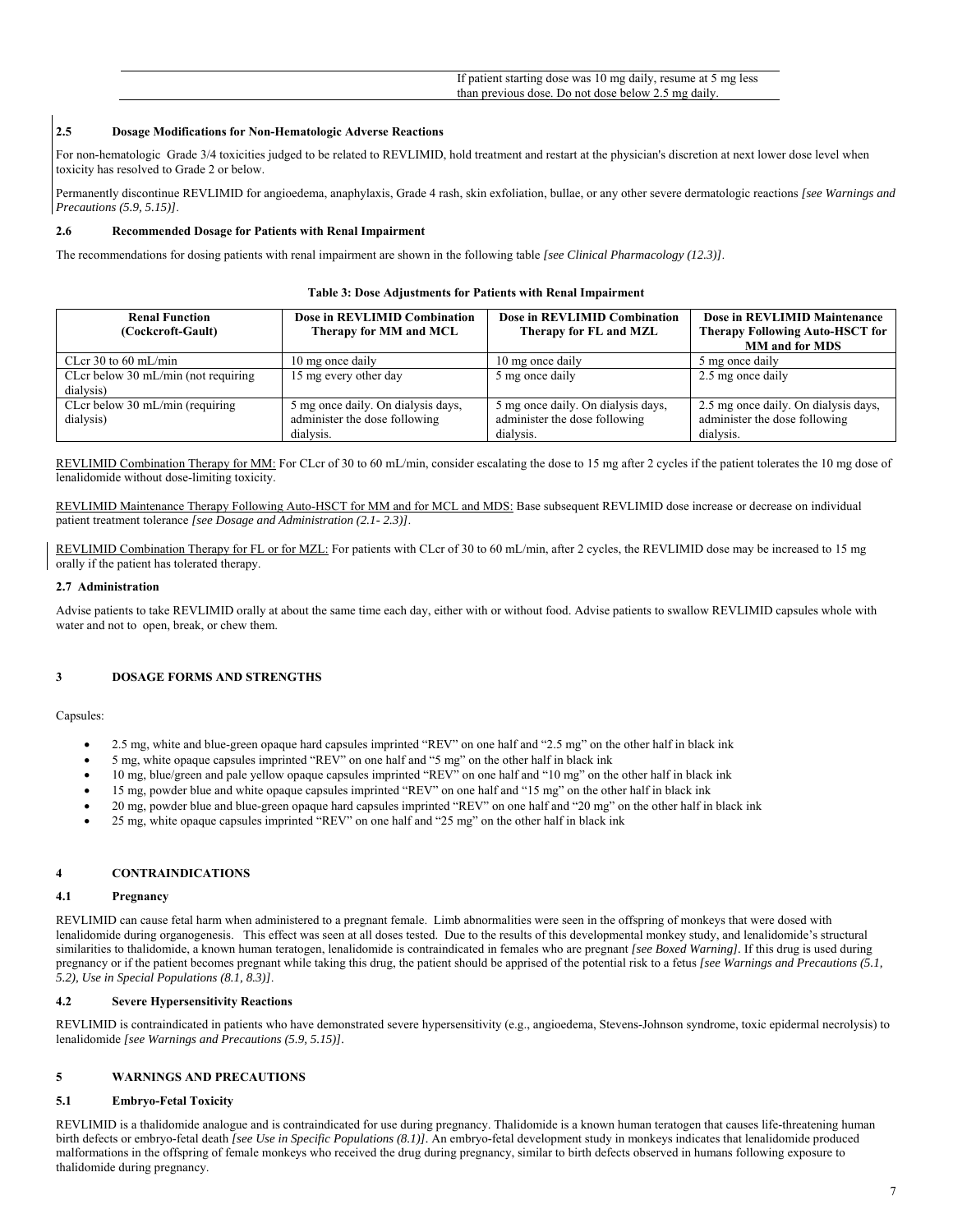## REVLIMID is only available through the REVLIMID REMS program *[see Warnings and Precautions (5.2)]*.

## Females of Reproductive Potential

Females of reproductive potential must avoid pregnancy for at least 4 weeks before beginning REVLIMID therapy, during therapy, during dose interruptions and for at least 4 weeks after completing therapy.

Females must commit either to abstain continuously from heterosexual sexual intercourse or to use two methods of reliable birth control, beginning 4 weeks prior to initiating treatment with REVLIMID, during therapy, during dose interruptions and continuing for 4 weeks following discontinuation of REVLIMID therapy.

Two negative pregnancy tests must be obtained prior to initiating therapy. The first test should be performed within 10-14 days and the second test within 24 hours prior to prescribing REVLIMID therapy and then weekly during the first month, then monthly thereafter in females with regular menstrual cycles or every 2 weeks in females with irregular menstrual cycles *[see Use in Specific Populations (8.3)]*.

## Males

Lenalidomide is present in the semen of patients receiving the drug. Therefore, males must always use a latex or synthetic condom during any sexual contact with females of reproductive potential while taking REVLIMID and for up to 4 weeks after discontinuing REVLIMID, even if they have undergone a successful vasectomy. Male patients taking REVLIMID must not donate sperm *[see Use in Specific Populations (8.3)]*.

## Blood Donation

Patients must not donate blood during treatment with REVLIMID and for 4 weeks following discontinuation of the drug because the blood might be given to a pregnant female patient whose fetus must not be exposed to REVLIMID.

## **5.2 REVLIMID REMS Program**

Because of the embryo-fetal risk *[see Warnings and Precautions (5.1)],* REVLIMID is available only through a restricted program under a Risk Evaluation and Mitigation Strategy (REMS), the **REVLIMID REMS** program.

Required components of the **REVLIMID REMS** program include the following:

- Prescribers must be certified with the **REVLIMID REMS** program by enrolling and complying with the REMS requirements.
- Patients must sign a Patient-Physician agreement form and comply with the REMS requirements. In particular, female patients of reproductive potential who are not pregnant must comply with the pregnancy testing and contraception requirements *[see Use in Specific Populations (8.3)]* and males must comply with contraception requirements *[see Use in Specific Populations (8.3)]*.
- Pharmacies must be certified with the **REVLIMID REMS** program, must only dispense to patients who are authorized to receive REVLIMID and comply with REMS requirements.

Further information about the **REVLIMID REMS** program is available at www.celgeneriskmanagement.com or by telephone at 1-888-423-5436.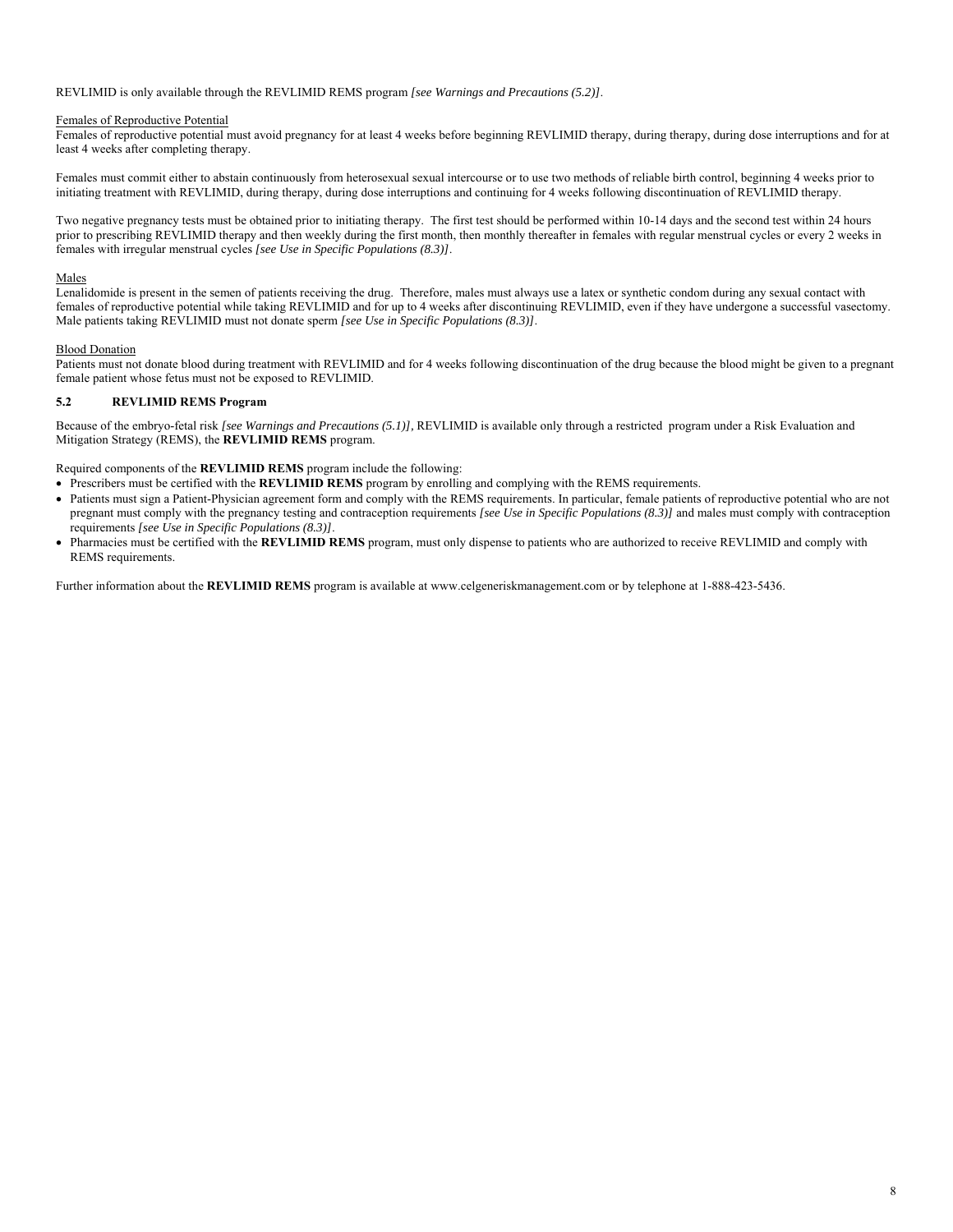## **5.3 Hematologic Toxicity**

REVLIMID can cause significant neutropenia and thrombocytopenia. Monitor patients with neutropenia for signs of infection. Advise patients to observe for bleeding or bruising, especially with use of concomitant medication that may increase risk of bleeding. Patients taking REVLIMID should have their complete blood counts assessed periodically as described below *[see Dosage and Administration (2.1, 2.2, 2.3)]*.

Monitor complete blood counts (CBC) in patients taking REVLIMID in combination with dexamethasone or as REVLIMID maintenance therapy for MM every 7 days (weekly) for the first 2 cycles, on Days 1 and 15 of Cycle 3, and every 28 days (4 weeks) thereafter. A dose interruption and/or dose reduction may be required *[see Dosage and Administration (2.1)]*. In the MM maintenance therapy trials, Grade 3 or 4 neutropenia was reported in up to 59% of REVLIMID-treated patients and Grade 3 or 4 thrombocytopenia in up to 38% of REVLIMID-treated patients *[see Adverse Reactions (6.1)]*.

Monitor complete blood counts (CBC) in patients taking REVLIMID for MDS weekly for the first 8 weeks and at least monthly thereafter. Grade 3 or 4 hematologic toxicity was seen in 80% of patients enrolled in the MDS study. In the 48% of patients who developed Grade 3 or 4 neutropenia, the median time to onset was 42 days (range, 14-411 days), and the median time to documented recovery was 17 days (range, 2-170 days). In the 54% of patients who developed Grade 3 or 4 thrombocytopenia, the median time to onset was 28 days (range, 8-290 days), and the median time to documented recovery was 22 days (range, 5-224 days) *[see Boxed Warning and Dosage and Administration (2.2)]*.

Monitor complete blood counts (CBC) in patients taking REVLIMID for MCL weekly for the first cycle (28 days), every 2 weeks during cycles 2-4, and then monthly thereafter. Patients may require dose interruption and/or dose reduction. In the MCL trial, Grade 3 or 4 neutropenia was reported in 43% of the patients. Grade 3 or 4 thrombocytopenia was reported in 28% of the patients.

Monitor complete blood counts (CBC) in patients taking REVLIMID for FL or MZL weekly for the first 3 weeks of Cycle 1 (28 days), every 2 weeks during Cycles 2- 4, and then monthly thereafter. Patients may require dose interruption and/or dose reduction. In the AUGMENT and MAGNIFY trials, Grade 3 or 4 neutropenia was reported in 50% and 33%, respectively, of patients in the REVLIMID/rituximab arm. Grade 3 or 4 thrombocytopenia was reported in 2% and 8%, respectively, of patients in the REVLIMID/rituximab arm *[see Adverse Reactions (6.1)]*.

## **5.4 Venous and Arterial Thromboembolism**

Venous thromboembolic events (VTE [DVT and PE]) and arterial thromboembolic events (ATE, myocardial infarction and stroke) are increased in patients treated with REVLIMID.

A significantly increased risk of DVT (7.4%) and of PE (3.7%) occurred in patients with MM after at least one prior therapy who were treated with REVLIMID and dexamethasone therapy compared to patients treated in the placebo and dexamethasone group (3.1% and 0.9%) in clinical trials with varying use of anticoagulant therapies. In the newly diagnosed multiple myeloma (NDMM) study in which nearly all patients received antithrombotic prophylaxis, DVT was reported as a serious adverse reaction (3.6%, 2.0%, and 1.7%) in the Rd Continuous, Rd18, and MPT Arms, respectively. The frequency of serious adverse reactions of PE was similar between the Rd Continuous, Rd18, and MPT Arms (3.8%, 2.8%, and 3.7%, respectively) *[see Boxed Warning and Adverse Reactions (6.1)]*.

Myocardial infarction (1.7%) and stroke (CVA) (2.3%) are increased in patients with MM after at least one prior therapy who were treated with REVLIMID and dexamethasone therapy compared to patients treated with placebo and dexamethasone (0.6%, and 0.9%) in clinical trials. In the NDMM study, myocardial infarction (including acute) was reported as a serious adverse reaction (2.3%, 0.6%, and 1.1%) in the Rd Continuous, Rd18, and MPT Arms, respectively. The frequency of serious adverse reactions of CVA was similar between the Rd Continuous, Rd18, and MPT Arms (0.8%, 0.6 %, and 0.6%, respectively) *[see Adverse Reactions (6.1)].*

Patients with known risk factors, including prior thrombosis, may be at greater risk and actions should be taken to try to minimize all modifiable factors (e.g. hyperlipidemia, hypertension, smoking).

In controlled clinical trials that did not use concomitant thromboprophylaxis, 21.5% overall thrombotic events (Standardized MedDRA Query Embolic and Thrombotic events) occurred in patients with refractory and relapsed MM who were treated with REVLIMID and dexamethasone compared to 8.3% thrombosis in patients treated with placebo and dexamethasone. The median time to first thrombosis event was 2.8 months. In the NDMM study in which nearly all patients received antithrombotic prophylaxis, the overall frequency of thrombotic events was 17.4% in patients in the combined Rd Continuous and Rd18 Arms, and was 11.6% in the MPT Arm. The median time to first thrombosis event was 4.3 months in the combined Rd Continuous and Rd18 Arms.

In the AUGMENT trial, the incidence of VTE (including DVT and PE) in FL or MZL patients was 3.4% in the REVLIMID/rituximab arm *[see Adverse Reactions (6.1)]*. In the AUGMENT trial, the incidence of ATE (including MI) in FL or MZL patients was 0.6% in the REVLIMID/rituximab arm *[see Adverse Reactions (6.1)]*.

Thromboprophylaxis is recommended. The regimen of thromboprophylaxis should be based on an assessment of the patient's underlying risks. Instruct patients to report immediately any signs and symptoms suggestive of thrombotic events. ESAs and estrogens may further increase the risk of thrombosis and their use should be based on a benefit-risk decision in patients receiving REVLIMID *[see Drug Interactions (7.2)].*

## **5.5 Increased Mortality in Patients with CLL**

In a prospective randomized (1:1) clinical trial in the first line treatment of patients with chronic lymphocytic leukemia, single agent REVLIMID therapy increased the risk of death as compared to single agent chlorambucil. In an interim analysis, there were 34 deaths among 210 patients on the REVLIMID treatment arm compared to 18 deaths among 211 patients in the chlorambucil treatment arm, and hazard ratio for overall survival was 1.92 [95% CI: 1.08 – 3.41], consistent with a 92% increase in the risk of death. The trial was halted for safety in July 2013.

Serious adverse cardiovascular reactions, including atrial fibrillation, myocardial infarction, and cardiac failure occurred more frequently in the REVLIMID treatment arm. REVLIMID is not indicated and not recommended for use in CLL outside of controlled clinical trials.

#### **5.6 Second Primary Malignancies**

In clinical trials in patients with MM receiving REVLIMID, an increase of hematologic plus solid tumor second primary malignancies (SPM) notably AML and MDS have been observed. An increase in hematologic SPM including AML and MDS occurred in 5.3% of patients with NDMM receiving REVLIMID in combination with oral melphalan compared with 1.3% of patients receiving melphalan without REVLIMID. The frequency of AML and MDS cases in patients with NDMM treated with REVLIMID in combination with dexamethasone without melphalan was 0.4%.

In patients receiving REVLIMID maintenance therapy following high dose intravenous melphalan and auto-HSCT, hematologic SPM occurred in 7.5% of patients compared to 3.3% in patients receiving placebo. The incidence of hematologic plus solid tumor (excluding squamous cell carcinoma and basal cell carcinoma) SPM was 14.9%, compared to 8.8% in patients receiving placebo with a median follow-up of 91.5 months. Non-melanoma skin cancer SPM, including squamous cell carcinoma and basal cell carcinoma, occurred in 3.9% of patients receiving REVLIMID maintenance, compared to 2.6% in the placebo arm.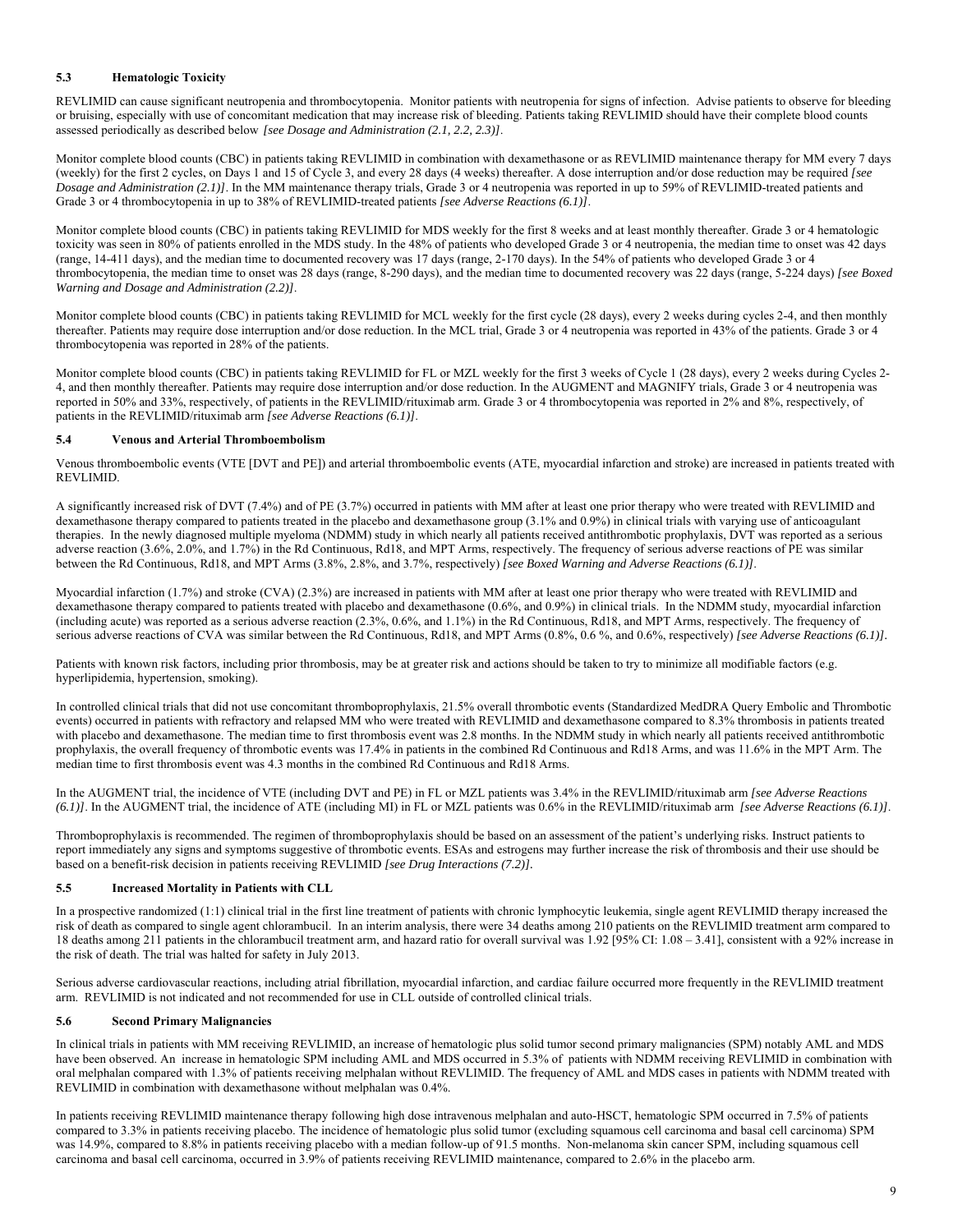In patients with relapsed or refractory MM treated with REVLIMID/dexamethasone, the incidence of hematologic plus solid tumor (excluding squamous cell carcinoma and basal cell carcinoma) SPM was 2.3% versus 0.6% in the dexamethasone alone arm. Non-melanoma skin cancer SPM, including squamous cell carcinoma and basal cell carcinoma, occurred in 3.1% of patients receiving REVLIMID/dexamethasone, compared to 0.6% in the dexamethasone alone arm.

Patients who received REVLIMID-containing therapy until disease progression did not show a higher incidence of invasive SPM than patients treated in the fixed duration REVLIMID-containing arms. Monitor patients for the development of second primary malignancies. Take into account both the potential benefit of REVLIMID and the risk of second primary malignancies when considering treatment with REVLIMID.

In the AUGMENT trial with FL or MZL patients receiving REVLIMID/rituximab therapy, hematologic plus solid tumor SPMs, notably AML, have been observed. In the AUGMENT trial, hematologic SPM of AML occurred in 0.6% of patients with FL or MZL receiving REVLIMID/rituximab therapy. The incidence of hematologic plus solid tumor SPMs (excluding nonmelanoma skin cancers) was 1.7% in the REVLIMID/rituximab arm with a median follow-up of 29.8 months (range 0.5 to 51.3 months) *[see Adverse Reactions (6.1)]*. Monitor patients for the development of second primary malignancies. Take into account both the potential benefit of REVLIMID and the risk of second primary malignancies when considering treatment with REVLIMID.

## **5.7 Increased Mortality in Patients with MM When Pembrolizumab Is Added to a Thalidomide Analogue and Dexamethasone**

In two randomized clinical trials in patients with MM, the addition of pembrolizumab to a thalidomide analogue plus dexamethasone, a use for which no PD-1 or PD-L1 blocking antibody is indicated, resulted in increased mortality. Treatment of patients with MM with a PD-1 or PD-L1 blocking antibody in combination with a thalidomide analogue plus dexamethasone is not recommended outside of controlled clinical trials.

## **5.8 Hepatotoxicity**

Hepatic failure, including fatal cases, has occurred in patients treated with REVLIMID in combination with dexamethasone. In clinical trials, 15% of patients experienced hepatotoxicity (with hepatocellular, cholestatic and mixed characteristics); 2% of patients with MM and 1% of patients with myelodysplasia had serious hepatotoxicity events. The mechanism of drug-induced hepatotoxicity is unknown. Pre-existing viral liver disease, elevated baseline liver enzymes, and concomitant medications may be risk factors. Monitor liver enzymes periodically. Stop REVLIMID upon elevation of liver enzymes. After return to baseline values, treatment at a lower dose may be considered.

## **5.9 Severe Cutaneous Reactions**

Severe cutaneous reactions including Stevens-Johnson syndrome (SJS), toxic epidermal necrolysis (TEN), and drug reaction with eosinophilia and systemic symptoms (DRESS) have been reported. DRESS may present with a cutaneous reaction (such as rash or exfoliative dermatitis), eosinophilia, fever, and/or lymphadenopathy with systemic complications such as hepatitis, nephritis, pneumonitis, myocarditis, and/or pericarditis. These events can be fatal. Patients with a prior history of Grade 4 rash associated with thalidomide treatment should not receive REVLIMID. Consider REVLIMID interruption or discontinuation for Grade 2-3 skin rash. Permanently discontinue REVLIMID for Grade 4 rash, exfoliative or bullous rash, or for other severe cutaneous reactions such as SJS, TEN or DRESS *[see Dosage and Administration (2.5)]*.

## **5.10 Tumor Lysis Syndrome**

Fatal instances of tumor lysis syndrome (TLS) have been reported during treatment with REVLIMID. The patients at risk of TLS are those with high tumor burden prior to treatment. Monitor patients at risk closely and take appropriate preventive approaches. In the AUGMENT trial in FL or MZL patients, TLS occurred in 2 patients (1.1%) in the REVLIMID/rituximab arm. TLS occurred in 1 patient (0.5%) in the MAGNIFY trial during the REVLIMID/rituximab induction period; the event was a serious, Grade 3 adverse reaction.

## **5.11 Tumor Flare Reaction**

Tumor flare reaction (TFR) has occurred during investigational use of REVLIMID for CLL and lymphoma, and is characterized by tender lymph node swelling, low grade fever, pain and rash. REVLIMID is not indicated and not recommended for use in CLL outside of controlled clinical trials.

Monitoring and evaluation for TFR is recommended in patients with MCL, FL, or MZL. Tumor flare reaction may mimic progression of disease (PD).

In the MCL trial, 13/134 (10%) of subjects experienced TFR; all reports were Grade 1 or 2 in severity. All of the events occurred in Cycle 1 and one patient developed TFR again in Cycle 11. In the AUGMENT trial in FL or MZL patients, TFR was reported in 19/176 (10.8%) of patients in REVLIMID with rituximab arm; one patient in the REVLIMID/rituximab arm experienced a Grade 3 TFR. In the MAGNIFY trial, 9/222 (4.1%) of patients experienced TFR; all reports were Grade 1 or 2 in severity and 1 event was considered as serious.

REVLIMID may be continued in patients with Grade 1 and 2 TFR without interruption or modification, at the physician's discretion. Patients with Grade 1 and 2 TFR may also be treated with corticosteroids, non-steroidal anti-inflammatory drugs (NSAIDs) and/or narcotic analgesics for management of TFR symptoms. In patients with Grade 3 or 4 TFR, it is recommended to withhold treatment with REVLIMID until TFR resolves to ≤ Grade 1. Patients with Grade 3 or 4 TFR may be treated for management of symptoms per the guidance for treatment of Grade 1 and 2 TFR.

## **5.12 Impaired Stem Cell Mobilization**

A decrease in the number of CD34+ cells collected after treatment (> 4 cycles) with REVLIMID has been reported. In patients who are auto-HSCT candidates, referral to a transplant center should occur early in treatment to optimize the timing of the stem cell collection. In patients who received more than 4 cycles of a REVLIMIDcontaining treatment or for whom inadequate numbers of CD 34+ cells have been collected with G-CSF alone, G-CSF with cyclophosphamide or the combination of G-CSF with a CXCR4 inhibitor may be considered.

## **5.13 Thyroid Disorders**

Both hypothyroidism and hyperthyroidism have been reported *[see Adverse Reactions (6.2)]*. Measure thyroid function before start of REVLIMID treatment and during therapy.

## **5.14 Early Mortality in Patients with MCL**

In another MCL study, there was an increase in early deaths (within 20 weeks), 12.9% in the REVLIMID arm versus 7.1% in the control arm. On exploratory multivariate analysis, risk factors for early deaths include high tumor burden, MIPI score at diagnosis, and high WBC at baseline ( $\geq 10 \times 10^{9}$ /L).

## **5.15 Hypersensitivity**

Hypersensitivity, including angioedema, anaphylaxis, and anaphylactic reactions to REVLIMID has been reported. Permanently discontinue REVLIMID for angioedema and anaphylaxis *[see Dosage and Administration (2.2)]*.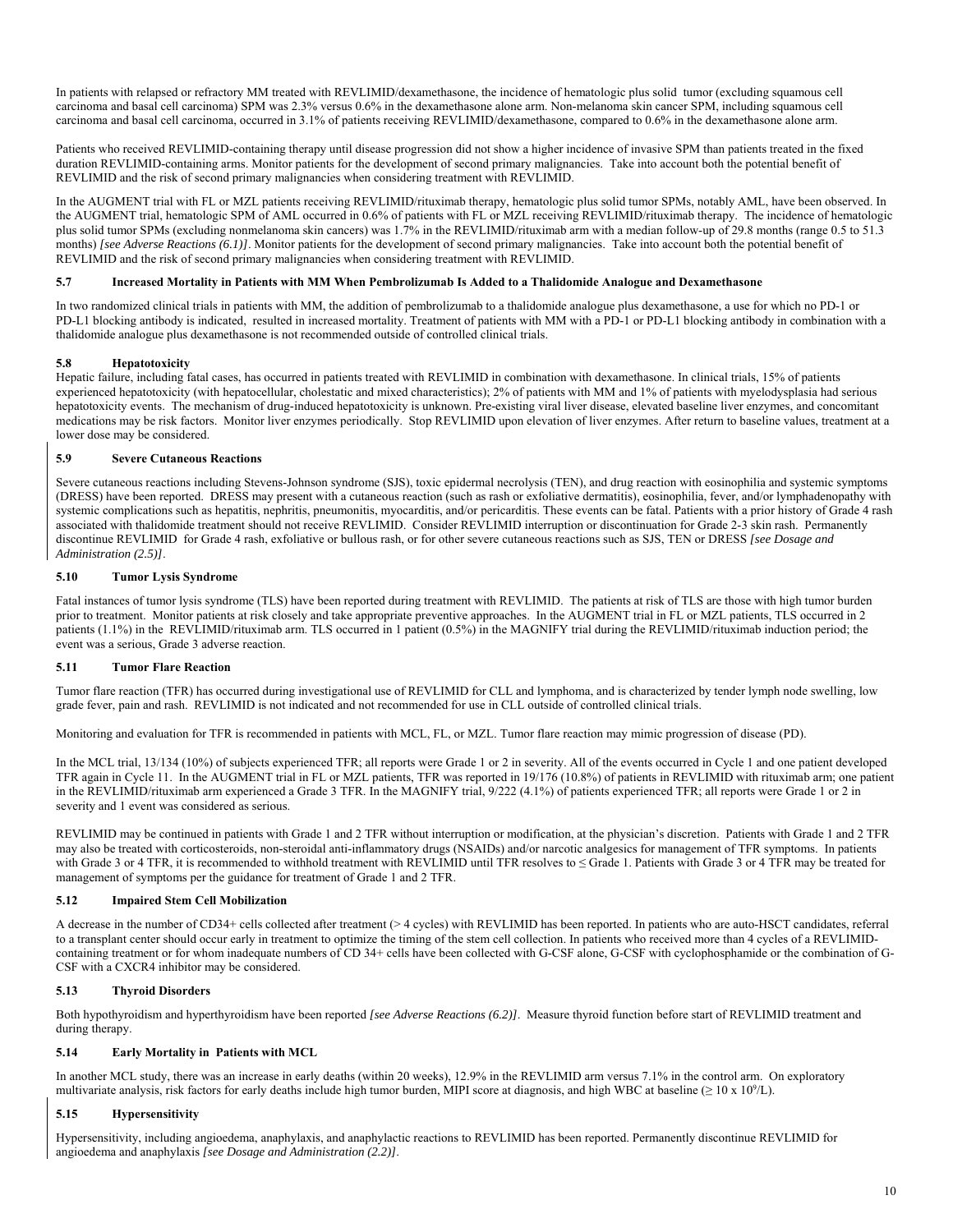## **6 ADVERSE REACTIONS**

The following clinically significant adverse reactions are described in detail in other sections of the prescribing information:

- Embryo-Fetal Toxicity *[see Boxed Warning, Warnings and Precautions (5.1, 5.2)]*
- o Hematologic Toxicity *[see Boxed Warning, Warnings and Precautions (5.3)]*
- o Venous and Arterial Thromboembolism *[see Boxed Warning, Warnings and Precautions (5.4)]*
- o Increased Mortality in Patients with CLL *[see Warnings and Precautions (5.5)]*
- o Second Primary Malignancies *[see Warnings and Precautions (5.6)]*
- o Increased Mortality in Patients with MM When Pembrolizumab Is Added to a Thalidomide Analogue and Dexamethasone  *[see Warnings and Precautions (5.7)]*
- o Hepatotoxicity *[see Warnings and Precautions (5.8)]*
- o Severe Cutaneous Reactions*[see Warnings and Precautions (5.9)]*
- o Tumor Lysis Syndrome *[see Warnings and Precautions (5.10)]*
- o Tumor Flare Reactions *[see Warnings and Precautions (5.11)]*
- o Impaired Stem Cell Mobilization *[see Warnings and Precautions (5.12)]*
- o Thyroid Disorders *[see Warnings and Precautions (5.13)]*
- o Early Mortality in Patients with MCL *[see Warnings and Precautions (5.14)]*
- o Hypersensitivity *[see Warnings and Precautions (5.15)]*

## **6.1 Clinical Trials Experience**

Because clinical trials are conducted under widely varying conditions, adverse reaction rates observed in the clinical trials of a drug cannot be directly compared to rates in the clinical trials of another drug and may not reflect the rates observed in practice.

## Newly Diagnosed MM – REVLIMID Combination Therapy:

Data were evaluated from 1613 patients in a large phase 3 study who received at least one dose of REVLIMID with low dose dexamethasone (Rd) given for 2 different durations of time (i.e., until progressive disease [Arm Rd Continuous; N=532] or for up to eighteen 28-day cycles [72 weeks, Arm Rd18; N=540] or who received melphalan, prednisone and thalidomide (Arm MPT; N=541) for a maximum of twelve 42-day cycles (72 weeks). The median treatment duration in the Rd Continuous arm was 80.2 weeks (range 0.7 to 246.7) or 18.4 months (range 0.16 to 56.7).

In general, the most frequently reported adverse reactions were comparable in Arm Rd Continuous and Arm Rd18, and included diarrhea, anemia, constipation, peripheral edema, neutropenia, fatigue, back pain, nausea, asthenia, and insomnia. The most frequently reported Grade 3 or 4 reactions included neutropenia, anemia, thrombocytopenia, pneumonia, asthenia, fatigue, back pain, hypokalemia, rash, cataract, lymphopenia, dyspnea, DVT, hyperglycemia, and leukopenia. The highest frequency of infections occurred in Arm Rd Continuous (75%) compared to Arm MPT (56%). There were more grade 3 and 4 and serious adverse reactions of infection in Arm Rd Continuous than either Arm MPT or Rd18.

In the Rd Continuous arm, the most common adverse reactions leading to dose interruption of REVLIMID were infection events (28.8%); overall, the median time to the first dose interruption of REVLIMID was 7 weeks. The most common adverse reactions leading to dose reduction of REVLIMID in the Rd Continuous arm were hematologic events (10.7%); overall, the median time to the first dose reduction of REVLIMID was 16 weeks. In the Rd Continuous arm, the most common adverse reactions leading to discontinuation of REVLIMID were infection events (3.4%).

In both Rd arms, the frequencies of onset of adverse reactions were generally highest in the first 6 months of treatment and then the frequencies decreased over time or remained stable throughout treatment, except for cataracts. The frequency of onset of cataracts increased over time with 0.7% during the first 6 months and up to 9.6% by the 2nd year of treatment with Rd Continuous.

Table 4 summarizes the adverse reactions reported for the Rd Continuous, Rd18, and MPT treatment arms.

## **Table 4: All Adverse Reactions in ≥5% and Grade 3/4 Adverse Reactions in ≥1% of Patients with MM in the Rd Continuous or Rd18 Arms\***

|                                                        | <b>All Adverse Reactions<sup>a</sup></b>      |                            | Grade 3/4 Adverse Reactions <sup>b</sup> |                                 |                            |                           |  |  |
|--------------------------------------------------------|-----------------------------------------------|----------------------------|------------------------------------------|---------------------------------|----------------------------|---------------------------|--|--|
| <b>Body System</b><br><b>Adverse Reaction</b>          | <b>Rd</b><br><b>Continuous</b><br>$(N = 532)$ | <b>Rd18</b><br>$(N = 540)$ | <b>MPT</b><br>$(N = 541)$                | Rd<br>Continuous<br>$(N = 532)$ | <b>Rd18</b><br>$(N = 540)$ | <b>MPT</b><br>$(N = 541)$ |  |  |
| General disorders and administration site conditions   |                                               |                            |                                          |                                 |                            |                           |  |  |
| Fatigue <sup>%</sup>                                   | 173(33)                                       | 177(33)                    | 154(28)                                  | 39(7)                           | 46(9)                      | 31(6)                     |  |  |
| Asthenia                                               | 150(28)                                       | 123(23)                    | 124(23)                                  | 41 (8)                          | 33(6)                      | 32(6)                     |  |  |
| Pyrexia <sup>c</sup>                                   | 114(21)                                       | 102(19)                    | 76 (14)                                  | 13(2)                           | 7(1)                       | 7(1)                      |  |  |
| Non-cardiac chest pain <sup>f</sup>                    | 29(5)                                         | 31(6)                      | 18(3)                                    | $<1\%$                          | $< 1\%$                    | $< 1\%$                   |  |  |
| <b>Gastrointestinal disorders</b>                      |                                               |                            |                                          |                                 |                            |                           |  |  |
| Diarrhea                                               | 242 (45)                                      | 208 (39)                   | 89(16)                                   | 21(4)                           | 18(3)                      | 8(1)                      |  |  |
| Abdominal pain <sup>% f</sup>                          | 109(20)                                       | 78 (14)                    | 60(11)                                   | 7(1)                            | 9(2)                       | $< 1\%$                   |  |  |
| Dyspepsia <sup>f</sup>                                 | 57(11)                                        | 28(5)                      | 36(7)                                    | $<1\%$                          | $< 1\%$                    | 0(0)                      |  |  |
| <b>Musculoskeletal and connective tissue disorders</b> |                                               |                            |                                          |                                 |                            |                           |  |  |
| Back pain <sup>c</sup>                                 | 170 (32)                                      | 145(27)                    | 116(21)                                  | 37(7)                           | 34(6)                      | 28(5)                     |  |  |
| Muscle spasms f                                        | 109(20)                                       | 102(19)                    | 61(11)                                   | $< 1\%$                         | $< 1\%$                    | $< 1\%$                   |  |  |
| Arthralgia <sup>f</sup>                                | 101(19)                                       | 71(13)                     | 66 (12)                                  | 9(2)                            | 8 (1)                      | 8(1)                      |  |  |
| Bone pain <sup>f</sup>                                 | 87(16)                                        | 77(14)                     | 62(11)                                   | 16(3)                           | 15(3)                      | 14(3)                     |  |  |
| Pain in extremity f                                    | 79 (15)                                       | 66 (12)                    | 61(11)                                   | 8(2)                            | 8 (1)                      | 7(1)                      |  |  |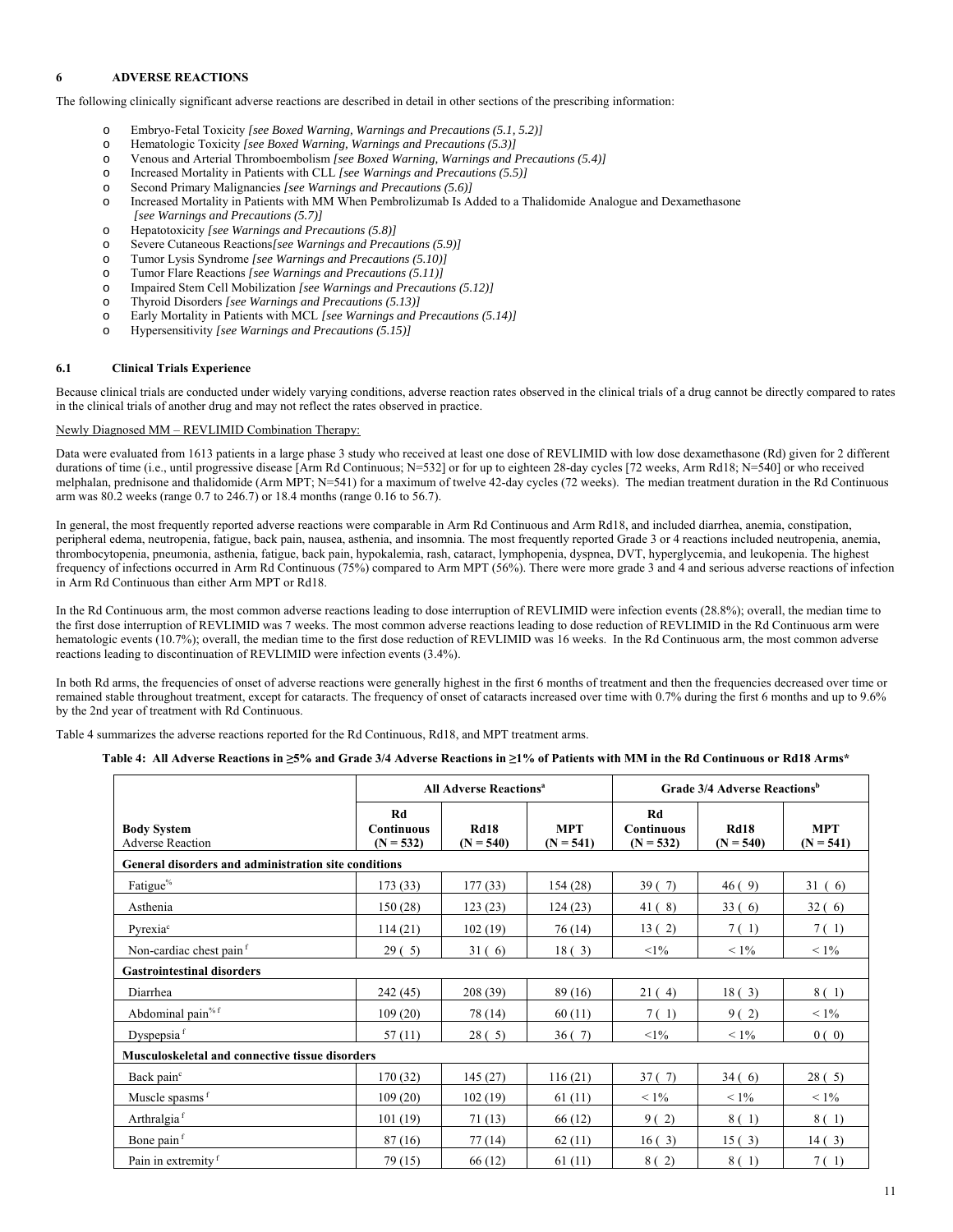|                                                   | <b>All Adverse Reactions<sup>a</sup></b> |                            |                           | Grade 3/4 Adverse Reactions <sup>b</sup> |                            |                           |
|---------------------------------------------------|------------------------------------------|----------------------------|---------------------------|------------------------------------------|----------------------------|---------------------------|
| <b>Body System</b><br><b>Adverse Reaction</b>     | Rd<br>Continuous<br>$(N = 532)$          | <b>Rd18</b><br>$(N = 540)$ | <b>MPT</b><br>$(N = 541)$ | Rd<br>Continuous<br>$(N = 532)$          | <b>Rd18</b><br>$(N = 540)$ | <b>MPT</b><br>$(N = 541)$ |
| Musculoskeletal pain <sup>f</sup>                 | 67(13)                                   | 59 (11)                    | 36(7)                     | $< 1\%$                                  | $< 1\%$                    | $< 1\%$                   |
| Musculoskeletal chest pain <sup>f</sup>           | 60(11)                                   | 51(9)                      | 39(7)                     | 6(1)                                     | $< 1\%$                    | $< 1\%$                   |
| Muscular weakness <sup>f</sup>                    | 43(8)                                    | 35(6)                      | 29(5)                     | $< 1\%$                                  | 8(1)                       | $< 1\%$                   |
| Neck pain <sup>f</sup>                            | 40(8)                                    | 19(4)                      | 10(2)                     | $< 1\%$                                  | $< 1\%$                    | $< 1\%$                   |
| <b>Infections and infestations</b>                |                                          |                            |                           |                                          |                            |                           |
| <b>Bronchitis</b> <sup>c</sup>                    | 90(17)                                   | 59(11)                     | 43(8)                     | 9(2)                                     | 6(1)                       | $< 1\%$                   |
| Nasopharyngitis <sup>f</sup>                      | 80(15)                                   | 54(10)                     | 33(6)                     | 0(0)                                     | 0(0)                       | 0(0)                      |
| Urinary tract infection <sup>f</sup>              | 76 (14)                                  | 63 (12)                    | 41(8)                     | 8(2)                                     | 8 (1)                      | $< 1\%$                   |
| Upper respiratory tract infection <sup>c% f</sup> | 69(13)                                   | 53 (10)                    | 31(6)                     | $< 1\%$                                  | 8(1)                       | $< 1\%$                   |
| Pneumonia <sup>c@</sup>                           | 93 (17)                                  | 87(16)                     | 56(10)                    | 60(11)                                   | 57(11)                     | 41(8)                     |
| Respiratory tract infection <sup>%</sup>          | 35(7)                                    | 25(5)                      | 21(4)                     | 7(1)                                     | $< 1\%$                    | $< 1\%$                   |
| Influenza <sup>f</sup>                            | 33(6)                                    | 23(4)                      | 15(3)                     | $< 1\%$                                  | $< 1\%$                    | 0(0)                      |
| Gastroenteritis <sup>f</sup>                      | 32(6)                                    | 17(3)                      | 13(2)                     | 0(0)                                     | $< 1\%$                    | $< 1\%$                   |
| Lower respiratory tract infection                 | 29(5)                                    | 14(3)                      | 16(3)                     | 10(2)                                    | $< 1\%$                    | $< 1\%$                   |
| Rhinitis <sup>f</sup>                             | 29(5)                                    | 24(4)                      | 14(3)                     | 0(0)                                     | 0(0)                       | 0(0)                      |
| Cellulitis <sup>c</sup>                           | $< 5\%$                                  | $< 5\%$                    | $< 5\%$                   | 8(2)                                     | $< 1\%$                    | $< 1\%$                   |
| Sepsis <sup>c@</sup>                              | 33(6)                                    | 26(5)                      | 18(3)                     | 26(5)                                    | 20(4)                      | 13(2)                     |
| Nervous system disorders                          |                                          |                            |                           |                                          |                            |                           |
| Headache <sup>f</sup>                             | 75 (14)                                  | 52(10)                     | 56(10)                    | $< 1\%$                                  | $< 1\%$                    | $< 1\%$                   |
| Dysgeusia <sup>f</sup>                            | 39(7)                                    | 45 (8)                     | 22(4)                     | $< 1\%$                                  | 0(0.0)                     | $< 1\%$                   |
| Blood and lymphatic system disorders <sup>d</sup> |                                          |                            |                           |                                          |                            |                           |
| Anemia                                            | 233(44)                                  | 193 (36)                   | 229 (42)                  | 97(18)                                   | 85 (16)                    | 102(19)                   |
| Neutropenia                                       | 186(35)                                  | 178 (33)                   | 328 (61)                  | 148 (28)                                 | 143 (26)                   | 243 (45)                  |
| Thrombocytopenia                                  | 104(20)                                  | 100(19)                    | 135(25)                   | 44(8)                                    | 43(8)                      | 60(11)                    |
| Febrile neutropenia                               | 7(1)                                     | 17(3)                      | 15(3)                     | 6(1)                                     | 16(3)                      | 14(3)                     |
| Pancytopenia                                      | $< 1\%$                                  | 6(1)                       | 7(1)                      | $< 1\%$                                  | $< 1\%$                    | $< 1\%$                   |
| Respiratory, thoracic and mediastinal disorders   |                                          |                            |                           |                                          |                            |                           |
| Cough $f$                                         | 121(23)                                  | 94 (17)                    | 68(13)                    | $< 1\%$                                  | $< 1\%$                    | $< 1\%$                   |
| Dyspnea <sup>c,e</sup>                            | 117(22)                                  | 89(16)                     | 113(21)                   | 30(6)                                    | 22(4)                      | 18(3)                     |
| Epistaxis <sup>f</sup>                            | 32(6)                                    | 31(6)                      | 17(3)                     | $<1\%$                                   | $< 1\%$                    | 0(0)                      |
| Oropharyngeal pain <sup>f</sup>                   | 30(6)                                    | 22 (4)                     | 14(3)                     | 0(0)                                     | 0(0)                       | 0(0)                      |
| Dyspnea exertional <sup>e</sup>                   | 27(5)                                    | 29(5)                      | $< 5\%$                   | 6(1)                                     | $< 1\%$                    | 0(0)                      |
| <b>Metabolism and nutrition disorders</b>         |                                          |                            |                           |                                          |                            |                           |
| Decreased appetite                                | 123(23)                                  | 115(21)                    | 72(13)                    | 14(3)                                    | 7(1)                       | $< 1\%$                   |
| Hypokalemia <sup>%</sup>                          | 91(17)                                   | 62(11)                     | 38(7)                     | 35(7)                                    | 20(4)                      | 11(2)                     |
| Hyperglycemia                                     | 62(12)                                   | 52(10)                     | 19(4)                     | 28(5)                                    | 23(4)                      | 9(2)                      |
| Hypocalcemia                                      | 57(11)                                   | 56(10)                     | 31(6)                     | 23(4)                                    | 19(4)                      | 8(1)                      |
| Dehydration <sup>%</sup>                          | 25(5)                                    | 29(5)                      | 17(3)                     | 8(2)                                     | 13(2)                      | 9(2)                      |
| Gout <sup>e</sup>                                 | $< 5\%$                                  | $< 5\%$                    | $< 5\%$                   | 8(2)                                     | 0(0)                       | 0(0)                      |
| Diabetes mellitus <sup>% e</sup>                  | $< 5\%$                                  | $< 5\%$                    | $< 5\%$                   | 8(2)                                     | $< 1\%$                    | $< 1\%$                   |
| Hypophosphatemia <sup>e</sup>                     | $< 5\%$                                  | $< 5\%$                    | $< 5\%$                   | 7(1)                                     | $< 1\%$                    | $< 1\%$                   |
| Hyponatremia <sup>% e</sup>                       | $< 5\%$                                  | $< 5\%$                    | $< 5\%$                   | 7(1)                                     | 13(2)                      | 6(1)                      |
| Skin and subcutaneous tissue disorders            |                                          |                            |                           |                                          |                            |                           |
| Rash                                              | 139 (26)                                 | 151 (28)                   | 105(19)                   | 39(7)                                    | 38(7)                      | 33(6)                     |
| Pruritus <sup>f</sup>                             | 47 (9)                                   | 49(9)                      | 24(4)                     | $< 1\%$                                  | $< 1\%$                    | $< 1\%$                   |
| Psychiatric disorders                             |                                          |                            |                           |                                          |                            |                           |
| Insomnia                                          | 147(28)                                  | 127(24)                    | 53(10)                    | $< 1\%$                                  | 6(1)                       | 0(0)                      |
| Depression                                        | 58 (11)                                  | 46(9)                      | 30(6)                     | 10(2)                                    | $< 1\%$                    | $< 1\%$                   |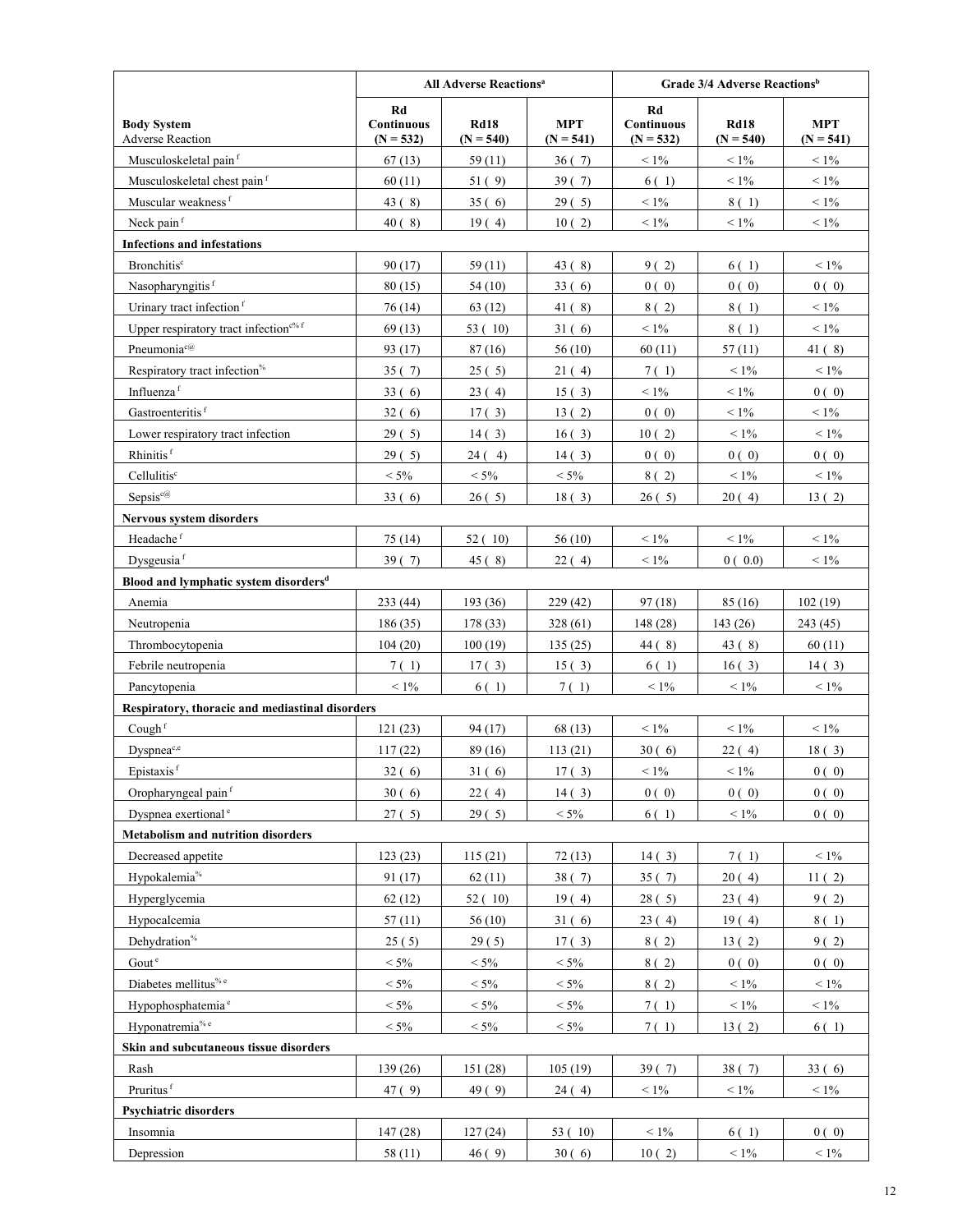|                                                                          | <b>All Adverse Reactions<sup>a</sup></b> |                            |                           | Grade 3/4 Adverse Reactions <sup>b</sup> |                            |                           |  |
|--------------------------------------------------------------------------|------------------------------------------|----------------------------|---------------------------|------------------------------------------|----------------------------|---------------------------|--|
| <b>Body System</b><br><b>Adverse Reaction</b>                            | Rd<br><b>Continuous</b><br>$(N = 532)$   | <b>Rd18</b><br>$(N = 540)$ | <b>MPT</b><br>$(N = 541)$ | Rd<br><b>Continuous</b><br>$(N = 532)$   | <b>Rd18</b><br>$(N = 540)$ | <b>MPT</b><br>$(N = 541)$ |  |
| Vascular disorders                                                       |                                          |                            |                           |                                          |                            |                           |  |
| Deep vein thrombosis <sup>c%</sup>                                       | 55 $(10)$                                | 39(7)                      | 22(4)                     | 30(6)                                    | 20(4)                      | 15(3)                     |  |
| Hypotension <sup>c%</sup>                                                | 51(10)                                   | 35(6)                      | 36(7)                     | 11(2)                                    | 8 (1)                      | 6(1)                      |  |
| Injury, Poisoning, and Procedural Complications                          |                                          |                            |                           |                                          |                            |                           |  |
| Fall <sup>f</sup>                                                        | 43(8)                                    | 25(5)                      | 25(5)                     | $< 1\%$                                  | 6(1)                       | 6(1)                      |  |
| Contusion <sup>f</sup>                                                   | 33(6)                                    | 24(4)                      | 15(3)                     | $< 1\%$                                  | $< 1\%$                    | 0(0)                      |  |
| <b>Eve disorders</b>                                                     |                                          |                            |                           |                                          |                            |                           |  |
| Cataract                                                                 | 73 (14)                                  | 31(6)                      | $< 1\%$                   | 31(6)                                    | 14(3)                      | $< 1\%$                   |  |
| Cataract subcapsular <sup>e</sup>                                        | $< 5\%$                                  | $< 5\%$                    | $< 5\%$                   | 7(1)                                     | 0(0)                       | 0(0)                      |  |
| <b>Investigations</b>                                                    |                                          |                            |                           |                                          |                            |                           |  |
| Weight decreased                                                         | 72(14)                                   | 78 (14)                    | 48(9)                     | 11(2)                                    | $< 1\%$                    | $< 1\%$                   |  |
| <b>Cardiac disorders</b>                                                 |                                          |                            |                           |                                          |                            |                           |  |
| Atrial fibrillation <sup>e</sup>                                         | 37(7)                                    | 25(5)                      | 25(5)                     | 13(2)                                    | 9(2)                       | 6(1)                      |  |
| Myocardial infarction (including acute) <sup><math>c,e</math></sup>      | $< 5\%$                                  | $< 5\%$                    | $< 5\%$                   | 10(2)                                    | $< 1\%$                    | $< 1\%$                   |  |
| <b>Renal and Urinary disorders</b>                                       |                                          |                            |                           |                                          |                            |                           |  |
| Renal failure (including acute) <sup>c@,f</sup>                          | 49(9)                                    | 54(10)                     | 37(7)                     | 28(5)                                    | 33(6)                      | 29(5)                     |  |
| Neoplasms benign, malignant and unspecified (Including cysts and polyps) |                                          |                            |                           |                                          |                            |                           |  |
| Squamous cell carcinomace                                                | $< 5\%$                                  | $< 5\%$                    | $< 5\%$                   | 8(2)                                     | $< 1\%$                    | 0(0)                      |  |
| Basal cell carcinoma <sup>c e,f</sup>                                    | $< 5\%$                                  | $< 5\%$                    | $< 5\%$                   | $< 1\%$                                  | $< 1\%$                    | 0(0)                      |  |

Note: A subject with multiple occurrences of an adverse reaction is counted only once under the applicable Body System/Adverse Reaction.

<sup>a</sup> All treatment-emergent adverse events in at least 5% of subjects in the Rd Continuous or Rd18 Arms and at least a 2% higher frequency (%) in either the Rd Continuous or Rd18 Arms compared to the MPT Arm.

b All grade 3 or 4 treatment-emergent adverse events in at least 1% of subjects in the Rd Continuous or Rd18 Arms and at least a 1% higher frequency (%) in either the Rd Continuous or Rd18 Arms compared to the MPT Arm.

 $\degree$  Serious treatment-emergent adverse events in at least 1% of subjects in the Rd Continuous or Rd18 Arms and at least a 1% higher frequency (%) in either the Rd Continuous or Rd18 Arms compared to the MPT Arm.

<sup>d</sup> Preferred terms for the blood and lymphatic system disorders body system were included by medical judgment as known adverse reactions for Rd Continuous/Rd18, and have also been reported as serious.

e Footnote "a" not applicable.

f Footnote "b" not applicable.<br>  $\circledast$  - adverse reactions in which at least one resulted in a fatal outcome.

% - adverse reactions in which at least one was considered to be life threatening (if the outcome of the reaction was death, it is included with death cases). \*Adverse reactions included in combined adverse reaction terms:

Abdominal Pain: Abdominal pain, abdominal pain upper, abdominal pain lower, gastrointestinal pain

Pneumonias: Pneumonia, lobar pneumonia, pneumonia pneumococcal, bronchopneumonia, pneumocystis jiroveci pneumonia, pneumonia legionella, pneumonia staphylococcal, pneumonia klebsiella, atypical pneumonia, pneumonia bacterial, pneumonia escherichia, pneumonia streptococcal, pneumonia viral

Sepsis: Sepsis, septic shock, urosepsis, escherichia sepsis, neutropenic sepsis, pneumococcal sepsis, staphylococcal sepsis, bacterial sepsis, meningococcal sepsis, enterococcal sepsis, klebsiella sepsis, pseudomonal sepsis

Rash: Rash, rash pruritic, rash erythematous, rash maculo-papular, rash generalized, rash papular, exfoliative rash, rash follicular, rash macular, drug rash with eosinophilia and systemic symptoms, erythema multiforme, rash pustular

Deep Vein Thrombosis: Deep vein thrombosis, venous thrombosis limb, venous thrombosis

## Newly Diagnosed MM - REVLIMID Maintenance Therapy Following Auto-HSCT:

Data were evaluated from 1018 patients in two randomized trials who received at least one dose of REVLIMID 10 mg daily as maintenance therapy after auto-HSCT until progressive disease or unacceptable toxicity. The mean treatment duration for REVLIMID treatment was 30.3 months for Maintenance Study 1 and 24.0 months for Maintenance Study 2 (overall range across both studies from 0.1 to 108 months). As of the cut-off date of 1 Mar 2015, 48 patients (21%) in the Maintenance Study 1 REVLIMID arm were still on treatment and none of the patients in the Maintenance Study 2 REVLIMID arm were still on treatment at the same cut-off date

The adverse reactions listed from Maintenance Study 1 included events reported post-transplant (completion of high-dose melphalan /auto-HSCT), and the maintenance treatment period. In Maintenance Study 2, the adverse reactions were from the maintenance treatment period only. In general, the most frequently reported adverse reactions (more than 20% in the REVLIMID arm) across both studies were neutropenia, thrombocytopenia, leukopenia, anemia, upper respiratory tract infection, bronchitis, nasopharyngitis, cough, gastroenteritis, diarrhea, rash, fatigue, asthenia, muscle spasm and pyrexia. The most frequently reported Grade 3 or 4 reactions (more than 20% in the REVLIMID arm) included neutropenia, thrombocytopenia, and leukopenia. The serious adverse reactions lung infection and neutropenia (more than 4.5%) occurred in the REVLIMID arm.

For REVLIMID, the most common adverse reactions leading to dose interruption were hematologic events (29.7%, data available in Maintenance Study 2 only). The most common adverse reaction leading to dose reduction of REVLIMID were hematologic events (17.7%, data available in Maintenance Study 2 only). The most common adverse reactions leading to discontinuation of REVLIMID were thrombocytopenia (2.7%) in Maintenance Study 1 and neutropenia (2.4%) in Maintenance Study 2.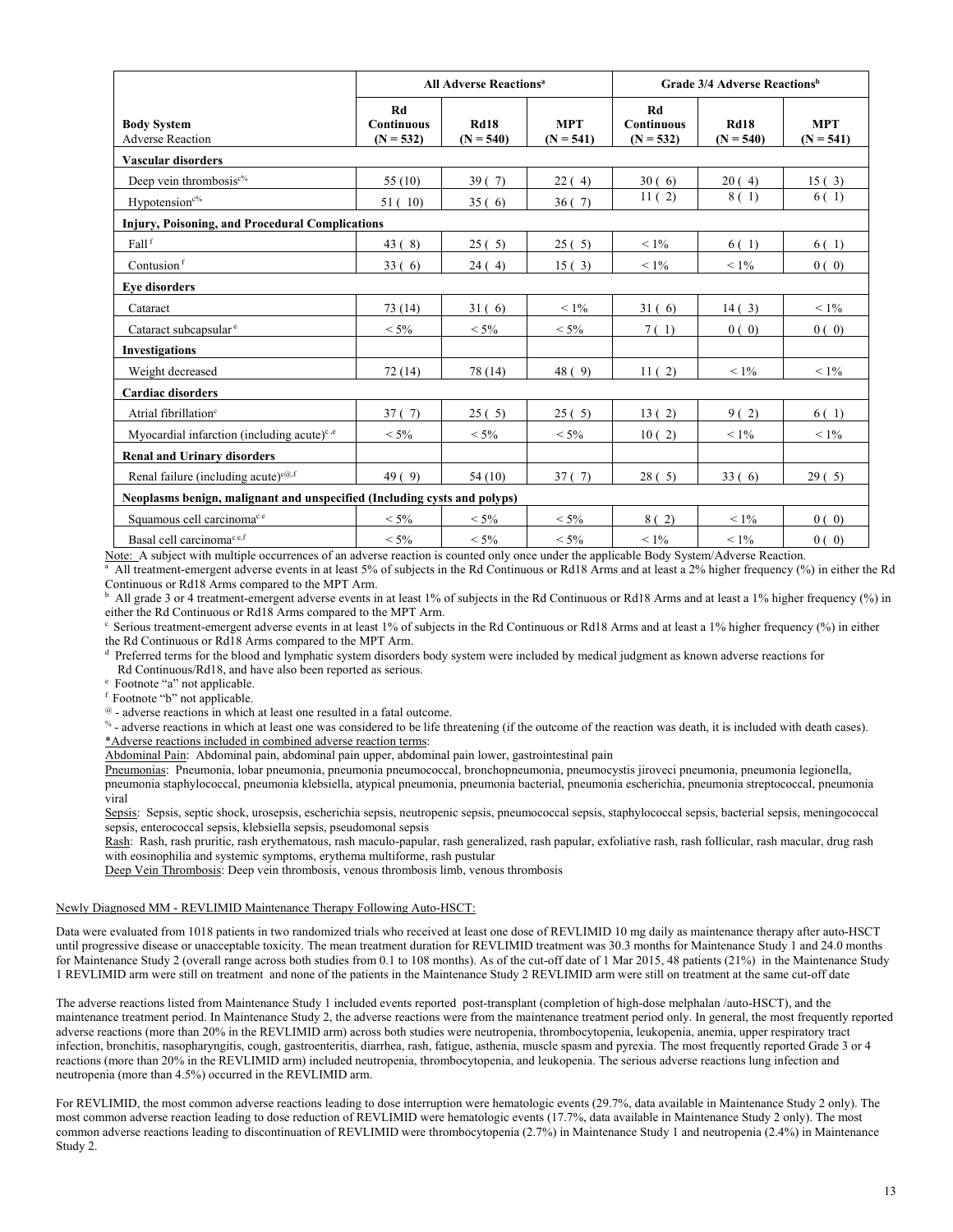The frequencies of onset of adverse reactions were generally highest in the first 6 months of treatment and then the frequencies decreased over time or remained stable throughout treatment.

Table 5 summarizes the adverse reactions reported for the REVLIMID and placebo maintenance treatment arms.

|                                                                | <b>Maintenance Study 1</b>               |                              |                                             | <b>Maintenance Study 2</b>      |                                          |                                 |                                         |                                 |
|----------------------------------------------------------------|------------------------------------------|------------------------------|---------------------------------------------|---------------------------------|------------------------------------------|---------------------------------|-----------------------------------------|---------------------------------|
| <b>Body System</b>                                             | <b>All Adverse Reactions<sup>a</sup></b> |                              | Grade 3/4 Adverse<br>Reactions <sup>b</sup> |                                 | <b>All Adverse Reactions<sup>a</sup></b> |                                 | Reactions <sup>b</sup>                  | Grade 3/4 Adverse               |
| <b>Adverse Reaction</b>                                        | <b>REVLIMID</b><br>$(N=224)$<br>n(%)     | Placebo<br>$(N=221)$<br>n(%) | <b>REVLIMID</b><br>$(N=224)$<br>$n$ (%)     | Placebo<br>$(N=221)$<br>$n$ (%) | <b>REVLIMID</b><br>$(N=293)$<br>$n$ (%)  | Placebo<br>$(N=280)$<br>$n$ (%) | <b>REVLIMID</b><br>$(N=293)$<br>$n$ (%) | Placebo<br>$(N=280)$<br>$n$ (%) |
| <b>Blood and lymphatic system disorders</b>                    |                                          |                              |                                             |                                 |                                          |                                 |                                         |                                 |
| Neutropenia <sup>c%</sup>                                      | 177 (79)                                 | 94 (43)                      | 133(59)                                     | 73(33)                          | 178(61)                                  | 33(12)                          | 158 (54)                                | 21(8)                           |
| Thrombocytopenia <sup>c</sup>                                  | 162 (72)                                 | 101(46)                      | 84 (38)                                     | 67(30)                          | 69 (24)                                  | 29(10)                          | 38(13)                                  | 8(3)                            |
| Leukopenia <sup>c</sup>                                        | 51 (23)                                  | 25(11)                       | 45 (20)                                     | 22(10)                          | 93 (32)                                  | 21(8)                           | 71 (24)                                 | 5(2)                            |
| Anemia                                                         | 47 (21)                                  | 27(12)                       | 23(10)                                      | 18(8)                           | 26(9)                                    | 15(5)                           | 11(4)                                   | 3(1)                            |
| Lymphopenia                                                    | 40 (18)                                  | 29(13)                       | 37(17)                                      | 26(12)                          | 13(4)                                    | 3(1)                            | 11(4)                                   | $< 1\%$                         |
| Pancytopenia <sup>cd%</sup>                                    | $< 1\%$                                  | 0(0)                         | 0(0)                                        | 0(0)                            | 12(4)                                    | $< 1\%$                         | 7(2)                                    | $< 1\%$                         |
| Febrile neutropenia <sup>c</sup>                               | 39(17)                                   | 34(15)                       | 39 (17)                                     | 34 (15)                         | $7(-2)$                                  | $< 1\%$                         | 5(2)                                    | $< 1\%$                         |
| Infections and infestations <sup>#</sup>                       |                                          |                              |                                             |                                 |                                          |                                 |                                         |                                 |
| Upper respiratory<br>tract infection <sup>e</sup>              | 60(27)                                   | 35(16)                       | 7(3)                                        | 9(4)                            | 32(11)                                   | 18(6)                           | $< 1\%$                                 | 0(0)                            |
| Neutropenic infection                                          | 40(18)                                   | 19(9)                        | 27(12)                                      | 14(6)                           | 0(0)                                     | 0(0)                            | 0(0)                                    | 0(0)                            |
| Pneumonias* c %                                                | 31(14)                                   | 15(7)                        | 23(10)                                      | 7(3)                            | 50 (17)                                  | 13(5)                           | 27(9)                                   | 5(2)                            |
| Bronchitis <sup>c</sup>                                        | 10(4)                                    | 9(4)                         | $< 1\%$                                     | 5(2)                            | 139 (47)                                 | 104(37)                         | 4(1)                                    | $< 1\%$                         |
| Nasopharyngitis <sup>e</sup>                                   | 5(2)                                     | $< 1\%$                      | 0(0)                                        | 0(0)                            | 102(35)                                  | 84 (30)                         | $< 1\%$                                 | 0(0)                            |
| Gastroenteritis <sup>c</sup>                                   | 0(0)                                     | 0(0)                         | 0(0)                                        | 0(0)                            | 66(23)                                   | 55 (20)                         | 6(2)                                    | 0(0)                            |
| Rhinitis <sup>e</sup>                                          | $< 1\%$                                  | 0(0)                         | 0(0)                                        | 0(0)                            | 44 (15)                                  | 19(7)                           | 0(0)                                    | 0(0)                            |
| Sinusitis <sup>e</sup>                                         | 8(4)                                     | 3(1)                         | 0(0)                                        | 0(0)                            | 41 (14)                                  | 26(9)                           | 0(0)                                    | $< 1\%$                         |
| Influenza <sup>c</sup>                                         | 8(4)                                     | 5(2)                         | $< 1\%$                                     | $< 1\%$                         | 39 (13)                                  | 19(7)                           | 3(1)                                    | 0(0)                            |
| Lung infection <sup>c</sup>                                    | 21(9)                                    | $<1\%$                       | 19(8)                                       | $< 1\%$                         | 9(3)                                     | 4(1)                            | $< 1\%$                                 | 0(0)                            |
| Lower respiratory<br>tract infection <sup>e</sup>              | 13(6)                                    | 5(2)                         | 6(3)                                        | 4(2)                            | 4(1)                                     | 4(1)                            | 0(0)                                    | $< 1\%$                         |
| Infection <sup>c</sup>                                         | 12(5)                                    | 6(3)                         | 9(4)                                        | 5(2)                            | 17(6)                                    | 5(2)                            | 0(0)                                    | 0(0)                            |
| Urinary tract<br>infection <sup>c de</sup>                     | 9(4)                                     | 5(2)                         | 4(2)                                        | 4(2)                            | 22(8)                                    | 17(6)                           | $< 1\%$                                 | 0(0)                            |
| Lower respiratory<br>tract infection<br>bacterial <sup>d</sup> | $6(-3)$                                  | $< 1\%$                      | 4(2)                                        | 0(0)                            | 0(0)                                     | 0(0)                            | 0(0)                                    | 0(0)                            |
| Bacteremia <sup>d</sup>                                        | 5(2)                                     | 0(0)                         | 4(2)                                        | 0(0)                            | 0(0)                                     | 0(0)                            | 0(0)                                    | 0(0)                            |
| Herpes zoster cd                                               | 11(5)                                    | 10(5)                        | 3(1)                                        | $< 1\%$                         | 29(10)                                   | 25(9)                           | 6(2)                                    | $< 1\%$                         |
| Sepsis* $c d@$                                                 | $<1\%$                                   | $< 1\%$                      | 0(0)                                        | 0(0)                            | 6(2)                                     | $< 1\%$                         | 4(1)                                    | $< 1\%$                         |
| <b>Gastrointestinal disorders</b>                              |                                          |                              |                                             |                                 |                                          |                                 |                                         |                                 |
| Diarrhea                                                       | 122(54)                                  | 83 (38)                      | 22(10)                                      | 17(8)                           | 114(39)                                  | 34(12)                          | 7(2)                                    | 0(0)                            |
| Nausea <sup>e</sup>                                            | 33(15)                                   | 22(10)                       | 16(7)                                       | 10(5)                           | 31(11)                                   | 28(10)                          | 0(0)                                    | 0(0)                            |
| Vomiting                                                       | 17(8)                                    | 12(5)                        | 8(4)                                        | 5(2)                            | $16(-5)$                                 | 15(5)                           | $< 1\%$                                 | 0(0)                            |
| Constipation <sup>e</sup>                                      | 12(5)                                    | 8(4)                         | 0(0)                                        | 0(0)                            | 37(13)                                   | 25(9)                           | $< 1\%$                                 | 0(0)                            |
| Abdominal pain <sup>e</sup>                                    | 8(4)                                     | 7(3)                         | $< 1\%$                                     | 4(2)                            | 31 (11)                                  | 15(5)                           | $< 1\%$                                 | $< 1\%$                         |
| Abdominal pain<br>upper <sup>e</sup>                           | 0(0)                                     | 0(0)                         | 0(0)                                        | 0(0)                            | 20(7)                                    | 12(4)                           | $< 1\%$                                 | 0(0)                            |
| General disorders and administration site conditions           |                                          |                              |                                             |                                 |                                          |                                 |                                         |                                 |
| Asthenia                                                       | 0(0)                                     | $<1\%$                       | 0(0)                                        | 0(0)                            | 87 (30)                                  | 53 (19)                         | 10(3)                                   | $< 1\%$                         |

**Table 5: All Adverse Reactions in ≥5% and Grade 3/4 Adverse Reactions in ≥1% of Patients with MM in the REVLIMID Vs Placebo Arms\***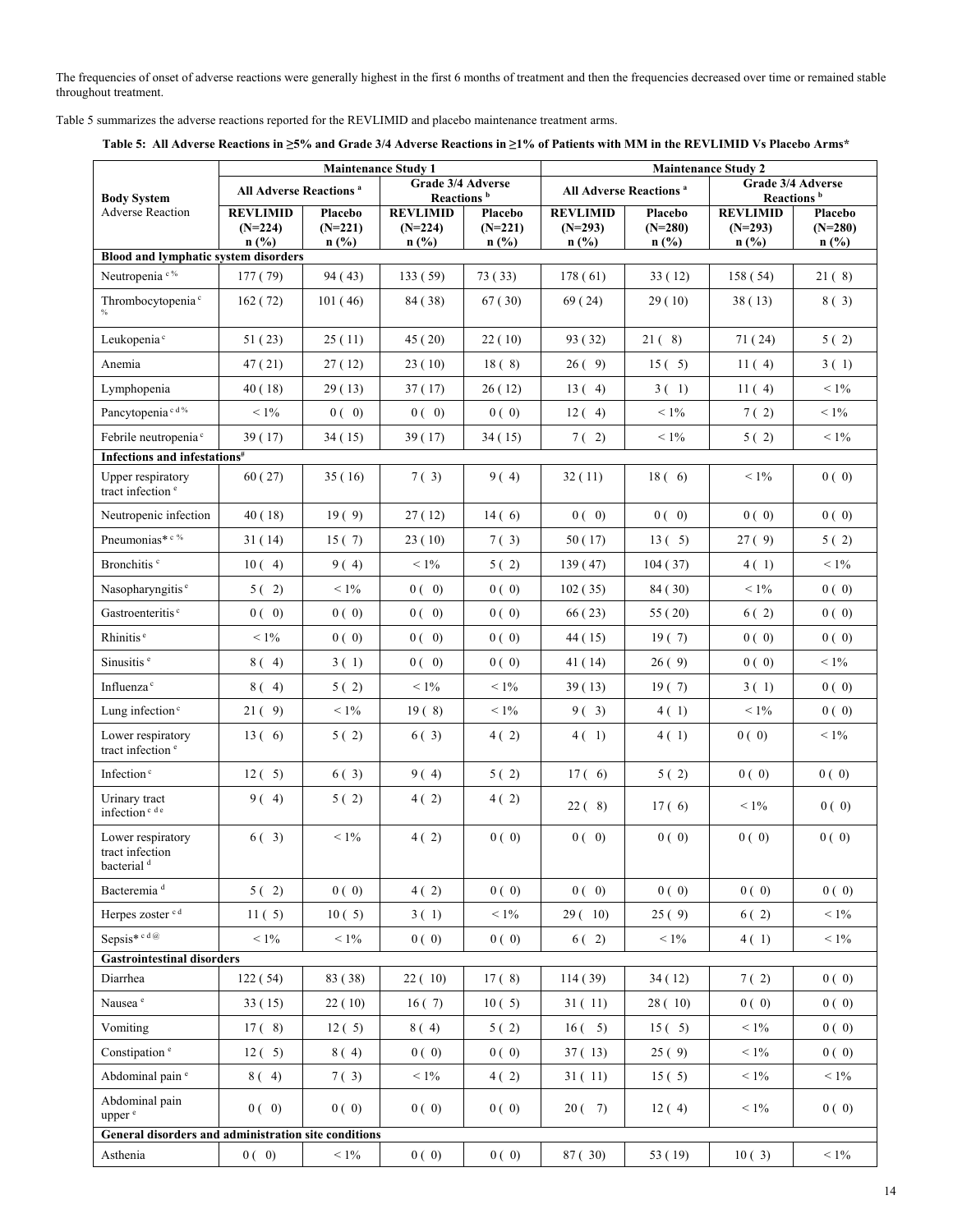|                                                                          | <b>Maintenance Study 1</b>               |                      |                      | <b>Maintenance Study 2</b>                  |                      |                                    |                      |                                             |  |
|--------------------------------------------------------------------------|------------------------------------------|----------------------|----------------------|---------------------------------------------|----------------------|------------------------------------|----------------------|---------------------------------------------|--|
| <b>Body System</b>                                                       | <b>All Adverse Reactions<sup>a</sup></b> |                      |                      | Grade 3/4 Adverse<br>Reactions <sup>b</sup> |                      | All Adverse Reactions <sup>a</sup> |                      | Grade 3/4 Adverse<br>Reactions <sup>b</sup> |  |
| <b>Adverse Reaction</b>                                                  | <b>REVLIMID</b>                          | Placebo              | <b>REVLIMID</b>      | Placebo                                     | <b>REVLIMID</b>      | Placebo                            | <b>REVLIMID</b>      | Placebo                                     |  |
|                                                                          | $(N=224)$<br>n(%)                        | $(N=221)$<br>$n$ (%) | $(N=224)$<br>$n$ (%) | $(N=221)$<br>$n$ (%)                        | $(N=293)$<br>$n$ (%) | $(N=280)$<br>$n$ (%)               | $(N=293)$<br>$n$ (%) | $(N=280)$<br>$n$ (%)                        |  |
| Fatigue                                                                  | 51(23)                                   | 30(14)               | 21(9)                | 9(4)                                        | 31(11)               | 15(5)                              | 3(1)                 | 0(0)                                        |  |
| Pyrexia <sup>e</sup>                                                     | 17(8)                                    | 10(5)                | $< 1\%$              | $< 1\%$                                     | 60(20)               | 26(9)                              | $< 1\%$              | 0(0)                                        |  |
| Skin and subcutaneous tissue disorders                                   |                                          |                      |                      |                                             |                      |                                    |                      |                                             |  |
| Dry skin <sup>e</sup>                                                    | 9(4)                                     | 4(2)                 | 0(0)                 | 0(0)                                        | 31(11)               | 21(8)                              | 0(0)                 | 0(0)                                        |  |
| Rash                                                                     | 71 (32)                                  | 48 (22)              | 11(5)                | 5(2)                                        | $22(-8)$             | 17(6)                              | 3(1)                 | 0(0)                                        |  |
| Pruritus                                                                 | 9(4)                                     | 4(2)                 | 3(1)                 | 0(0)                                        | 21(7)                | 25(9)                              | $< 1\%$              | 0(0)                                        |  |
| <b>Nervous system disorders</b>                                          |                                          |                      |                      |                                             |                      |                                    |                      |                                             |  |
| Paresthesia <sup>e</sup>                                                 | $< 1\%$                                  | 0(0)                 | 0(0)                 | 0(0)                                        | 39(13)               | 30(11)                             | $< 1\%$              | 0(0)                                        |  |
| Peripheral<br>neuropathy* <sup>e</sup>                                   | 34(15)                                   | 30(14)               | 8(4)                 | 8(4)                                        | 29(10)               | 15(5)                              | 4(1)                 | $< 1\%$                                     |  |
| Headache <sup>d</sup>                                                    | 11(5)                                    | 8(4)                 | 5(2)                 | $< 1\%$                                     | 25(9)                | 21(8)                              | 0(0)                 | 0(0)                                        |  |
| <b>Investigations</b>                                                    |                                          |                      |                      |                                             |                      |                                    |                      |                                             |  |
| Alanine<br>aminotransferase<br>increased                                 | 16(7)                                    | 3(1)                 | 8(4)                 | 0(0)                                        | 5(2)                 | 5(2)                               | 0(0)                 | $< 1\%$                                     |  |
| Aspartate<br>aminotransferase<br>increased <sup>d</sup>                  | 13(6)                                    | 5(2)                 | 6(3)                 | 0(0)                                        | $< 1\%$              | 5(2)                               | 0(0)                 | 0(0)                                        |  |
| <b>Metabolism and nutrition disorders</b>                                |                                          |                      |                      |                                             |                      |                                    |                      |                                             |  |
| Hypokalemia                                                              | 24(11)                                   | 13(6)                | 16(7)                | 12(5)                                       | 12(4)                | $< 1\%$                            | $< 1\%$              | 0(0)                                        |  |
| Dehydration                                                              | 9(4)                                     | 5(2)                 | 7(3)                 | 3(1)                                        | 0(0)                 | 0(0)                               | 0(0)                 | 0(0)                                        |  |
| Hypophosphatemia <sup>d</sup>                                            | 16(7)                                    | 15(7)                | 13(6)                | 14(6)                                       | 0(0)                 | $< 1\%$                            | 0(0)                 | 0(0)                                        |  |
| Musculoskeletal and connective tissue disorders                          |                                          |                      |                      |                                             |                      |                                    |                      |                                             |  |
| Muscle spasms <sup>e</sup>                                               | 0(0)                                     | $< 1\%$              | 0(0)                 | 0(0)                                        | 98 (33)              | 43 (15)                            | $< 1\%$              | 0(0)                                        |  |
| Myalgia <sup>e</sup>                                                     | $7(-3)$                                  | 8(4)                 | 3(1)                 | 5(2)                                        | 19(6)                | 12(4)                              | $< 1\%$              | $< 1\%$                                     |  |
| Musculoskeletal pain                                                     | $< 1\%$                                  | $< 1\%$              | 0(0)                 | 0(0)                                        | 19(6)                | 11(44)                             | 0(0)                 | 0(0)                                        |  |
| <b>Hepatobiliary disorders</b>                                           |                                          |                      |                      |                                             |                      |                                    |                      |                                             |  |
| Hyperbilirubinemia <sup>e</sup>                                          | 34(15)                                   | 19(9)                | 4(2)                 | $< 1\%$                                     | 4(1)                 | $< 1\%$                            | $< 1\%$              | 0(0)                                        |  |
| Respiratory, thoracic and mediastinal disorders                          |                                          |                      |                      |                                             |                      |                                    |                      |                                             |  |
| Cough <sup>e</sup>                                                       | 23(10)                                   | 12(5)                | 3(1)                 | $< 1\%$                                     | 80(27)               | 56(20)                             | 0(0)                 | 0(0)                                        |  |
| Dyspnea <sup>ce</sup>                                                    | 15(7)                                    | 9(4)                 | 8(4)                 | 4(2)                                        | 17(6)                | 9(3)                               | $< 1\%$              | 0(0)                                        |  |
| Rhinorrhea <sup>e</sup>                                                  | 0(0)                                     | 3(1)                 | 0(0)                 | 0(0)                                        | 15(5)                | 6(2)                               | 0(0)                 | 0(0)                                        |  |
| Pulmonary embolism<br>cde                                                | 0(0)                                     | 0(0)                 | 0(0)                 | 0(0)                                        | 3(1)                 | 0(0)                               | $< 1\%$              | 0(0)                                        |  |
| Vascular disorders                                                       |                                          |                      |                      |                                             |                      |                                    |                      |                                             |  |
| Deep vein<br>thrombosis*c d%                                             | 8(4)                                     | $< 1\%$              | 5(2)                 | $< 1\%$                                     | $7(-2)$              | $< 1\%$                            | 4(1)                 | $< 1\%$                                     |  |
| Neoplasms benign, malignant and unspecified (including cysts and polyps) |                                          |                      |                      |                                             |                      |                                    |                      |                                             |  |
| Myelodysplastic<br>syndrome <sup>cde</sup>                               | 5(2)                                     | 0(0)                 | $< 1\%$              | 0(0)                                        | 3(1)                 | 0(0)                               | $< 1\%$              | 0(0)                                        |  |

**Note**: Adverse Events (AEs) are coded to Body System /Adverse Reaction using MedDRA v15.1. A subject with multiple occurrences of an adverse reaction is counted only once under the applicable Body System/Adverse Reaction.

<sup>a</sup> All treatment-emergent AEs in at least 5% of patients in the REVLIMID Maintenance group and at least 2% higher frequency (%) than the Placebo Maintenance group.<br><sup>b</sup> All grade 3 or 4 treatment-emergent AEs in at least 1% of patients in the REVLIMID Maintenance group and at least 1% higher frequency (%) than the Placebo

Maintenance group.

<sup>c</sup> All serious treatment-emergent AEs in at least 1% of patients in the REVLIMID Maintenance group and at least 1% higher frequency (%) than the Placebo Maintenance group.

<sup>d</sup> Footnote "a" not applicable for either study

e Footnote "b" not applicable for either study

@ -ADRs where at least one resulted in a fatal outcome

% - ADRs where at least one was considered to be Life Threatening (if the outcome of the event was death, it is included with death cases)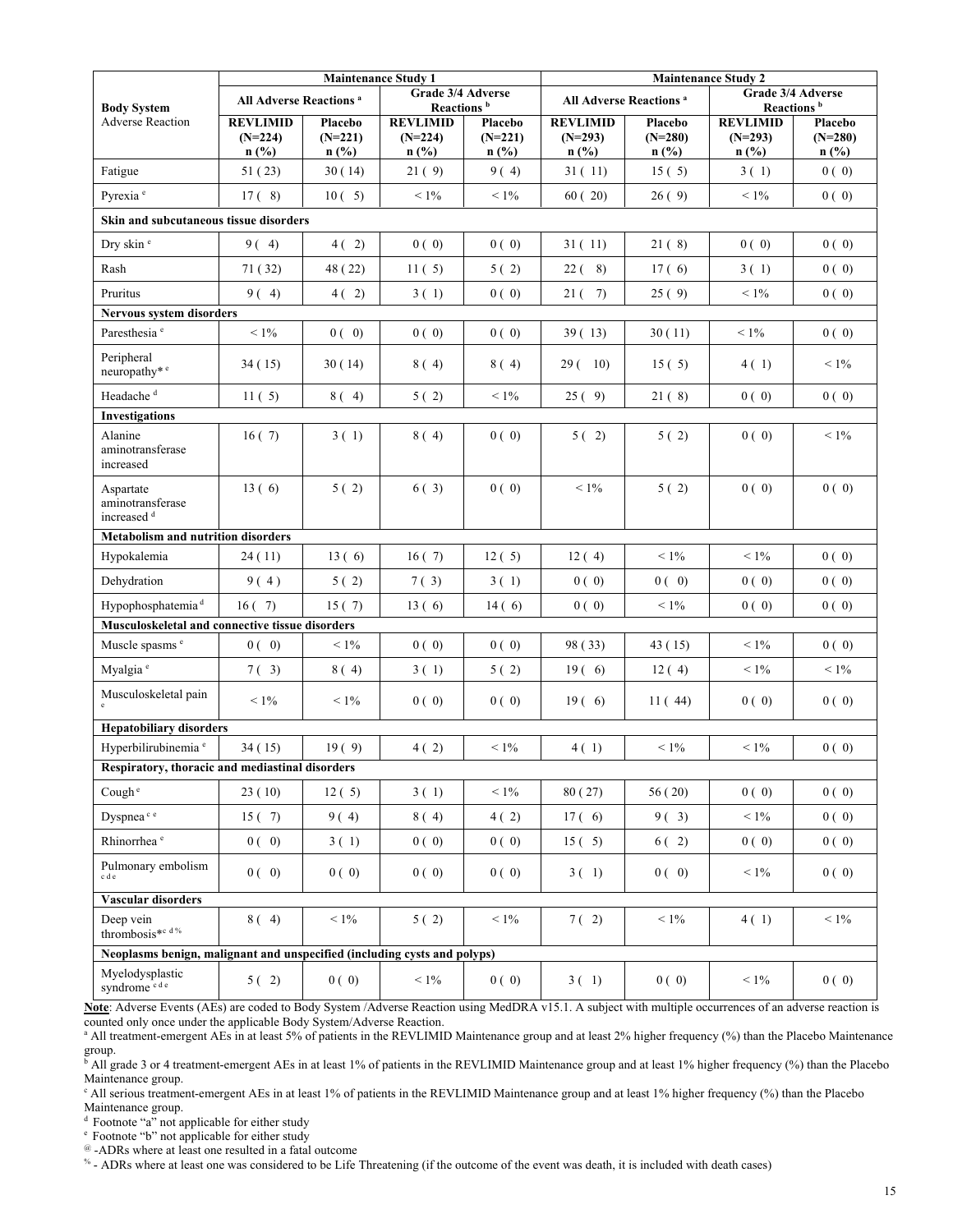# - All adverse reactions under Body System of Infections and Infestation except for rare infections of Public Health interest will be considered listed \*Adverse Reactions for combined ADR terms (based on relevant TEAE PTs included in Maintenance Studies 1 and 2 [per MedDRA v 15.1]): Pneumonias Bronchopneumonia, Lobar pneumonia, Pneumocystis jiroveci pneumonia, Pneumonia, Pneumonia klebsiella, Pneumonia legionella, Pneumonia mycoplasmal, Pneumonia pneumococcal, Pneumonia streptococcal, Pneumonia viral, Lung disorder, Pneumonitis Sepsis: Bacterial sepsis, Pneumococcal sepsis, Sepsis, Septic shock, Staphylococcal sepsis Peripheral neuropathy: Neuropathy peripheral, Peripheral motor neuropathy, Peripheral sensory neuropathy, Polyneuropathy

## Deep vein thrombosis: Deep vein thrombosis, Thrombosis, Venous thrombosis

## After At Least One Prior Therapy for MM:

Data were evaluated from 703 patients in two studies who received at least one dose of REVLIMID/dexamethasone (353 patients) or placebo/dexamethasone (350 patients).

In the REVLIMID/dexamethasone treatment group, 269 patients (76%) had at least one dose interruption with or without a dose reduction of REVLIMID compared to 199 patients (57%) in the placebo/dexamethasone treatment group. Of these patients who had one dose interruption with or without a dose reduction, 50% in the REVLIMID/dexamethasone treatment group had at least one additional dose interruption with or without a dose reduction compared to 21% in the placebo/dexamethasone treatment group. Most adverse reactions and Grade 3/4 adverse reactions were more frequent in patients who received the combination of REVLIMID/dexamethasone compared to placebo/dexamethasone.

Tables 6, 7, and 8 summarize the adverse reactions reported for REVLIMID/dexamethasone and placebo/dexamethasone groups.

## **Table 6: Adverse Reactions Reported in ≥5% of Patients and with a ≥2% Difference in Proportion of Patients with MM between the REVLIMID/dexamethasone and Placebo/dexamethasone Groups**

| <b>Body System</b>                                   | <b>REVLIMID/Dex</b> | Placebo/Dex         |  |  |  |  |
|------------------------------------------------------|---------------------|---------------------|--|--|--|--|
| <b>Adverse Reaction</b>                              | $(N=353)$<br>n(%)   | $(N=350)$<br>n(%)   |  |  |  |  |
| <b>Blood and lymphatic system disorders</b>          |                     |                     |  |  |  |  |
| Neutropenia <sup>%</sup>                             | 149(42)             | $\overline{22(6)}$  |  |  |  |  |
| Anemia@                                              | 111(31)             | 83(24)              |  |  |  |  |
| Thrombocytopenia@                                    | 76(22)              | 37(11)              |  |  |  |  |
| Leukopenia                                           | 28(8)               | 4(1)                |  |  |  |  |
| Lymphopenia                                          | 19(5)               | 5(1)                |  |  |  |  |
| General disorders and administration site conditions |                     |                     |  |  |  |  |
| Fatigue                                              | 155(44)             | 146 (42)            |  |  |  |  |
| Pyrexia                                              | 97(27)              | 82(23)              |  |  |  |  |
| Peripheral edema                                     | $\overline{93(26)}$ | 74(21)              |  |  |  |  |
| Chest pain                                           | 29(8)               | 20(6)               |  |  |  |  |
| Lethargy                                             | 24(7)               | 8(2)                |  |  |  |  |
| <b>Gastrointestinal disorders</b>                    |                     |                     |  |  |  |  |
| Constipation                                         | 143(41)             | 74(21)              |  |  |  |  |
| Diarrhea@                                            | 136(39)             | 96(27)              |  |  |  |  |
| Nausea@                                              | 92(26)              | 75(21)              |  |  |  |  |
| Vomiting <sup>@</sup>                                | 43(12)              | 33(9)               |  |  |  |  |
| Abdominal pain <sup>@</sup>                          | 35(10)              | 22(6)               |  |  |  |  |
| Dry mouth                                            | 25(7)               | 13(4)               |  |  |  |  |
| Musculoskeletal and connective tissue disorders      |                     |                     |  |  |  |  |
| Muscle cramp                                         | 118(33)             | 74 (21)             |  |  |  |  |
| Back pain                                            | 91 (26)             | 65(19)              |  |  |  |  |
| Bone pain                                            | 48(14)              | 39(11)              |  |  |  |  |
| Pain in limb                                         | 42(12)              | 32(9)               |  |  |  |  |
| <b>Nervous system disorders</b>                      |                     |                     |  |  |  |  |
| <b>Dizziness</b>                                     | 82(23)              | 59 (17)             |  |  |  |  |
| Tremor                                               | 75(21)              | $\overline{26}$ (7) |  |  |  |  |
| Dysgeusia                                            | 54(15)              | 34(10)              |  |  |  |  |
| Hypoesthesia                                         | 36(10)              | 25(7)               |  |  |  |  |
| Neuropathy <sup>a</sup>                              | 23(7)               | 13(4)               |  |  |  |  |
| Respiratory, thoracic and mediastinal disorders      |                     |                     |  |  |  |  |
| Dyspnea                                              | 83(24)              | 60(17)              |  |  |  |  |
| Nasopharyngitis                                      | 62(18)              | 31(9)               |  |  |  |  |
| Pharyngitis                                          | 48 (14)             | 33(9)               |  |  |  |  |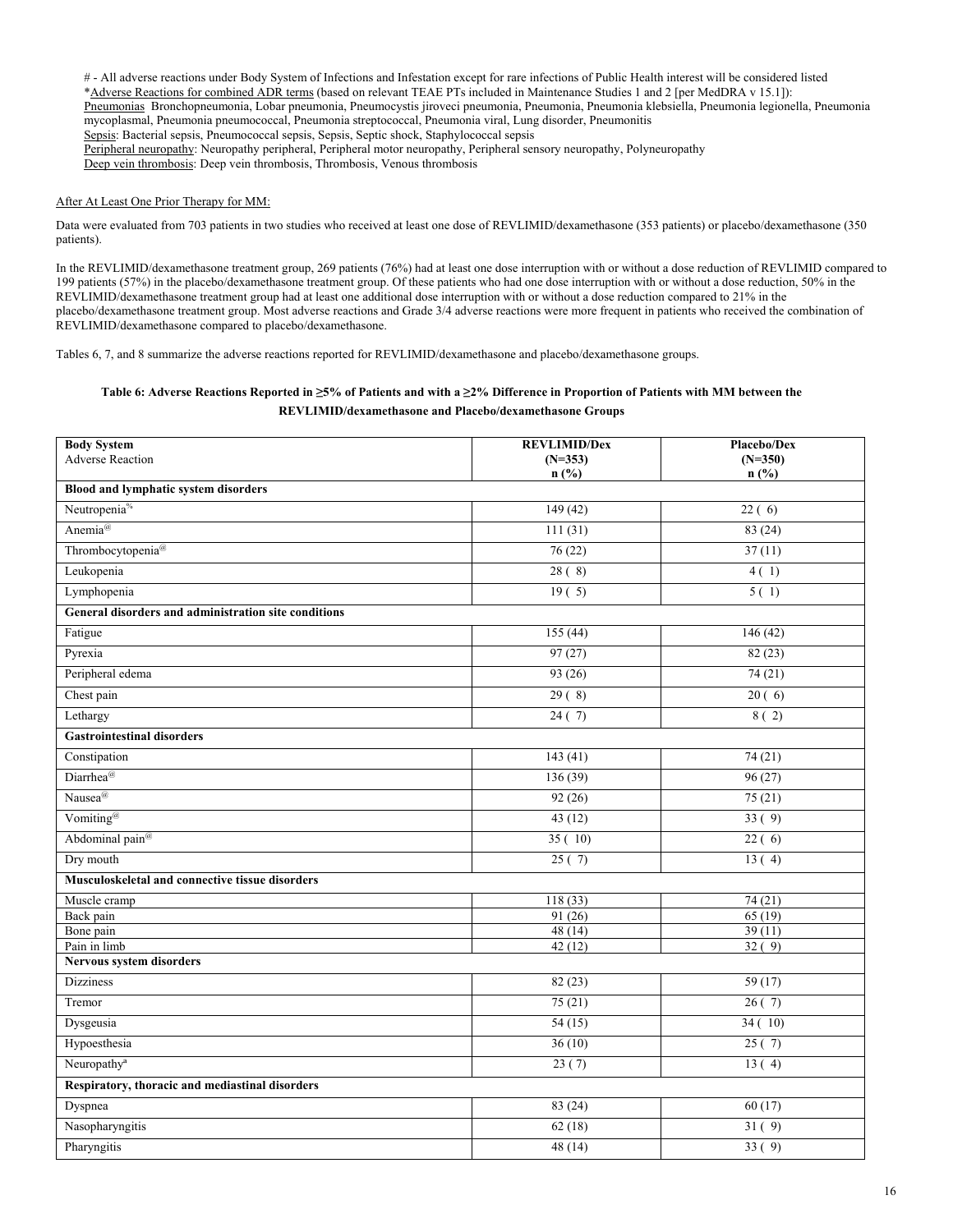| <b>Body System</b><br><b>Adverse Reaction</b> | <b>REVLIMID/Dex</b><br>$(N=353)$ | Placebo/Dex<br>$(N=350)$ |
|-----------------------------------------------|----------------------------------|--------------------------|
|                                               | $n$ (%)                          | $n$ (%)                  |
| <b>Bronchitis</b>                             | 40(11)                           | 30(9)                    |
| Infections <sup>b</sup> and infestations      |                                  |                          |
| Upper respiratory tract infection             | 87(25)                           | 55(16)                   |
| Pneumonia <sup>@</sup>                        | 48(14)                           | $\overline{29(8)}$       |
| Urinary tract infection                       | 30(8)                            | 19(5)                    |
| <b>Sinusitis</b>                              | 26(7)                            | 16(5)                    |
| Skin and subcutaneous system disorders        |                                  |                          |
| Rash <sup>c</sup>                             | 75 (21)                          | 33(9)                    |
| Sweating increased                            | 35(10)                           | 25(7)                    |
| Dry skin                                      | 33(9)                            | 14(4)                    |
| Pruritus                                      | 27(8)                            | 18(5)                    |
| <b>Metabolism and nutrition disorders</b>     |                                  |                          |
| Anorexia                                      | 55 (16)                          | 34(10)                   |
| Hypokalemia                                   | 48(14)                           | 21(6)                    |
| Hypocalcemia                                  | 31(9)                            | 10(3)                    |
| Appetite decreased                            | 24(7)                            | 14(4)                    |
| Dehydration                                   | 23(7)                            | 15(4)                    |
| Hypomagnesemia                                | 24(7)                            | 10(3)                    |
| <b>Investigations</b>                         |                                  |                          |
| Weight decreased                              | 69 (20)                          | 52(15)                   |
| <b>Eye disorders</b>                          |                                  |                          |
| <b>Blurred</b> vision                         | 61(17)                           | 40(11)                   |
| <b>Vascular disorders</b>                     |                                  |                          |
| Deep vein thrombosis <sup>%</sup>             | 33(9)                            | 15(4)                    |
| Hypertension                                  | 28(8)                            | 20(6)                    |
| Hypotension                                   | 25(7)                            | 15(4)                    |

#### **Table 7: Grade 3/4 Adverse Reactions Reported in ≥2% Patients and with a ≥1% Difference in Proportion of Patients with MM between the REVLIMID/dexamethasone and Placebo/dexamethasone groups**

| <b>Body System</b>                                   | <b>REVLIMID/Dex</b> | Placebo/Dex |
|------------------------------------------------------|---------------------|-------------|
| <b>Adverse Reaction</b>                              | $(N=353)$           | $(N=350)$   |
|                                                      | $n$ (%)             | $n$ (%)     |
| Blood and lymphatic system disorders                 |                     |             |
| Neutropenia <sup>%</sup>                             | 118(33)             | 12(3)       |
| Thrombocytopenia <sup>@</sup>                        | 43(12)              | 22(6)       |
| Anemia <sup>@</sup>                                  | 35(10)              | 20(6)       |
| Leukopenia                                           | 14(4)               | $< 1\%$     |
| Lymphopenia                                          | 10(3)               | 4(1)        |
| Febrile neutropenia <sup>%</sup>                     | $\overline{8(2)}$   | 0(0)        |
| General disorders and administration site conditions |                     |             |
| Fatigue                                              | 23(7)               | 17(5)       |
| <b>Vascular disorders</b>                            |                     |             |
| Deep vein thrombosis <sup>%</sup>                    | 29(8)               | 12(3)       |
| <b>Infections and infestations</b>                   |                     |             |
| Pneumonia <sup>@</sup>                               | 30(8)               | 19(5)       |
| Urinary tract infection                              | 5(1)                | $< 1\%$     |
| Metabolism and nutrition disorders                   |                     |             |
| Hypokalemia                                          | 17(5)               | 5(1)        |
| Hypocalcemia                                         | 13(4)               | 6(2)        |
| Hypophosphatemia                                     | 9(3)                | 0(0)        |
| Respiratory, thoracic and mediastinal disorders      |                     |             |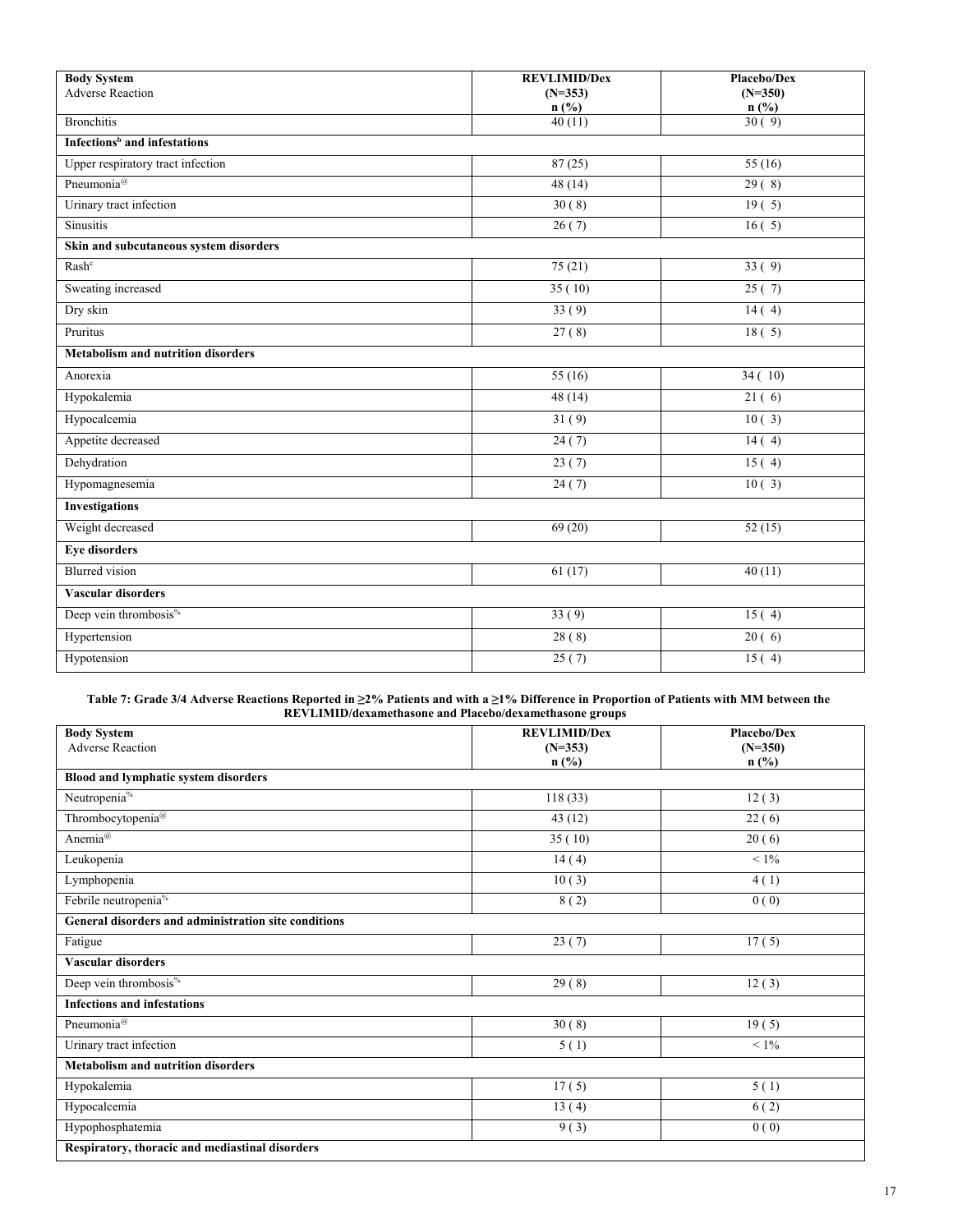| <b>Body System</b>                              | <b>REVLIMID/Dex</b> | Placebo/Dex          |
|-------------------------------------------------|---------------------|----------------------|
| <b>Adverse Reaction</b>                         | $(N=353)$<br>n(%)   | $(N=350)$<br>$n$ (%) |
| Pulmonary embolism <sup>@</sup>                 | 14(4)               | $<1\%$               |
| Respiratory distress <sup>@</sup>               | 4(1)                | 0(0)                 |
| Musculoskeletal and connective tissue disorders |                     |                      |
| Muscle weakness                                 | 20(6)               | 10(3)                |
| <b>Gastrointestinal disorders</b>               |                     |                      |
| Diarrhea@                                       | 11(3)               | 4(1)                 |
| Constipation                                    | 7(2)                | $< 1\%$              |
| Nausea <sup>@</sup>                             | 6(2)                | $< 1\%$              |
| <b>Cardiac disorders</b>                        |                     |                      |
| Atrial fibrillation <sup>@</sup>                | 13(4)               | 4(1)                 |
| Tachycardia                                     | 6(2)                | $< 1\%$              |
| Cardiac failure congestive <sup>@</sup>         | 5(1)                | $< 1\%$              |
| Nervous system disorders                        |                     |                      |
| Syncope                                         | 10(3)               | $<1\%$               |
| <b>Dizziness</b>                                | 7(2)                | $< 1\%$              |
| <b>Eye disorders</b>                            |                     |                      |
| Cataract                                        | 6(2)                | $< 1\%$              |
| Cataract unilateral                             | 5(1)                | 0(0)                 |
| Psychiatric disorder                            |                     |                      |
| Depression                                      | 10(3)               | 6(2)                 |

**Table 8: Serious Adverse Reactions Reported in ≥1% Patients and with a ≥1% Difference in Proportion of Patients with MM between the REVLIMID/dexamethasone and Placebo/dexamethasone Groups** 

| <b>Body System</b>                               | <b>REVLIMID/Dex</b> | <b>Placebo/Dex</b> |
|--------------------------------------------------|---------------------|--------------------|
| <b>Adverse Reaction</b>                          | $(N=353)$           | $(N=350)$          |
|                                                  | $n$ (%)             | $n$ (%)            |
| Blood and lymphatic system disorders             |                     |                    |
| Febrile neutropenia <sup>%</sup>                 | 6(2)                | 0(0)               |
| <b>Vascular disorders</b>                        |                     |                    |
| Deep vein thrombosis <sup>%</sup>                | 26(7)               | 11(3)              |
| <b>Infections and infestations</b>               |                     |                    |
| Pneumonia <sup>@</sup>                           | 33(9)               | 21(6)              |
| Respiratory, thoracic, and mediastinal disorders |                     |                    |
| Pulmonary embolism <sup>@</sup>                  | 13(4)               | $< 1\%$            |
| <b>Cardiac disorders</b>                         |                     |                    |
| Atrial fibrillation <sup>@</sup>                 | 11(3)               | $< 1\%$            |
| Cardiac failure congestive <sup>@</sup>          | 5(1)                | 0(0)               |
| Nervous system disorders                         |                     |                    |
| Cerebrovascular accident <sup>@</sup>            | 7(2)                | $< 1\%$            |
| <b>Gastrointestinal disorders</b>                |                     |                    |
| Diarrhea <sup>@</sup>                            | 6(2)                | $< 1\%$            |
| Musculoskeletal and connective tissue disorders  |                     |                    |
| Bone pain                                        | 4(1)                | 0(0)               |

For Tables 6, 7 and 8 above:

 $\degree$  - adverse reactions in which at least one resulted in a fatal outcome.<br><sup>%</sup> - adverse reactions in which at least one was considered to be life threatening (if the outcome of the reaction was death, it is included wit

Median duration of exposure among patients treated with REVLIMID/dexamethasone was 44 weeks while median duration of exposure among patients treated with placebo/dexamethasone was 23 weeks. This should be taken into consideration when comparing frequency of adverse reactions between two treatment groups REVLIMID/dexamethasone vs. placebo/dexamethasone.

Venous and Arterial Thromboembolism *[see Boxed Warning, Warnings and Precautions (5.4)]* 

VTE and ATE are increased in patients treated with REVLIMID.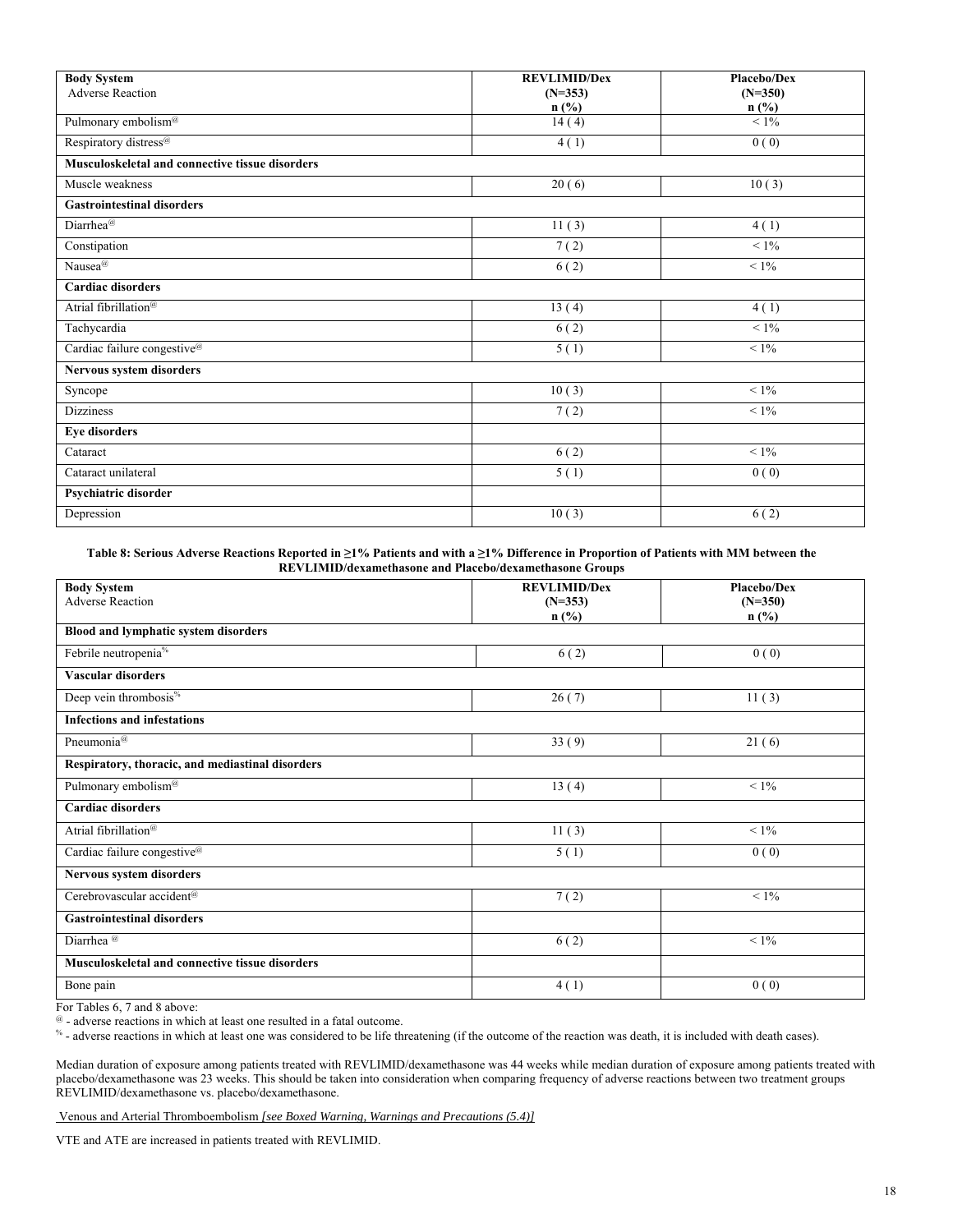Deep vein thrombosis (DVT) was reported as a serious (7.4%) or severe (8.2%) adverse drug reaction at a higher rate in the REVLIMID/dexamethasone group compared to 3.1 % and 3.4% in the placebo/dexamethasone group, respectively in the 2 studies in patients with at least 1 prior therapy with discontinuations due to DVT adverse reactions reported at comparable rates between groups. In the NDMM study, DVT was reported as an adverse reaction (all grades: 10.3%, 7.2%, 4.1%), as a serious adverse reaction (3.6%, 2.0%, 1.7%), and as a Grade 3/4 adverse reaction (5.6%, 3.7%, 2.8%) in the Rd Continuous, Rd18, and MPT Arms, respectively. Discontinuations and dose reductions due to DVT adverse reactions were reported at comparable rates between the Rd Continuous and Rd18 Arms (both <1%). Interruption of REVLIMID treatment due to DVT adverse reactions was reported at comparable rates between the Rd Continuous (2.3%) and Rd18 (1.5%) arms. Pulmonary embolism (PE) was reported as a serious adverse drug reaction (3.7%) or Grade 3/4 (4.0%) at a higher rate in the REVLIMID/dexamethasone group compared to 0.9% (serious or grade 3/4) in the placebo/dexamethasone group in the 2 studies in patients with, at least 1 prior therapy, with discontinuations due to PE adverse reactions reported at comparable rates between groups. In the NDMM study, the frequency of adverse reactions of PE was similar between the Rd Continuous, Rd18, and MPT Arms for adverse reactions (all grades: 3.9%, 3.3%, and 4.3%, respectively), serious adverse reactions (3.8%, 2.8%, and 3.7%, respectively), and grade 3/4 adverse reactions (3.8%, 3.0%, and 3.7%, respectively).

Myocardial infarction was reported as a serious (1.7%) or severe (1.7%) adverse drug reaction at a higher rate in the REVLIMID/dexamethasone group compared to 0.6 % and 0.6% respectively in the placebo/dexamethasone group. Discontinuation due to MI (including acute) adverse reactions was 0.8% in REVLIMID/dexamethasone group and none in the placebo/dexamethasone group. In the NDMM study, myocardial infarction (including acute) was reported as an adverse reaction (all grades: 2.4%, 0.6%, and 1.1%), as a serious adverse reaction, (2.3%, 0.6%, and 1.1%), or as a severe adverse reaction (1.9%, 0.6%, and 0.9%) in the Rd Continuous, Rd18, and MPT Arms, respectively.

Stroke (CVA) was reported as a serious (2.3%) or severe (2.0%) adverse drug reaction in the REVLIMID/dexamethasone group compared to 0.9% and 0.9% respectively in the placebo/dexamethasone group. Discontinuation due to stroke (CVA) was 1.4% in REVLIMID/ dexamethasone group and 0.3% in the placebo/dexamethasone group. In the NDMM study, CVA was reported as an adverse reaction (all grades: 0.8%, 0.6%, and 0.6%), as a serious adverse reaction (0.8%, 0.6 %, and 0.6%), or as a severe adverse reaction (0.6%, 0.6%, 0.2%) in the Rd Continuous, Rd18, and MPT arms respectively.

#### Other Adverse Reactions: After At Least One Prior Therapy for MM

In these 2 studies, the following adverse drug reactions (ADRs) not described above that occurred at ≥1% rate and of at least twice of the placebo percentage rate were reported:

**Blood and lymphatic system disorders:** pancytopenia, autoimmune hemolytic anemia

**Cardiac disorders:** bradycardia, myocardial infarction, angina pectoris

**Endocrine disorders:** hirsutism

**Eye disorders:** blindness, ocular hypertension

**Gastrointestinal disorders:** gastrointestinal hemorrhage, glossodynia

#### **General disorders and administration site conditions:** malaise

**Investigations:** liver function tests abnormal, alanine aminotransferase increased

**Nervous system disorders:** cerebral ischemia

**Psychiatric disorders:** mood swings, hallucination, loss of libido

**Reproductive system and breast disorders:** erectile dysfunction

**Respiratory, thoracic and mediastinal disorders:** cough, hoarseness

**Skin and subcutaneous tissue disorders:** exanthem, skin hyperpigmentation

*Myelodysplastic Syndromes:*

A total of 148 patients received at least 1 dose of 10 mg REVLIMID in the del 5q MDS clinical study. At least one adverse reaction was reported in all of the 148 patients who were treated with the 10 mg starting dose of REVLIMID. The most frequently reported adverse reactions were related to blood and lymphatic system disorders, skin and subcutaneous tissue disorders, gastrointestinal disorders, and general disorders and administrative site conditions*.* 

Thrombocytopenia (61.5%; 91/148) and neutropenia (58.8%; 87/148) were the most frequently reported adverse reactions. The next most common adverse reactions observed were diarrhea (48.6%; 72/148), pruritus (41.9%; 62/148), rash (35.8%; 53/148) and fatigue (31.1%; 46/148). Table 9 summarizes the adverse reactions that were reported in ≥ 5% of the REVLIMID treated patients in the del 5q MDS clinical study. Table 10 summarizes the most frequently observed Grade 3 and Grade 4 adverse reactions regardless of relationship to treatment with REVLIMID. In the single-arm studies conducted, it is often not possible to distinguish adverse reactions that are drug-related and those that reflect the patient's underlying disease.

## **Table 9: Summary of Adverse Reactions Reported in ≥5% of the REVLIMID Treated Patients in del 5q MDS Clinical Study**

|                                               | 10 mg Overall |
|-----------------------------------------------|---------------|
| <b>Body System</b>                            |               |
| Adverse Reaction <sup>a</sup>                 | $(N=148)$     |
| Patients with at least one adverse reaction   | (100)<br>148  |
| <b>Blood and Lymphatic System Disorders</b>   |               |
| Thrombocytopenia                              | 91<br>(61)    |
| Neutropenia                                   | 87<br>(59)    |
| Anemia                                        | 17<br>(11)    |
| Leukopenia                                    | 12<br>(8)     |
| Febrile Neutropenia                           | (5)<br>8      |
| <b>Skin and Subcutaneous Tissue Disorders</b> |               |
| Pruritus                                      | 62<br>(42)    |
| Rash                                          | 53<br>(36)    |
| Dry Skin                                      | 21<br>(14)    |
| Contusion                                     | 12<br>(8)     |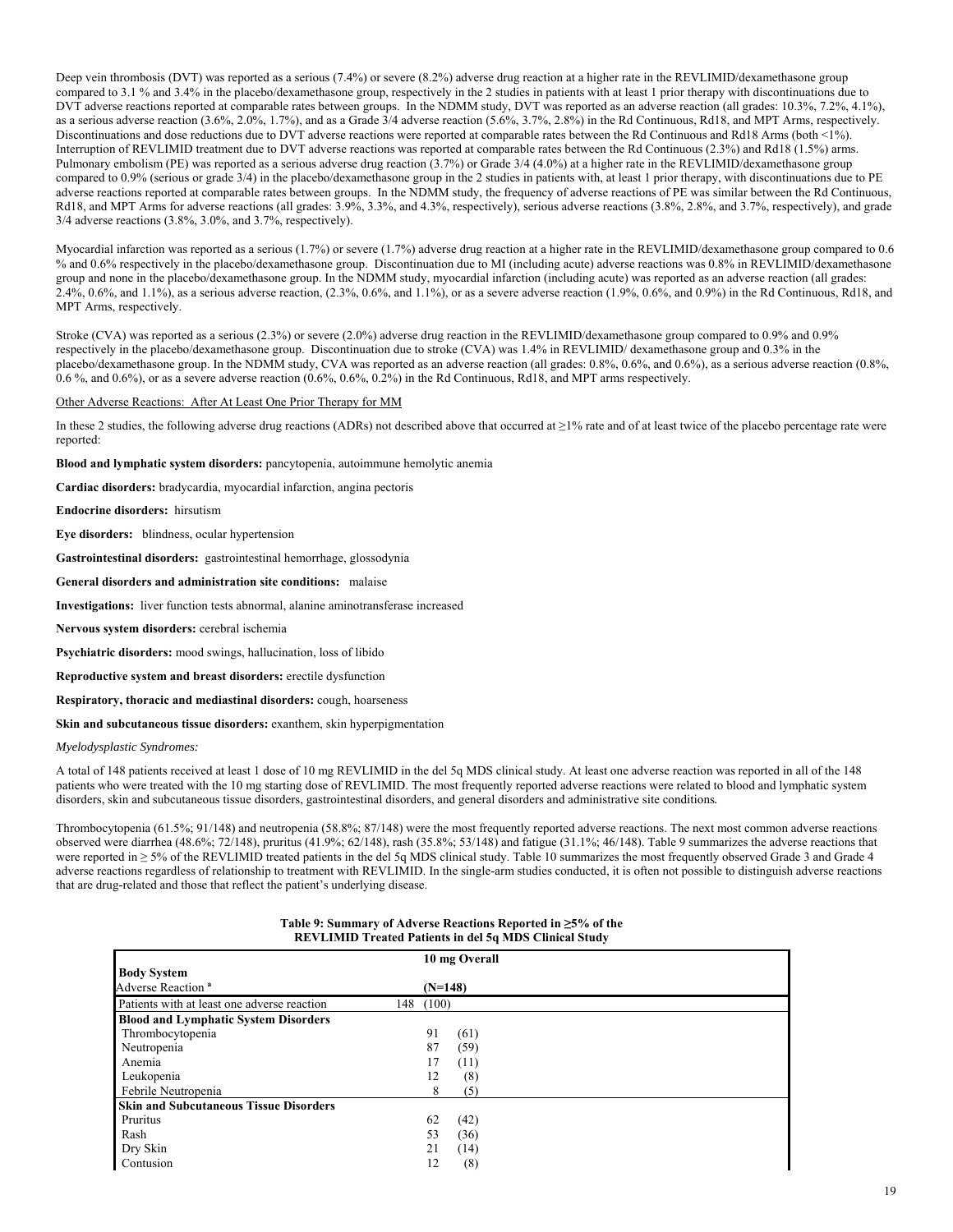|                                                             |                | 10 mg Overall |
|-------------------------------------------------------------|----------------|---------------|
| <b>Body System</b>                                          |                |               |
| Adverse Reaction <sup>a</sup>                               | $(N=148)$      |               |
| Night Sweats                                                | 12             | (8)           |
| Sweating Increased                                          | 10             | (7)           |
| Ecchymosis                                                  | 8              | (5)           |
| Erythema                                                    | 8              | (5)           |
| <b>Gastrointestinal Disorders</b>                           |                |               |
| Diarrhea                                                    | 72             | (49)          |
| Constipation<br>Nausea                                      | 35<br>35       | (24)<br>(24)  |
| Abdominal Pain                                              | 18             | (12)          |
| Vomiting                                                    | 15             | (10)          |
| Abdominal Pain Upper                                        | 12             | (8)           |
| Dry Mouth                                                   | 10             | (7)           |
| Loose Stools                                                | 9              | (6)           |
| <b>Respiratory, Thoracic and Mediastinal Disorders</b>      |                |               |
| Nasopharyngitis                                             | 34             | (23)          |
| Cough                                                       | 29             | (20)          |
| Dyspnea                                                     | 25             | (17)          |
| Pharyngitis                                                 | 23             | (16)          |
| Epistaxis                                                   | 22             | (15)          |
| <b>Dyspnea Exertional</b>                                   | 10             | (7)           |
| Rhinitis                                                    | 10             | (7)           |
| <b>Bronchitis</b>                                           | 9              | (6)           |
| <b>General Disorders and Administration Site Conditions</b> |                |               |
| Fatigue                                                     | 46             | (31)          |
| Pyrexia                                                     | 31             | (21)          |
| Edema Peripheral                                            | 30             | (20)          |
| Asthenia                                                    | 22             | (15)          |
| Edema                                                       | 15             | (10)          |
| Pain<br>Rigors                                              | 10<br>9        | (7)           |
| Chest Pain                                                  | 8              | (6)<br>(5)    |
| <b>Musculoskeletal and Connective Tissue Disorders</b>      |                |               |
| Arthralgia                                                  | 32             | (22)          |
| Back Pain                                                   | 31             | (21)          |
| Muscle Cramp                                                | 27             | (18)          |
| Pain in Limb                                                | 16             | (11)          |
| Myalgia                                                     | 13             | (9)           |
| Peripheral Swelling                                         | 12             | (8)           |
| <b>Nervous System Disorders</b>                             |                |               |
| <b>Dizziness</b>                                            | 29             | (20)          |
| Headache                                                    | 29             | (20)          |
| Hypoesthesia                                                | 10             | (7)           |
| Dysgeusia                                                   | 9              | (6)           |
| Peripheral Neuropathy                                       | 8              | (5)           |
| <b>Infections and Infestations</b>                          |                |               |
| <b>Upper Respiratory Tract Infection</b>                    | 22             | (15)          |
| Pneumonia                                                   | 17             | (11)          |
| <b>Urinary Tract Infection</b>                              | 16             | (11)          |
| Sinusitis                                                   | 12             | (8)           |
| Cellulitis                                                  | 8              | (5)           |
| <b>Metabolism and Nutrition Disorders</b><br>Hypokalemia    | 16             | (11)          |
| Anorexia                                                    | 15             | (10)          |
| Hypomagnesemia                                              | 9              | (6)           |
| <b>Investigations</b>                                       |                |               |
| Alanine Aminotransferase Increased                          | 12             | (8)           |
| <b>Psychiatric Disorders</b>                                |                |               |
| Insomnia                                                    | 15             | (10)          |
| Depression                                                  | $8\phantom{.}$ | (5)           |
| <b>Renal and Urinary Disorders</b>                          |                |               |
| Dysuria                                                     | 10             | (7)           |
| <b>Vascular Disorders</b>                                   |                |               |
| Hypertension                                                | 9              | (6)           |
| <b>Endocrine Disorders</b>                                  |                |               |
| Acquired Hypothyroidism                                     | 10             | (7)           |
| <b>Cardiac Disorders</b>                                    |                |               |
| Palpitations                                                | 8              | (5)           |
|                                                             |                |               |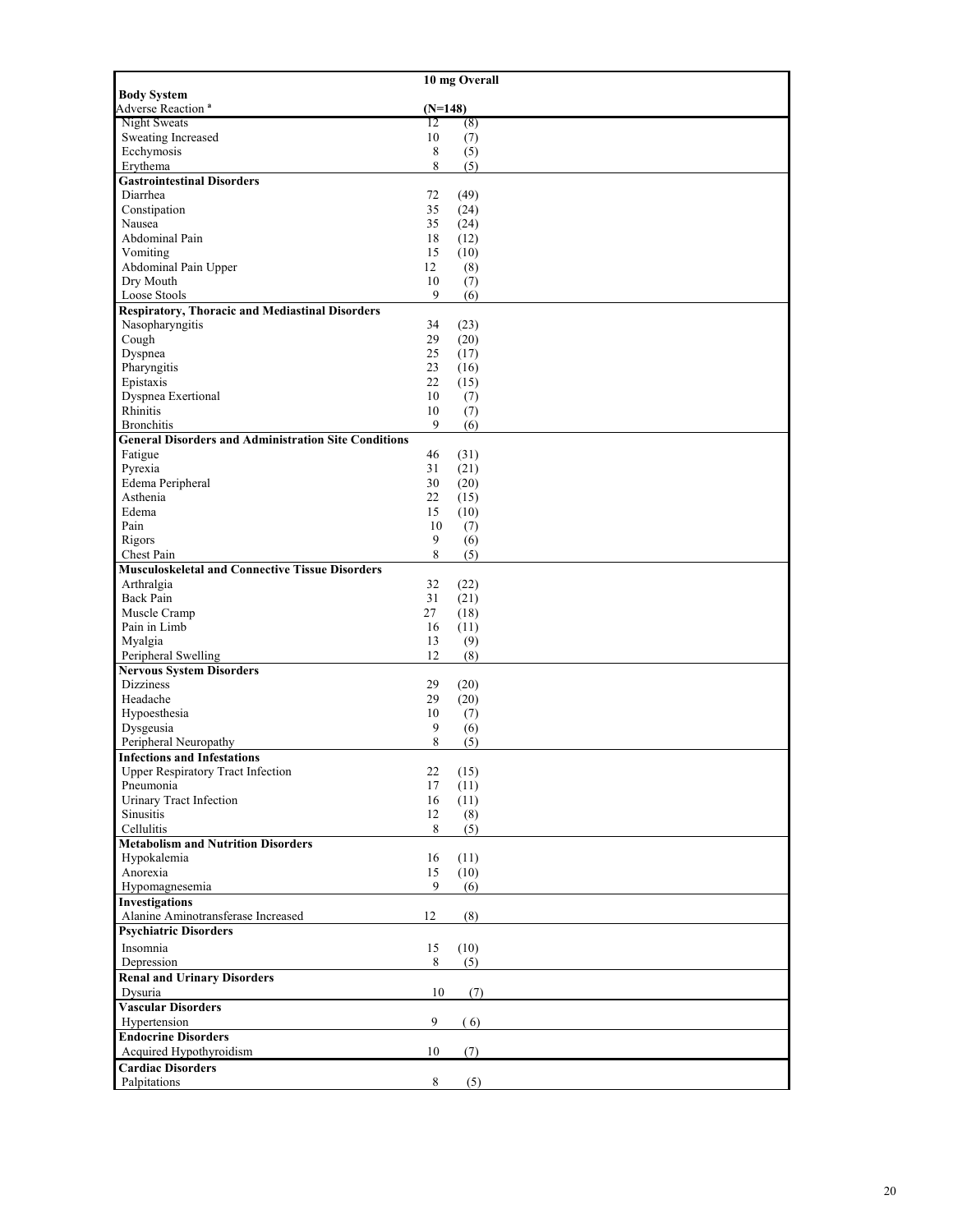<sup>a</sup> Body System and adverse reactions are coded using the MedDRA dictionary. Body System and adverse reactions are listed in descending order of frequency for the Overall column. A patient with multiple occurrences of an adverse reaction is counted only once under the applicable Body System/Adverse Reaction.

|                                          | 10 <sub>mg</sub>                   |  |
|------------------------------------------|------------------------------------|--|
| <b>Adverse Reactions<sup>2</sup></b>     | $(N=148)$                          |  |
|                                          |                                    |  |
| Patients with at least one Grade 3/4 AE  | (89)<br>131                        |  |
| Neutropenia                              | 79<br>(53)                         |  |
| Thrombocytopenia                         | 74<br>(50)                         |  |
| Pneumonia                                | 11<br>(7)                          |  |
| Rash                                     | 10<br>(7)                          |  |
| Anemia                                   | 9<br>(6)                           |  |
| Leukopenia                               | 8<br>(5)                           |  |
| Fatigue                                  | $\overline{7}$<br>(5)              |  |
| Dyspnea                                  | 7<br>(5)                           |  |
| <b>Back Pain</b>                         | $\overline{7}$<br>(5)              |  |
| Febrile Neutropenia                      | 6<br>(4)                           |  |
| Nausea                                   | 6<br>(4)                           |  |
| Diarrhea                                 | 5<br>(3)                           |  |
| Pyrexia                                  | 5<br>(3)                           |  |
| Sepsis                                   | $\overline{4}$<br>(3)              |  |
| <b>Dizziness</b>                         | $\overline{4}$<br>(3)              |  |
| Granulocytopenia                         | $\overline{\mathbf{3}}$<br>(2)     |  |
| Chest Pain                               | 3<br>(2)                           |  |
| Pulmonary Embolism                       | $\overline{3}$<br>(2)              |  |
| <b>Respiratory Distress</b>              | 3<br>(2)                           |  |
| Pruritus                                 | $\overline{\mathbf{3}}$<br>(2)     |  |
| Pancytopenia                             | $\overline{3}$<br>(2)              |  |
| Muscle Cramp                             | 3<br>(2)                           |  |
| <b>Respiratory Tract Infection</b>       | $\overline{2}$<br>$\overline{(1)}$ |  |
| <b>Upper Respiratory Tract Infection</b> | $\overline{c}$<br>(1)              |  |
| Asthenia                                 | $\overline{2}$<br>(1)              |  |
| Multi-organ Failure                      | $\overline{c}$<br>(1)              |  |
| Epistaxis                                | $\overline{2}$<br>$\overline{(1)}$ |  |
| Hypoxia                                  | $\overline{c}$<br>(1)              |  |
| Pleural Effusion                         | $\overline{2}$<br>(1)              |  |
| Pneumonitis                              | $\mathfrak{2}$<br>(1)              |  |
| Pulmonary Hypertension                   | $\overline{2}$<br>(1)              |  |
| Vomiting                                 | $\overline{2}$<br>(1)              |  |
| <b>Sweating Increased</b>                | $\overline{c}$<br>(1)              |  |
| Arthralgia                               | $\overline{c}$<br>(1)              |  |
| Pain in Limb                             | $\overline{c}$<br>(1)              |  |
| Headache                                 | $\overline{c}$<br>(1)              |  |
| Syncope                                  | $\overline{2}$<br>(1)              |  |

#### **Table 10: Most Frequently Observed Grade 3 and 4 Adverse Reactions 1 Regardless of Relationship to Study Drug Treatment in the del 5q MDS Clinical Study**

<sup>1</sup> Adverse reactions with frequency  $\geq$ 1% in the 10 mg Overall group. Grade 3 and 4 are based on National Cancer Institute Common Toxicity Criteria version 2.

<sup>2</sup> Adverse reactions are coded using the MedDRA dictionary. A patient with multiple occurrences of an adverse reaction is counted only once in the adverse reaction category.

In other clinical studies of REVLIMID in MDS patients, the following serious adverse reactions (regardless of relationship to study drug treatment) not described in Table 9 or 10 were reported:

**Blood and lymphatic system disorders:** warm type hemolytic anemia, splenic infarction, bone marrow depression, coagulopathy, hemolysis, hemolytic anemia, refractory anemia

**Cardiac disorders:** cardiac failure congestive, atrial fibrillation, angina pectoris, cardiac arrest, cardiac failure, cardio-respiratory arrest, cardiomyopathy, myocardial infarction, myocardial ischemia, atrial fibrillation aggravated, bradycardia, cardiogenic shock, pulmonary edema, supraventricular arrhythmia, tachyarrhythmia, ventricular dysfunction

## **Ear and labyrinth disorders:** vertigo

**Endocrine disorders:** Basedow's disease

**Gastrointestinal disorders:** gastrointestinal hemorrhage, colitis ischemic, intestinal perforation, rectal hemorrhage, colonic polyp, diverticulitis, dysphagia, gastritis, gastroenteritis, gastroesophageal reflux disease, obstructive inguinal hernia, irritable bowel syndrome, melena, pancreatitis due to biliary obstruction, pancreatitis, perirectal abscess, small intestinal obstruction, upper gastrointestinal hemorrhage

**General disorders and administration site conditions:** disease progression, fall, gait abnormal, intermittent pyrexia, nodule, rigors, sudden death

**Hepatobiliary disorders:** hyperbilirubinemia, cholecystitis, acute cholecystitis, hepatic failure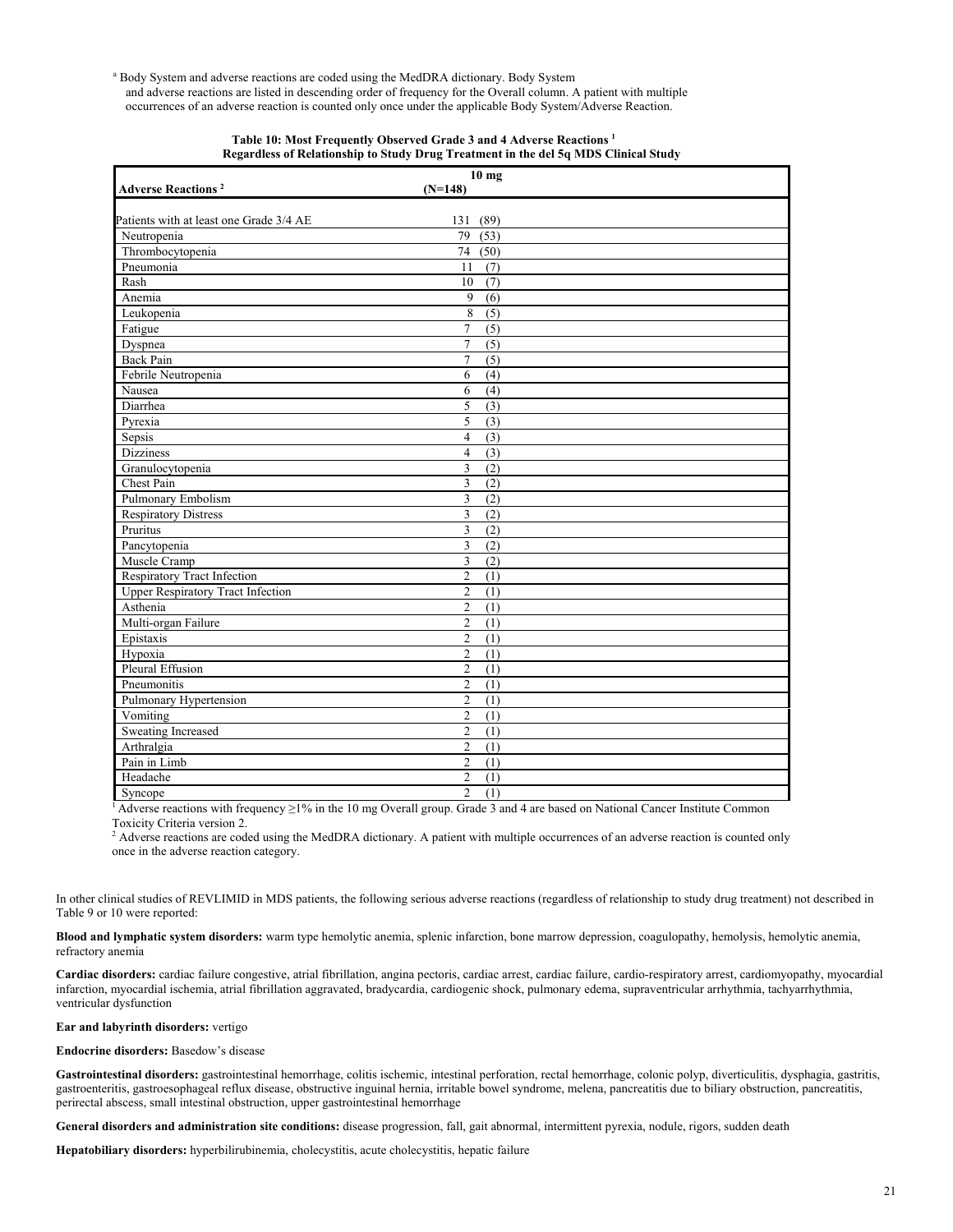#### **Immune system disorders:** hypersensitivity

**Infections and infestations:** infection bacteremia, central line infection, clostridial infection, ear infection, *Enterobacter* sepsis, fungal infection, herpes viral infection NOS, influenza, kidney infection, *Klebsiella* sepsis, lobar pneumonia, localized infection, oral infection, *Pseudomonas* infection, septic shock, sinusitis acute, sinusitis, *Staphylococcal* infection, urosepsis

**Injury, poisoning and procedural complications:** femur fracture, transfusion reaction, cervical vertebral fracture, femoral neck fracture, fractured pelvis, hip fracture, overdose, post procedural hemorrhage, rib fracture, road traffic accident, spinal compression fracture

**Investigations:** blood creatinine increased, hemoglobin decreased, liver function tests abnormal, troponin I increased

**Metabolism and nutrition disorders:** dehydration, gout, hypernatremia, hypoglycemia

**Musculoskeletal and connective tissue disorders:** arthritis, arthritis aggravated, gouty arthritis, neck pain, chondrocalcinosis pyrophosphate

**Neoplasms benign, malignant and unspecified:** acute leukemia, acute myeloid leukemia, bronchoalveolar carcinoma, lung cancer metastatic, lymphoma, prostate cancer metastatic

**Nervous system disorders:** cerebrovascular accident, aphasia, cerebellar infarction, cerebral infarction, depressed level of consciousness, dysarthria, migraine, spinal cord compression, subarachnoid hemorrhage, transient ischemic attack

**Psychiatric disorders:** confusional state

**Renal and urinary disorders:** renal failure, hematuria, renal failure acute, azotemia, calculus ureteric, renal mass

**Reproductive system and breast disorders:** pelvic pain

**Respiratory, thoracic and mediastinal disorders:** bronchitis, chronic obstructive airways disease exacerbated, respiratory failure, dyspnea exacerbated, interstitial lung disease, lung infiltration, wheezing

**Skin and subcutaneous tissue disorders:** acute febrile neutrophilic dermatosis

**Vascular system disorders:** deep vein thrombosis, hypotension, aortic disorder, ischemia, thrombophlebitis superficial, thrombosis

#### *Mantle Cell Lymphoma:*

In the MCL trial, a total of 134 patients received at least 1 dose of REVLIMID. Their median age was 67 (range 43-83) years, 128/134 (96%) were Caucasian, 108/134 (81%) were males and 82/134 (61%) had duration of MCL for at least 3 years.

Table 11 summarizes the most frequently observed adverse reactions regardless of relationship to treatment with REVLIMID. Across the 134 patients treated in this study, median duration of treatment was 95 days (1-1002 days). Seventy-eight patients (58%) received 3 or more cycles of therapy, 53 patients (40%) received 6 or more cycles, and 26 patients (19%) received 12 or more cycles. Seventy-six patients (57%) underwent at least one dose interruption due to adverse reactions, and 51 patients (38%) underwent at least one dose reduction due to adverse reactions. Twenty-six patients (19%) discontinued treatment due to adverse reactions.

#### **Table 11: Incidence of Adverse Reactions (≥10%) or Grade 3 / 4 AE (in at least 2 patients) in Mantle Cell Lymphoma**

| <b>Body System</b><br><b>Adverse Reaction</b>        | <b>All Adverse Reactions<sup>1</sup></b><br>$(N=134)$<br>$n$ (%) | Grade 3/4 Adverse<br>Reactions <sup>2</sup> (N=134)<br>n(%) |  |  |  |  |
|------------------------------------------------------|------------------------------------------------------------------|-------------------------------------------------------------|--|--|--|--|
| General disorders and administration site conditions |                                                                  |                                                             |  |  |  |  |
| Fatigue                                              | 45(34)                                                           | 9(7)                                                        |  |  |  |  |
| Pyrexia <sup>§</sup>                                 | 31(23)                                                           | 3(2)                                                        |  |  |  |  |
| Edema peripheral                                     | 21(16)                                                           | $\mathbf{0}$                                                |  |  |  |  |
| Asthenia <sup>§</sup>                                | 19(14)                                                           | 4(3)                                                        |  |  |  |  |
| General physical health deterioration                | 3(2)                                                             | 2(1)                                                        |  |  |  |  |
| <b>Gastrointestinal disorders</b>                    |                                                                  |                                                             |  |  |  |  |
| Diarrhea <sup>§</sup>                                | 42(31)                                                           | 8(6)                                                        |  |  |  |  |
| Nausea <sup>\$</sup>                                 | 40(30)                                                           | 1(1)                                                        |  |  |  |  |
| Constipation                                         | 21(16)                                                           | 1(1)                                                        |  |  |  |  |
| Vomiting <sup>\$</sup>                               | 16(12)                                                           | $1(\leq 1)$                                                 |  |  |  |  |
| Abdominal pain <sup>§</sup>                          | 13(10)                                                           | 5(4)                                                        |  |  |  |  |
| Musculoskeletal and connective tissue disorders      |                                                                  |                                                             |  |  |  |  |
| Back pain                                            | 18(13)                                                           | 2(1)                                                        |  |  |  |  |
| Muscle spasms                                        | 17(13)                                                           | 1(1)                                                        |  |  |  |  |
| Arthralgia                                           | 11(8)                                                            | 2(1)                                                        |  |  |  |  |
| Muscular weakness <sup>\$</sup>                      | 8 (6)                                                            | 2(1)                                                        |  |  |  |  |
| Respiratory, thoracic and mediastinal disorders      |                                                                  |                                                             |  |  |  |  |
| Cough                                                | 38(28)                                                           | $1(-1)$                                                     |  |  |  |  |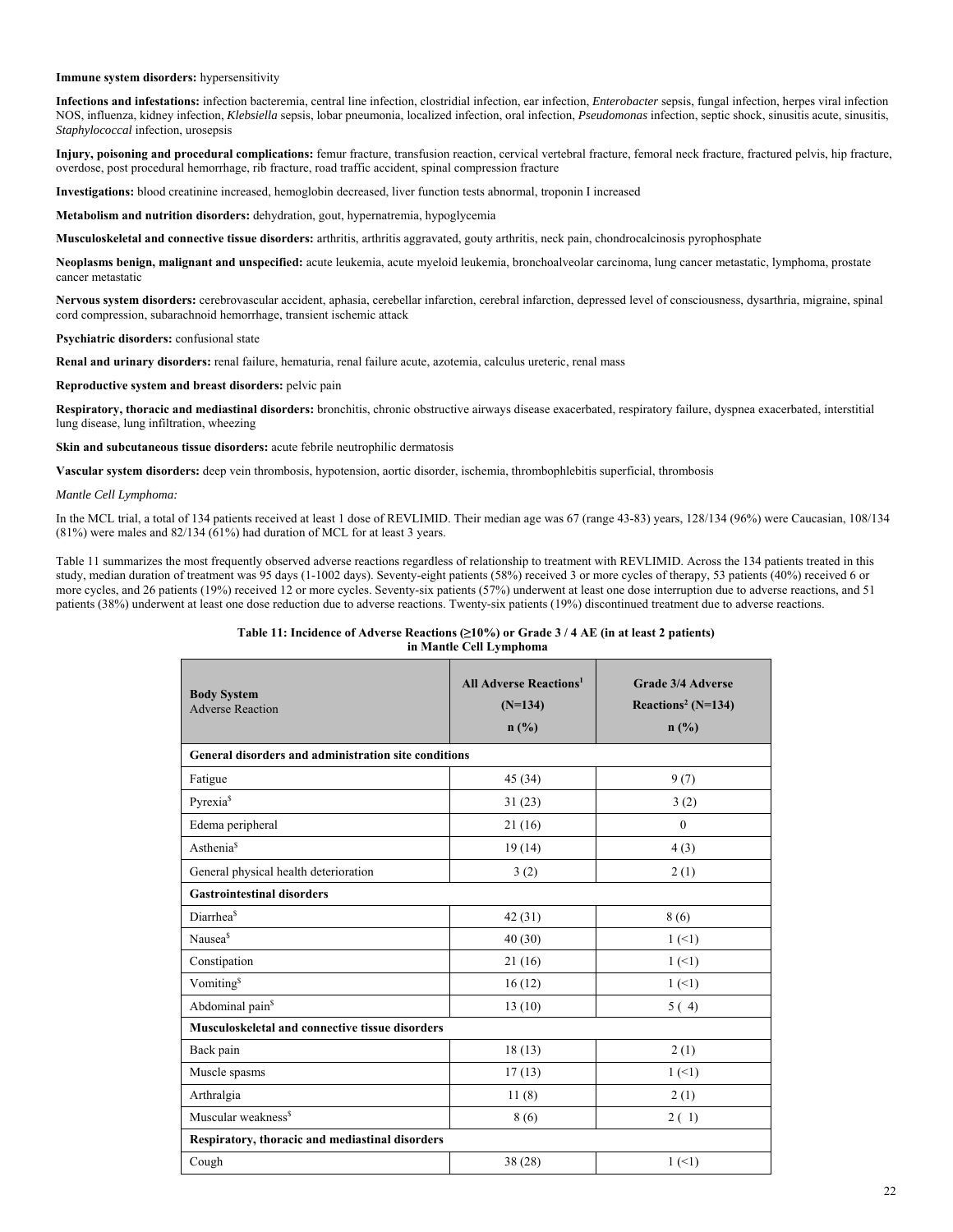| <b>Body System</b><br><b>Adverse Reaction</b>                            | <b>All Adverse Reactions<sup>1</sup></b><br>$(N=134)$<br>$n$ (%) | Grade 3/4 Adverse<br>Reactions <sup>2</sup> (N=134)<br>$n$ (%) |
|--------------------------------------------------------------------------|------------------------------------------------------------------|----------------------------------------------------------------|
| Dyspnea <sup>§</sup>                                                     | 24(18)                                                           | 8(6)                                                           |
| Pleural Effusion                                                         | 10(7)                                                            | 2(1)                                                           |
| Hypoxia                                                                  | 3(2)                                                             | 2(1)                                                           |
| Pulmonary embolism                                                       | 3(2)                                                             | 2(1)                                                           |
| Respiratory distress <sup>\$</sup>                                       | 2(1)                                                             | 2(1)                                                           |
| Oropharyngeal pain                                                       | 13(10)                                                           | $\mathbf{0}$                                                   |
| <b>Infections and infestations</b>                                       |                                                                  |                                                                |
| Pneumonia <sup>@\$</sup>                                                 | 19(14)                                                           | 12(9)                                                          |
| Upper respiratory tract infection                                        | 17(13)                                                           | $\boldsymbol{0}$                                               |
| Cellulitis <sup>\$</sup>                                                 | 3(2)                                                             | 2(1)                                                           |
| Bacteremia <sup>§</sup>                                                  | 2(1)                                                             | 2(1)                                                           |
| Staphylococcal sepsis <sup>\$</sup>                                      | 2(1)                                                             | 2(1)                                                           |
| Urinary tract infection <sup>\$</sup>                                    | 5(4)                                                             | 2(1)                                                           |
| Skin and subcutaneous tissue disorders                                   |                                                                  |                                                                |
| $\ensuremath{\mathsf{Rash}}\xspace$ $^+$                                 | 30(22)                                                           | 2(1)                                                           |
| Pruritus                                                                 | 23(17)                                                           | 1(1)                                                           |
| Blood and lymphatic system disorders                                     |                                                                  |                                                                |
| Neutropenia                                                              | 65(49)                                                           | 58 (43)                                                        |
| Thrombocytopenia <sup>% \$</sup>                                         | 48 (36)                                                          | 37(28)                                                         |
| Anemia <sup>§</sup>                                                      | 41 (31)                                                          | 15(11)                                                         |
| Leukopenia <sup>§</sup>                                                  | 20(15)                                                           | 9(7)                                                           |
| Lymphopenia                                                              | 10(7)                                                            | 5(4)                                                           |
| Febrile neutropenia <sup>§</sup>                                         | 8 (6)                                                            | 8(6)                                                           |
| <b>Metabolism and nutrition disorders</b>                                |                                                                  |                                                                |
| Decreased appetite                                                       | 19(14)                                                           | $1(-1)$                                                        |
| Hypokalemia                                                              | 17(13)                                                           | 3(2)                                                           |
| Dehydration <sup>§</sup>                                                 | 10(7)                                                            | 4(3)                                                           |
| Hypocalcemia                                                             | 4(3)                                                             | 2(1)                                                           |
| Hyponatremia                                                             | 3(2)                                                             | 3(2)                                                           |
| Renal and urinary disorders                                              |                                                                  |                                                                |
| Renal failure <sup>\$</sup>                                              | 5(4)                                                             | 2(1)                                                           |
| Vascular disorders                                                       |                                                                  |                                                                |
| Hypotension <sup>@ \$</sup>                                              | 9(7)                                                             | 4(3)                                                           |
| Deep vein thrombosis <sup>\$</sup>                                       | 5(4)                                                             | 5(4)                                                           |
| Neoplasms benign, malignant and unspecified (including cysts and polyps) |                                                                  |                                                                |
| Tumor flare                                                              | 13(10)                                                           | $\boldsymbol{0}$                                               |
| Squamous cell carcinoma of skin <sup>§</sup>                             | 4(3)                                                             | 4(3)                                                           |
| <b>Investigations</b>                                                    |                                                                  |                                                                |
| Weight decreased                                                         | 17(13)                                                           | $\boldsymbol{0}$                                               |

<sup>1</sup>-MCL trial AEs – All treatment emergent AEs with  $\geq$ 10% of subjects.

<sup>2</sup>-MCL trial Grade 3/4 AEs – All treatment-emergent Grade 3/4 AEs in 2 or more subjects.

\$ -MCL trial Serious AEs – All treatment-emergent SAEs in 2 or more subjects.

 $^{\omega}$  - Adverse reactions where at least one resulted in a fatal outcome.

<sup>%</sup> - Adverse reactions where at least one was considered to be Life Threatening (if the outcome of the event was death, it is included with death cases).

# - All adverse reactions under Body System of Infections except for rare infections of Public Health interest will be considered listed.

+ - All adverse reactions under HLT of Rash will be considered listed.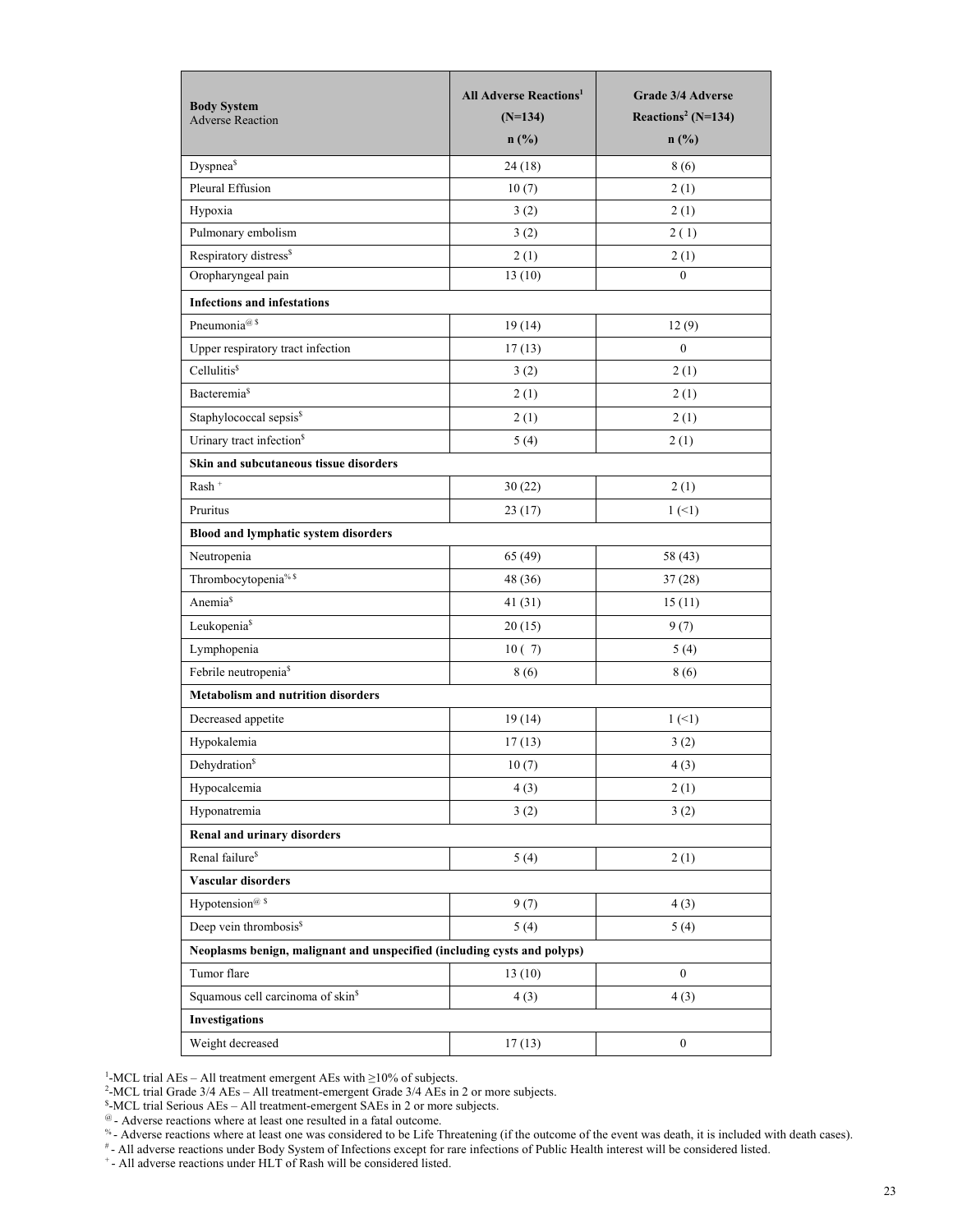The following adverse reactions which have occurred in other indications including another MCL study and not described above have been reported (1%-10%) in patients treated with REVLIMID monotherapy for mantle cell lymphoma.

**Cardiac disorder:** Cardiac failure **Ear and labyrinth disorders:** Vertigo **General disorders and administration site conditions:** Chills **Infections and infestations:** Respiratory tract infection, sinusitis, nasopharyngitis, oral herpes **Musculoskeletal and connective tissue disorders:** Pain in extremity **Nervous system disorders:** Dysgeusia, headache, neuropathy peripheral, lethargy **Psychiatric disorders:** Insomnia **Skin and subcutaneous tissue disorders:** Dry skin, night sweats

The following serious adverse reactions not described above and reported in 2 or more patients treated with REVLIMID monotherapy for mantle cell lymphoma.

**Blood and lymphatic system disorders:** Neutropenia **Cardiac disorder:** Myocardial infarction (including acute MI), supraventricular tachycardia **Infections and infestations:** *Clostridium difficile* colitis, sepsis **Neoplasms benign, malignant and unspecified (including cysts and polyps):** Basal cell carcinoma **Respiratory, thoracic, and mediastinal disorders:** Chronic obstructive pulmonary disease, pulmonary embolism

## *Follicular Lymphoma or Marginal Zone Lymphoma*

The safety of REVLIMID/ rituximab was evaluated in 398 patients with either previously treated follicular lymphoma or marginal zone lymphoma in two clinical trials; AUGMENT (N=176) and MAGNIFY (N=222) [see Clinical Studies (14.4)]. Subjects were 18 years or older in age, had an ECOG PS  $\leq$ 2, ANC  $\geq$ 1,000 cells/mm<sup>3</sup> and platelets≥ 75,000/mm<sup>3</sup> (unless secondary to bone marrow involvement by lymphoma), hemoglobin ≥8g/dL, AST and ALT ≤ 3x ULN (unless documented liver involvement with lymphoma, and creatinine clearance of ≥ 30mL/min. Subjects with active HIV, hepatitis B or C were not eligible.

In the AUGMENT trial, patients received REVLIMID 20 mg daily by mouth on days  $1 - 21$  of each 28 day cycle with rituximab 375 mg/m<sup>2</sup> weekly (days 1, 8, 15 and 22 in cycle 1) then on day 1 of cycles 2-5 (n=176) or placebo with rituximab 375 mg/m<sup>2</sup> weekly (days 1, 8, 15 and 22 in cycle 1) then on day 1 of cycles 2-5 (n=180) for up to 12 cycles. In the MAGNIFY trial, patients received REVLIMID 20 mg by mouth daily, days 1-21 of each 28 day cycle with rituximab 375 mg/m<sup>2</sup> weekly (days 1, 8, 15 and 22 in cycle 1) then on day 1 of cycles 3, 5, 7, 9 and 11 in the induction phase of the trial (n=222). In the AUGMENT trial, 88.1% of patients completed at least 6 cycles of REVLIMID/rituximab, and 71% of patients completed 12 cycles. In the ongoing MAGNIFY trial as of May 1, 2017, 62.2% of patients completed at least 6 cycles of REVLIMID/rituximab, and 30.6% of patients completed 12 cycles.

Across both clinical trials (AUGMENT and MAGNIFY), patients had a median age of 64.5 years (26 to 91); 49% were male; and 81% were White.

Fatal adverse reactions occurred in 6 patients (1.5%) receiving REVLIMID/rituximab. Fatal adverse reactions (1 each) included cardio-respiratory arrest, arrhythmia, cardiopulmonary failure, multiple organ dysfunction syndrome, sepsis, and acute kidney injury. Serious adverse reactions occurred in 26% of patients receiving REVLIMID/rituximab in AUGMENT and 29% in MAGNIFY. The most frequent serious adverse reaction that occurred in  $\geq$  2.5% of patients in the REVLIMID/rituximab arm was febrile neutropenia (3%). Permanent discontinuation of REVLIMID or rituximab due to an adverse reaction occurred in 14.6% of patients in the REVLIMID/rituximab arm. The most common adverse reaction (in at least 1%) requiring permanent discontinuation of REVLIMID or rituximab was neutropenia (4.8%).

The most common adverse reactions occurring in at least 20% of subjects were; neutropenia (48%), fatigue (37%), diarrhea (32%), constipation (27%), nausea (21%), and cough (20%).

|                                                                          | <b>All Adverse Reactions</b> <sup>1</sup>             |                                                              | Grade 3/4 Adverse Reactions <sup>2</sup>              |                                                              |  |
|--------------------------------------------------------------------------|-------------------------------------------------------|--------------------------------------------------------------|-------------------------------------------------------|--------------------------------------------------------------|--|
| <b>Body System</b><br><b>Adverse Reaction*</b>                           | $REVLIMID +$<br>Rituximab Arm<br>$(N=176)$<br>$n$ (%) | Rituximab + Placebo<br>(Control Arm)<br>$(N=180)$<br>$n$ (%) | $REVLIMID +$<br>Rituximab Arm<br>$(N=176)$<br>$n$ (%) | Rituximab + Placebo<br>(Control Arm)<br>$(N=180)$<br>$n$ (%) |  |
| <b>Infections and infestations</b>                                       |                                                       |                                                              |                                                       |                                                              |  |
| Upper respiratory tract<br>infection                                     | 32(18)                                                | 23(13)                                                       | 2(1.1)                                                | 4(2.2)                                                       |  |
| Influenza <sup>%</sup>                                                   | 17(10)                                                | 8(4.4)                                                       | 1 (< 1)                                               | 0(0)                                                         |  |
| Pneumonia <sup>3,\$,%</sup>                                              | 13(7)                                                 | 6(3.3)                                                       | 6(3.4)                                                | 4(2.2)                                                       |  |
| <b>Sinusitis</b>                                                         | 13(7)                                                 | 5(2.8)                                                       | 0(0)                                                  | 0(0)                                                         |  |
| Urinary tract infection <sup>§</sup>                                     | 13(7)                                                 | 7(3.9)                                                       | $1 \le 1$                                             | $1 \leq 1$                                                   |  |
| <b>Bronchitis</b>                                                        | 8(4.5)                                                | 6(3.3)                                                       | 2(1.1)                                                | 0(0)                                                         |  |
| Gastroenteritis <sup>\$</sup>                                            | 6(3.4)                                                | 4(2.2)                                                       | 2(1.1)                                                | 0(0)                                                         |  |
| Neoplasms benign, malignant and unspecified (including cysts and polyps) |                                                       |                                                              |                                                       |                                                              |  |
| Tumor flare <sup>\$</sup>                                                | 19(11)                                                | 1 (< 1)                                                      | 1 (< 1)                                               | 0(0)                                                         |  |
| <b>Blood and lymphatic disorders</b>                                     |                                                       |                                                              |                                                       |                                                              |  |
| Neutropenia <sup>3, \$, %</sup>                                          | 102(58)                                               | 40(22)                                                       | 88 (50)                                               | 23(13)                                                       |  |

#### **Table 12: All Grade Adverse Reactions ( ≥5%) or Grade 3/4 Adverse Reactions ( ≥1%) in Patients with FL and MZL with a Difference Between Arms of >1% When Compared to Control Arm in AUGMENT Trial**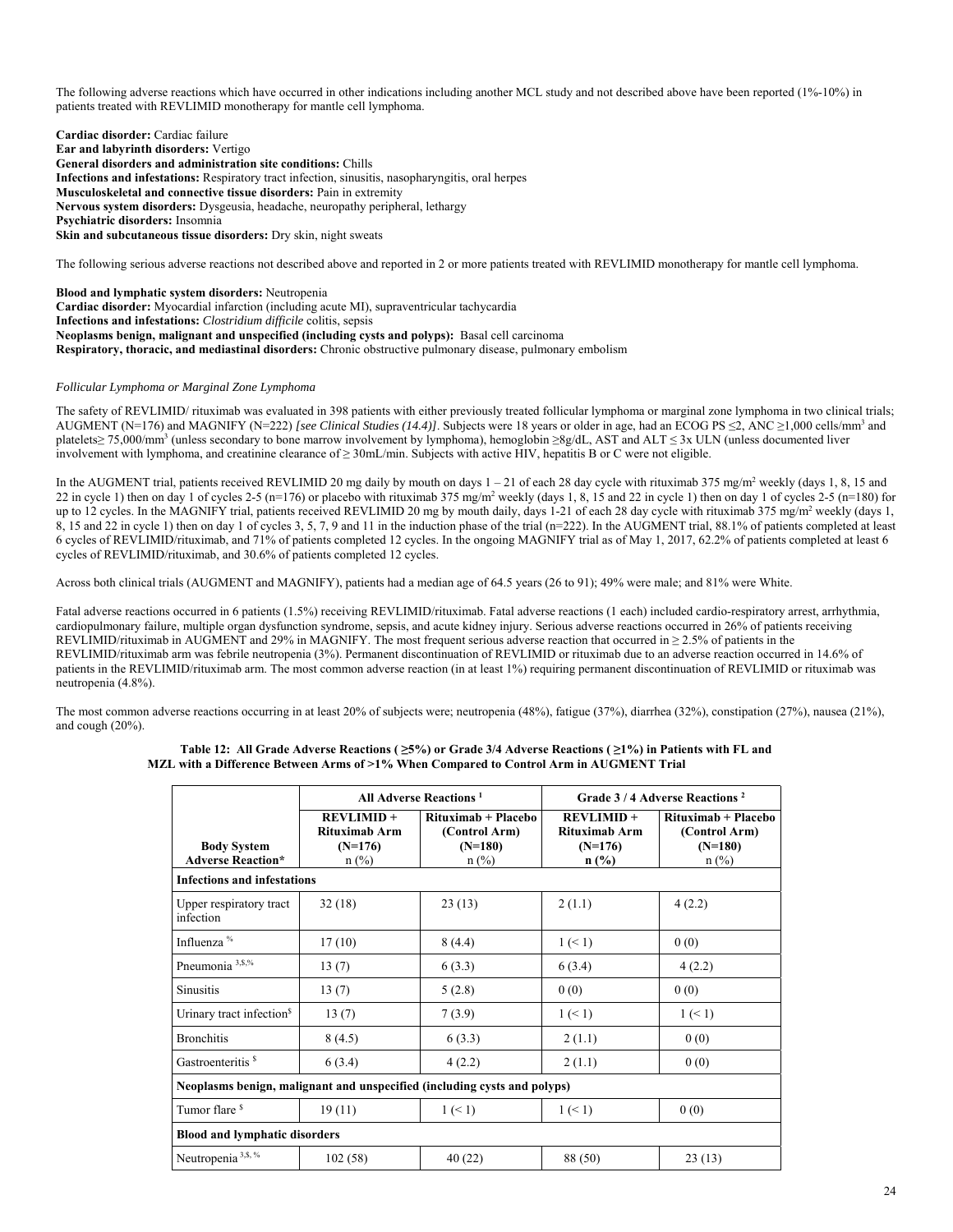|                                                        | All Adverse Reactions <sup>1</sup>                        |                                                              | Grade 3/4 Adverse Reactions <sup>2</sup>                  |                                                              |
|--------------------------------------------------------|-----------------------------------------------------------|--------------------------------------------------------------|-----------------------------------------------------------|--------------------------------------------------------------|
| <b>Body System</b><br><b>Adverse Reaction*</b>         | <b>REVLIMID+</b><br>Rituximab Arm<br>$(N=176)$<br>$n$ (%) | Rituximab + Placebo<br>(Control Arm)<br>$(N=180)$<br>$n$ (%) | <b>REVLIMID+</b><br>Rituximab Arm<br>$(N=176)$<br>$n$ (%) | Rituximab + Placebo<br>(Control Arm)<br>$(N=180)$<br>$n$ (%) |
| Leukopenia <sup>\$,%</sup>                             | 36(20)                                                    | 17(9)                                                        | 12(7)                                                     | 3(1.7)                                                       |
| Anemia <sup>3,\$</sup>                                 | 28 (16)                                                   | 8(4.4)                                                       | 8(4.5)                                                    | 1 (< 1)                                                      |
| Thrombocytopenia <sup>3,5,%</sup>                      | 26(15)                                                    | 8(4.4)                                                       | 4(2.3)                                                    | 2(1.1)                                                       |
| Lymphopenia                                            | 8(4.5)                                                    | 14(8)                                                        | 5(2.8)                                                    | 2(1.1)                                                       |
| Febrile<br>Neutropenia <sup>3, \$,%</sup>              | 5(2.8)                                                    | 1 (< 1)                                                      | 5(2.8)                                                    | 1 (< 1)                                                      |
| <b>Metabolism and nutrition disorders</b>              |                                                           |                                                              |                                                           |                                                              |
| Decreased Appetite                                     | 23(13)                                                    | 11(6)                                                        | 2(1.1)                                                    | 0(0)                                                         |
| Hypokalemia <sup>%</sup>                               | 14(8)                                                     | 5(2.8)                                                       | 4(2.3)                                                    | 0(0)                                                         |
| Hyperuricemia                                          | 10(6)                                                     | 8(4.4)                                                       | 1 (< 1)                                                   | 1 (< 1)                                                      |
| Nervous system disorders                               |                                                           |                                                              |                                                           |                                                              |
| Headache                                               | 26(15)                                                    | 17(9)                                                        | $1 \leq 1$                                                | 0(0)                                                         |
| <b>Dizziness</b>                                       | 15(9)                                                     | 9(5)                                                         | 0(0)                                                      | 0(0)                                                         |
| Vascular disorders                                     |                                                           |                                                              |                                                           |                                                              |
| Hypotension <sup>%</sup>                               | 9(5)                                                      | 1 (< 1)                                                      | 1 (< 1)                                                   | 0(0)                                                         |
| Thromboembolic<br>events <sup>a,\$</sup>               | 8(4.5)                                                    | 2(1.1)                                                       | 4(2.3)                                                    | 2(1.1)                                                       |
| Respiratory, thoracic and mediastinal disorders        |                                                           |                                                              |                                                           |                                                              |
| Cough <sup>b</sup>                                     | 43 (24)                                                   | 35(19)                                                       | $1 \leq 1$                                                | 0(0)                                                         |
| Dyspnea <sup>\$</sup>                                  | 19(11)                                                    | 8 (4.4)                                                      | 2(1.1)                                                    | 1 (< 1)                                                      |
| Oropharyngeal pain                                     | 10(6)                                                     | 8(4.4)                                                       | 0(0)                                                      | 0(0)                                                         |
| Pulmonary<br>Embolism <sup>3,\$</sup>                  | 4(2.3)                                                    | 1 (< 1)                                                      | 4(2.3)                                                    | 1 (< 1)                                                      |
| Chronic obstructive<br>pulmonary disease <sup>\$</sup> | 3(1.7)                                                    | 0(0)                                                         | 2(1.1)                                                    | 0(0)                                                         |
| Respiratory failure <sup>3,\$</sup>                    | 2(1.1)                                                    | 1 (< 1)                                                      | 2(1.1)                                                    | 0(0)                                                         |
| <b>Gastrointestinal disorders</b>                      |                                                           |                                                              |                                                           |                                                              |
| Diarrhea <sup>\$,%</sup>                               | 55(31)                                                    | 41 (23)                                                      | 5(2.8)                                                    | 0(0)                                                         |
| Constipation                                           | 46 (26)                                                   | 25(14)                                                       | 0(0)                                                      | 0(0)                                                         |
| Abdominal pain <sup>c,\$</sup>                         | 32(18)                                                    | 20(11)                                                       | 2(1.1)                                                    | 0(0)                                                         |
| Vomiting <sup>\$</sup>                                 | 17(10)                                                    | 13(7)                                                        | 0(0)                                                      | 0(0)                                                         |
| Dyspepsia                                              | 16(9)                                                     | 5(2.8)                                                       | 0(0)                                                      | 0(0)                                                         |
| Stomatitis                                             | 9(5)                                                      | 7(3.9)                                                       | 0(0)                                                      | 0(0)                                                         |
| Skin and subcutaneous tissue disorders                 |                                                           |                                                              |                                                           |                                                              |
| Rash <sup>\$,d</sup>                                   | 39(22)                                                    | 14(8)                                                        | 5(2.8)                                                    | 2(1.1)                                                       |
| Pruritus <sup>\$,e</sup>                               | 36(20)                                                    | 9(5)                                                         | 2(1.1)                                                    | 0(0)                                                         |
| Dry skin                                               | 9(5)                                                      | 6(3.3)                                                       | 0(0)                                                      | 0(0)                                                         |
| Dermatitis acneiform                                   | 8(4.5)                                                    | 0(0)                                                         | 2(1.1)                                                    | 0(0)                                                         |
| Musculoskeletal and connective tissue disorders        |                                                           |                                                              |                                                           |                                                              |
| Muscle Spasms                                          | 23(13)                                                    | 9(5)                                                         | 1 (< 1)                                                   | 1 (< 1)                                                      |
| Pain in Extremity <sup>\$</sup>                        | 8(4.5)                                                    | 9(5)                                                         | 2(1)                                                      | 0(0)                                                         |
| <b>Renal disorders</b>                                 |                                                           |                                                              |                                                           |                                                              |
| Acute Kidney<br>Injury <sup>3, \$, @,%</sup>           | 3(1.7)                                                    | 0(0)                                                         | 2(1.1)                                                    | 0(0)                                                         |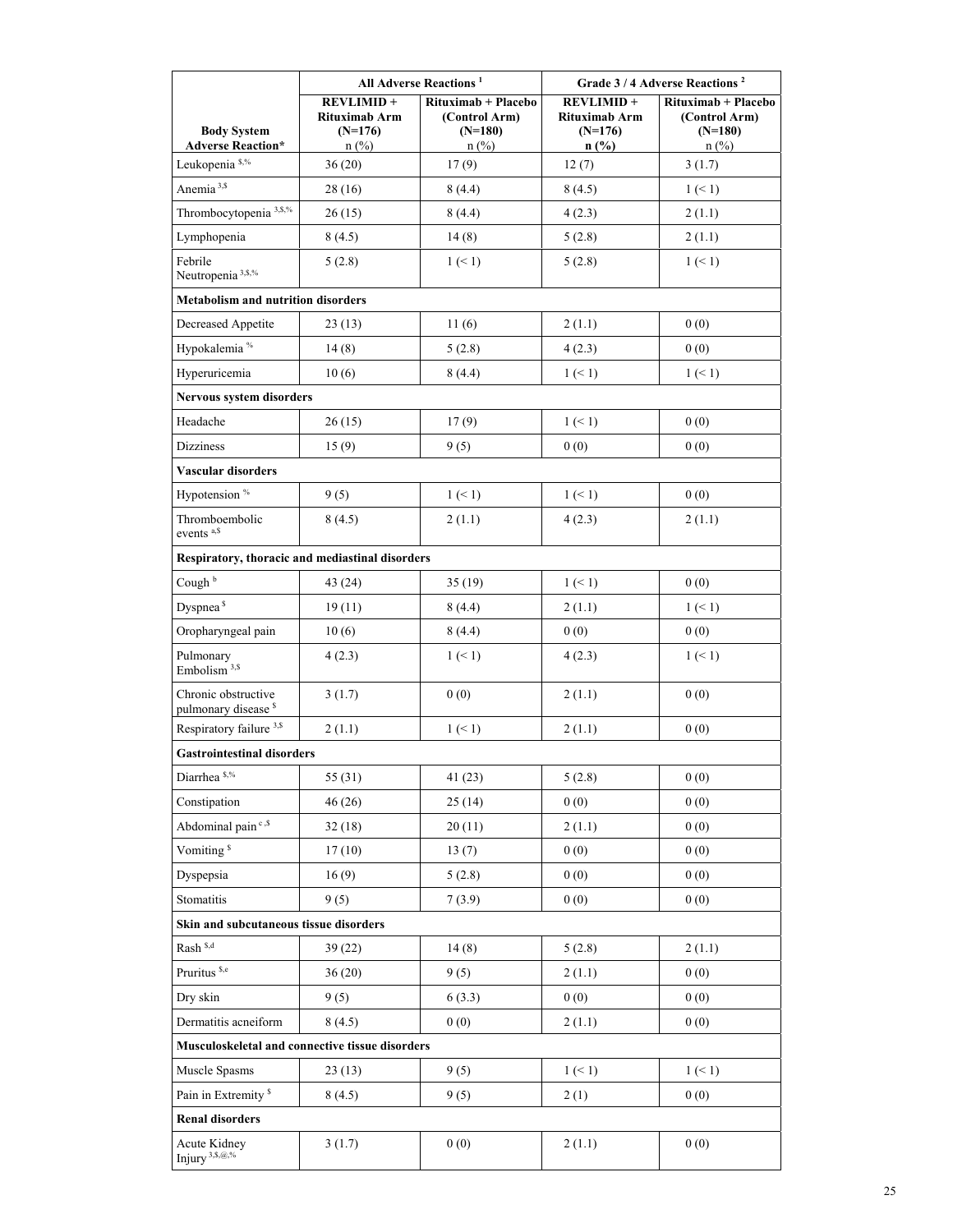|                                                      | <b>All Adverse Reactions</b> <sup>1</sup>                        |                                                                     |                                                                  | Grade 3/4 Adverse Reactions <sup>2</sup>                     |
|------------------------------------------------------|------------------------------------------------------------------|---------------------------------------------------------------------|------------------------------------------------------------------|--------------------------------------------------------------|
| <b>Body System</b><br><b>Adverse Reaction*</b>       | <b>REVLIMID+</b><br><b>Rituximab Arm</b><br>$(N=176)$<br>$n$ (%) | Rituximab + Placebo<br>(Control Arm)<br>$(N=180)$<br>$n(^{0}/_{0})$ | <b>REVLIMID+</b><br><b>Rituximab Arm</b><br>$(N=176)$<br>$n$ (%) | Rituximab + Placebo<br>(Control Arm)<br>$(N=180)$<br>$n$ (%) |
| <b>Cardiac disorders</b>                             |                                                                  |                                                                     |                                                                  |                                                              |
| Supraventricular<br>tachycardia <sup>3,\$</sup>      | 2(1.1)                                                           | 0(0)                                                                | 2(1.1)                                                           | 0(0)                                                         |
| General disorders and administration site conditions |                                                                  |                                                                     |                                                                  |                                                              |
| Fatigue                                              | 38(22)                                                           | 33(18)                                                              | 2(1.1)                                                           | $1 \leq 1$                                                   |
| Pyrexia <sup>3,\$</sup>                              | 37(21)                                                           | 27(15)                                                              | $1 \leq 1$                                                       | 3(1.7)                                                       |
| Asthenia <sup>\$,%</sup>                             | 24(14)                                                           | 19(11)                                                              | 2(1.1)                                                           | 1 (< 1)                                                      |
| Edema Peripheral <sup>\$</sup>                       | 23(13)                                                           | 16(9)                                                               | 0(0)                                                             | 0(0)                                                         |
| Chills                                               | 14(8)                                                            | 8(4.4)                                                              | 0(0)                                                             | 0(0)                                                         |
| Malaise                                              | 13(7)                                                            | 10(6)                                                               | 0(0)                                                             | 0(0)                                                         |
| Influenza like illness                               | 9(5)                                                             | 7(3.9)                                                              | 0(0)                                                             | 0(0)                                                         |
| <b>Psychiatric disorders</b>                         |                                                                  |                                                                     |                                                                  |                                                              |
| Insomnia                                             | 14(8)                                                            | 11(6)                                                               | 0(0)                                                             | 0(0)                                                         |
| <b>Investigations</b>                                |                                                                  |                                                                     |                                                                  |                                                              |
| Alanine<br>Aminotransferase<br>Increased             | 18(10)                                                           | 15(8)                                                               | 3(1.7)                                                           | 1 (< 1)                                                      |
| WBC count decreased                                  | 16(9)                                                            | 13(7)                                                               | 5(2.8)                                                           | 2(1.1)                                                       |
| Lymphocyte count<br>decreased                        | 12(7)                                                            | 12(7)                                                               | 6(3.4)                                                           | 2(1.1)                                                       |
| <b>Blood bilirubin</b><br>increased                  | 10(6)                                                            | 0(0)                                                                | 0(0)                                                             | 0(0)                                                         |
| Weight Decreased                                     | 12(7)                                                            | 2(1.1)                                                              | 0(0)                                                             | 0(0)                                                         |

**Note**: Adverse reactions are coded to body system/adverse reaction using MedDRA 21. A patient with multiple occurrences of an adverse reaction is counted only once under the applicable Body System/Adverse reaction. 1

<sup>1</sup> All treatment-emergent AEs in at least  $\frac{5}{9}$  of patients in the REVLIMID + rituximab group and at least 1% higher frequency (%) than the rituximab + placebo group (control arm). 2

<sup>2</sup> All grade 3 or 4 treatment-emergent AEs in at least 1% of patients in the REVLIMID + rituximab group and at least 1% higher frequency (%) than the rituximab  $+$  placebo group (control arm).

<sup>3</sup> All serious treatment-emergent AEs in at least 1% of patients in the REVLIMID + rituximab group and at least 1% higher frequency (%) than the rituximab + placebo group (control arm).

<sup>\$</sup> Serious ADR reported.

 $^{\circ}$  - adverse reactions in which at least one resulted in a fatal outcome.<br> $^{\circ}$  - adverse reactions in which at least one was considered to be life threatening (if the outcome of the reaction was death, it is include cases).

\*Adverse Reactions for combined ADR terms (based on relevant TEAE PTs [per MedDRA version 21.0]):

a "Thromboembolic events" combined term includes the following PTs: pulmonary embolism, deep vein thrombosis, cerebrovascular accident, embolism, and thrombosis.

b "Cough" combined AE term includes the following PTs: cough and productive cough.

c "Abdominal pain" combined AE term includes the following PTs: abdominal pain and abdominal pain upper.

d "Rash" combined AE term includes the following PTs: rash maculo-papular, rash erythematous, rash macular, rash papular, rash pruritic, and rash generalized.

e "Pruritus" combined AE term includes the following PTs: pruritus, pruritus generalized, rash pruritic, and pruritus allergic.

#### **6.2 Postmarketing Experience**

The following adverse drug reactions have been identified from the worldwide post-marketing experience with REVLIMID. Because these reactions are reported voluntarily from a population of uncertain size, it is not always possible to reliably estimate their frequency or establish a causal relationship to drug exposure *[see Warnings and Precautions Section (5.8 to 5.11, and 5.13)]*

**Endocrine disorders:** Hypothyroidism, hyperthyroidism

**Hepatobiliary disorders:** Hepatic failure (including fatality), toxic hepatitis, cytolytic hepatitis, cholestatic hepatitis, mixed cytolytic/cholestatic hepatitis, transient abnormal liver laboratory tests

**Immune system disorders:** Angioedema, anaphylaxis, acute graft-versus-host disease (following allogeneic hematopoietic transplant), solid organ transplant rejection **Infections and infestations:** Viral reactivation (such as hepatitis B virus and herpes zoster), progressive multifocal leukoencephalopathy (PML)

**Neoplasms benign, malignant and unspecified (including cysts and polyps):** Tumor lysis syndrome, tumor flare reaction

#### **Respiratory, thoracic and mediastinal disorders:** Pneumonitis

**Skin and subcutaneous tissue disorders:** Stevens-Johnson Syndrome, toxic epidermal necrolysis, drug reaction with eosinophilia and systemic symptoms (DRESS)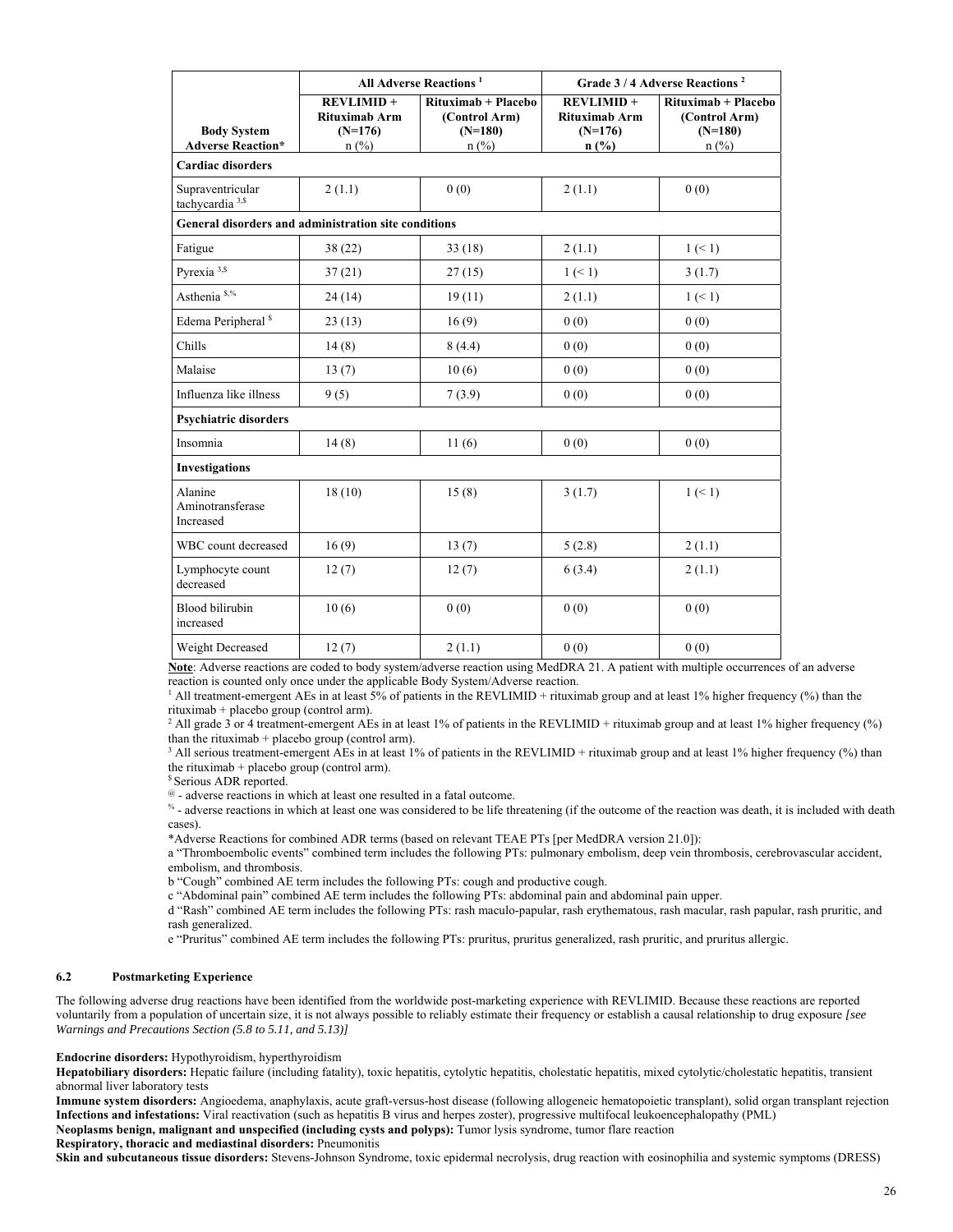## **7 DRUG INTERACTIONS**

## **7.1 Digoxin**

When digoxin was co-administered with multiple doses of REVLIMID (10 mg/day) the digoxin C<sub>max</sub> and AUC<sub>inf</sub> were increased by 14%. Periodically monitor digoxin plasma levels, in accordance with clinical judgment and based on standard clinical practice in patients receiving this medication, during administration of REVLIMID.

## **7.2 Concomitant Therapies That May Increase the Risk of Thrombosis**

Erythropoietic agents, or other agents that may increase the risk of thrombosis, such as estrogen containing therapies, should be used with caution after making a benefit-risk assessment in patients receiving REVLIMID *[see Warnings and Precautions (5.4)]*.

## **7.3 Warfarin**

Co-administration of multiple doses of REVLIMID (10 mg/day) with a single dose of warfarin (25 mg) had no effect on the pharmacokinetics of lenalidomide or R- and S-warfarin. Expected changes in laboratory assessments of PT and INR were observed after warfarin administration, but these changes were not affected by concomitant REVLIMID administration. It is not known whether there is an interaction between dexamethasone and warfarin. Close monitoring of PT and INR is recommended in patients with MM taking concomitant warfarin.

## **8 USE IN SPECIFIC POPULATIONS**

## **8.1 Pregnancy**

## *Pregnancy Exposure Registry*

There is a pregnancy exposure registry that monitors pregnancy outcomes in females exposed to REVLIMID during pregnancy as well as female partners of male patients who are exposed to REVLIMID. This registry is also used to understand the root cause for the pregnancy. Report any suspected fetal exposure to REVLIMID to the FDA via the MedWatch program at 1-800-FDA-1088 and also to Celgene Corporation at 1-888-423-5436.

## *Risk Summary*

Based on the mechanism of action *[see Clinical Pharmacology (12.1)]* and findings from animal studies *[see Data],* REVLIMID can cause embryo-fetal harm when administered to a pregnant female and is contraindicated during pregnancy *[see Boxed Warning, Contraindications (4.1), and Use in Specific Populations (5.1)]*.

REVLIMID is a thalidomide analogue. Thalidomide is a human teratogen, inducing a high frequency of severe and life-threatening birth defects such as amelia (absence of limbs), phocomelia (short limbs), hypoplasticity of the bones, absence of bones, external ear abnormalities (including anotia, micropinna, small or absent external auditory canals), facial palsy, eye abnormalities (anophthalmos, microphthalmos), and congenital heart defects. Alimentary tract, urinary tract, and genital malformations have also been documented and mortality at or shortly after birth has been reported in about 40% of infants.

Lenalidomide caused thalidomide-type limb defects in monkey offspring. Lenalidomide crossed the placenta after administration to pregnant rabbits and pregnant rats *[see Data]*. If this drug is used during pregnancy, or if the patient becomes pregnant while taking this drug, the patient should be apprised of the potential risk to a fetus.

If pregnancy does occur during treatment, immediately discontinue the drug. Under these conditions, refer patient to an obstetrician/gynecologist experienced in reproductive toxicity for further evaluation and counseling. Report any suspected fetal exposure to REVLIMID to the FDA via the MedWatch program at 1-800-FDA-1088 and also to Celgene Corporation at 1-888-423-5436.

The estimated background risk of major birth defects and miscarriage for the indicated population is unknown. All pregnancies have a background risk of birth defect, loss, or other adverse outcomes. The estimated background risk in the U.S. general population of major birth defects is 2%-4% and of miscarriage is 15%-20% of clinically recognized pregnancies.

## Data

*Animal data*

In an embryo-fetal developmental toxicity study in monkeys, teratogenicity, including thalidomide-like limb defects, occurred in offspring when pregnant monkeys received oral lenalidomide during organogenesis. Exposure (AUC) in monkeys at the lowest dose was 0.17 times the human exposure at the maximum recommended human dose (MRHD) of 25 mg. Similar studies in pregnant rabbits and rats at 20 times and 200 times the MRHD respectively, produced embryo lethality in rabbits and no adverse reproductive effects in rats.

In a pre- and post-natal development study in rats, animals received lenalidomide from organogenesis through lactation. The study revealed a few adverse effects on the offspring of female rats treated with lenalidomide at doses up to 500 mg/kg (approximately 200 times the human dose of 25 mg based on body surface area). The male offspring exhibited slightly delayed sexual maturation and the female offspring had slightly lower body weight gains during gestation when bred to male offspring. As with thalidomide, the rat model may not adequately address the full spectrum of potential human embryo-fetal developmental effects for lenalidomide.

Following daily oral administration of lenalidomide from Gestation Day 7 through Gestation Day 20 in pregnant rabbits, fetal plasma lenalidomide concentrations were approximately 20-40% of the maternal C<sub>max.</sub> Following a single oral dose to pregnant rats, lenalidomide was detected in fetal plasma and tissues; concentrations of radioactivity in fetal tissues were generally lower than those in maternal tissues. These data indicated that lenalidomide crossed the placenta.

## **8.2 Lactation**

#### Risk Summary

There is no information regarding the presence of lenalidomide in human milk, the effects of REVLIMID on the breastfed child, or the effects of REVLIMID on milk production. Because many drugs are excreted in human milk and because of the potential for adverse reactions in breastfed children from REVLIMID, advise women not to breastfeed during treatment with REVLIMID.

## **8.3 Females and Males of Reproductive Potential**

Pregnancy Testing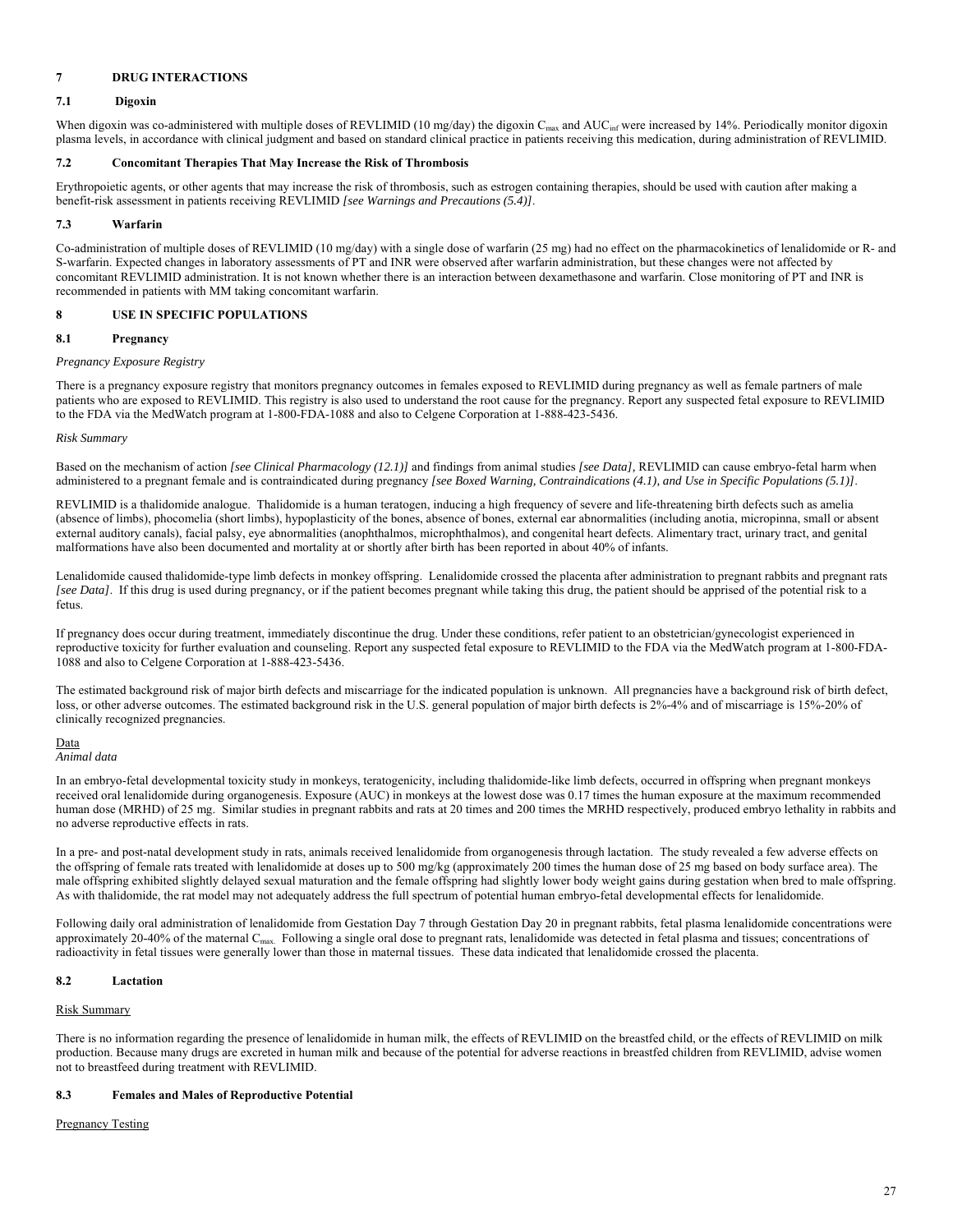REVLIMID can cause fetal harm when administered during pregnancy [see Use in Specific Populations (8.1)]. Verify the pregnancy status of females of reproductive potential prior to initiating REVLIMID therapy and during therapy. Advise females of reproductive potential that they must avoid pregnancy 4 weeks before therapy, while taking REVLIMID, during dose interruptions and for at least 4 weeks after completing therapy.

Females of reproductive potential must have 2 negative pregnancy tests before initiating REVLIMID. The first test should be performed within 10-14 days, and the second test within 24 hours prior to prescribing REVLIMID. Once treatment has started and during dose interruptions, pregnancy testing for females of reproductive potential should occur weekly during the first 4 weeks of use, then pregnancy testing should be repeated every 4 weeks in females with regular menstrual cycles. If menstrual cycles are irregular, the pregnancy testing should occur every 2 weeks. Pregnancy testing and counseling should be performed if a patient misses her period or if there is any abnormality in her menstrual bleeding. REVLIMID treatment must be discontinued during this evaluation.

#### Contraception

#### *Females*

Females of reproductive potential must commit either to abstain continuously from heterosexual sexual intercourse or to use 2 methods of reliable birth control simultaneously: one highly effective form of contraception - tubal ligation, IUD, hormonal (birth control pills, injections, hormonal patches, vaginal rings, or implants), or partner's vasectomy, and 1 additional effective contraceptive method – male latex or synthetic condom, diaphragm, or cervical cap. Contraception must begin 4 weeks prior to initiating treatment with REVLIMID, during therapy, during dose interruptions, and continuing for 4 weeks following discontinuation of REVLIMID therapy. Reliable contraception is indicated even where there has been a history of infertility, unless due to hysterectomy. Females of reproductive potential should be referred to a qualified provider of contraceptive methods, if needed.

#### *Males*

Lenalidomide is present in the semen of males who take REVLIMID. Therefore, males must always use a latex or synthetic condom during any sexual contact with females of reproductive potential while taking REVLIMID and for up to 4 weeks after discontinuing REVLIMID, even if they have undergone a successful vasectomy. Male patients taking REVLIMID must not donate sperm.

## **8.4 Pediatric Use**

Safety and effectiveness have not been established in pediatric patients.

## **8.5 Geriatric Use**

MM In Combination: Overall, of the 1613 patients in the NDMM study who received study treatment, 94% (1521/1613) were 65 years of age or older, while 35% (561/1613) were over 75 years of age. The percentage of patients over age 75 was similar between study arms (Rd Continuous: 33%; Rd18: 34%; MPT: 33%). Overall, across all treatment arms, the frequency in most of the adverse reaction categories (eg, all adverse reactions, grade 3/4 adverse reactions, serious adverse reactions) was higher in older (> 75 years of age) than in younger (≤ 75 years of age) subjects. Grade 3 or 4 adverse reactions in the General Disorders and Administration Site Conditions body system were consistently reported at a higher frequency (with a difference of at least 5%) in older subjects than in younger subjects across all treatment arms. Grade 3 or 4 adverse reactions in the Infections and Infestations, Cardiac Disorders (including cardiac failure and congestive cardiac failure), Skin and Subcutaneous Tissue Disorders, and Renal and Urinary Disorders (including renal failure) body systems were also reported slightly, but consistently, more frequently (<5% difference), in older subjects than in younger subjects across all treatment arms. For other body systems (e.g., Blood and Lymphatic System Disorders, Infections and Infestations, Cardiac Disorders, Vascular Disorders), there was a less consistent trend for increased frequency of grade 3/4 adverse reactions in older vs younger subjects across all treatment arms Serious adverse reactions were generally reported at a higher frequency in the older subjects than in the younger subjects across all treatment arms.

MM Maintenance Therapy: Overall, 10% (106/1018) of patients were 65 years of age or older, while no patients were over 75 years of age. Grade 3 or 4 adverse reactions were higher in the REVLIMID arm (more than 5% higher) in the patients 65 years of age or older versus younger patients. The frequency of Grade 3 or 4 adverse reactions in the Blood and Lymphatic System Disorders were higher in the REVLIMID arm (more than 5% higher) in the patients 65 years of age or older versus younger patients. There were not a sufficient number of patients 65 years of age or older in REVLIMID maintenance studies who experienced either a serious adverse reaction, or discontinued therapy due to an adverse reaction to determine whether elderly patients respond relative to safety differently from younger patients.

MM After At Least One Prior Therapy: Of the 703 MM patients who received study treatment in Studies 1 and 2, 45% were age 65 or over while 12% of patients were age 75 and over. The percentage of patients age 65 or over was not significantly different between the REVLIMID/dexamethasone and placebo/dexamethasone groups. Of the 353 patients who received REVLIMID/dexamethasone, 46% were age 65 and over. In both studies, patients > 65 years of age were more likely than patients  $\leq$ 65 years of age to experience DVT, pulmonary embolism, atrial fibrillation, and renal failure following use of REVLIMID. No differences in efficacy were observed between patients over 65 years of age and younger patients.

Of the 148 patients with del 5q MDS enrolled in the major study, 38% were age 65 and over, while 33% were age 75 and over. Although the overall frequency of adverse reactions (100%) was the same in patients over 65 years of age as in younger patients, the frequency of serious adverse reactions was higher in patients over 65 years of age than in younger patients (54% vs. 33%). A greater proportion of patients over 65 years of age discontinued from the clinical studies because of adverse reactions than the proportion of younger patients (27% vs.16%). No differences in efficacy were observed between patients over 65 years of age and younger patients.

Of the 134 patients with MCL enrolled in the MCL trial, 63% were age 65 and over, while 22% of patients were age 75 and over. The overall frequency of adverse reactions was similar in patients over 65 years of age and in younger patients (98% vs. 100%). The overall incidence of grade 3 and 4 adverse reactions was also similar in these 2 patient groups (79% vs. 78%, respectively). The frequency of serious adverse reactions was higher in patients over 65 years of age than in younger patients (55% vs. 41%). No differences in efficacy were observed between patients over 65 years of age and younger patients.

FL or MZL in Combination: Overall, 48% (282/590) of patients were 65 years of age or older, while 14% (82/590) of patients were over 75 years of age. The overall frequency of adverse reactions was similar in patients 65 years of age or older and younger patients for both studies pooled (98%). Grade 3 or 4 adverse reactions were higher in the REVLIMID arm (more than 5% higher) in the patients 65 years of age or older versus younger patients (71% versus 59%). The frequency of Grade 3 or 4 adverse reactions were higher in the REVLIMID arm (more than 5% higher) in the patients 65 years of age or older versus younger patients in the Blood and Lymphatic System Disorders (47% versus 40%) and Infections and Infestations (16% versus 11%). Serious adverse reactions were higher in the REVLIMID arm (more than 5% higher) in the patients 65 years of age or older versus younger patients (37% versus 18%). The frequency of serious adverse reactions were higher in the REVLIMID arm (more than 5% higher) in the patients 65 years of age or older versus younger patients in Infections and Infestations (15% versus 6%).

Since elderly patients are more likely to have decreased renal function, care should be taken in dose selection. Monitor renal function.

#### **8.6 Renal Impairment**

Adjust the starting dose of REVLIMID based on the creatinine clearance value and for patients on dialysis *[see Dosage and Administration (2.6)].*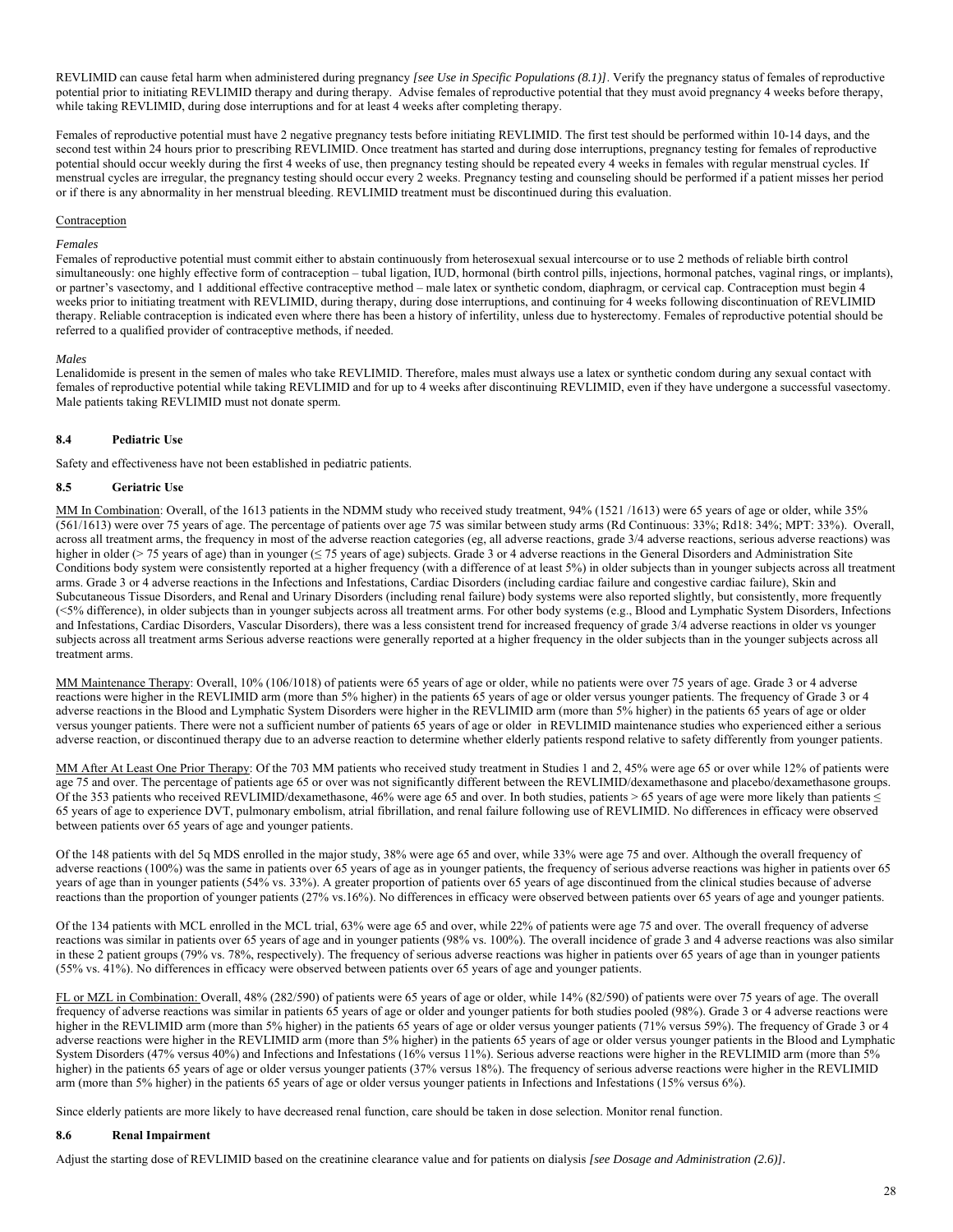## **10 OVERDOSAGE**

There is no specific experience in the management of REVLIMID overdose in patients with MM, MDS, MCL, FL, or MZL. In dose-ranging studies in healthy subjects, some were exposed to up to 200 mg (administered 100 mg BID) and in single-dose studies, some subjects were exposed to up to 400 mg. Pruritus, urticaria, rash, and elevated liver transaminases were the primary reported AEs. In clinical trials, the dose-limiting toxicity was neutropenia and thrombocytopenia.

## 11 **DESCRIPTION**

REVLIMID, a thalidomide analogue, is an immunomodulatory agent with antiangiogenic and antineoplastic properties. The chemical name is 3-(4-amino-1-oxo 1,3 dihydro-2*H*-isoindol-2-yl) piperidine-2,6-dione and it has the following chemical structure:



3-(4-amino-1-oxo 1,3-dihydro-2*H*-isoindol-2-yl) piperidine-2,6-dione

The empirical formula for lenalidomide is  $C_{13}H_{13}N_3O_3$ , and the gram molecular weight is 259.3.

Lenalidomide is an off-white to pale-yellow solid powder. It is soluble in organic solvent/water mixtures, and buffered aqueous solvents. Lenalidomide is more soluble in organic solvents and low pH solutions. Solubility was significantly lower in less acidic buffers, ranging from about 0.4 to 0.5 mg/ml. Lenalidomide has an asymmetric carbon atom and can exist as the optically active forms  $S(-)$  and  $R(+)$ , and is produced as a racemic mixture with a net optical rotation of zero.

REVLIMID is available in 2.5 mg, 5 mg, 10 mg, 15 mg, 20 mg and 25 mg capsules for oral administration. Each capsule contains lenalidomide as the active ingredient and the following inactive ingredients: lactose anhydrous, microcrystalline cellulose, croscarmellose sodium, and magnesium stearate. The 5 mg and 25 mg capsule shell contains gelatin, titanium dioxide and black ink. The 2.5 mg and 10 mg capsule shell contains gelatin, FD&C blue #2, yellow iron oxide, titanium dioxide and black ink. The 15 mg capsule shell contains gelatin, FD&C blue #2, titanium dioxide and black ink. The 20 mg capsule shell contains gelatin, FD&C blue #2, yellow iron oxide, titanium dioxide and black ink.

## **12 CLINICAL PHARMACOLOGY**

## **12.1 Mechanism of Action**

Lenalidomide is an analogue of thalidomide with immunomodulatory, antiangiogenic, and antineoplastic properties. Cellular activities of lenalidomide are mediated through its target cereblon, a component of a cullin ring E3 ubiquitin ligase enzyme complex. In vitro, in the presence of drug, substrate proteins (including Aiolos, Ikaros, and CK1α) are targeted for ubiquitination and subsequent degradation leading to direct cytotoxic and immunomodulatory effects. Lenalidomide inhibits proliferation and induces apoptosis of certain hematopoietic tumor cells including MM, mantle cell lymphoma, and del (5q) myelodysplastic syndromes, follicular lymphoma and marginal zone lymphoma *in vitro*. Lenalidomide causes a delay in tumor growth in some *in vivo* nonclinical hematopoietic tumor models including MM. Immunomodulatory properties of lenalidomide include increased number and activation of T cells and natural killer (NK) cells leading to direct and enhanced antibodydependent cell-mediated cytotoxicity (ADCC) via increased secretion of interleukin-2 and interferon-gamma, increased numbers of NKT cells, and inhibition of proinflammatory cytokines (e.g., TNF-α and IL-6) by monocytes. In MM cells, the combination of lenalidomide and dexamethasone synergizes the inhibition of cell proliferation and the induction of apoptosis. The combination of lenalidomide and rituximab increases ADCC and direct tumor apoptosis in follicular lymphoma cells and increases ADCC in marginal zone lymphoma cells compared to rituximab alone *in vitro*.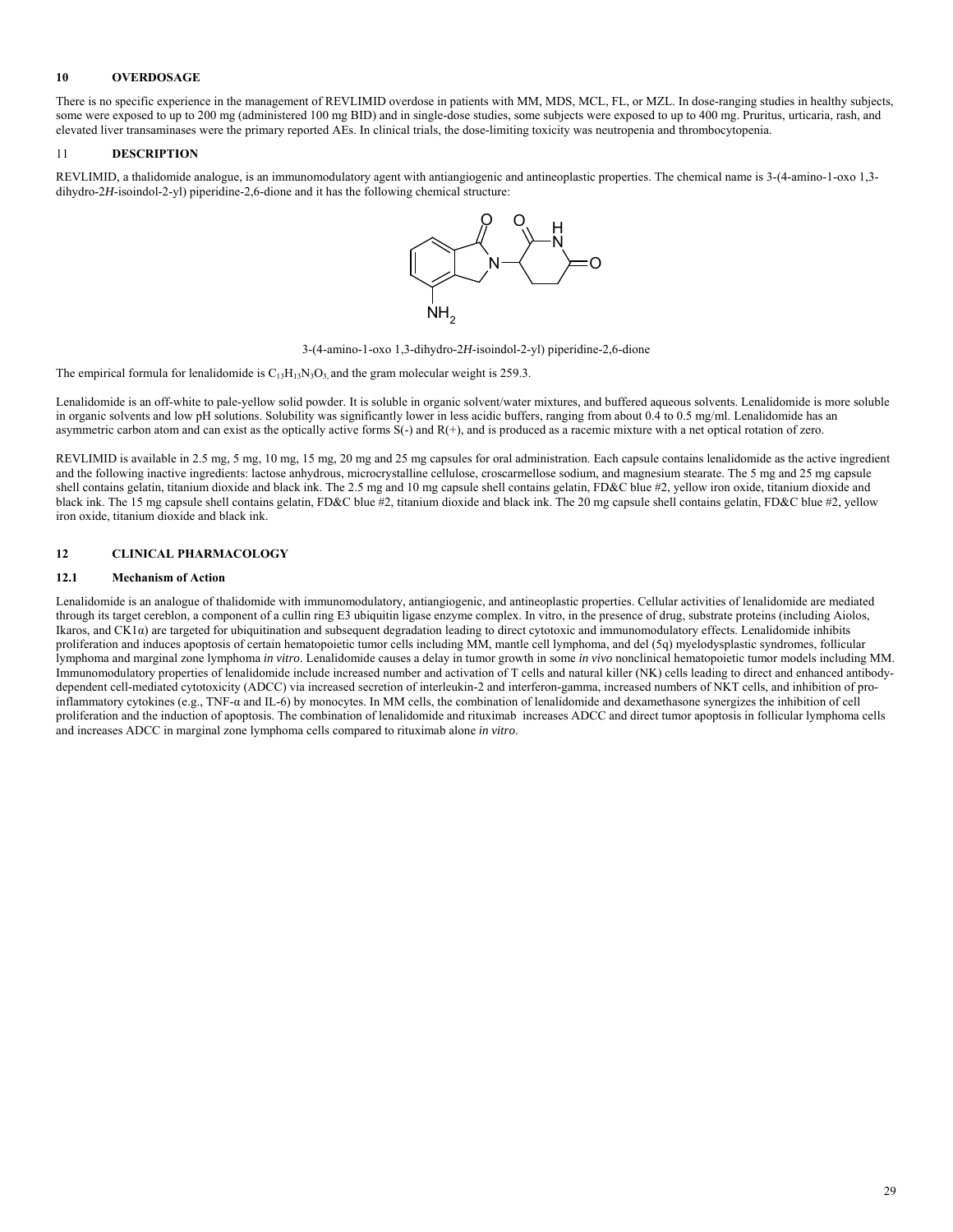## **12.2 Pharmacodynamics**

#### *Cardiac Electrophysiology*

The effect of lenalidomide on the QTc interval was evaluated in 60 healthy male subjects in a thorough QT study. At a dose two times the maximum recommended dose, lenalidomide did not prolong the QTc interval. The largest upper bound of the two-sided 90% CI for the mean differences between lenalidomide and placebo was below 10 ms.

## **12.3 Pharmacokinetics**

## Absorption

Lenalidomide is rapidly absorbed following oral administration. Following single and multiple doses of REVLIMID in patients with MM or MDS, the maximum plasma concentrations occurred between 0.5 and 6 hours post-dose. The single and multiple dose pharmacokinetic disposition of lenalidomide is linear with AUC and  $C<sub>max</sub>$  values increasing proportionally with dose. Multiple doses of REVLIMID at the recommended dosage does not result in drug accumulation.

Administration of a single 25 mg dose of REVLIMID with a high-fat meal in healthy subjects reduces the extent of absorption, with an approximate 20% decrease in AUC and 50% decrease in C<sub>max</sub>. In the trials where the efficacy and safety were established for REVLIMID, the drug was administered without regard to food intake. REVLIMID can be administered with or without food.

The oral absorption rate of lenalidomide in patients with MCL is similar to that observed in patients with MM or MDS.

#### Distribution

In vitro  $[{}^{14}C]$ -lenalidomide binding to plasma proteins is approximately 30%.

Lenalidomide is present in semen at 2 hours (1379 ng/ejaculate) and 24 hours (35 ng/ejaculate) after the administration of REVLIMID 25 mg daily.

#### Elimination

The mean half-life of lenalidomide is 3 hours in healthy subjects and 3 to 5 hours in patients with MM, MDS or MCL.

#### *Metabolism*

Lenalidomide undergoes limited metabolism. Unchanged lenalidomide is the predominant circulating component in humans. Two identified metabolites are 5 hydroxy-lenalidomide and N-acetyl-lenalidomide; each constitutes less than 5% of parent levels in circulation.

#### *Excretion*

Elimination is primarily renal. Following a single oral administration of  $\lceil {^{14}C} \rceil$ -lenalidomide 25 mg to healthy subjects, approximately 90% and 4% of the radioactive dose was eliminated within ten days in urine and feces, respectively. Approximately 82% of the radioactive dose was excreted as lenalidomide in the urine within 24 hours. Hydroxy-lenalidomide and N-acetyl-lenalidomide represented 4.6% and 1.8% of the excreted dose, respectively. The renal clearance of lenalidomide exceeds the glomerular filtration rate.

#### Specific Populations

*Renal Impairment:* Eight subjects with mild renal impairment (creatinine clearance (CLcr) 50 to 79 mL/min calculated using Cockcroft-Gault), 9 subjects with moderate renal impairment (CLcr 30 to 49 mL/min), 4 subjects with severe renal impairment (CLcr < 30 mL/min), and 6 patients with end stage renal disease (ESRD) requiring dialysis were administered a single 25 mg dose of REVLIMID. Three healthy subjects of similar age with normal renal function (CLcr > 80 mL/min) were also administered a single 25 mg dose of REVLIMID. As CLcr decreased, half-life increased and drug clearance decreased linearly. Patients with moderate and severe impairment had a 3-fold increase in half-life and a 66% to 75% decrease in drug clearance compared to healthy subjects. Patients on hemodialysis (n=6) had an approximate 4.5-fold increase in half-life and an 80% decrease in drug clearance compared to healthy subjects. Approximately 30% of the drug in body was removed during a 4-hour hemodialysis session.

Adjust the starting dose of REVLIMID in patients with renal impairment based on the CLcr value *[see Dosage and Administration (2.6)]*.

*Hepatic Impairment:* Mild hepatic impairment (defined as total bilirubin > 1 to 1.5 times upper limit normal (ULN) or any aspartate transaminase greater than ULN) did not influence the disposition of lenalidomide. No pharmacokinetic data is available for patients with moderate to severe hepatic impairment.

*Other Intrinsic Factors:* Age (39 to 85 years), body weight (33 to 135 kg), sex, race, and type of hematological malignancies (MM, MDS or MCL) did not have a clinically relevant effect on lenalidomide clearance in adult patients.

#### Drug Interactions

Co-administration of a single dose or multiple doses of dexamethasone (40 mg) had no clinically relevant effect on the multiple dose pharmacokinetics of REVLIMID (25 mg).

Co-administration of REVLIMID (25 mg) after multiple doses of a P-gp inhibitor such as quinidine (600 mg twice daily) did not significantly increase the Cmax or AUC of lenalidomide.

Co-administration of the P-gp inhibitor and substrate temsirolimus (25 mg),with REVLIMID (25 mg) did not significantly alter the pharmacokinetics of lenalidomide, temsirolimus, or sirolimus (metabolite of temsirolimus).

In vitro studies demonstrated that REVLIMID is a substrate of P-glycoprotein (P-gp). REVLIMID is not a substrate of human breast cancer resistance protein (BCRP), multidrug resistance protein (MRP) transporters MRP1, MRP2, or MRP3, organic anion transporters (OAT) OAT1 and OAT3, organic anion transporting polypeptide 1B1 (OATP1B1), organic cation transporters (OCT) OCT1 and OCT2, multidrug and toxin extrusion protein (MATE) MATE1, and organic cation transporters novel (OCTN) OCTN1 and OCTN2. Lenalidomide is not an inhibitor of P-gp, bile salt export pump (BSEP), BCRP, MRP2, OAT1, OAT3, OATP1B1, OATP1B3, or OCT2. Lenalidomide does not inhibit or induce CYP450 isoenzymes. Also, lenalidomide does not inhibit bilirubin glucuronidation formation in human liver microsomes with UGT1A1 genotyped as UGT1A1\*1/\*1, UGT1A1\*1/\*28, and UGT1A1\*28/\*28.

#### **13 NONCLINICAL TOXICOLOGY**

## **13.1 Carcinogenesis, Mutagenesis, Impairment of Fertility**

Carcinogenicity studies with lenalidomide have not been conducted.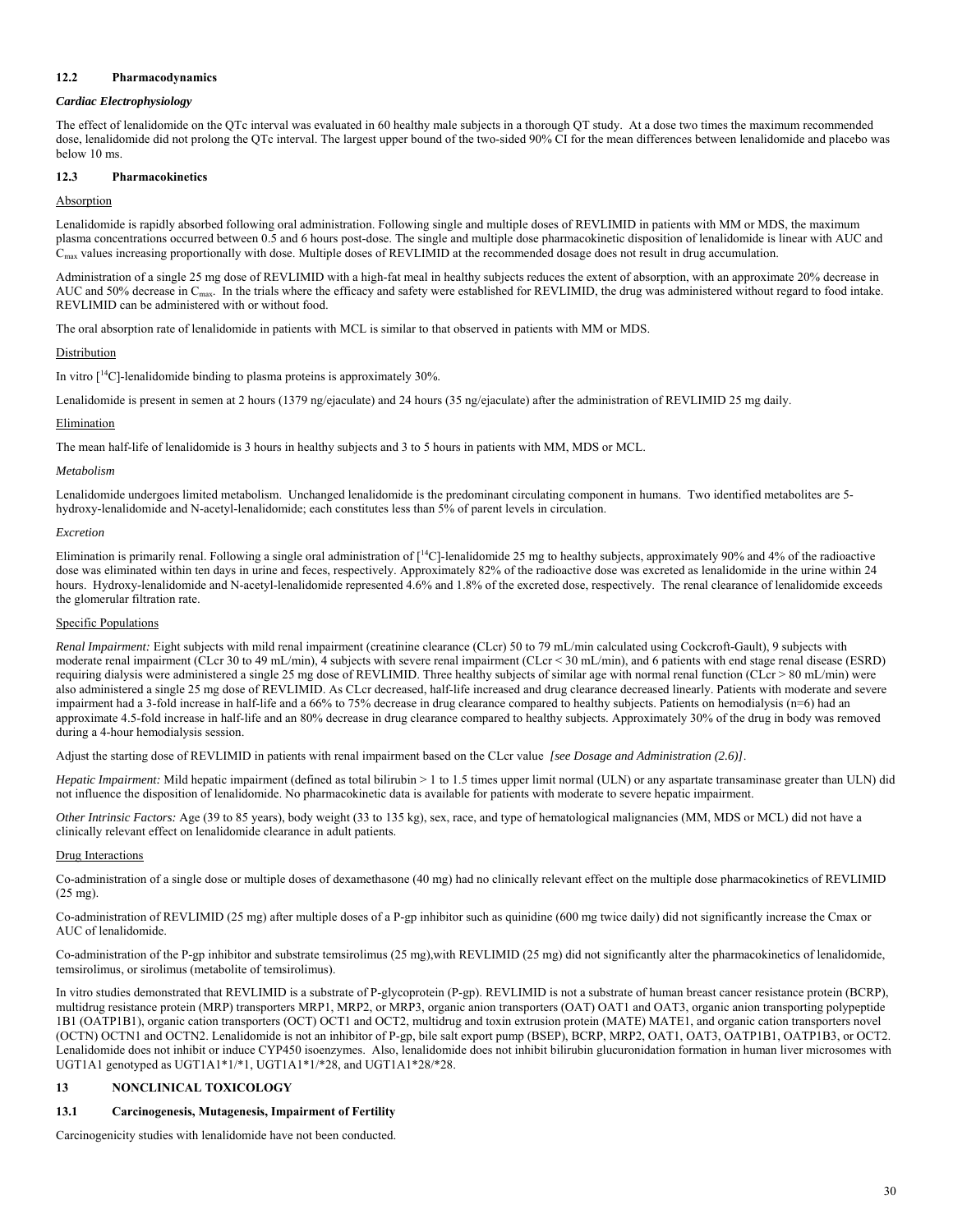Lenalidomide was not mutagenic in the bacterial reverse mutation assay (Ames test) and did not induce chromosome aberrations in cultured human peripheral blood lymphocytes, or mutations at the thymidine kinase (tk) locus of mouse lymphoma L5178Y cells. Lenalidomide did not increase morphological transformation in Syrian Hamster Embryo assay or induce micronuclei in the polychromatic erythrocytes of the bone marrow of male rats.

A fertility and early embryonic development study in rats, with administration of lenalidomide up to 500 mg/kg (approximately 200 times the human dose of 25 mg, based on body surface area) produced no parental toxicity and no adverse effects on fertility.

## **14 CLINICAL STUDIES**

## **14.1 Multiple Myeloma**

#### Randomized, Open-Label Clinical Trial in Patients with Newly Diagnosed MM:

A randomized multicenter, open-label, 3-arm trial of 1,623 patients, was conducted to compare the efficacy and safety of REVLIMID and low-dose dexamethasone (Rd) given for 2 different durations of time to that of melphalan, prednisone and thalidomide (MPT) in newly diagnosed MM patients who were not a candidate for stem cell transplant. In the first arm of the study, Rd was given continuously until progressive disease [Arm Rd Continuous]. In the second arm, Rd was given for up to eighteen 28-day cycles [72 weeks, Arm Rd18]). In the third arm, melphalan, prednisone and thalidomide (MPT) was given for a maximum of twelve 42-day cycles (72 weeks). For the purposes of this study, a patient who was < 65 years of age was not a candidate for SCT if the patient refused to undergo SCT therapy or the patient did not have access to SCT due to cost or other reasons. Patients were stratified at randomization by age (≤75 versus >75 years), stage (ISS Stages I and II versus Stage III), and country.

Patients in the Rd Continuous and Rd18 arms received REVLIMID 25 mg once daily on Days 1 to 21 of 28-day cycles. Dexamethasone was dosed 40 mg once daily on Days 1, 8, 15, and 22 of each 28-day cycle. For patients over > 75 years old, the starting dose of dexamethasone was 20 mg orally once daily on days 1,8,15, and 22 of repeated 28-day cycles. Initial dose and regimens for Rd Continuous and Rd18 were adjusted according to age and renal function. All patients received prophylactic anticoagulation with the most commonly used being aspirin.

The demographics and disease-related baseline characteristics of the patients were balanced among the 3 arms. In general, study subjects had advanced-stage disease. Of the total study population, the median age was 73 in the 3 arms with 35% of total patients > 75 years of age; 59% had ISS Stage I/II; 41% had ISS stage III; 9% had severe renal impairment (creatinine clearance [CLcr] < 30 mL/min); 23% had moderate renal impairment (CLcr > 30 to 50 mL/min; 44% had mild renal impairment (CLcr > 50 to 80 mL/min). For ECOG Performance Status, 29% were Grade 0, 49% Grade 1, 21% Grade 2, 0.4% ≥ Grade 3.

The primary efficacy endpoint, progression-free survival (PFS), was defined as the time from randomization to the first documentation of disease progression as determined by Independent Response Adjudication Committee (IRAC), based on International Myeloma Working Group [IMWG] criteria or death due to any cause, whichever occurred first during the study until the end of the PFS follow-up phase. For the efficacy analysis of all endpoints, the primary comparison was between Rd Continuous and MPT arms. The efficacy results are summarized in the table below. PFS was significantly longer with Rd Continuous than MPT: HR 0.72 (95% CI: 0.61-0.85 p <0.0001). A lower percentage of subjects in the Rd Continuous arm compared with the MPT arm had PFS events (52% versus 61%, respectively). The improvement in median PFS time in the Rd Continuous arm compared with the MPT arm was 4.3 months. The myeloma response rate was higher with Rd Continuous compared with MPT (75.1% versus 62.3%); with a complete response in 15.1% of Rd Continuous arm patients versus 9.3% in the MPT arm. The median time to first response was 1.8 months in the Rd Continuous arm versus 2.8 months in the MPT arm.

For the interim OS analysis with 03 March 2014 data cutoff, the median follow-up time for all surviving patients is 45.5 months, with 697 death events, representing 78% of prespecified events required for the planned final OS analysis (697/896 of the final OS events). The observed OS HR was 0.75 for Rd Continuous versus MPT  $(95\% \text{ CI} = 0.62, 0.90).$ 

|                                                            | <b>Rd Continuous</b><br>$(N = 535)$ | <b>Rd18</b><br>$(N = 541)$ | <b>MPT</b><br>$(N = 547)$ |
|------------------------------------------------------------|-------------------------------------|----------------------------|---------------------------|
| $PFS - IRAC$ (months) <sup>g</sup>                         |                                     |                            |                           |
| Number of PFS events                                       | 278 (52)                            | 348 (64.3)                 | 334(61.1)                 |
| Median <sup>a</sup> PFS time, months $(95\% \text{ CI})^b$ | 25.5 (20.7, 29.4)                   | 20.7 (19.4, 22)            | 21.2 (19.3, 23.2)         |
| HR [95% CI] <sup>c</sup> ; p-value <sup>d</sup>            |                                     |                            |                           |
| Rd Continuous vs MPT                                       | 0.72(0.61, 0.85);<br>< 0.0001       |                            |                           |
| Rd Continuous vs Rd18                                      | 0.70(0.60, 0.82)                    |                            |                           |
| Rd18 vs MPT                                                | 1.03(0.89, 1.20)                    |                            |                           |
| Overall Survival (months) <sup>h</sup>                     |                                     |                            |                           |
| Number of Death events                                     | 208 (38.9)                          | 228(42.1)                  | 261 (47.7)                |
| Median <sup>a</sup> OS time, months $(95\% \text{ CI})^b$  | 58.9 $(56, NE)^f$                   | 56.7 (50.1, NE)            | 48.5 (44.2, 52)           |
| HR [95% $CI$ ] <sup>c</sup>                                |                                     |                            |                           |
| Rd Continuous vs MPT                                       | 0.75(0.62, 0.90)                    |                            |                           |
| Rd Continuous vs Rd18                                      | 0.91(0.75, 1.09)                    |                            |                           |
| Rd18 vs MPT                                                | 0.83(0.69, 0.99)                    |                            |                           |
| Response Rate <sup>e</sup> – IRAC, n $(\frac{9}{9})^g$     |                                     |                            |                           |
| CR                                                         | 81 (15.1)                           | 77(14.2)                   | 51 $(9.3)$                |
| <b>VGPR</b>                                                | 152 (28.4)                          | 154(28.5)                  | 103(18.8)                 |
| PR                                                         | 169 (31.6)                          | 166(30.7)                  | 187 (34.2)                |
| Overall response: CR, VGPR, or PR                          | 402(75.1)                           | 397 (73.4)                 | 341 (62.3)                |

#### Table 13: Overview of Efficacy Results – Study MM-020 (Intent-to-treat Population)

CR = complete response; d = low-dose dexamethasone; HR = hazard ratio; IRAC = Independent Response Adjudication Committee; M = melphalan;  $NE =$  not estimable;  $OS =$  overall survival; P = prednisone; PFS = progression-free survival; PR = partial response; R = REVLIMID; Rd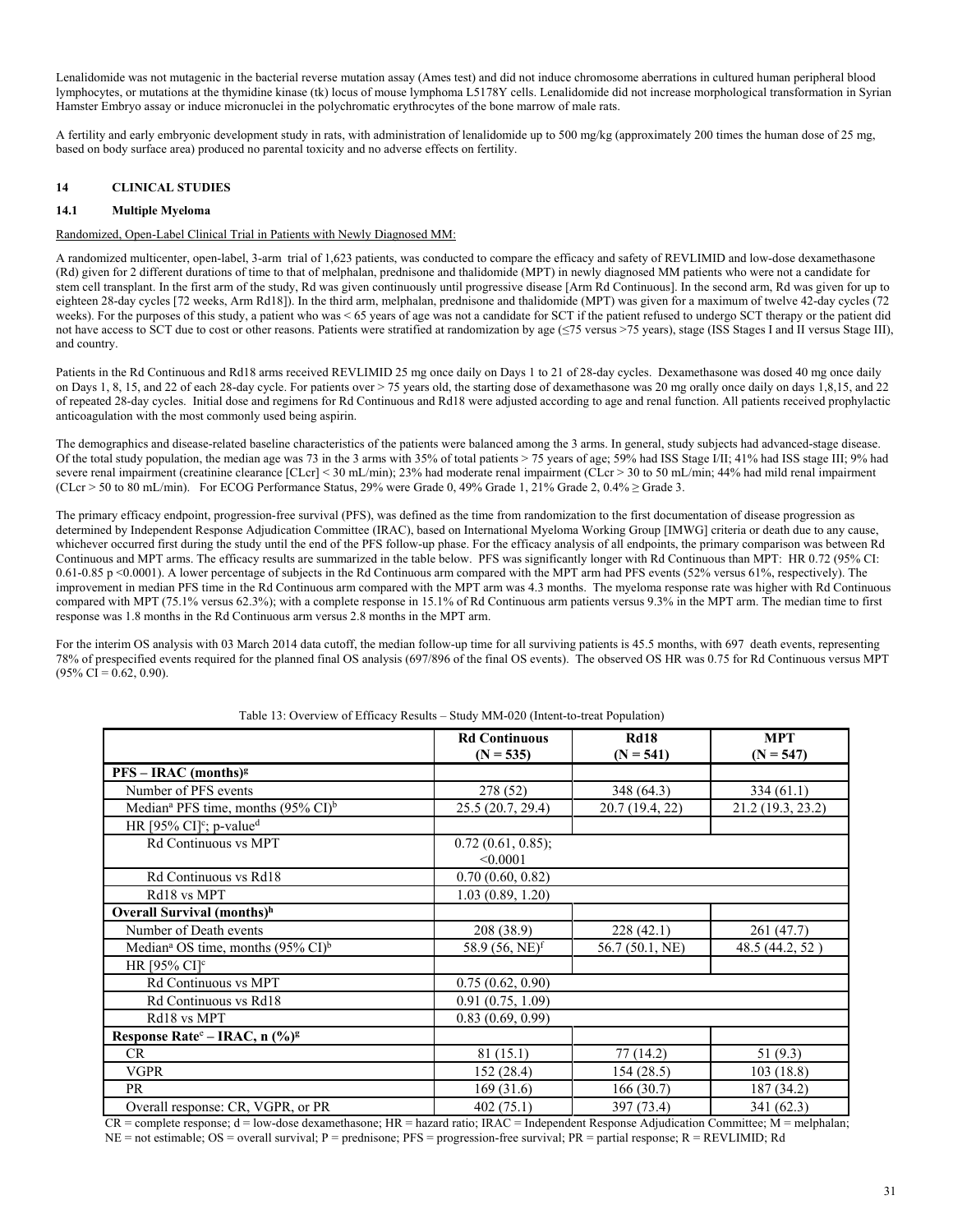Continuous = Rd given until documentation of progressive disease; Rd18 = Rd given for  $\leq$  18 cycles; T = thalidomide; VGPR = very good partial response; vs = versus.

- <sup>a</sup> The median is based on the Kaplan-Meier estimate.
- $\overrightarrow{b}$  The 95% Confidence Interval (CI) about the median.
- 
- $^{\circ}$  Based on Cox proportional hazards model comparing the hazard functions associated with the indicated treatment arms.  $^{\circ}$  The p-value is based on the unstratified log-rank test of Kaplan-Meier curve differences b
- 
- Best assessment of response during the treatment phase of the study.<br>
Finducing patients with no response assessment data or whose only assessment was "response not evaluable."<br>
Bata cutoff date = 24 May 2013.
- 
- h Data cutoff date = 3 March 2014.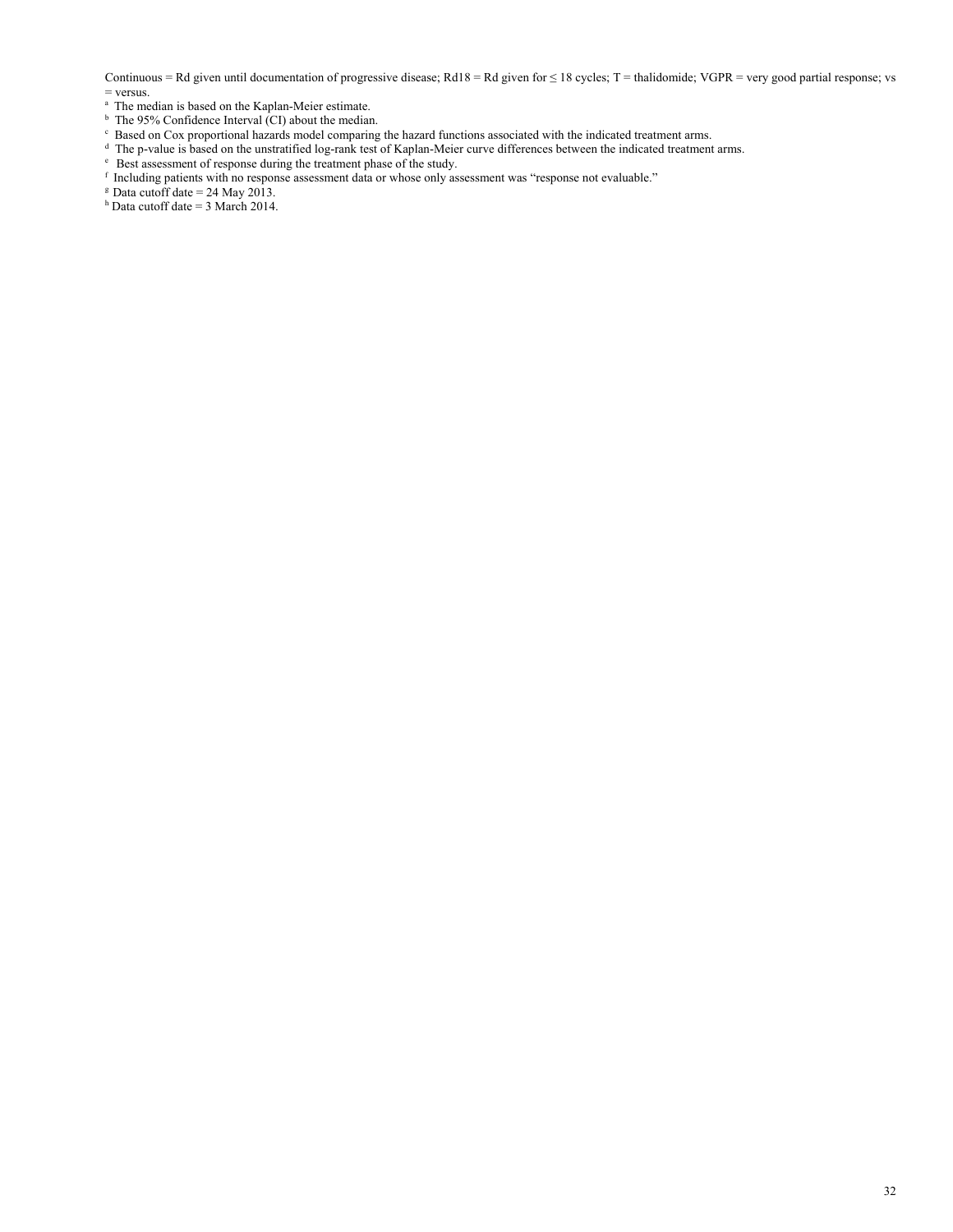

PFS Events: Rd Continuous=278/535 (52.0%) Rd18=348/541 (64.3%) MPT=334/547 (61.1%)

 $CI =$  confidence interval;  $d =$  low-dose dexamethasone;  $HR =$  hazard ratio;  $IRAC =$  Independent Response Adjudication Committee;  $M =$  melphalan;  $P =$  prednisone;  $R = REVLIMID$ ; Rd Continuous = Rd given until documentation of progressive disease; Rd18 = Rd given for  $\leq$  18 cycles; T = thalidomide.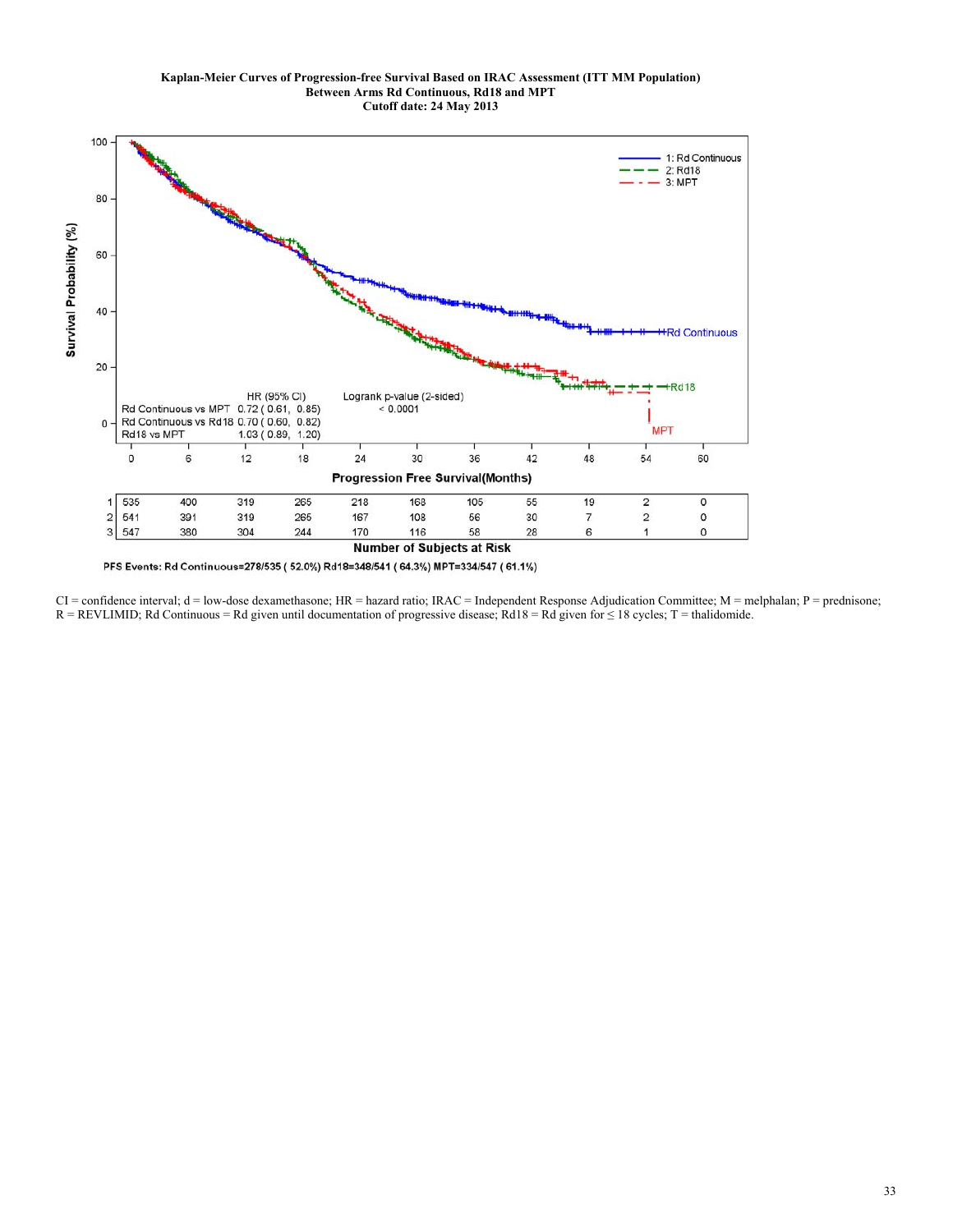#### **Kaplan-Meier Curves of Overall Survival (ITT MM Population) Between Arms Rd Continuous, Rd18 and MPT Cutoff date: 03 Mar 2014**



OS Events: Rd Continuous=208/535 (38.9%) Rd18=228/541 (42.1%) MPT=261/547 (47.7%)

CI = confidence interval; d = low-dose dexamethasone; HR = hazard ratio; M = melphalan; P = prednisone; R = REVLIMID; Rd Continuous = Rd given until documentation of progressive disease; Rd18 = Rd given for  $\leq$ 18 cycles; T = thalidomide.

## Randomized, Placebo-Controlled Clinical Trials - Maintenance Following Auto-HSCT:

Two multicenter, randomized, double-blind, parallel group, placebo-controlled studies were conducted to evaluate the efficacy and safety of REVLIMID maintenance therapy in the treatment of MM patients after auto-HSCT. In Maintenance Study 1, patients between 18 and 70 years of age who had undergone induction therapy followed by auto-HSCT were eligible. Induction therapy must have occurred within 12 months. Within 90-100 days after auto-HSCT, patients with at least a stable disease response were randomized 1:1 to receive either REVLIMID or placebo maintenance. In Maintenance Study 2, patients aged < 65 years at diagnosis who had undergone induction therapy followed by auto-HSCT and had achieved at least a stable disease response at the time of hematologic recovery were eligible. Within 6 months after auto-HSCT, patients were randomized 1:1 to receive either REVLIMID or placebo maintenance. Patients eligible for both trials had to have CLcr ≥30 mL/minute.

In both studies, the REVLIMID maintenance dose was 10 mg once daily on days 1-28 of repeated 28-day cycles, could be increased to 15 mg once daily after 3 months in the absence of dose-limiting toxicity, and treatment was to be continued until disease progression or patient withdrawal for another reason. The dose was reduced, or treatment was temporarily interrupted or stopped, as needed to manage toxicity. A dose increase to 15 mg once daily occurred in 135 patients (58%) in Maintenance Study 1, and in 185 patients (60%) in Maintenance Study 2.

The demographics and disease-related baseline characteristics of the patients were similar across the two studies and reflected a typical MM population after auto-HSCT (see Table 14).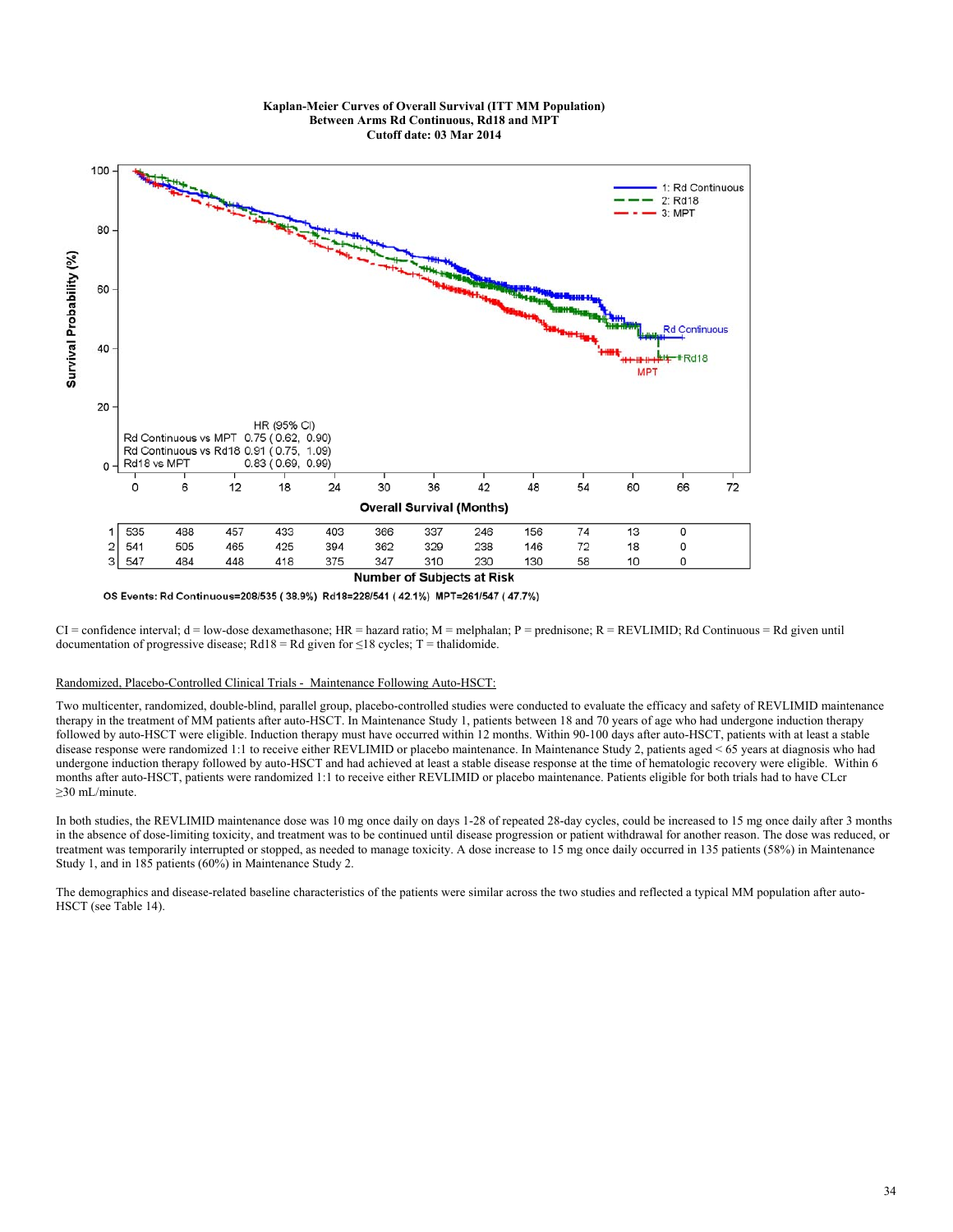**Table 14: Baseline Demographic and Disease-Related Characteristics – MM Maintenance Studies 1 and 2** 

|                                           | <b>Maintenance Study 1</b>   |                      | <b>Maintenance Study 2</b>   |                      |
|-------------------------------------------|------------------------------|----------------------|------------------------------|----------------------|
|                                           | <b>REVLIMID</b><br>$N = 231$ | Placebo<br>$N = 229$ | <b>REVLIMID</b><br>$N = 307$ | Placebo<br>$N = 307$ |
| Age (years)                               |                              |                      |                              |                      |
| Median                                    | 58                           | 58                   | 57.5                         | 58.1                 |
| (Min, max)                                | (29, 71)                     | (39, 71)             | (22.7, 68.3)                 | (32.3, 67)           |
| Sex, n (%)                                |                              |                      |                              |                      |
| Male                                      | 121(52)                      | 129(56)              | 169(55)                      | 181 (59)             |
| Female                                    | 110(48)                      | 100(44)              | 138 (45)                     | 126(41)              |
| <b>ISS Stage at Diagnosis,</b><br>$n$ (%) |                              |                      |                              |                      |
| Stage I or II                             | 120(52)                      | 131(57)              | 232 (76)                     | 250 (81)             |
| Stage I                                   | 62(27)                       | 85 (37)              | 128(42)                      | 143 (47)             |
| Stage II                                  | 58 (25)                      | 46(20)               | 104(34)                      | 107(35)              |
| Stage III                                 | 39(17)                       | 35(15)               | 66(21)                       | 46(15)               |
| Missing                                   | 72 (31)                      | 63 (28)              | 9(3)                         | 11(4)                |
| CrCl at Post-auto-HSCT,<br>$\ln$ (%)      |                              |                      |                              |                      |
| $< 50$ mL/min                             | 23(10)                       | 16(7)                | 10(3)                        | 9(3)                 |
| $\geq 50$ mL/min                          | 201 (87)                     | 204 (89)             | 178 (58)                     | 200(65)              |
| Missing                                   | 7(3)                         | 9(4)                 | 119 (39)                     | 98 (32)              |

Data cutoff date = 1 March 2015.

The major efficacy endpoint of both studies was PFS defined from randomization to the date of progression or death, whichever occurred first; the individual studies were not powered for an overall survival endpoint. Both studies were unblinded upon the recommendations of their respective data monitoring committees and after surpassing the respective thresholds for preplanned interim analyses of PFS. After unblinding, patients continued to be followed as before. Patients in the placebo arm of Maintenance Study 1 were allowed to cross over to receive REVLIMID before disease progression (76 patients [33%] crossed over to REVLIMID); patients in Maintenance Study 2 were not recommended to cross over. The efficacy results are summarized in the following table. In both studies, the primary analysis of PFS at unblinding was significantly longer with REVLIMID compared to placebo: Maintenance Study 1 HR 0.38 (95% CI: 0.27-0.54 p <0.001) and Maintenance Study 2 HR 0.50 (95% CI: 0.39-0.64 p <0.001). For both studies, PFS was updated with a cutoff date of 1 March 2015 as shown in the table and the following Kaplan Meier graphs. With longer follow-up (median 72.4 and 86.0 months, respectively), the updated PFS analyses for both studies continue to show a PFS advantage for REVLIMID compared to placebo: Maintenance Study 1 HR 0.38 (95% CI: 0.28-0.50) with median PFS of 68.6 months and Maintenance Study 2 HR 0.53 (95% CI: 0.44-0.64) with median PFS of 46.3 months.

Descriptive analysis of OS data with a cutoff date of 1 February 2016 are provided in Table 15. Median follow-up time was 81.6 and 96.7 months for Maintenance Study 1 and Maintenance Study 2, respectively. Median OS was 111.0 and 84.2 months for REVLIMID and placebo, respectively, for Maintenance Study 1, and 105.9 and 88.1 months, for REVLIMID and placebo, respectively, for Maintenance Study 2.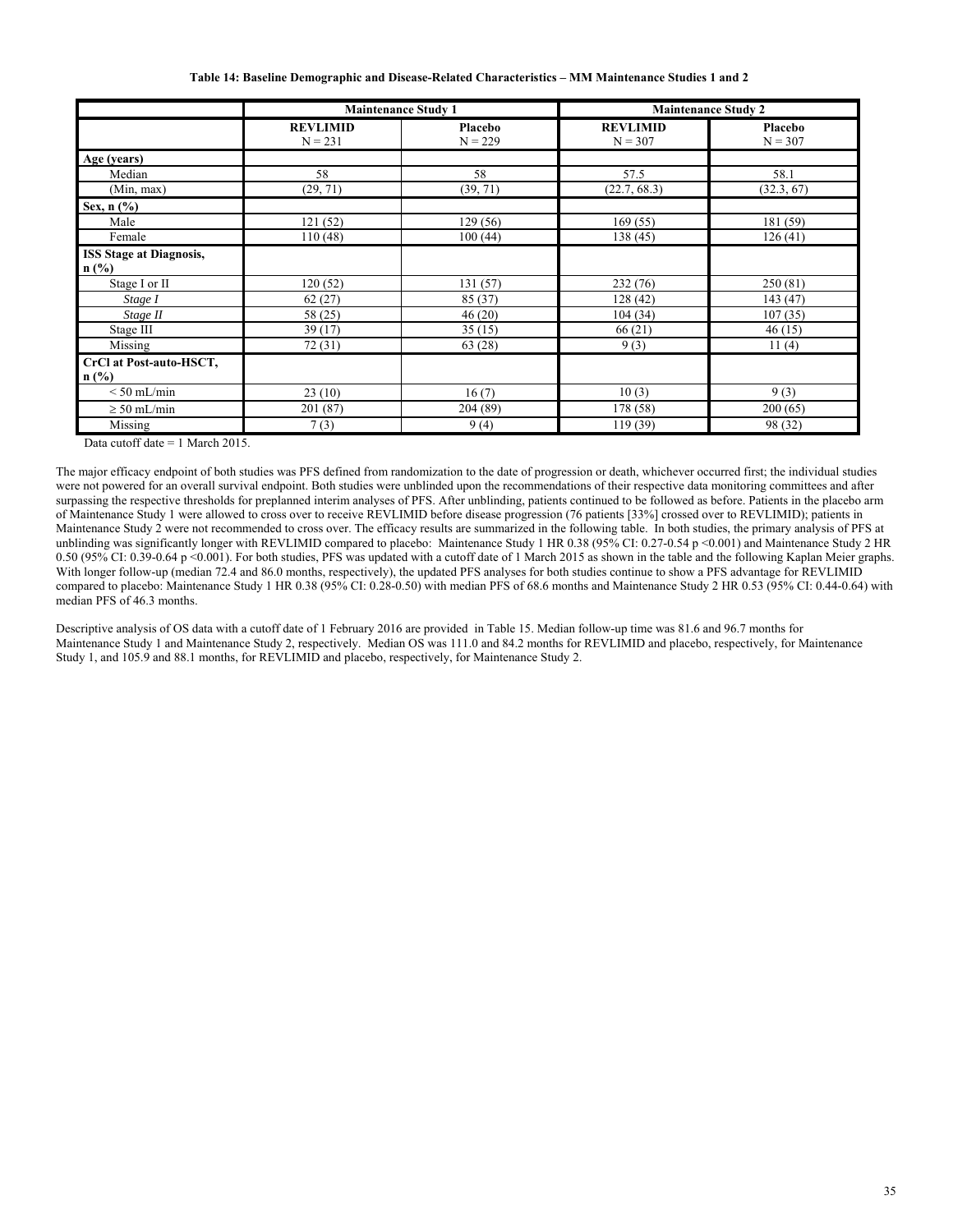**Table 15: Progression-free Survival and Overall Survival from Randomization in MM Maintenance Studies 1 and 2 (ITT Post-Auto-HSCT Population)** 

|                                                                  | <b>Maintenance Study 1</b>   |                       |                              | <b>Maintenance Study 2</b> |
|------------------------------------------------------------------|------------------------------|-----------------------|------------------------------|----------------------------|
|                                                                  | <b>REVLIMID</b><br>$N = 231$ | Placebo<br>$N = 229$  | <b>REVLIMID</b><br>$N = 307$ | Placebo<br>$N = 307$       |
| <b>PFS</b> at Unblinding                                         |                              |                       |                              |                            |
| PFS Events $n$ (%)                                               | 46(20)                       | 98 (43)               | 103(34)                      | 160(52)                    |
| Median in months [95% CI]                                        | 33.9<br>[NE, NE]             | 19<br>[16.2, 25.6]    | 41.2<br>[38.3, NE]           | 23.0<br>[21.2, 28.0]       |
| Hazard Ratio<br>[95% CI]                                         | 0.38<br>[0.27, 0.54]         |                       |                              | 0.50<br>[0.39, 0.64]       |
| Log-rank Test p-value                                            | < 0.001                      | < 0.001               |                              |                            |
| <b>PFS at Updated Analysis</b><br>1 March 2015 (Studies 1 and 2) |                              |                       |                              |                            |
| PFS Events $n$ (%)                                               | 97(42)                       | 116(51)               | 191 (62)                     | 248 (81)                   |
| Median in months [95% CI]                                        | 68.6<br>[52.8, NE]           | 22.5<br>[18.8, 30.0]  | 46.3<br>[40.1, 56.6]         | 23.8<br>[21.0, 27.3]       |
| Hazard Ratio<br>[95% CI]                                         | 0.38<br>[0.28, 0.50]         |                       | 0.53<br>[0.44, 0.64]         |                            |
| <b>OS at Updated Analysis</b><br>1 Feb 2016 (Studies 1 and 2)    |                              |                       |                              |                            |
| OS Events $n$ (%)                                                | 82 (35)                      | 114(50)               | 143 (47)                     | 160(52)                    |
| Median in months [95% CI]                                        | 111<br>[101.8, NE]           | 84.2<br>[71.0, 102.7] | 105.9<br>[88.8, NE]          | 88.1<br>[80.7, 108.4]      |
| Hazard Ratio<br>$[95\% \text{ CI}]$                              | 0.59<br>[0.44, 0.78]         |                       |                              | 0.90<br>[0.72, 1.13]       |

Date of Unblinding in Maintenance Study 1 and 2 = 17 December 2009 and 7 July 2010, respectively.

Auto-HSCT = autologous hematopoietic stem cell transplantation; CI = confidence interval; ITT = intent to treat; NE = not estimable; PFS = progression-free survival.

PFS at time of unblinding for Maintenance Study 2 was based on assessment by an Independent Review Committee. All other PFS analyses were based on assessment by investigator.

Note: The median is based on Kaplan-Meier estimate, with 95% CIs about the median overall PFS time. Hazard ratio is based on a proportional hazards model stratified by stratification factors comparing the hazard functions associated with treatment arms (REVLIMID:placebo).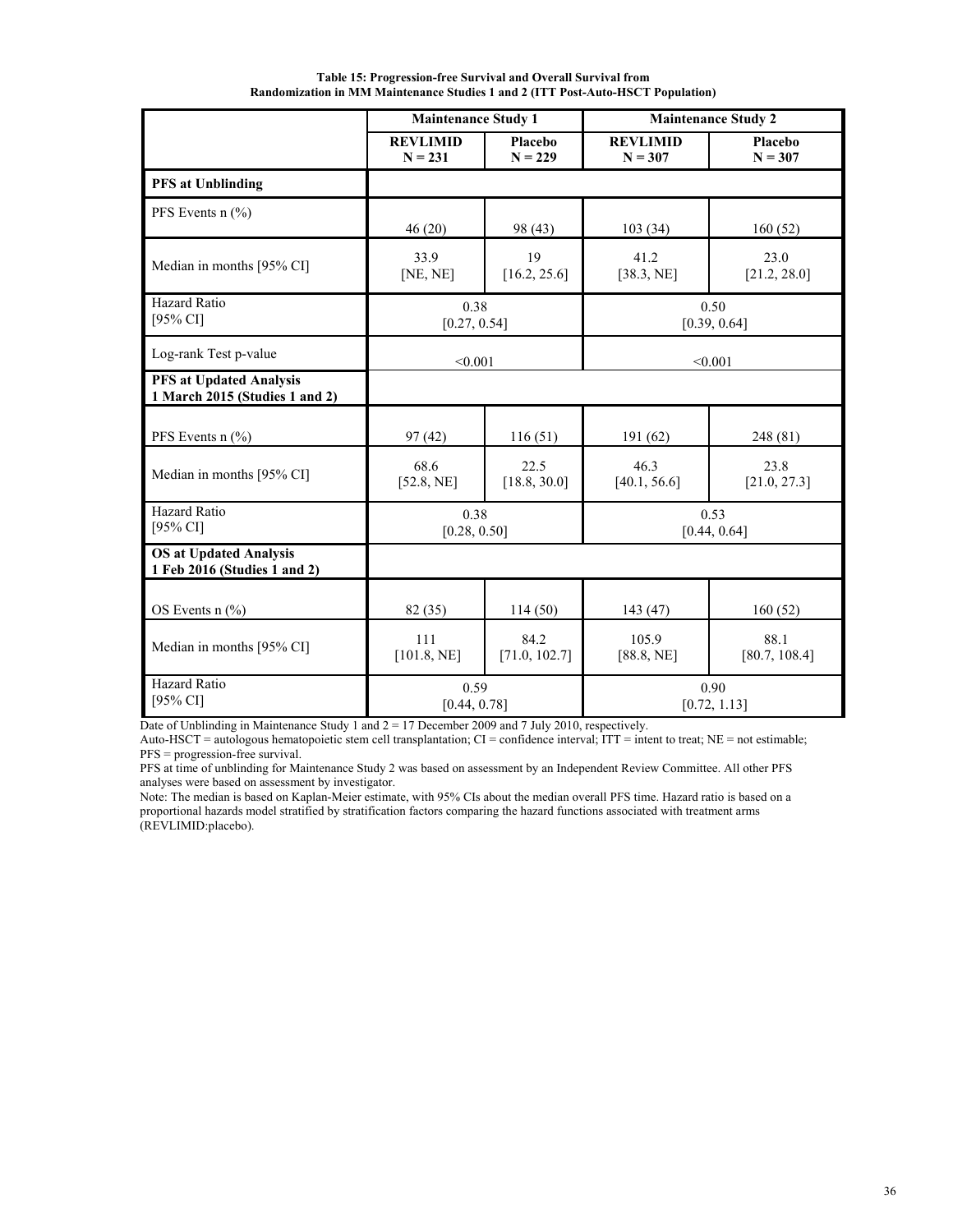



**Number of Subjects at Risk** 

## PFS Events: Lenalidomide = 97/231 (42%), Placebo = 116/229 (51%)

Auto-HSCT = autologous hematopoietic stem cell transplantation; CI = confidence interval; HR = hazard ratio; ITT = intent to treat; KM = Kaplan-Meier;  $PFS = progression-free survival; vs = versus.$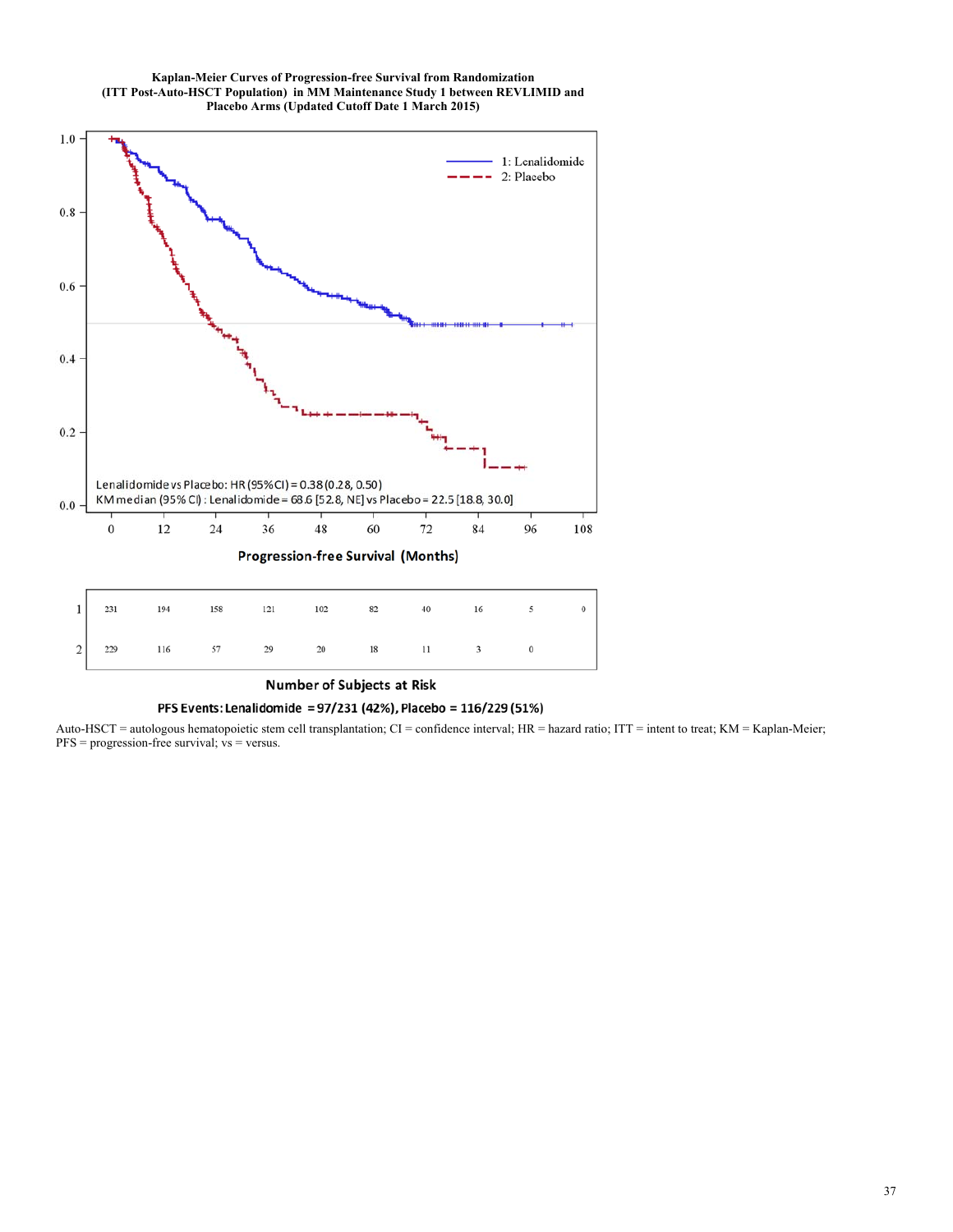#### **Kaplan-Meier Curves of Progression-free Survival from Randomization (ITT Post-Auto-HSCT Population) in MM Maintenance Study 2 between REVLIMID and Placebo Arms (Updated Cutoff Date 1 March 2015)**



# **Number of Subjects at Risk**

#### PFS Events: Lenalidomide = 191/307 (62%), Placebo = 248/307 (81%)

Auto-HSCT = autologous hematopoietic stem cell transplantation; CI = confidence interval; HR = hazard ratio; ITT = intent to treat; KM = Kaplan-Meier; NE = not estimable;  $PFS = progression-free$  survival;  $vs = versus$ .

## Randomized, Open-Label Clinical Studies in Patients with MM After At Least One Prior Therapy

Two randomized studies (Studies 1 and 2) were conducted to evaluate the efficacy and safety of REVLIMID. These multicenter, multinational, double-blind, placebocontrolled studies compared REVLIMID plus oral pulse high-dose dexamethasone therapy to dexamethasone therapy alone in patients with MM who had received at least one prior treatment. These studies enrolled patients with absolute neutrophil counts (ANC)  $\geq$  1000/mm<sup>3</sup>, platelet counts  $\geq$  75,000/mm<sup>3</sup>, serum creatinine  $\leq$  2.5 mg/dL, serum SGOT/AST or SGPT/ALT  $\leq$  3 x upper limit of normal (ULN), and serum direct bilirubin  $\leq$  2 mg/dL.

In both studies, patients in the REVLIMID/dexamethasone group took 25 mg of REVLIMID orally once daily on Days 1 to 21 and a matching placebo capsule once daily on Days 22 to 28 of each 28-day cycle. Patients in the placebo/dexamethasone group took 1 placebo capsule on Days 1 to 28 of each 28-day cycle. Patients in both treatment groups took 40 mg of dexamethasone orally once daily on Days 1 to 4, 9 to 12, and 17 to 20 of each 28-day cycle for the first 4 cycles of therapy.

The dose of dexamethasone was reduced to 40 mg orally once daily on Days 1 to 4 of each 28-day cycle after the first 4 cycles of therapy. In both studies, treatment was to continue until disease progression.

In both studies, dose adjustments were allowed based on clinical and laboratory findings. Sequential dose reductions to 15 mg daily, 10 mg daily and 5 mg daily were allowed for toxicity *[see Dosage and Administration (2.1)].*

Table 16 summarizes the baseline patient and disease characteristics in the two studies. In both studies, baseline demographic and disease-related characteristics were comparable between the REVLIMID/dexamethasone and placebo/dexamethasone groups.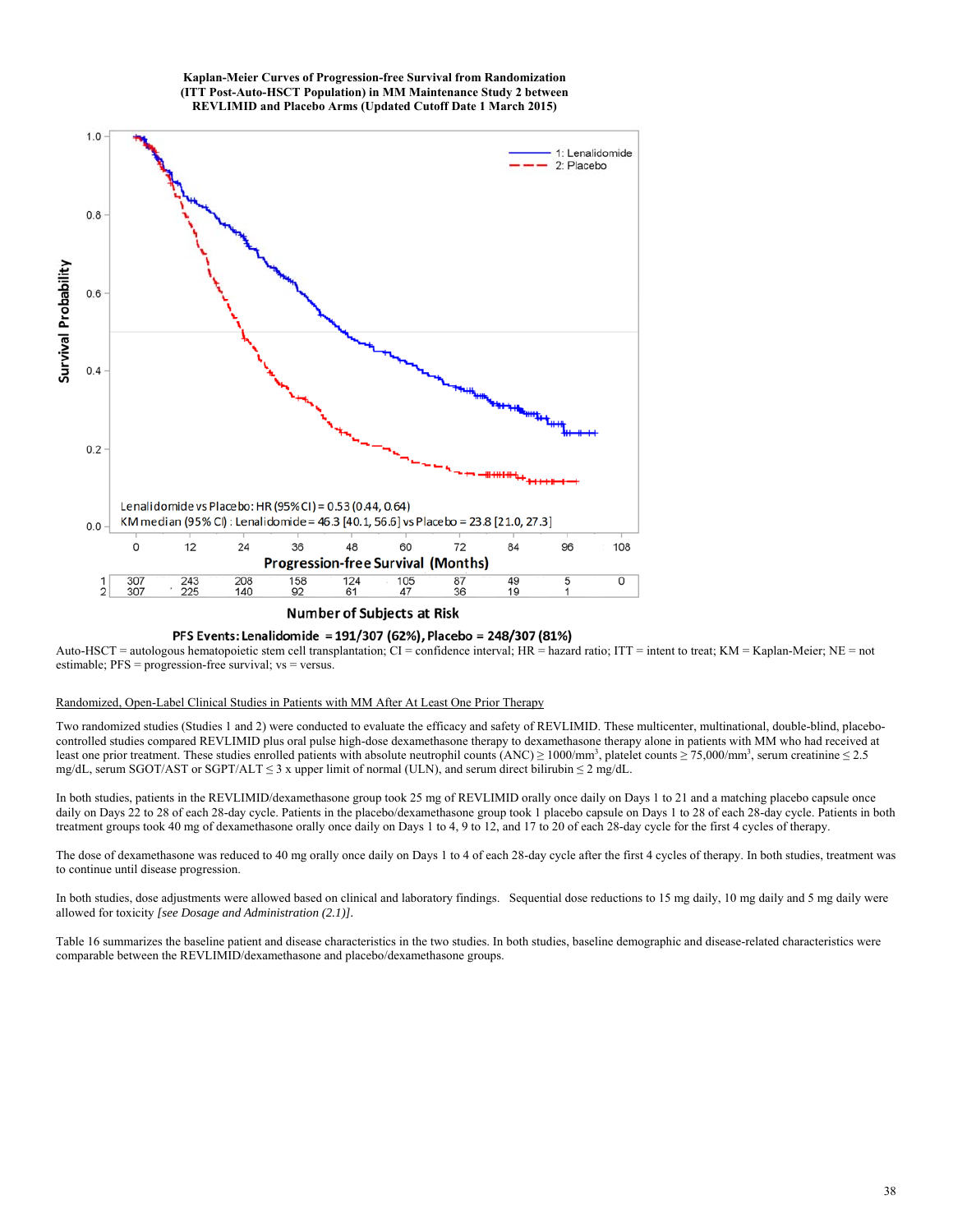|  |  |  |  | Table 16: Baseline Demographic and Disease-Related Characteristics – MM Studies 1 and 2 |
|--|--|--|--|-----------------------------------------------------------------------------------------|
|--|--|--|--|-----------------------------------------------------------------------------------------|

|                                                                   |                                  | Study 1                         |                                | Study 2                         |
|-------------------------------------------------------------------|----------------------------------|---------------------------------|--------------------------------|---------------------------------|
|                                                                   | <b>REVLIMID/Dex</b><br>$N = 177$ | <b>Placebo/Dex</b><br>$N = 176$ | <b>REVLIMID/Dex</b><br>$N=176$ | <b>Placebo/Dex</b><br>$N = 175$ |
| <b>Patient Characteristics</b>                                    |                                  |                                 |                                |                                 |
| Age (years)<br>Median<br>Min. Max                                 | 64<br>36,86                      | 62<br>37,85                     | 63<br>33,84                    | 64<br>40.82                     |
| <b>Sex</b><br>Male<br>Female                                      | $106(60\%)$<br>71 (40%)          | 104 (59%)<br>72 (41%)           | 104 (59%)<br>72 (41%)          | 103 (59%)<br>72 (41%)           |
| Race/Ethnicity<br>White<br>Other                                  | 141(80%)<br>36(20%)              | 148 (84%)<br>28 (16%)           | 172 (98%)<br>4 $(2%)$          | 175 (100%)<br>$0 (0\%)$         |
| <b>ECOG</b> Performance<br>Status 0-1                             | 157 (89%)                        | 168 (95%)                       | 150 (85%)                      | 144 (82%)                       |
| <b>Disease Characteristics</b>                                    |                                  |                                 |                                |                                 |
| Multiple Myeloma Stage (Durie-Salmon)                             |                                  |                                 |                                |                                 |
| $\bf{I}$<br>$\overline{\rm II}$<br>Ш                              | 3%<br>32%<br>64%                 | 3%<br>31%<br>66%                | 6%<br>28%<br>65%               | 5%<br>33%<br>63%                |
| $\beta$ 2-microglobulin (mg/L)<br>$\leq$ 2.5 mg/L<br>$> 2.5$ mg/L | 52 (29%)<br>125 (71%)            | 51 (29%)<br>125(71%)            | 51 (29%)<br>125(71%)           | 48 (27%)<br>127 (73%)           |
| <b>Number of Prior Therapies</b>                                  |                                  |                                 |                                |                                 |
| $\mathbf{1}$<br>$\geq$ 2                                          | 38%<br>62%                       | 38%<br>62%                      | 32%<br>68%                     | 33%<br>67%                      |
| <b>Types of Prior Therapies</b>                                   |                                  |                                 |                                |                                 |
| Stem Cell Transplantation                                         | 62%                              | 61%                             | 55%                            | 54%                             |
| Thalidomide                                                       | 42%                              | 46%                             | 30%                            | 38%                             |
| Dexamethasone                                                     | 81%                              | 71%                             | 66%                            | 69%                             |
| Bortezomib                                                        | 11%                              | 11%                             | 5%                             | 4%                              |
| Melphalan                                                         | 33%                              | 31%                             | 56%                            | 52%                             |
| Doxorubicin                                                       | 55%                              | 51%                             | 56%                            | 57%                             |

The primary efficacy endpoint in both studies was time to progression (TTP). TTP was defined as the time from randomization to the first occurrence of progressive disease.

Preplanned interim analyses of both studies showed that the combination of REVLIMID/dexamethasone was significantly superior to dexamethasone alone for TTP. The studies were unblinded to allow patients in the placebo/dexamethasone group to receive treatment with the REVLIMID/dexamethasone combination. For both studies, the extended follow-up survival data with crossovers were analyzed. In study 1, the median survival time was 39.4 months (95%CI: 32.9, 47.4) in REVLIMID/dexamethasone group and 31.6 months (95% CI: 24.1, 40.9) in placebo/dexamethasone group, with a hazard ratio of 0.79 (95% CI: 0.61-1.03). In study 2, the median survival time was 37.5 months (95%CI: 29.9, 46.6) in REVLIMID/dexamethasone group and 30.8 months (95%CI: 23.5, 40.3) in placebo/dexamethasone group, with a hazard ratio of 0.86 (95% CI: 0.65-1.14).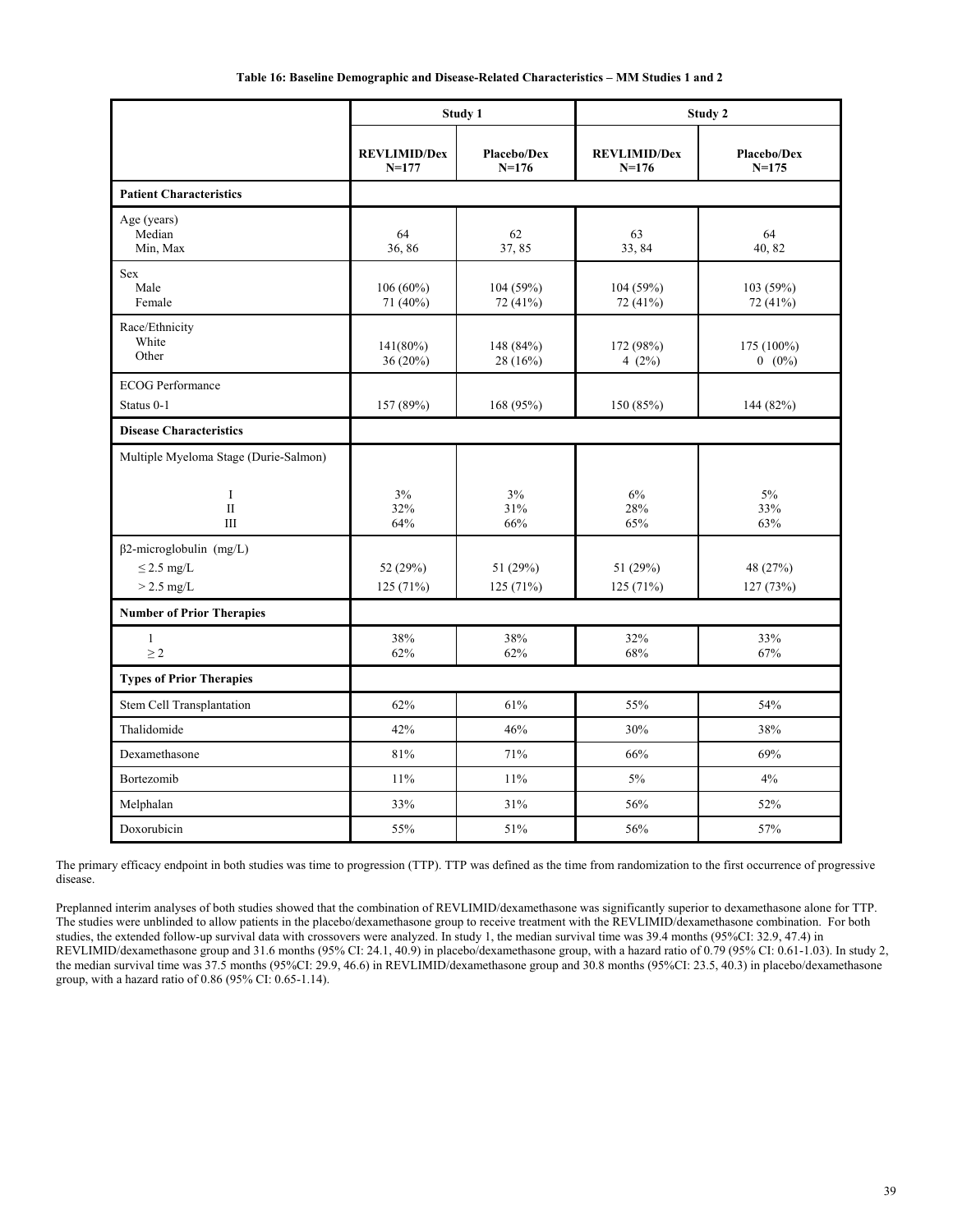**Table 17: TTP Results in MM Study 1 and Study 2** 

|                                       | Study 1                          |                               |                                | Study 2                  |  |
|---------------------------------------|----------------------------------|-------------------------------|--------------------------------|--------------------------|--|
|                                       | <b>REVLIMID/Dex</b><br>$N = 177$ | <b>Placebo/Dex</b><br>$N=176$ | <b>REVLIMID/Dex</b><br>$N=176$ | Placebo/Dex<br>$N = 175$ |  |
| <b>TTP</b>                            |                                  |                               |                                |                          |  |
| Events $n$ $\left(\frac{9}{6}\right)$ | 73 (41)                          | 120(68)                       | 68 (39)                        | 130 (74)                 |  |
| Median TTP in months [95% CI]         | 13.9<br>[9.5, 18.5]              | 4.7<br>[3.7, 4.9]             | 12.1<br>[9.5, NE]              | 4.7<br>[3.8, 4.8]        |  |
| Hazard Ratio<br>[95% CI]              | 0.285<br>[0.210, 0.386]          |                               | 0.324<br>[0.240, 0.438]        |                          |  |
| Log-rank Test p-value 3               | < 0.001                          |                               | < 0.001                        |                          |  |
| <b>Response</b>                       |                                  |                               |                                |                          |  |
| Complete Response (CR) n (%)          | 23(13)                           | 1(1)                          | 27(15)                         | 7(4)                     |  |
| Partial Response (RR/PR) n (%)        | 84 (48)                          | 33(19)                        | 77(44)                         | 34 (19)                  |  |
| Overall Response n (%)                | 107(61)                          | 34(19)                        | 104(59)                        | 41 (23)                  |  |
| p-value                               | < 0.001                          |                               | < 0.001                        |                          |  |
| Odds Ratio [95% CI]                   | 6.38<br>[3.95, 10.32]            |                               |                                | 4.72<br>[2.98, 7.49]     |  |

**Kaplan-Meier Estimate of Time to Progression — MM Study 1** 

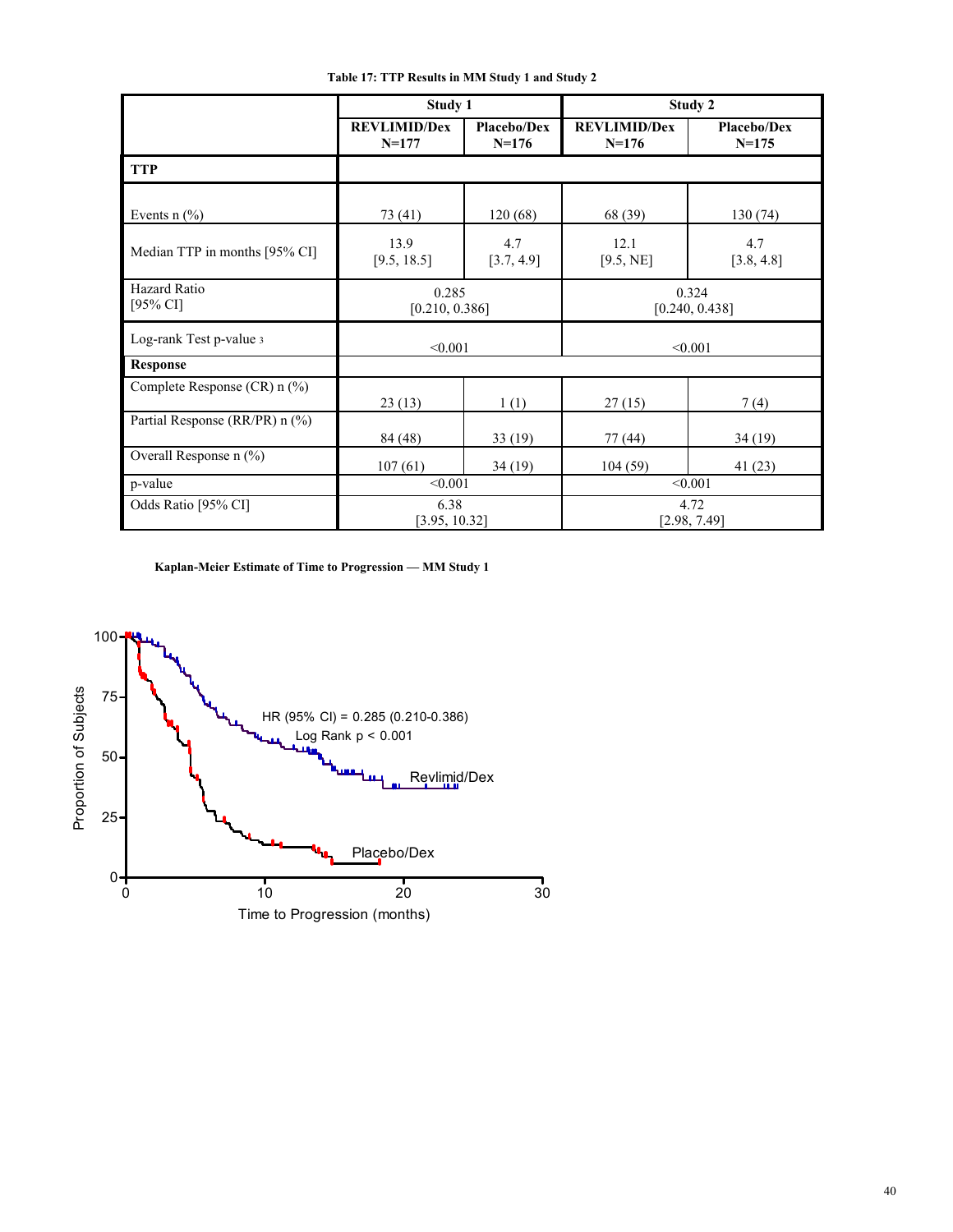

## **14.2 Myelodysplastic Syndromes (MDS) with a Deletion 5q Cytogenetic Abnormality**

The efficacy and safety of REVLIMID were evaluated in patients with transfusion-dependent anemia in low- or intermediate-1- risk MDS with a 5q (q31-33) cytogenetic abnormality in isolation or with additional cytogenetic abnormalities, at a dose of 10 mg once daily or 10 mg once daily for 21 days every 28 days in an open-label, single-arm, multi-center study. The major study was not designed nor powered to prospectively compare the efficacy of the 2 dosing regimens. Sequential dose reductions to 5 mg daily and 5 mg every other day, as well as dose delays, were allowed for toxicity *[Dosage and Administration (2.2)]*.

This major study enrolled 148 patients who had RBC transfusion dependent anemia. RBC transfusion dependence was defined as having received ≥ 2 units of RBCs within 8 weeks prior to study treatment. The study enrolled patients with absolute neutrophil counts (ANC)  $\geq$  500/mm<sup>3</sup>, platelet counts  $\geq$  50,000/mm<sup>3</sup>, serum creatinine ≤ 2.5 mg/dL, serum SGOT/AST or SGPT/ALT ≤ 3 x upper limit of normal (ULN), and serum direct bilirubin ≤ 2 mg/dL. Granulocyte colony-stimulating factor was permitted for patients who developed neutropenia or fever in association with neutropenia. Baseline patient and disease-related characteristics are summarized in Table 18.

| Table 18: Baseline Demographic and Disease-Related Characteristics in the MDS Study |  |  |
|-------------------------------------------------------------------------------------|--|--|
|                                                                                     |  |  |

|                                                     |                | Overall<br>$(N=148)$ |  |
|-----------------------------------------------------|----------------|----------------------|--|
| Age (years)                                         |                |                      |  |
| Median                                              |                | 71                   |  |
| Min, Max                                            |                | 37, 95               |  |
| Gender                                              | $\mathbf n$    | (%)                  |  |
| Male                                                | 51             | (34.5)               |  |
| Female                                              | 97             | (65.5)               |  |
| Race                                                | $\mathbf n$    | $(\%)$               |  |
| White                                               | 143            | (96.6)               |  |
| Other                                               | 5              | 3.4)                 |  |
| <b>Duration of MDS (years)</b>                      |                |                      |  |
| Median                                              |                | 2.5                  |  |
| Min, Max                                            |                | 0.1, 20.7            |  |
| Del 5 (q31-33) Cytogenetic Abnormality              | $\mathbf n$    | $(\%)$               |  |
| Yes                                                 | 148            | (100)                |  |
| Other cytogenetic abnormalities                     | 37             | (25.2)               |  |
| <b>IPSS</b> Score <sup>a</sup>                      | $\mathbf n$    | (%)                  |  |
| Low(0)                                              | 55             | (37.2)               |  |
| Intermediate-1 $(0.5-1.0)$                          | 65             | (43.9)               |  |
| Intermediate-2 $(1.5-2.0)$                          | 6              | (4.1)                |  |
| High $(≥2.5)$                                       | $\overline{c}$ | (1.4)                |  |
| Missing                                             | 20             | (13.5)               |  |
| FAB Classification <sup>b</sup> from central review | $\mathbf n$    | $(\%)$               |  |
| RA                                                  | 77             | (52)                 |  |
| <b>RARS</b>                                         | 16             | (10.8)               |  |
| <b>RAEB</b>                                         | 30             | (20.3)               |  |
| <b>CMML</b>                                         | 3              | 2)                   |  |

<sup>a</sup> IPSS Risk Category: Low (combined score = 0), Intermediate-1 (combined score = 0.5 to 1),

Intermediate-2 (combined score = 1.5 to 2.0), High (combined score  $\geq$  2.5); Combined score =

(Marrow blast score + Karyotype score + Cytopenia score).

<sup>b</sup> French-American-British (FAB) classification of MDS.

The frequency of RBC transfusion independence was assessed using criteria modified from the International Working Group (IWG) response criteria for MDS. RBC transfusion independence was defined as the absence of any RBC transfusion during any consecutive "rolling" 56 days (8 weeks) during the treatment period.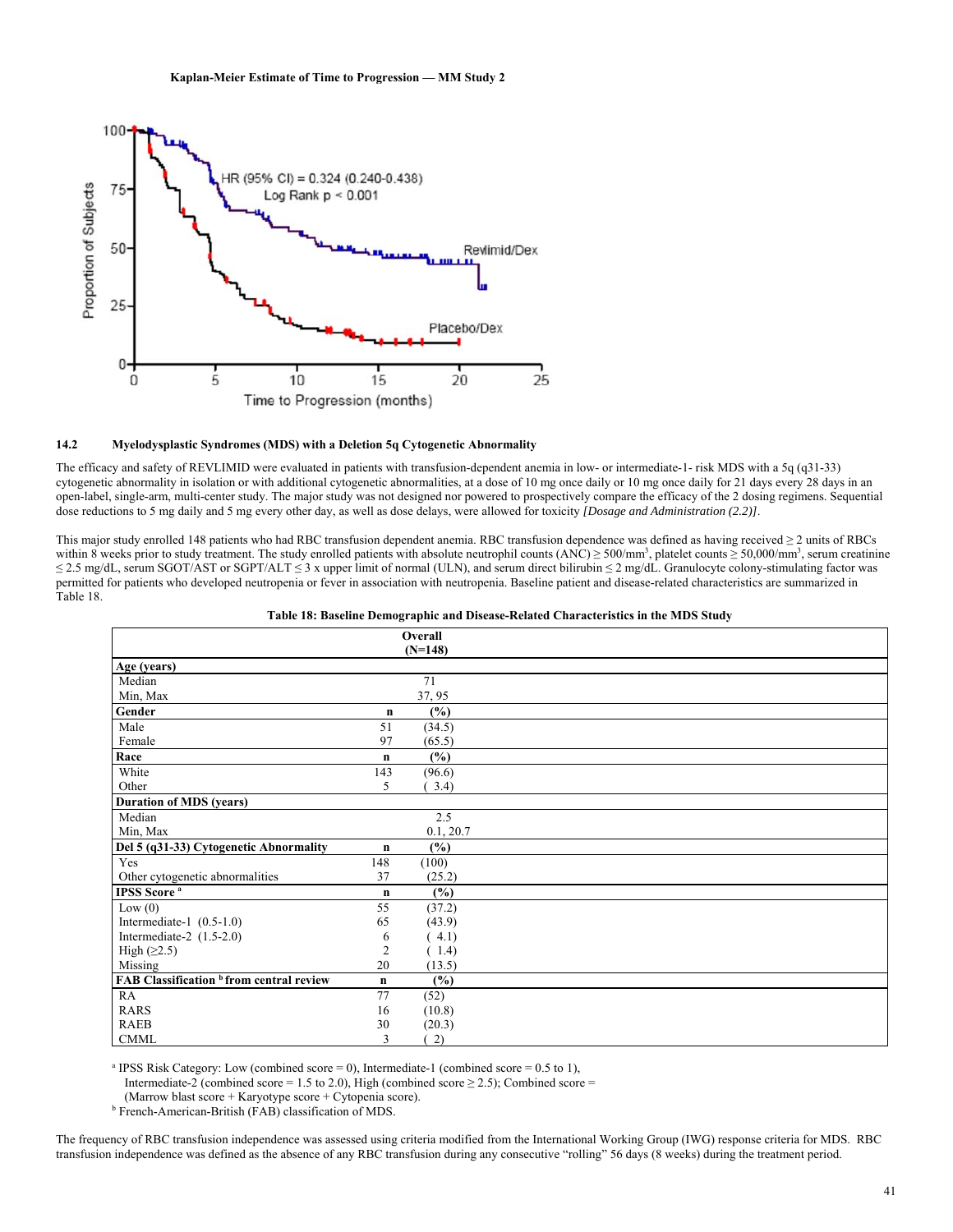Transfusion independence was seen in 99/148 (67%) patients (95% CI [59, 74]). The median duration from the date when RBC transfusion independence was first declared (i.e., the last day of the 56-day RBC transfusion-free period) to the date when an additional transfusion was received after the 56-day transfusion-free period among the 99 responders was 44 weeks (range of 0 to >67 weeks). Ninety percent of patients who achieved a transfusion benefit did so by completion of three months in the study.

RBC transfusion independence rates were unaffected by age or gender.

The dose of REVLIMID was reduced or interrupted at least once due to an adverse event in 118 (79.7%) of the 148 patients; the median time to the first dose reduction or interruption was 21 days (mean, 35.1 days; range, 2-253 days), and the median duration of the first dose interruption was 22 days (mean, 28.5 days; range, 2-265 days). A second dose reduction or interruption due to adverse events was required in 50 (33.8%) of the 148 patients. The median interval between the first and second dose reduction or interruption was 51 days (mean, 59.7 days; range, 15-205 days) and the median duration of the second dose interruption was 21 days (mean, 26 days; range, 2-148 days).

## **14.3 Mantle Cell Lymphoma**

A multicenter, single-arm, open-label trial of single-agent REVLIMID was conducted to evaluate the safety and efficacy of REVLIMID in patients with mantle cell lymphoma who have relapsed after or were refractory to bortezomib or a bortezomib-containing regimen. Patients with a creatinine clearance ≥60 mL/min were given REVLIMID at a dose of 25 mg once daily for 21 days every 28 days. Patients with a creatinine clearance ≥30 mL/min and <60 mL/min were given REVLIMID at a dose of 10 mg once daily for 21 days every 28 days. Treatment was continued until disease progression, unacceptable toxicity, or withdrawal of consent.

The trial included patients who were at least 18 years of age with biopsy-proven MCL with measurable disease by CT scan. Patients were required to have received prior treatment with an anthracycline or mitoxantrone, cyclophosphamide, rituximab, and bortezomib, alone or in combination. Patients were required to have documented refractory disease (defined as without any response of PR or better during treatment with bortezomib or a bortezomib-containing regimen), or relapsed disease (defined as progression within one year after treatment with bortezomib or a bortezomib-containing regimen). At enrollment patients were to have an absolute neutrophil counts (ANC) ≥1500/ mm<sup>3</sup>, platelet counts ≥ 60,000/mm<sup>3</sup>, serum SGOT/AST or SGPT/ALT ≤3x upper limit of normal (ULN) unless there was documented evidence of liver involvement by lymphoma, serum total bilirubin ≤1.5 x ULN except in cases of Gilbert's syndrome or documented liver involvement by lymphoma, and calculated creatinine clearance (Cockcroft-Gault formula) ≥30 mL/min.

The median age was 67 years (43-83), 81% were male and 96% were Caucasian. The table below summarizes the baseline disease-related characteristics and prior antilymphoma therapy in the Mantle Cell Lymphoma trial.

| <b>Baseline Disease Characteristics and Prior Anti -</b> | <b>Total Patients</b> |
|----------------------------------------------------------|-----------------------|
| <b>Lymphoma Treatment</b>                                | $(N=134)$             |
| <b>ECOG Performance Status<sup>a</sup></b> n (%)         |                       |
| 0                                                        | 43 (32)               |
|                                                          | 73 (54)               |
| $\overline{2}$                                           | 17(13)                |
| 3                                                        | $1 (\leq 1)$          |
| Advanced MCL Stage, n (%)                                |                       |
| Ш                                                        | 27(20)                |
| IV                                                       | 97 (72)               |
| High or Intermediate MIPI Score <sup>b</sup> , n $(\%)$  | 90 (67)               |
| High Tumor Burden <sup>c</sup> , n $(\%)$                | 77(57)                |
| Bulky Disease <sup>d</sup> , n (%)                       | 44 (33)               |
| Extranodal Disease, n (%)                                | 101 (75)              |
| Number of Prior Systemic Anti-Lymphoma                   |                       |
| Therapies, $n$ $\left(\frac{9}{6}\right)$                |                       |
| Median (range)                                           | 4(2, 10)              |
|                                                          | 0(0)                  |
| $\overline{c}$                                           | 29(22)                |
| 3                                                        | 34(25)                |
| >4                                                       | 71 (53)               |
| <b>Number of Subjects Who Received Prior Regimen</b>     |                       |
| Containing, n (%):                                       |                       |
| Anthracycline/mitoxantrone                               | 133 (99)              |
| Cyclophosphamide                                         | 133 (99)              |
| Rituximab                                                | 134 (100)             |
| Bortezomib                                               | 134 (100)             |
| Refractory to Prior Bortezomib, n (%)                    | 81 (60)               |
| Refractory to Last Prior Therapy, n (%)                  | 74 (55)               |
| <b>Prior Autologous Bone Marrow or Stem Cell</b>         | 39(29)                |
| Transplant, $n$ $(\%)$                                   |                       |

| Table 19: Baseline Disease-related Characteristics and Prior Anti-Lymphoma Therapy in |
|---------------------------------------------------------------------------------------|
| Mantle Cell Lymphoma Trial                                                            |

a ECOG = Eastern Cooperative Oncology Group.

 $<sup>b</sup>$  MIPI = MCL International Prognostic Index.</sup>

 $\epsilon$  High tumor burden is defined as at least one lesion that is ≥5 cm in diameter or 3 lesions that are ≥3 cm in diameter.

<sup>d</sup> Bulky disease is defined as at least one lesion that is  $\geq$ 7cm in the longest diameter.

The efficacy endpoints in the MCL trial were overall response rate (ORR) and duration of response (DOR). Response was determined based on review of radiographic scans by an independent review committee according to a modified version of the International Workshop Lymphoma Response Criteria (Cheson, 1999). The DOR is defined as the time from the initial response (at least PR) to documented disease progression. The efficacy results for the MCL population were based on all evaluable patients who received at least one dose of study drug and are presented in Table 20. The median time to response was 2.2 months (range 1.8 to 13 months).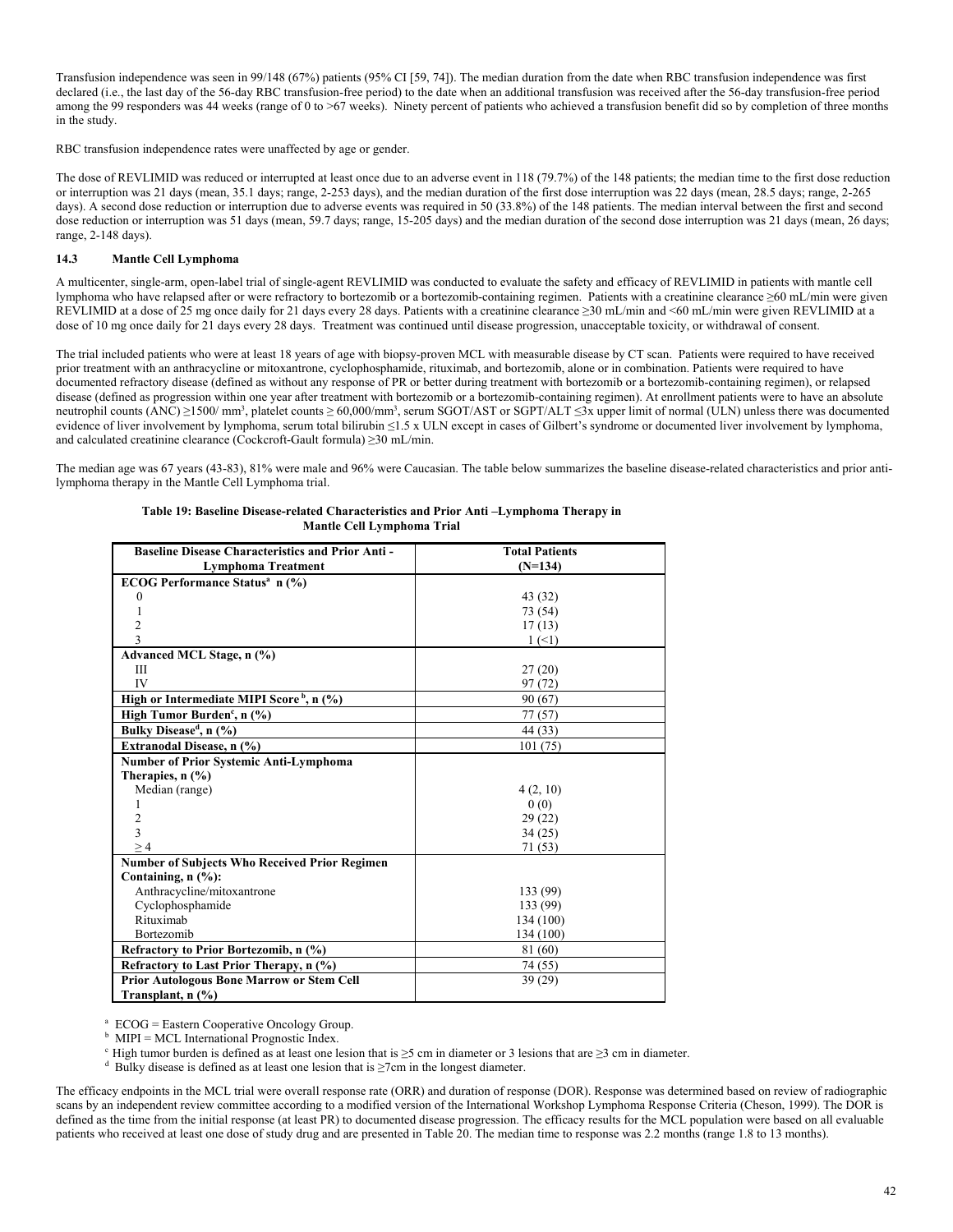## **Table 20: Response Outcomes in the Pivotal Mantle Cell Lymphoma Trial**

| Response Analyses $(N = 133)$                                | N(%)   | 95% CI       |
|--------------------------------------------------------------|--------|--------------|
| Overall Response Rate (IWRC) $(CR + CRu + PR)$               | 34(26) | (18.4, 33.9) |
| Complete Response $(CR + CRu)$                               | 9(7)   | (3.1, 12.5)  |
| <b>CR</b>                                                    | 1(1)   |              |
| <b>CRu</b>                                                   | 8(6)   |              |
| Partial Response (PR)                                        | 25(19) |              |
| <b>Duration of Response (months)</b>                         | Median | 95% CI       |
| Duration of Overall Response $(CR + CRu + PR)$<br>$(N = 34)$ | 16.6   | (7.7, 26.7)  |

## **14.4 Follicular and Marginal Zone Lymphoma**

The efficacy of REVLIMID with rituximab in patients with relapsed or refractory follicular and marginal zone lymphoma was evaluated in the AUGMENT (NCT01938001) and MAGNIFY (NCT01996865) trials.

AUGMENT is a randomized, double-blind, multicenter trial (n=358) in which patients with relapsed or refractory follicular or marginal zone lymphoma were randomized 1:1 to receive REVLIMID and rituximab or rituximab and placebo. AUGMENT included patients diagnosed with Grade 1, 2, or 3a follicular lymphoma, who received at least 1 prior systemic therapy, were refractory or relapsed, not rituximab-refractory, had at least one measurable nodal or extranodal lesion by CT or MRI scan, and had adequate bone marrow, liver, and renal function. Randomization was stratified by follicular versus marginal zone lymphoma, previous rituximab therapy, and time since other anti-lymphoma therapy. In AUGMENT, REVLIMID was administered orally 20 mg once daily for Days 1 to 21 of repeating 28-day cycles for a maximum of 12 cycles or until unacceptable toxicity. The dose of rituximab was 375 mg/m<sup>2</sup> every week in Cycle 1 (Days 1, 8, 15, and 22) and on Day 1 of every 28-day cycle from Cycles 2 through 5. All dosage calculations for rituximab were based on the patient's body surface area (BSA), using actual patient weight. Dose adjustments for REVLIMID were allowed based on clinical and laboratory findings. A patient with moderate renal insufficiency (≥30 to <60 mL/minute) received a lower REVLIMID starting dose of 10 mg daily on the same schedule. After 2 cycles, the REVLIMID dose could be increased to 15 mg once daily on Days 1 to 21 of each 28-day cycle if the patient tolerated the medication.

MAGNIFY is an open-label, multicenter trial (n=232) in which patients with relapsed or refractory follicular, marginal zone, or mantle cell lymphoma received 12 induction cycles of REVLIMID and rituximab. MAGNIFY included patients diagnosed with Grade 1, 2,3a, 3b follicular (including transformed), marginal zone, or mantle cell lymphoma Stage I to IV who were previously treated for their lymphoma, had been refractory or had a relapse after their last treatment, had at least one measurable nodal or extranodal lesion by CT or MRI scan, and had adequate bone marrow, liver, and renal function. Patients refractory to rituximab were also included. The information from the subjects who received at least 1 dose of initial therapy in the first 12 induction cycles  $(n=222)$  in the MAGNIFY trial was included in the evaluation of the efficacy of REVLIMID/rituximab in patients with relapsed or refractory follicular and marginal zone lymphoma. In MAGNIFY, REVLIMID 20 mg was given on Days 1-21 of repeated 28-day cycles for up to 12 cycles or until unacceptable toxicity, progression, or withdrawal of consent. The dose of rituximab was 375 mg/m<sup>2</sup> every week in Cycle 1 (Days 1, 8, 15, and 22) and on Day 1 of every other 28-day cycle (Cycles 3,5,7,9, and 11) up to 12 cycles therapy. All dosage calculations for rituximab were based on the patient BSA and actual weight. Dose adjustments were allowed based on clinical and laboratory findings.

The demographic and disease-related baseline characteristics in the AUGMENT and MAGNIFY trials are shown in the following table.

## **Table 21: Baseline Demographics and Disease-Related Characteristics of Patients with FL and MZL in AUGMENT and MAGNIFY Trials**

|                                                  | <b>AUGMENT Trial</b>   |                            | <b>MAGNIFY Trial</b>   |
|--------------------------------------------------|------------------------|----------------------------|------------------------|
|                                                  | $REVLIMID + Rituximab$ | Rituximab + Placebo        | $REVLIMID + Rituximab$ |
| Parameter                                        | $(N=178)$              | (Control Arm)<br>$(N=180)$ | $(N=222)$              |
| Age (years)                                      |                        |                            |                        |
| Median (Max, Min)                                | 64(26, 86)             | 62 (35, 88)                | 65 (35, 91)            |
| Age distribution, $n$ (%)                        |                        |                            |                        |
| $<65$ years                                      | 96 (54)                | 107(59)                    | 103(46)                |
| $\geq 65$ years                                  | 82 (46)                | 73 (41)                    | 119(54)                |
| Sex, $n$ $(\%)$                                  |                        |                            |                        |
| Male                                             | 75 (42)                | 97(54)                     | 122(55)                |
| Female                                           | 103(58)                | 83 (46)                    | 100(45)                |
| Race                                             |                        |                            |                        |
| White                                            | 118 (66)               | 115(64)                    | 206(93)                |
| Other races                                      | 54 (30)                | 64 (36)                    | 14(6)                  |
| Not collected or reported                        | 6(3)                   | 1(0.6)                     | 2(1)                   |
| Body Surface Area (BSA, m <sup>2</sup> )         |                        |                            |                        |
| Median (Max, Min)                                | 1.8(1.4, 3.1)          | 1.8(1.3, 2.7)              | 2(1.3, 2.6)            |
| Disease Type FL or MZL                           |                        |                            |                        |
| Follicular lymphoma                              | 147(83)                | 148 (82)                   | 177 (80)               |
| Marginal zone lymphoma                           | 31(17)                 | 32(18)                     | 45(20)                 |
| MZL subtype at diagnosis (investigator), $n$ (%) |                        |                            |                        |
| <b>MALT</b>                                      | 14(45)                 | 16(50)                     | 10(22)                 |
| Nodal                                            | 8(26)                  | 10(31)                     | 25(56)                 |
| Splenic                                          | 9(29)                  | 6(19)                      | 10(22)                 |
| FL stage at diagnosis (investigator), n (%)      |                        |                            |                        |
| FL Grade 1-2                                     | 125(85)                | 123(83)                    | $\overline{149} (84)$  |
| FL Grade 3a                                      | 22(15)                 | 25(17)                     | 28(16)                 |
| FLIPI score at baseline (calculated), n (%)      |                        |                            | Not Collected          |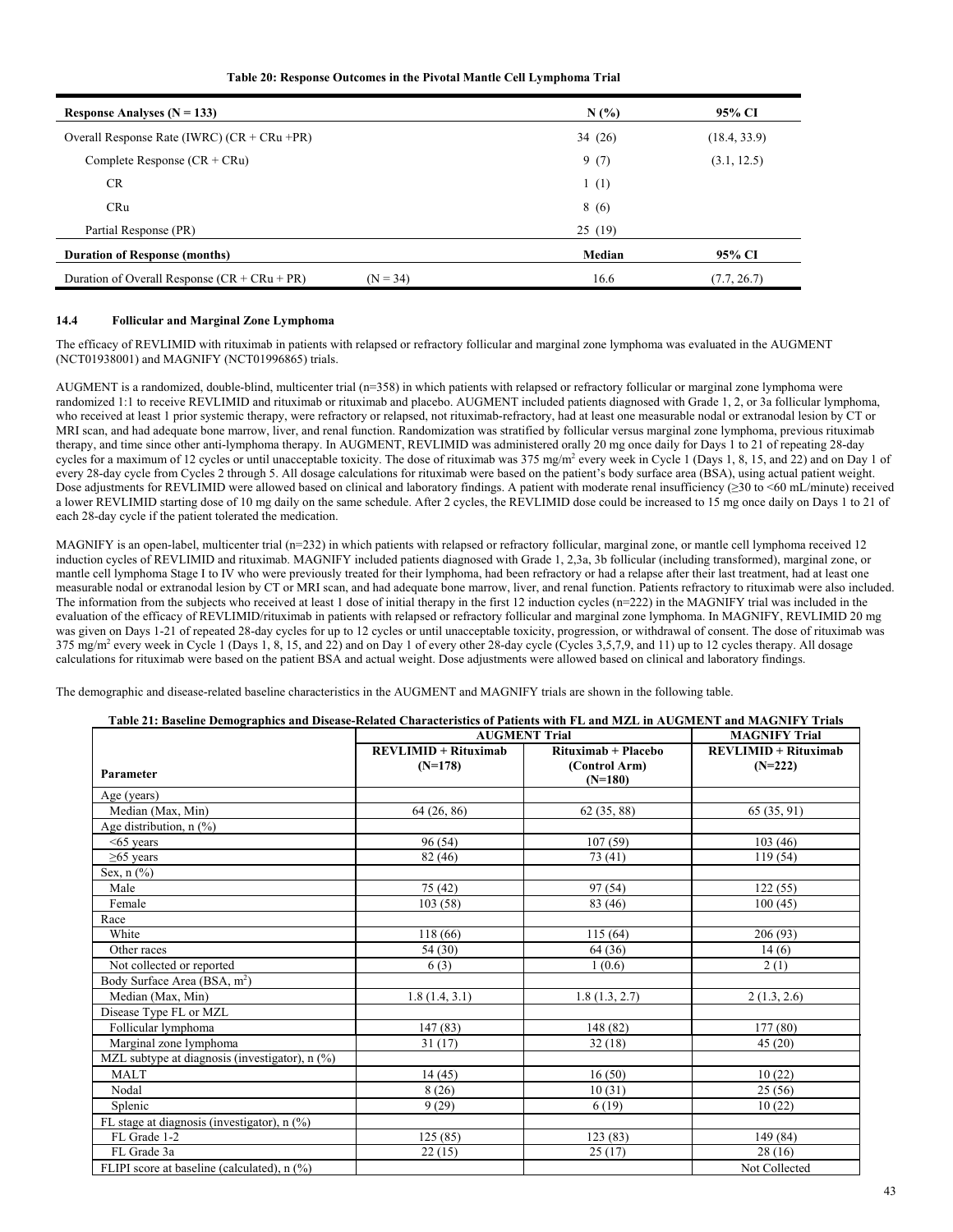|                                                     | <b>AUGMENT Trial</b> |                       | <b>MAGNIFY Trial</b>     |
|-----------------------------------------------------|----------------------|-----------------------|--------------------------|
|                                                     | $REVLIMID + Ritu\xi$ | $Rituximab + Placebo$ | $REVLIMID + Ritu xima b$ |
| Parameter                                           | $(N=178)$            | (Control Arm)         | $(N=222)$                |
|                                                     |                      | $(N=180)$             |                          |
| Low risk $(0,1)$                                    | 52 (29)              | 67(37)                |                          |
| Intermediate risk (2)                               | 55 (31)              | 58 (32)               |                          |
| High risk $(\geq 3)$                                | 69(39)               | 54 (30)               |                          |
| Missing                                             | 2(1)                 | 1(0.6)                |                          |
| ECOG score at baseline, $n$ (%)                     |                      |                       |                          |
| $\theta$                                            | 116(65)              | 128(71)               | 102(46)                  |
|                                                     | 60(34)               | 50(28)                | 113(51)                  |
| $\mathfrak{D}$                                      | 2(1)                 | 2(1)                  | 7(3)                     |
| High tumor burden <sup>a</sup> at baseline, $n$ (%) |                      |                       |                          |
| Yes                                                 | 97(54)               | 86(48)                | 148(67)                  |
| No                                                  | 81 (46)              | 94 (52)               | 74 (33)                  |
| Number of prior systemic antilymphoma               |                      |                       |                          |
| therapies                                           |                      |                       |                          |
|                                                     | 102(57)              | 97(54)                | 94 $(42)^{b}$            |
| >1                                                  | 76(43)               | 83 (46)               | 128(58)                  |

Data Cutoff: 22 June 2018 (AUGMENT) and 1 May 2017 (MAGNIFY).<br><sup>a</sup> Defined by GELF criteria.

 $b$  Patient had either  $0$  (n=2) or 1 prior systemic therapy.

 $ECOG = Eastern Cooperative Oncology Group; FLIPI = follicular lymphoma international prognostic index$ 

In AUGMENT, efficacy was established in the intent-to-treat (ITT) population based on progression-free survival by Independent Review Committee using modified 2007 International Working Group response criteria. Efficacy results are summarized in Table 22.

| Table 22: Efficacy Results for Patients in the AUGMENT Trial (ITT FL and MZL Population) |  |  |  |
|------------------------------------------------------------------------------------------|--|--|--|
|                                                                                          |  |  |  |

| Parameter                                                         | $REVLIMID + Rituxi$<br>$(N=178)$ | Rituximab + Placebo<br>$(N=180)$ |
|-------------------------------------------------------------------|----------------------------------|----------------------------------|
| <b>PFS</b>                                                        |                                  |                                  |
| Patients with event, $n$ (%)                                      | 68 (38.2)                        | 115 (63.9)                       |
| Death                                                             | 6(8.8)                           | 2(1.7)                           |
| Progression of disease                                            | 62(91.2)                         | 113 (98.3)                       |
| PFS, median <sup>a</sup> [95% CI] (months)                        | 39.4 [22.9, NE]                  | 14.1 [11.4, 16.7]                |
| HR <sup>b</sup> [95% CI]                                          | $0.46$ [ $0.34$ , $0.62$ ]       |                                  |
| p-value <sup>c</sup>                                              | < 0.0001                         |                                  |
| Objective response $(CR+PR)$ , $n\llap/$<br>[95% CI] <sup>d</sup> | 138 (77.5) [70.7, 83.4]          | 96 (53.3) [45.8, 60.8]           |

<sup>a</sup> Median estimate is from Kaplan-Meier analysis.

<sup>b</sup> hazard ratio and its CI were estimated from Cox proportional hazard model adjusting for the stratification 3: previous rituximab treatment (yes, no), time since last antilymphoma therapy  $(\le 2, > 2$  years), and disease histology (FL, MZL).<br>
"p-value from log-rank test stratified by 3 factors noted above: previous rituximab treatment (yes, no), time since last

 $(≤ 2, > 2$  years), and disease histology (FL, MZL).

<sup>d</sup> Exact confidence interval for binomial distribution.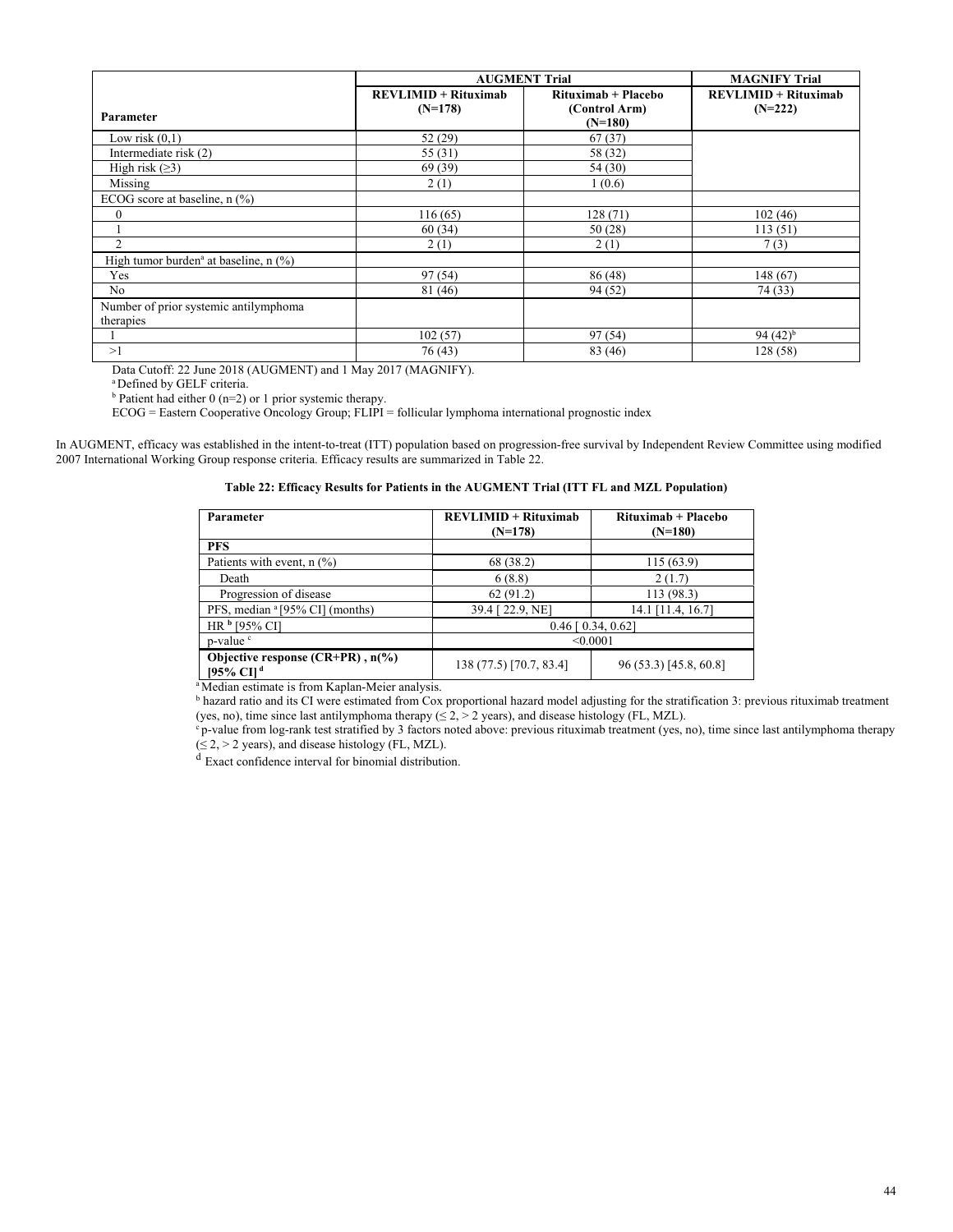

Number of Subjects at Risk

a = Stratification factors included: previous rituximab treatment (y/n), time since last anti-lymphoma therapy ( $\leq$ 2 years, >2years), and disease histology (FL or MZL). CI = confidence interval; HR = hazard ratio; KM = Kaplan-Meier; PFS = progression-free survival

#### Follicular Lymphoma

In AUGMENT, the objective response by IRC assessment for patients with follicular lymphoma was 80% (118/147) [95% CI: 73%, 86%]) in REVLIMID with rituximab arm compared to 55% (82/148) [95% CI: 47, 64] in control arm.

In MAGNIFY, the overall response by investigator assessment was 59% (104/177) [95% CI: 51, 66] for patients with follicular lymphoma. Median duration of response was not reached with a median follow-up time of 7.9 months [95% CI: 4.6, 9.2].

#### Marginal Zone Lymphoma

In AUGMENT, the objective response by IRC assessment for patients with marginal zone lymphoma was 65% (20/31) [95% CI: 45%, 81%] in REVLIMID with rituximab arm compared to 44% (14/32) [95% CI: 26%, 62%] in control arm.

In MAGNIFY, the overall response by investigator assessment was 51% (23/45) [95% CI: 36, 66] for patients with marginal zone lymphoma. Median duration of response was not reached with a median follow-up time of 11.5 months [95% CI: 8.0, 18.9].

## **15 REFERENCES**

1. OSHA Hazardous Drugs. *OSHA* [Accessed on 29 January 2013, from http://www.osha.gov/SLTC/hazardousdrugs/index.html]

## **16 HOW SUPPLIED/STORAGE AND HANDLING**

## **16.1 How Supplied**

White and blue-green opaque hard capsules imprinted "REV" on one half and "2.5 mg" on the other half in black ink:

2.5 mg bottles of 28 (NDC 59572-402-28)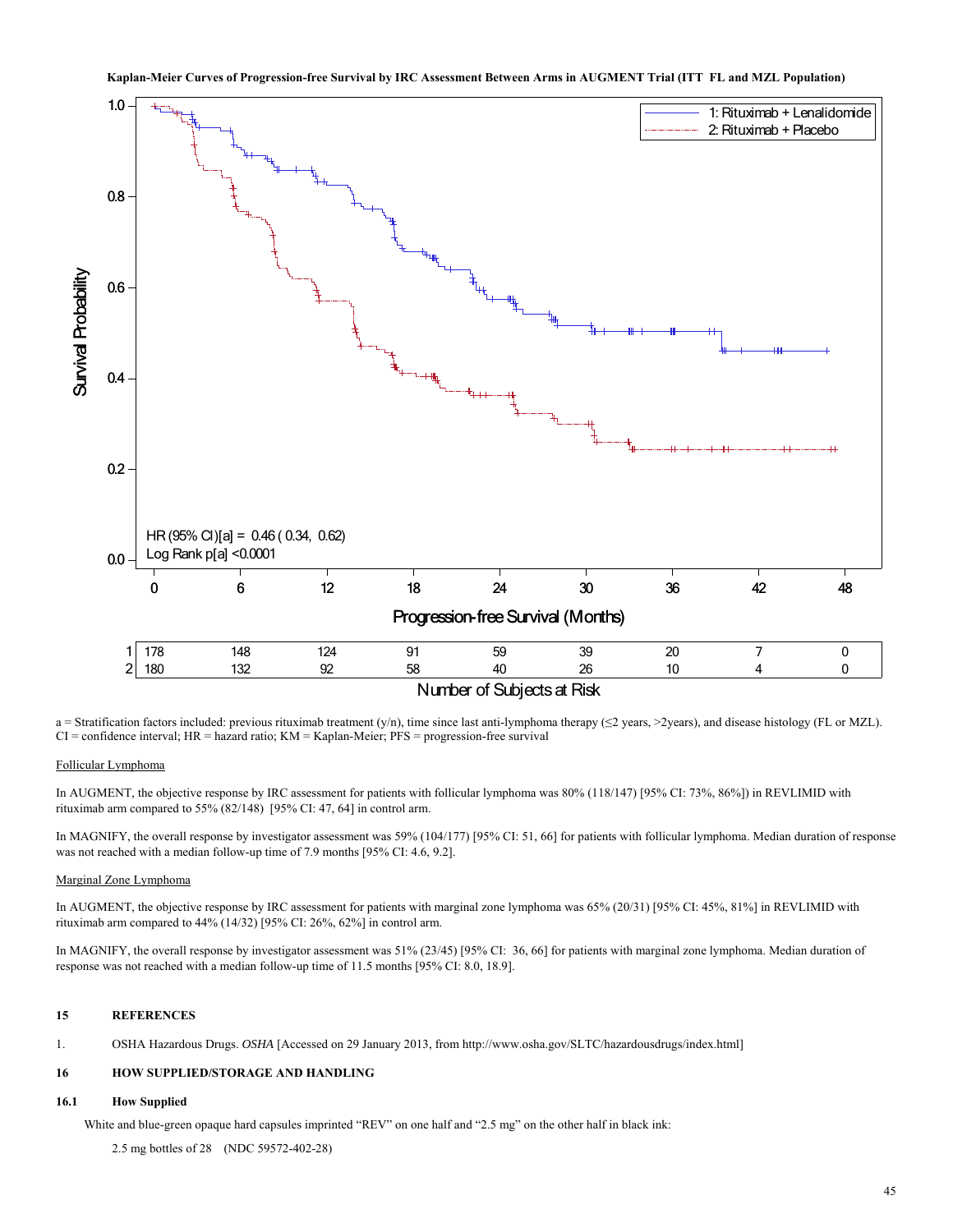2.5 mg bottles of 100 (NDC 59572-402-00)

White opaque capsules imprinted "REV" on one half and "5 mg" on the other half in black ink:

5 mg bottles of 28 (NDC 59572-405-28)

5 mg bottles of 100 (NDC 59572-405-00)

Blue/green and pale yellow opaque capsules imprinted "REV" on one half and "10 mg" on the other half in black ink:

10 mg bottles of 28 (NDC 59572-410-28)

10 mg bottles of 100 (NDC 59572-410-00)

Powder blue and white opaque capsules imprinted "REV" on one half and "15 mg" on the other half in black ink:

15 mg bottles of 21 (NDC 59572-415-21)

15 mg bottles of 100 (NDC 59572-415-00)

Powder blue and blue-green opaque hard capsules imprinted "REV" on one half and "20 mg" on the other half in black ink.

20 mg bottles of 21 (NDC 59572-420-21)

20 mg bottles of 100 (NDC 59572-420-00)

White opaque capsules imprinted "REV" on one half and "25 mg" on the other half in black ink:

25 mg bottles of 21 (NDC 59572-425-21)

25 mg bottles of 100 (NDC 59572-425-00)

## **16.2 Storage**

Store at 20°C - 25°C (68°F - 77°F); excursions permitted to 15°C - 30°C (59°F - 86°F) [See USP Controlled Room Temperature].

#### **16.3 Handling and Disposal**

Care should be exercised in the handling of REVLIMID. REVLIMID capsules should not be opened or broken. If powder from REVLIMID contacts the skin, wash the skin immediately and thoroughly with soap and water. If REVLIMID contacts the mucous membranes, flush thoroughly with water.

Procedures for the proper handling and disposal of anticancer drugs should be considered. Several guidelines on the subject have been published.<sup>1</sup>

Dispense no more than a 28-day supply.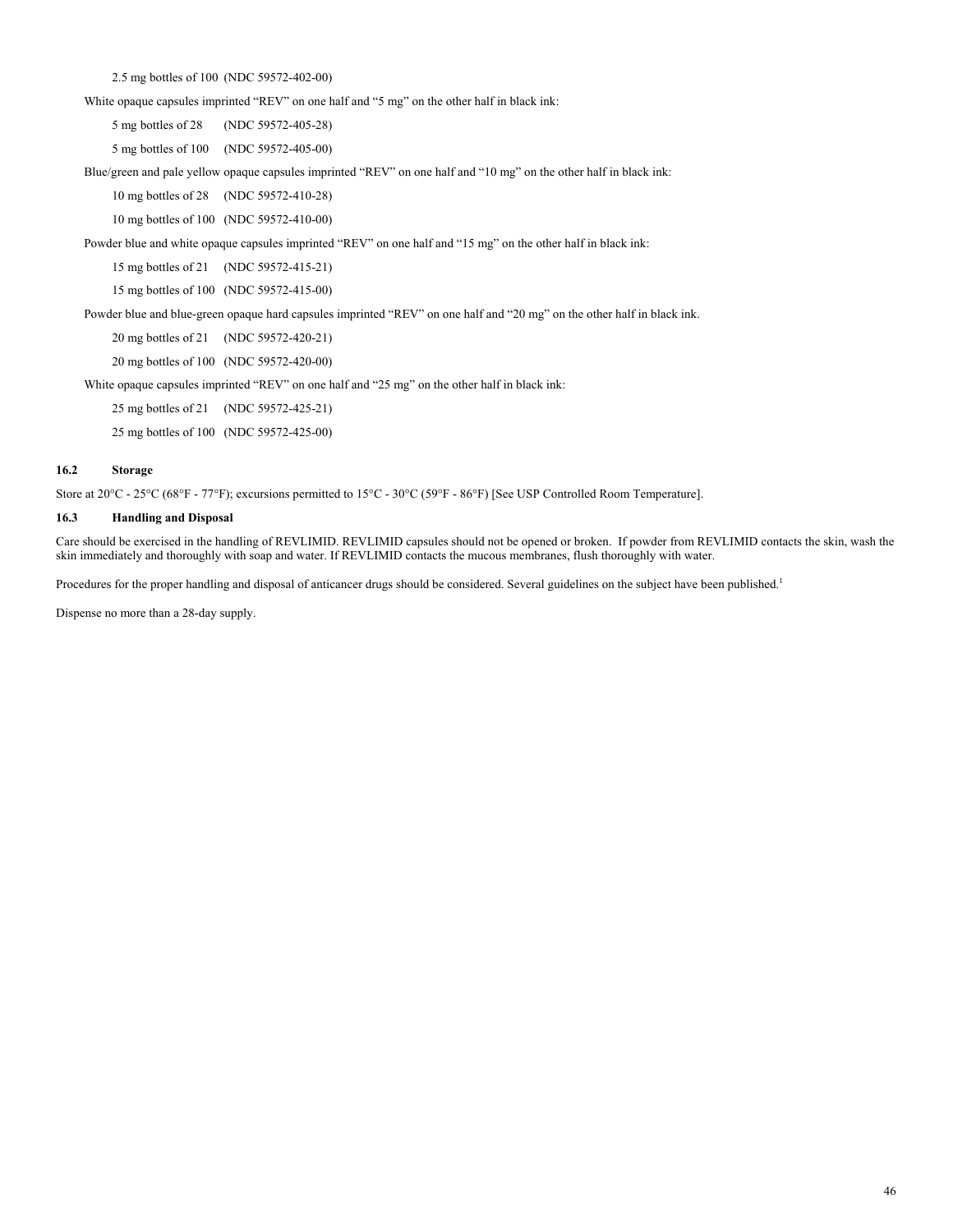## **17 PATIENT COUNSELING INFORMATION**

*Advise the patient to read the FDA-approved Patient labeling (Medication Guide)* 

## Embryo-Fetal Toxicity

Advise patients that REVLIMID is contraindicated in pregnancy *[see Boxed Warning and Contraindications (4.1)]*. REVLIMID is a thalidomide analogue and can cause serious birth defects or death to a developing baby *[see Warnings and Precautions (5.1) and Use in Specific Populations (8.1)]*.

- Advise females of reproductive potential that they must avoid pregnancy while taking REVLIMID and for at least 4 weeks after completing therapy.
- Initiate REVLIMID treatment in females of reproductive potential only following a negative pregnancy test.
- Advise females of reproductive potential of the importance of monthly pregnancy tests and the need to use 2 different forms of contraception including at least 1 highly effective form, simultaneously during REVLIMID therapy, during dose interruption and for 4 weeks after she has completely finished taking REVLIMID. Highly effective forms of contraception other than tubal ligation include IUD and hormonal (birth control pills, injections, patch or implants) and a partner's vasectomy. Additional effective contraceptive methods include latex or synthetic condom, diaphragm and cervical cap.
- Instruct patient to immediately stop taking REVLIMID and contact her healthcare provider if she becomes pregnant while taking this drug, if she misses her menstrual period, or experiences unusual menstrual bleeding, if she stops taking birth control, or if she thinks FOR ANY REASON that she may be pregnant.
- Advise patient that if her healthcare provider is not available, she should call Celgene Customer Care Center at 1-888-423-5436 *[see Warnings and Precautions (5.1) and Use in Specific Populations (8.3)].*
- Advise males to always use a latex or synthetic condom during any sexual contact with females of reproductive potential while taking REVLIMID and for up to 4 weeks after discontinuing REVLIMID, even if they have undergone a successful vasectomy.
- Advise male patients taking REVLIMID that they must not donate sperm *[see Warnings and Precautions (5.1) and Use in Specific Populations (8.3)]*.
- All patients must be instructed to not donate blood while taking REVLIMID, during dose interruptions and for 4 weeks following discontinuation of REVLIMID *[see Warnings and Precautions (5.1)]*.

# REVLIMID REMS program

Because of the risk of embryo-fetal toxicity, REVLIMID is only available through a restricted program called the REVLIMID REMS program *[see Warnings and Precautions (5.2)]*.

- Patients must sign a Patient-Physician agreement form and comply with the requirements to receive REVLIMID. In particular, females of reproductive potential must comply with the pregnancy testing, contraception requirements and participate in monthly telephone surveys. Males must comply with the contraception requirements *[see Use in Specific Populations (8.3)]*.
- REVLIMID is available only from pharmacies that are certified in REVLIMID REMS program. Provide patients with the telephone number and website for information on how to obtain the product.

## Pregnancy Exposure Registry

Inform females there is a Pregnancy Exposure Registry that monitors pregnancy outcomes in females exposed to REVLIMID during pregnancy and that they can contact the Pregnancy Exposure Registry by calling 1-888-423-5436 *[see Use in Specific Populations (8.1)]*.

## Hematologic Toxicity

Inform patients that REVLIMID is associated with significant neutropenia and thrombocytopenia *[see Boxed Warning and Warnings and Precautions (5.3)]*.

## Venous and Arterial Thromboembolism

Inform patients of the risk of thrombosis including DVT, PE, MI, and stroke and to report immediately any signs and symptoms suggestive of these events for evaluation *[see Boxed Warning and Warnings and Precautions (5.4)]*.

## Increased Mortality in Patients with CLL

Inform patients that REVLIMID had increased mortality in patients with CLL and serious adverse cardiovascular reactions, including atrial fibrillation, myocardial infarction, and cardiac failure *[see Warnings and Precautions (5.5)]*.

## Second Primary Malignancies

Inform patients of the potential risk of developing second primary malignancies during treatment with REVLIMID *[see Warnings and Precautions (5.6)]*.

## **Hepatotoxicity**

Inform patients of the risk of hepatotoxicity, including hepatic failure and death, and to report any signs and symptoms associated with this event to their healthcare provider for evaluation *[see Warnings and Precautions (5.8)]*.

## Severe Cutaneous Reactions

Inform patients of the potential risk for severe skin reactions such as SJS, TEN, and DRESS and report any signs and symptoms associated with these reactions to their healthcare provider for evaluation. Patients with a prior history of Grade 4 rash associated with thalidomide treatment should not receive REVLIMID *[see Warnings and Precautions (5.9)].* 

#### Tumor Lysis Syndrome

Inform patients of the potential risk of tumor lysis syndrome and to report any signs and symptoms associated with this event to their healthcare provider for evaluation *[see Warnings and Precautions (5.10)]*.

## Tumor Flare Reaction

Inform patients of the potential risk of tumor flare reaction and to report any signs and symptoms associated with this event to their healthcare provider for evaluation *[see Warnings and Precautions (5.11)]*.

## Early Mortality in Patients with MCL

Inform patients with MCL of the potential for early death *[see Warnings and Precautions (5.14)]*.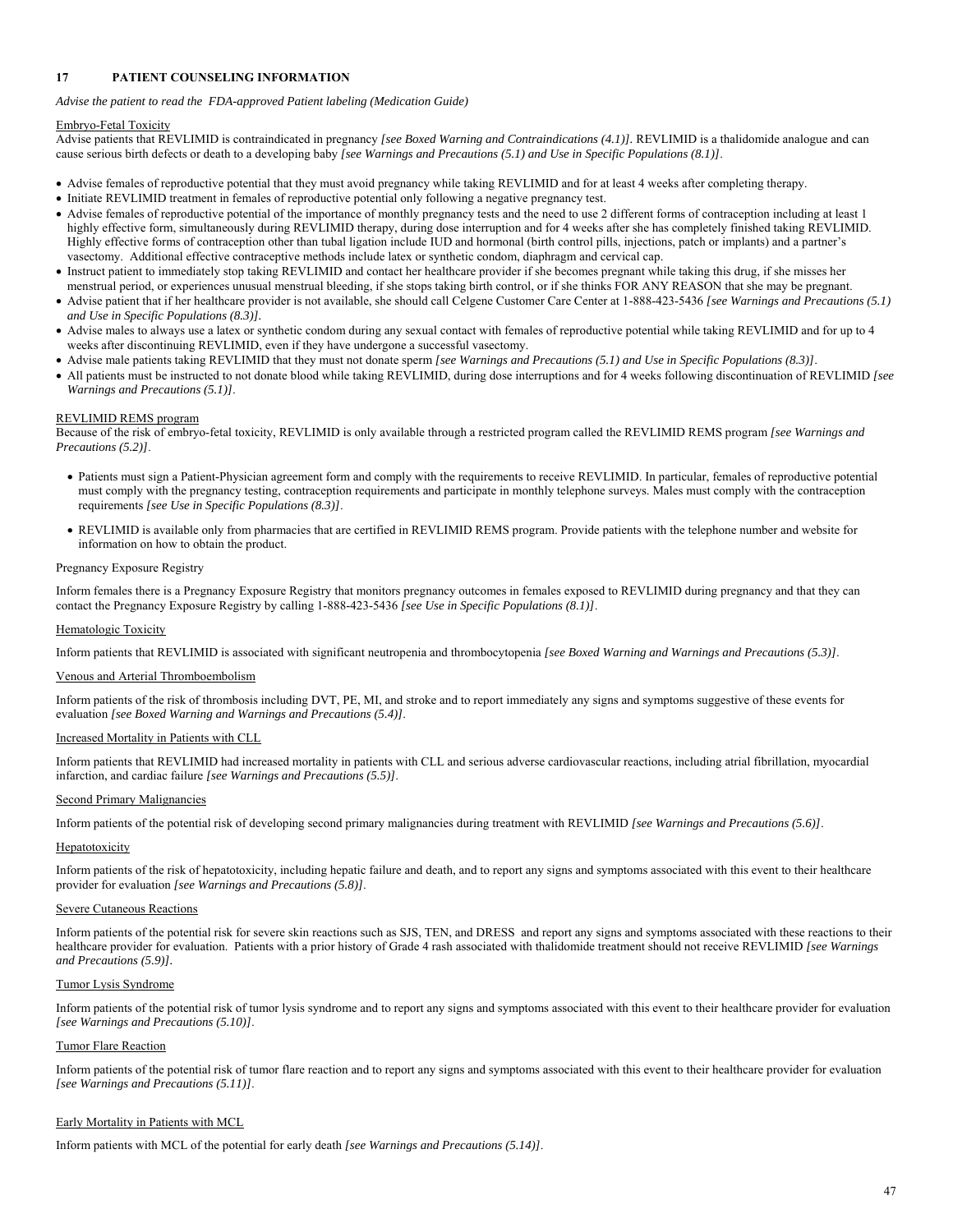## **Hypersensitivity**

Inform patients of the potential for severe hypersensitivity reactions such as angioedema and anaphylaxis to REVLIMID. Instruct patients to contact their healthcare provider right away for signs and symptoms of these reactions. Advise patients to seek emergency medical attention for signs or symptoms of severe hypersensitivity reactions *[see Warnings and Precautions (5.15)]*.

# Dosing Instructions

Inform patients how to take REVLIMID *[see Dosage and Administration (2)]* 

- REVLIMID should be taken once daily at about the same time each day,
- REVLIMID may be taken either with or without food.
- The capsules should not be opened, broken, or chewed. REVLIMID should be swallowed whole with water.
- Instruct patients that if they miss a dose of REVLIMID, they may still take it up to 12 hours after the time they would normally take it. If more than 12 hours have elapsed, they should be instructed to skip the dose for that day. The next day, they should take REVLIMID at the usual time. Warn patients to not take 2 doses to make up for the one that they missed.

Manufactured for: Celgene Corporation 86 Morris Avenue Summit, NJ 07901

REVLIMID**®** and REVLIMID REMS**®** are registered trademarks of Celgene Corporation.

Pat. www.celgene.com/therapies

© 2005-2019 Celgene Corporation, All Rights Reserved.

RevPlyPI.027/MG.027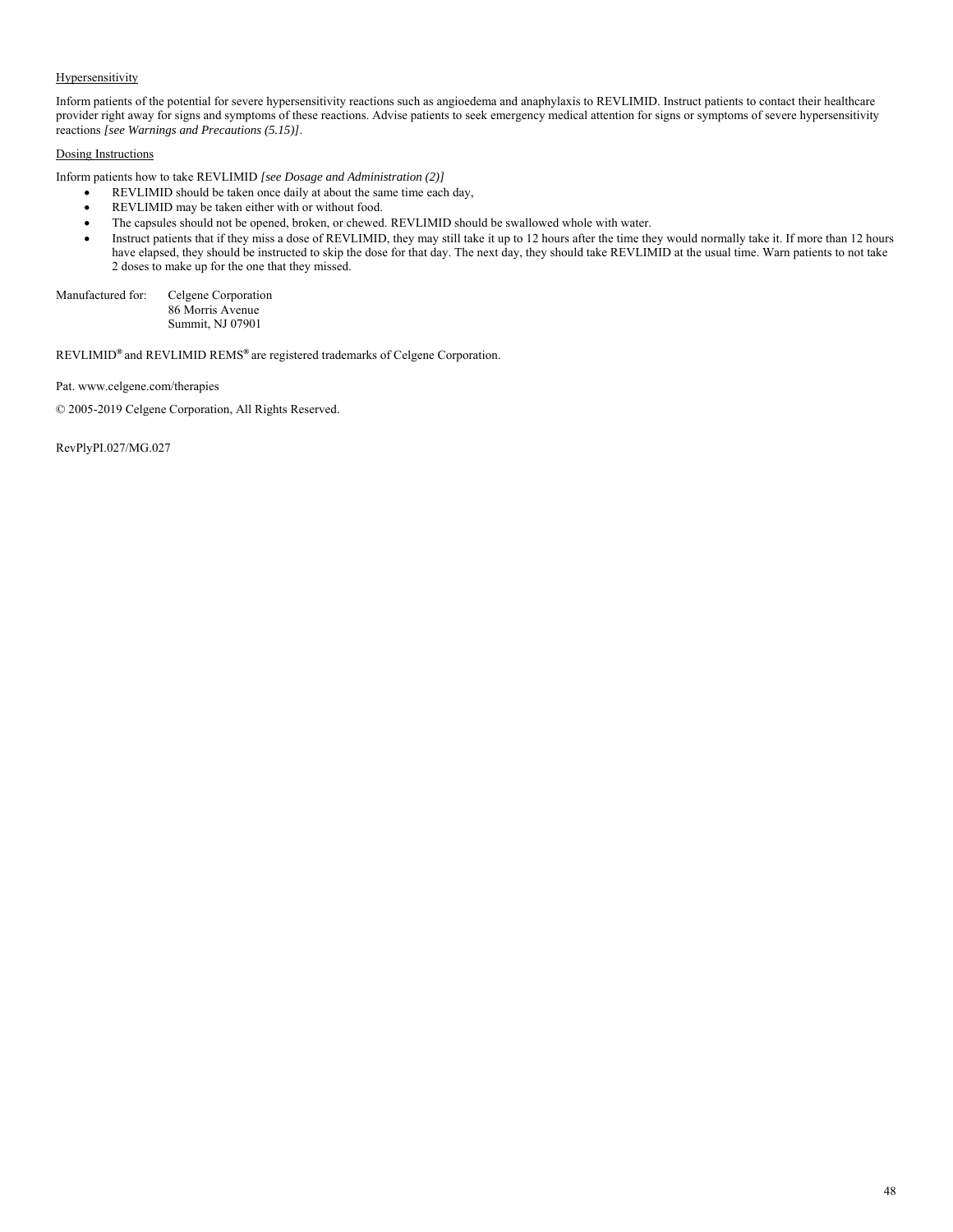# **MEDICATION GUIDE**

REVLIMID® (rev-li-mid) (lenalidomide) capsules

# **What is the most important information I should know about REVLIMID?**

Before you begin taking REVLIMID, you must read and agree to all of the instructions in the REVLIMID REMS® program. Before prescribing REVLIMID, your healthcare provider will explain the REVLIMID REMS program to you and have you sign the Patient-Physician Agreement Form.

REVLIMID may cause serious side effects including:

• **Possible birth defects (deformed babies) or death of an unborn baby.** Females who are pregnant or who plan to become pregnant must not take REVLIMID.

**REVLIMID is similar to the medicine thalidomide.** We know thalidomide can cause severe lifethreatening birth defects. REVLIMID has not been tested in pregnant females. REVLIMID has harmed unborn animals in animal testing.

# **Females must not get pregnan**t**:**

- o For at least 4 weeks before starting REVLIMID
- o While taking REVLIMID
- o During any breaks (interruptions) in your treatment with REVLIMID
- o For at least 4 weeks after stopping REVLIMID

# **Females who can become pregnant:**

- $\circ$  Will have pregnancy tests weekly for 4 weeks, then every 4 weeks if your menstrual cycle is regular, or every 2 weeks if your menstrual cycle is irregular.
- $\circ$  If you miss your period or have unusual bleeding, you will need to have a pregnancy test and receive counseling.
- o Must agree to use two acceptable forms of birth control at the same time, for at least 4 weeks before, while taking, during any breaks (interruptions) in your treatment, and for at least 4 weeks after stopping REVLIMID.
- o Talk with your healthcare provider to find out about options for acceptable forms of birth control that you may use to prevent pregnancy before, during, and after treatment with REVLIMID.
- o If you had unprotected sex or if you think your birth control has failed, stop taking REVLIMID immediately and call your healthcare provider right away.

**If you become pregnant while taking REVLIMID, stop taking it right away and call your healthcare provider.** If your healthcare provider is not available, you can call Celgene Customer Care Center at 1-888-423-5436. Healthcare providers and patients should report all cases of pregnancy to:

- o FDA MedWatch at 1-800-FDA-1088, and
- o Celgene Corporation at 1-888-423-5436

There is a pregnancy exposure registry that monitors the outcomes of females who take REVLIMID during pregnancy, or if their male partner takes REVLIMID and they are exposed during pregnancy. You can enroll in this registry by calling Celgene Corporation at the phone number listed above.

# **REVLIMID can pass into human semen:**

- o Males, including those who have had a vasectomy, must always use a latex or synthetic condom during any sexual contact with a pregnant female or a female that can become pregnant while taking REVLIMID, during any breaks (interruptions) in your treatment with REVLIMID, and for up to 4 weeks after stopping REVLIMID.
- o Do not have unprotected sexual contact with a female who is or could become pregnant. Tell your healthcare provider if you do have unprotected sexual contact with a female who is or could become pregnant.
- o Do not donate sperm while taking REVLIMID, during any breaks (interruptions) in your treatment, and for 4 weeks after stopping REVLIMID. If a female becomes pregnant with your sperm, the baby may be exposed to REVLIMID and may be born with birth defects.

**Men, if your female partner becomes pregnant, you should call your healthcare provider right away.**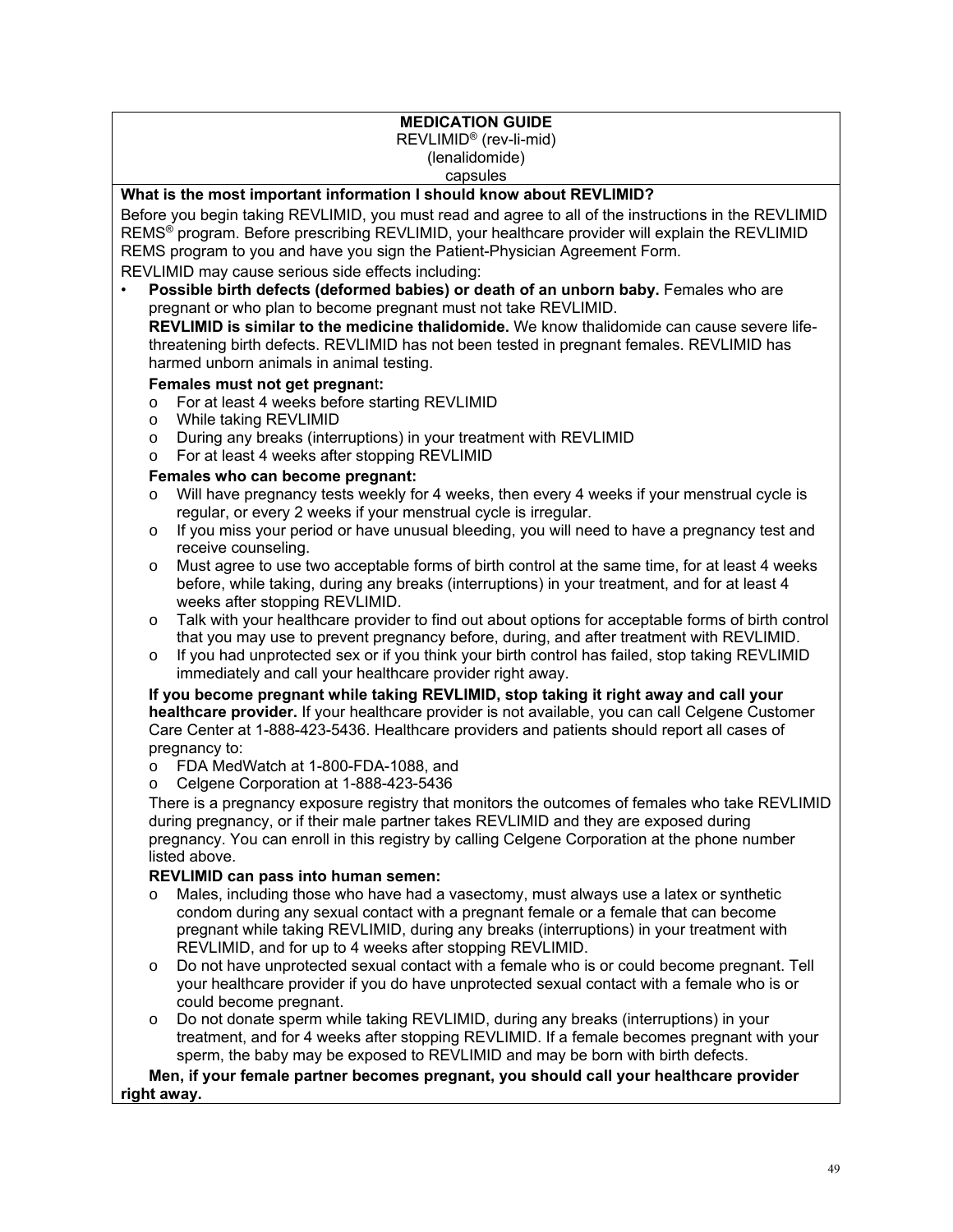- **Low white blood cells (neutropenia) and low platelets (thrombocytopenia).** REVLIMID causes low white blood cells and low platelets in most people. You may need a blood transfusion or certain medicines if your blood counts drop too low. Your healthcare provider should check your blood counts often especially during the first several months of treatment with REVLIMID, and then at least monthly. Tell your healthcare provider if you develop any bleeding or bruising, during treatment with REVLIMID.
- **Blood clots.** Blood clots in the arteries, veins, and lungs happen more often in people who take REVLIMID. This risk is even higher for people with multiple myeloma who take the medicine dexamethasone with REVLIMID. Heart attacks and strokes also happen more often in people who take REVLIMID with dexamethasone. To reduce this increased risk, most people who take REVLIMID will also take a blood thinner medicine.

Before taking REVLIMID, tell your healthcare provider:

- o If you have had a blood clot in the past
- o If you have high blood pressure, smoke, or if you have been told you have a high level of fat in your blood (hyperlipidemia)
- o About all the medicines you take. Certain other medicines can also increase your risk for blood clots

Call your healthcare provider or get medical help right away if you get any of the following during treatment with REVLIMID:

- **Signs or symptoms of a blood clot in the lung, arm, or leg may include:** shortness of breath, chest pain, or arm or leg swelling
- **Signs or symptoms of a heart attack may include:** chest pain that may spread to the arms, neck, jaw, back, or stomach area (abdomen), feeling sweaty, shortness of breath, feeling sick or vomiting
- **Signs or symptoms of stroke may include:** sudden numbness or weakness, especially on one side of the body, severe headache or confusion, or problems with vision, speech, or balance

# **What is REVLIMID?**

REVLIMID is a prescription medicine, used to treat adults with:

- multiple myeloma (MM)
	- o in combination with the medicine dexamethasone, or
	- o as maintenance treatment after autologous hematopoietic stem cell transplantation (a type of stem cell transplant that uses your own stem cells)
- a condition called myelodysplastic syndromes (MDS). REVLIMID is for the type of MDS with a chromosome problem where part of chromosome 5 is missing. This type of MDS is known as deletion 5q MDS. People with this type of MDS may have low red blood cell counts that require treatment with blood transfusions.
- mantle cell lymphoma (MCL) when the disease comes back or becomes worse after treatment with 2 prior medicines, one of which included bortezomib. MCL is a cancer of a type of white blood cell called lymphocytes that are in the lymph nodes.
- follicular lymphoma (FL) or marginal zone lymphoma (MZL)
	- o in combination with a rituximab product, **and**
	- o who have previously been treated for their FL or MZL

FL and MZL are types of cancer of white blood cells called B-cell lymphocytes that are found in the lymph nodes and spleen.

REVLIMID should not be used to treat people who have chronic lymphocytic leukemia (CLL) unless they are participants in a controlled clinical trial.

It is not known if REVLIMID is safe and effective in children.

# **Who should not take REVLIMID?**

# **Do not take REVLIMID if you:**

- **are pregnant, plan to become pregnant, or become pregnant during treatment with REVLIMID. See "What is the most important information I should know about REVLIMID?"**
- are allergic to lenalidomide or any of the ingredients in REVLIMID. See the end of this Medication Guide for a complete list of ingredients in REVLIMID.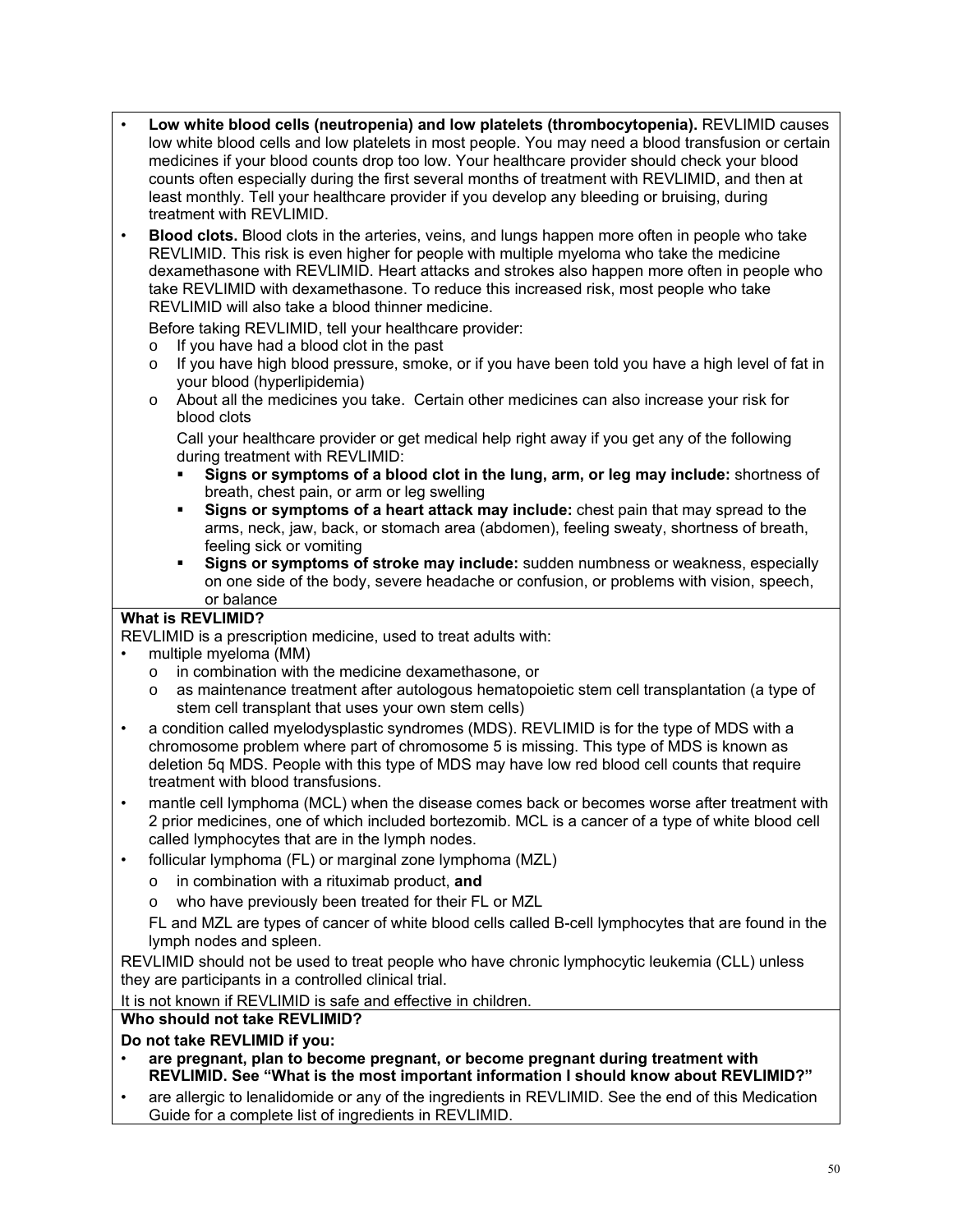# **What should I tell my healthcare provider before taking REVLIMID?**

# **Before you take REVLIMID, tell your healthcare provider about all of your medical conditions, including if you:**

- have liver problems
- have kidney problems or receive kidney dialysis treatment
- have thyroid problems
- have had a serious skin rash with thalidomide treatment. You should not take REVLIMID.
- are lactose intolerant. REVLIMID contains lactose.
- are breastfeeding. Do not breastfeed during treatment with REVLIMID. It is not known if REVLIMID passes into your breast milk and can harm your baby.

**Tell your healthcare provider about all the medicines you take,** including prescription and over-thecounter medicines, vitamins, and herbal supplements. REVLIMID and other medicines may affect each other, causing serious side effects. Talk with your healthcare provider before taking any new medicines.

Know the medicines you take. Keep a list of them to show your healthcare provider and pharmacist.

# **How should I take REVLIMID?**

• Take REVLIMID exactly as prescribed and follow all the instructions of the REVLIMID REMS program

• Swallow REVLIMID capsules whole with water 1 time a day. **Do not open, break, or chew your capsules.** 

- **REVLIMID may be taken with or without food.**
- Take REVLIMID at about the same time each day.
- Do not open or break REVLIMID capsules or handle them any more than needed.
	- o If powder from the REVLIMID capsule comes in contact with your skin, wash the skin right away with soap and water.
	- $\circ$  If powder from the REVLIMID capsule comes in contact with the inside of your eyes, nose, or mouth, flush well with water.
- If you miss a dose of REVLIMID and it has been less than 12 hours since your regular time, take it as soon as you remember. If it has been more than 12 hours, just skip your missed dose. **Do not** take 2 doses at the same time.
- If you take too much REVLIMID, call your healthcare provider right away.

**What should I avoid while taking REVLIMID?** 

- See "What is the most important information I should know about REVLIMID?"
- **Females: Do not get pregnant and do not breastfeed while taking REVLIMID.**
- **Males: Do not donate sperm.**

• **Do not donate blood** while you take REVLIMID, during any breaks (interruptions) in your treatment, and for 4 weeks after stopping REVLIMID. If someone who is pregnant gets your donated blood, her baby may be exposed to REVLIMID and may be born with birth defects.

# **What are the possible side effects of REVLIMID?**

**REVLIMID can cause serious side effects, including:** 

- See "What is the most important information I should know about REVLIMID?"
- **Increased risk of death in people who have chronic lymphocytic leukemia (CLL).** People with CLL who take REVLIMID have an increased risk of death compared with people who take the medicine chlorambucil. REVLIMID may cause you to have serious heart problems that can lead to death, including atrial fibrillation, heart attack, or heart failure. You should not take REVLIMID if you have CLL unless you are participating in a controlled clinical trial.
- **Risk of new cancers (malignancies).** An increase in new (second) cancers has happened in patients who received REVLIMID and melphalan, or a blood stem cell transplant, including certain blood cancers, such as acute myelogenous leukemia (AML), and myelodysplastic syndrome (MDS) and certain other types of cancers of the skin and other organs. Talk with your healthcare provider about your risk of developing new cancers if you take REVLIMID. Your healthcare provider will check you for new cancers during your treatment with REVLIMID.

<sup>•</sup> **Do not share REVLIMID with other people.** It may cause birth defects and other serious problems.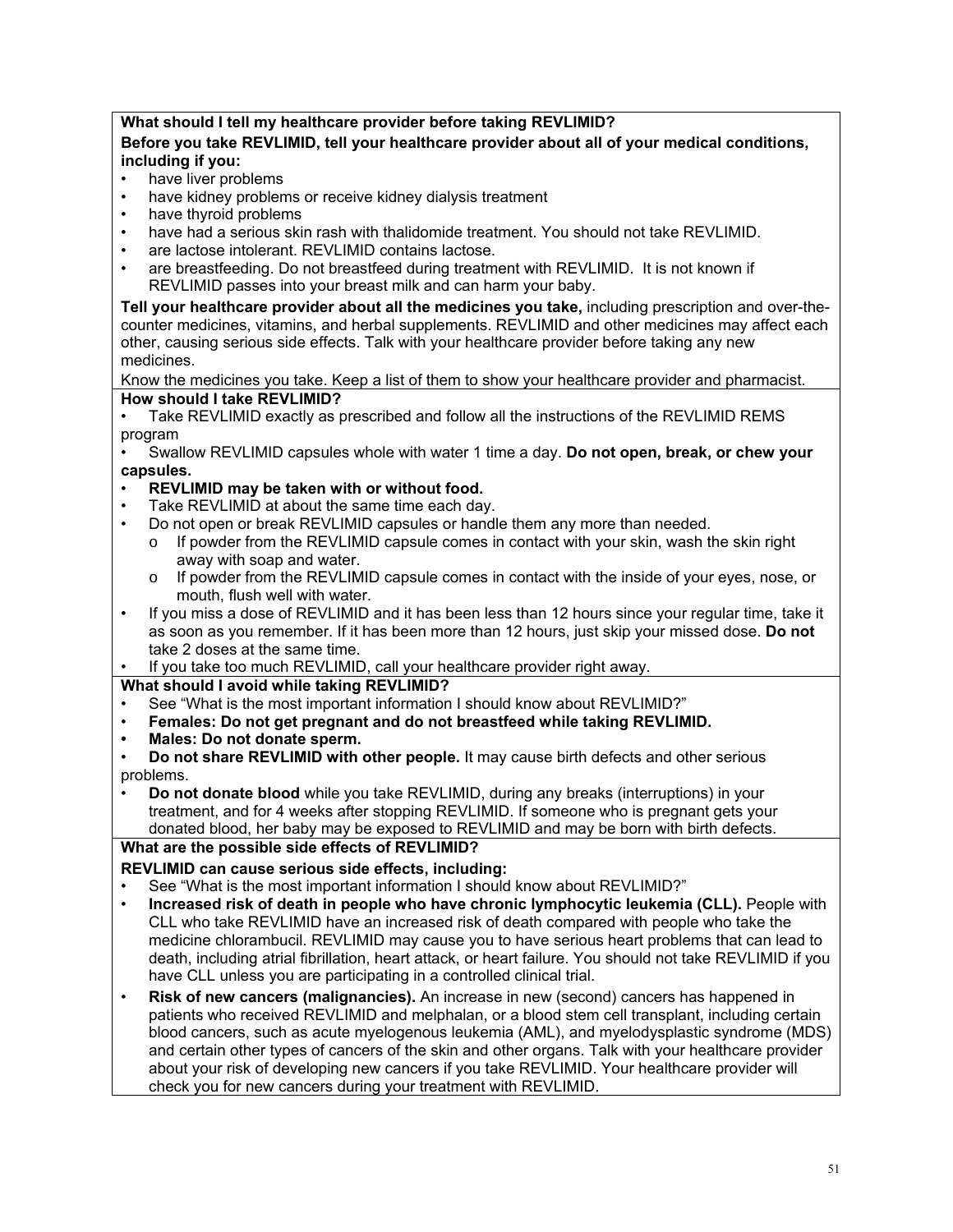| Severe liver problems, including liver failure and death. Your healthcare provider should do<br>$\bullet$<br>blood tests to check your liver function during your treatment with REVLIMID. Tell your healthcare<br>provider right away if you develop any of the following symptoms of liver problems:<br>yellowing of your skin or the white part of<br>$\circ$ pain on the upper right side of your stomach<br>$\circ$ |  |  |  |
|--------------------------------------------------------------------------------------------------------------------------------------------------------------------------------------------------------------------------------------------------------------------------------------------------------------------------------------------------------------------------------------------------------------------------|--|--|--|
| your eyes (jaundice)<br>area (abdomen)<br>bleeding or bruising more easily than<br>dark or brown (tea-colored) urine<br>$\circ$<br>$\circ$                                                                                                                                                                                                                                                                               |  |  |  |
| normal<br>feeling very tired<br>$\circ$                                                                                                                                                                                                                                                                                                                                                                                  |  |  |  |
| Severe skin reactions and severe allergic reactions can happen with REVLIMID and may<br>$\bullet$<br>cause death.                                                                                                                                                                                                                                                                                                        |  |  |  |
| Call your healthcare provider right away if you develop any of the following signs or                                                                                                                                                                                                                                                                                                                                    |  |  |  |
| symptoms during treatment with REVLIMID:                                                                                                                                                                                                                                                                                                                                                                                 |  |  |  |
| peeling of your skin<br>a red, itchy,<br>severe itching<br>$\circ$<br>$\circ$<br>$\circ$<br>skin rash<br>or blisters<br>fever<br>$\circ$                                                                                                                                                                                                                                                                                 |  |  |  |
| Get emergency medical help right away if you develop any of the following signs or<br>symptoms during treatment with REVLIMID:                                                                                                                                                                                                                                                                                           |  |  |  |
| swelling of your lips, mouth, tongue, or<br>raised red areas on your skin (hives)<br>$\circ$<br>$\circ$                                                                                                                                                                                                                                                                                                                  |  |  |  |
| throat<br>a very fast heartbeat<br>$\circ$<br>you feel dizzy or faint<br>trouble breathing or swallowing<br>$\circ$<br>$\circ$                                                                                                                                                                                                                                                                                           |  |  |  |
| Tumor lysis syndrome (TLS). TLS is caused by the fast breakdown of cancer cells. TLS can<br>$\bullet$<br>cause kidney failure and the need for dialysis treatment, abnormal heart rhythm, seizure and<br>sometimes death. Your healthcare provider may do blood tests to check you for TLS.                                                                                                                              |  |  |  |
| Worsening of your tumor (tumor flare reaction). Tell your healthcare provider if you get any of<br>$\bullet$<br>these symptoms of tumor flare reaction while taking REVLIMID: tender swollen lymph nodes, low<br>grade fever, pain, or rash.                                                                                                                                                                             |  |  |  |
| Your healthcare provider may tell you to decrease your dose, temporarily stop or permanently stop<br>taking REVLIMID if you develop certain serious side effects during treatment with REVLIMID.                                                                                                                                                                                                                         |  |  |  |
| Thyroid problems. Your healthcare provider may check your thyroid function before you start<br>$\bullet$<br>taking REVLIMID and during treatment with REVLIMID.                                                                                                                                                                                                                                                          |  |  |  |
| Risk of Early Death in MCL. In people who have Mantle Cell Lymphoma (MCL), there may be a<br>$\bullet$<br>risk of dying sooner (early death) when taking REVLIMID. Talk with your healthcare provider about<br>any concerns and possible risk factors.                                                                                                                                                                   |  |  |  |
| The most common side effects of REVLIMID include:                                                                                                                                                                                                                                                                                                                                                                        |  |  |  |
| diarrhea<br>swelling of your arms,<br>• upper respiratory tract infection or<br>$\bullet$                                                                                                                                                                                                                                                                                                                                |  |  |  |
| bronchitis<br>hands, legs, feet and skin<br>rash                                                                                                                                                                                                                                                                                                                                                                         |  |  |  |
| sleep problems (insomnia) . inflammation of the stomach and<br>nausea<br>intestine ("stomach flu")<br>constipation<br>headache                                                                                                                                                                                                                                                                                           |  |  |  |
| $\bullet$<br>muscle cramps or spasms<br>nose bleed<br>$\bullet$<br>tiredness or weakness<br>$\bullet$                                                                                                                                                                                                                                                                                                                    |  |  |  |
| shortness of breath<br>shaking or trembling (tremor)<br>fever                                                                                                                                                                                                                                                                                                                                                            |  |  |  |
| cough, sore throat, and<br>joint aches<br>itching<br>$\bullet$                                                                                                                                                                                                                                                                                                                                                           |  |  |  |
| other symptoms of a cold<br>pain in your back or stomach-area<br>$\bullet$<br>(abdomen)                                                                                                                                                                                                                                                                                                                                  |  |  |  |
|                                                                                                                                                                                                                                                                                                                                                                                                                          |  |  |  |
| These are not all the possible side effects of REVLIMID.<br>Call your doctor for medical advice about side effects. You may report side effects to the FDA at 1-800-                                                                                                                                                                                                                                                     |  |  |  |
| FDA-1088.                                                                                                                                                                                                                                                                                                                                                                                                                |  |  |  |
| How should I store REVLIMID?                                                                                                                                                                                                                                                                                                                                                                                             |  |  |  |
| Store REVLIMID at room temperature between 68°F to 77°F (20°C to 25°C).                                                                                                                                                                                                                                                                                                                                                  |  |  |  |
| Return any unused REVLIMID to Celgene or your healthcare provider.<br>٠<br>Keep REVLIMID and all medicines out of the reach of children.                                                                                                                                                                                                                                                                                 |  |  |  |
| General information about the safe and effective use of REVLIMID.                                                                                                                                                                                                                                                                                                                                                        |  |  |  |